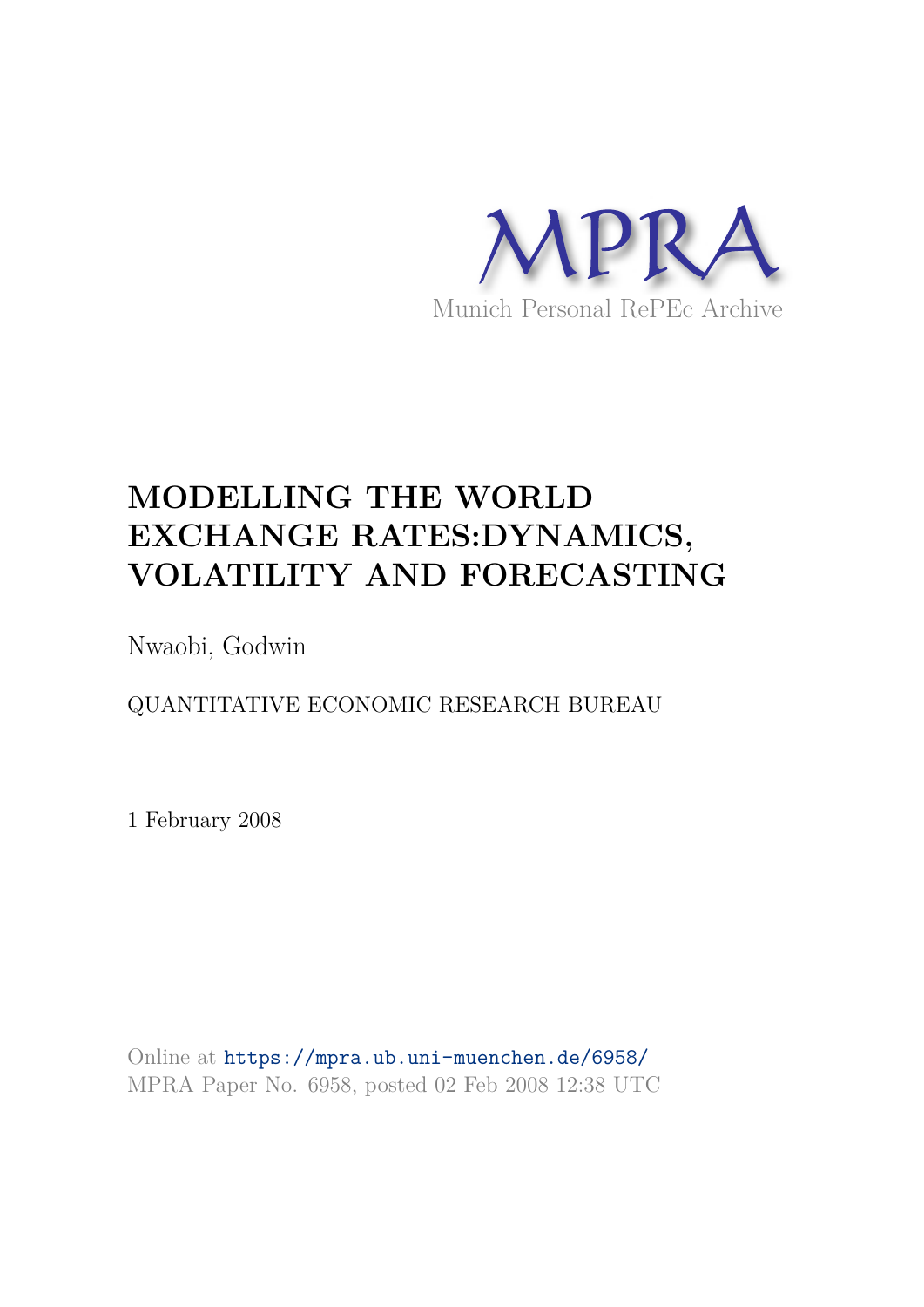**MODELLING THE WORLD EXCHANGE RATES: DYNAMICS, VOLATILITY AND FORECASTING** 

**GODWIN CHUKWUDUM NWAOBI PROFESSOR OF ECONOMICS AND RESEARCH DIRECTOR gcnwaobi@quanterb.org gcnwaobi@globalunification.com +234-8035925021 +234-82220857** 

 **[www.quanterb.org] QUANTITATIVE ECONOMIC RESEARCH BUREAU P.O.BOX 7173 ABA, NIGERIA, WEST AFRICA**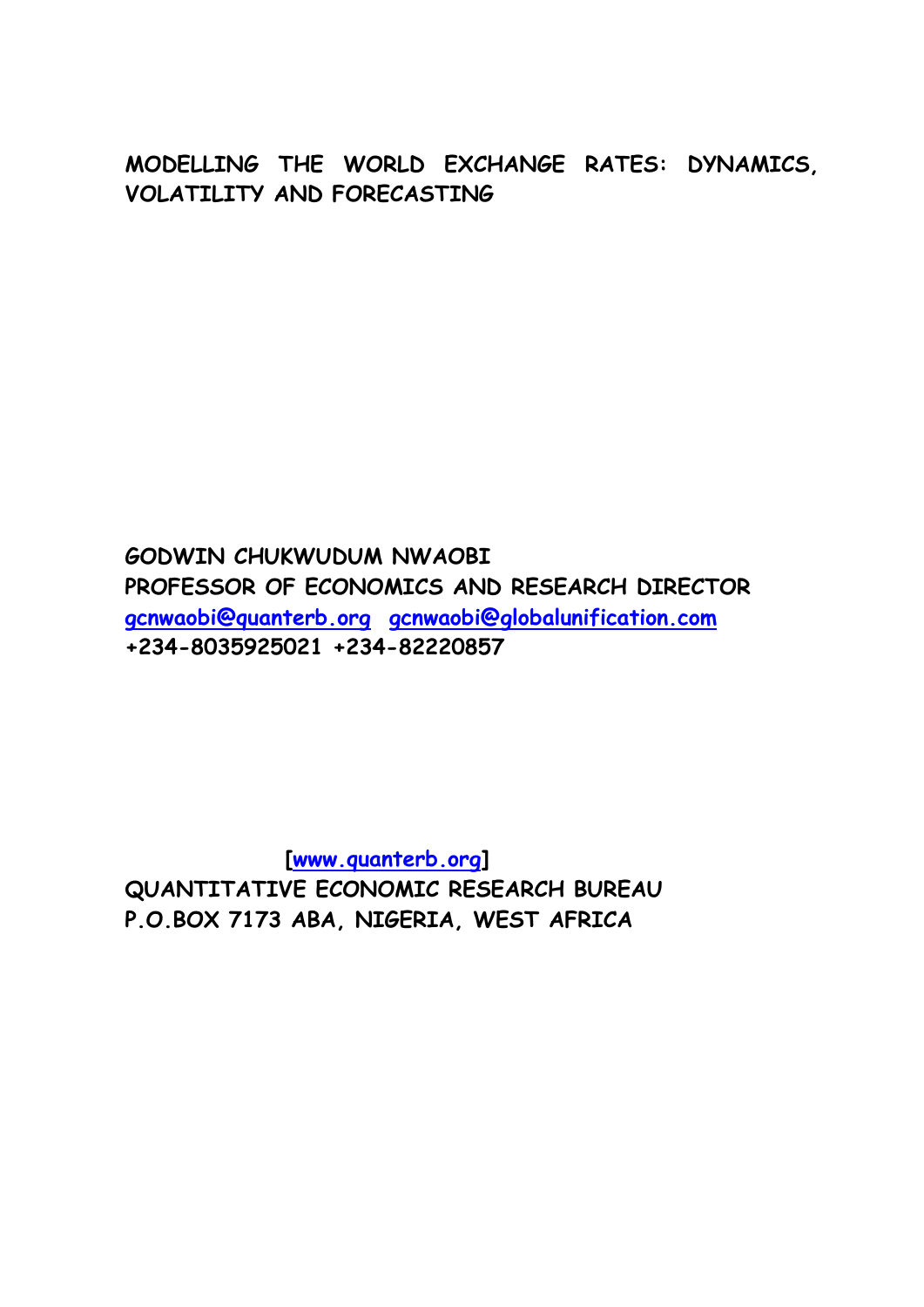### **ABSTRACT**

**Indeed, the specification of equilibrium in the world economy depends on the exchange rate regime and thus, the early contributions to the postwar literature on exchange rate economics are to a large extent concerned with the role of speculation in foreign exchange markets. However, the world has known several exchange rate systems beginning with the (pre-worldwarI) fixed-gold standard. During the war, this standard collapsed and in 1944(after Second World War) IMF was formed and with it a new exchange rate regime variously known as the "Bretton-Woods System", the adjustable-peg" system and the "adjustable-parity" system. When a new monetary unit known as the standard drawing right was evolved in the late 1960's, nations also had to redefine the exchange parity of their currencies in terms of gold SDR and dollars. By 1971, the stress of inflationary pressures being transmitted from countries with huge deficits to surplus countries, along with huge balance of payments deficits gave the first major crack to the entire peg system. Consequently, by mid-1973, most countries decided to float their currencies.** 

**Meade laid the foundations for simultaneous analysis of internal and external balance in an open economy, by working through the stock equilibrium implications of a movement in international interest rate differentials. Mundell and flemming followed Meade's mathematical representation and thus abstracted from the stock-flow implications of interest rate differential changes. Although, the integration of asset markets and capital mobility into open economy macroeconomics was an important contribution of the Mundell-fleming model, it was judged to contain a fundamental flaw. In particular, the model allows current account imbalances to be offset by flows across the capital account, without any requirement of eventual stock equilibrium in the holding of net foreign assets. Subsequently, other scholars stressed the distinction between stock and flow equilibria in the open economy context and this was to become a hallmark of the monetary approach to balance of payment analysis and the monetary approach to exchange rate. Other scholars also began to integrate analyses of open economy macroeconomics and financial portfolio balance by imposing stock equilibrium constraints, and much later by incorporating more general features of financial portfolio choice.** 

**In 1997, when foreign exchange was deregulated, independent traders finally had access to the biggest trading market of the world; and these forex traders attempt to make money from the simultaneous buying and selling of foreign currencies. In fact, this forex market is the largest dynamic market in the world and approaches a dollar volume of nearly 1.9trillion dollars per day. Within the forex market, many types of instruments can be used: Futures market, Spot market and forward market. However, the degree of volatility tends to increase with the frequency with which observations are sampled and this can be seen**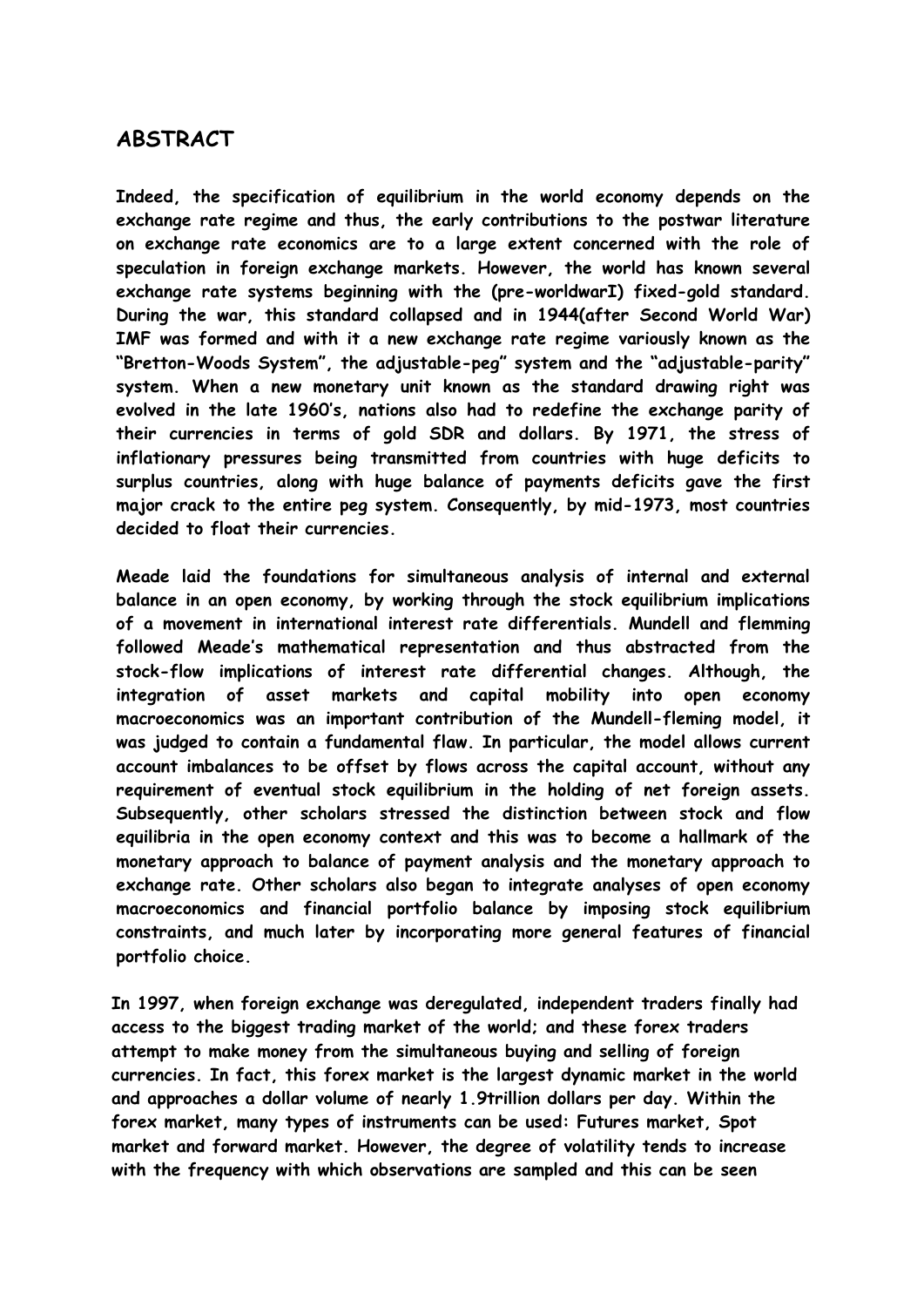**clearly as one moves from monthly to daily observations on exchange rate. The thrust of this paper, is to analyze the forecasting accuracy of the full vector autoregressive (FVAR), mixed vector autoregressive (MVAR}, and Bayesian vector autoregressive (BVAR) models of the selected currency pairs (based on the monetary/asset model of exchange rate determination).** 

**KEY WORDS: Exchange rates, foreign exchange, forex, forecasting, vector auto regression, regimes, volatility, world, markets, spot market, futures, options, assets, portfolio balance, brettonwood, IMF, fixed rate, floating rate, adjustable peg, purchasing power parity(PPP), Uncovered interest rate parity(UIP), Internal balance, external balance, devaluation, overvaluation, PIPS, currency pairs, trading platform, forex allocation, parallel (black) market, banks, brokers, misalignment.** 

**JEL NO: F30, F41, E44, E42, F47, G15, F37, C53**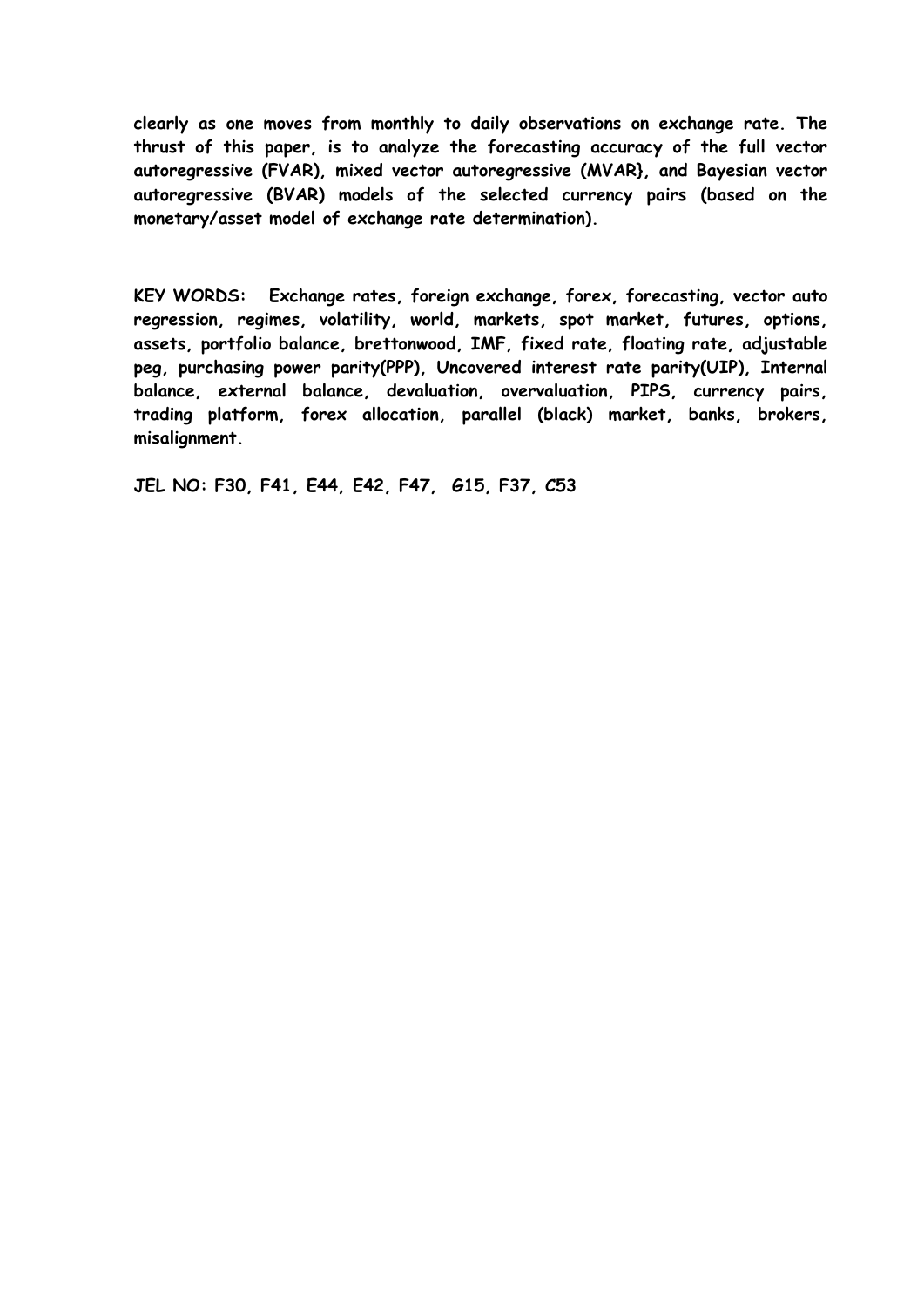#### **INTRODUCTION**

Given the importance attached to the exchange rate in the success or failure of an open economy, it is not surprising that exchange rate economics is one of the most heavily researched areas of the discipline. Indeed, exchange rate has been variously defined in the literature and very critically, it influence directly trade flows and indirectly capital flows between nations. Thus, the factors determining the level of exchange rates, degree of variability, medium and long-run behavior, are of crucial importance to economists, policymakers, government and investors.

Essentially, the world has known several exchange rate system or regimes beginning with the (pre-world war 1) fixed-gold standard. Although, exchange rates were fixed under the gold standard, there were margins of variation known as 'goldpoints'. Unfortunately, this standard broke down during the first world war and in fact collapsed irrecoverably until after the second world war, when nations came together to evolve a new international payment mechanisms. In 1944, at bretten wood, the IMF war formed and new exchange rate regimes emerged. Brettonwoods system, adjustable peg system, adjustable parity systems, crawling peg-system, and Gliding parties system. Unfortunately the stress of inflationary pressures being transmitted from countries with huge deficits to surplus countries, along with huge balance of payments deficits gave the first major crack to the entire peg-system. In 1973, therefore, most countries decided to float their currencies.

Foreign exchange markets (FOREX) have no physical form. Rather, the market exist through a sophisticated network of communications involving telephone, telex and computer links. Essentially, participants in the foreign exchange markets can be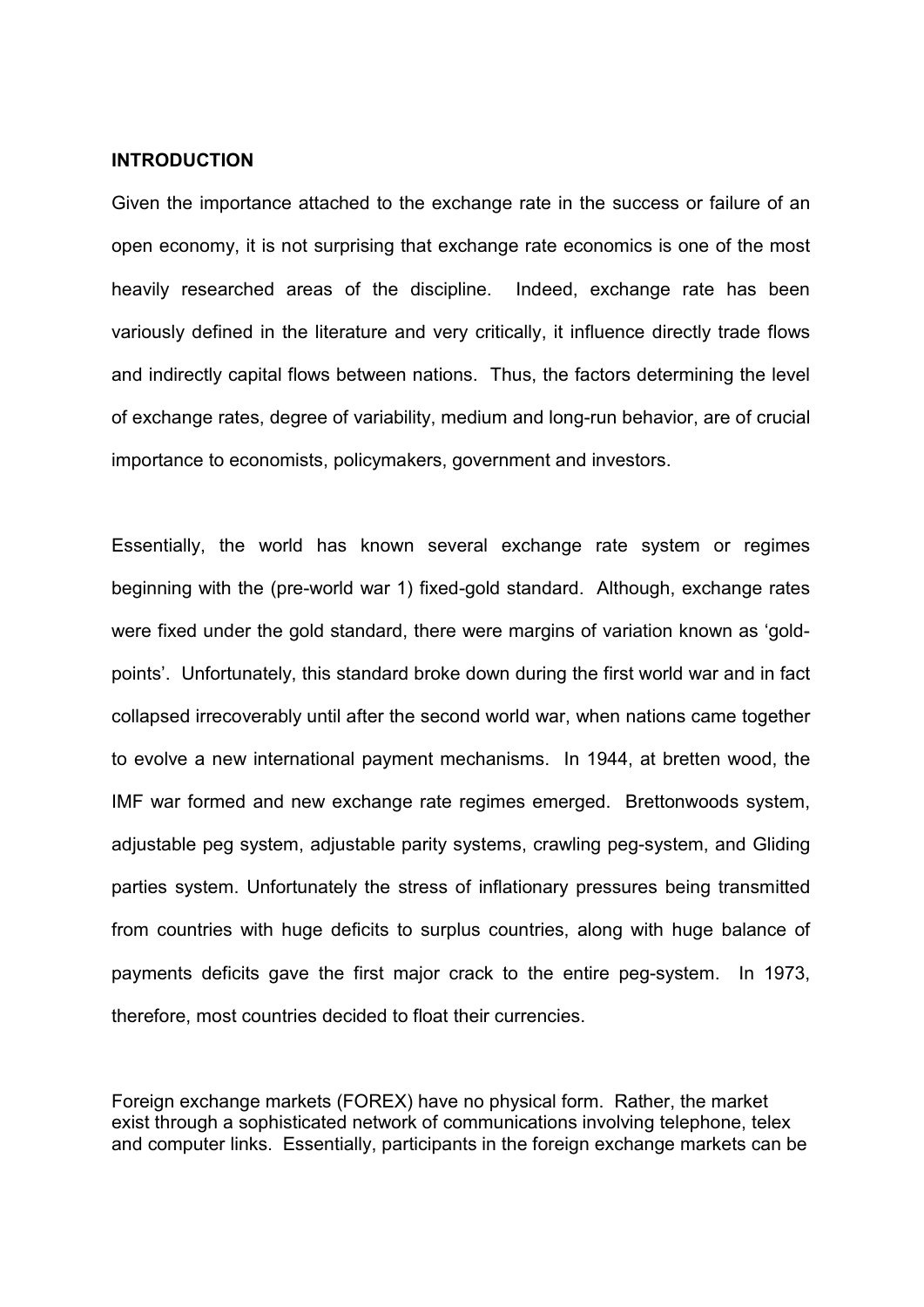classified into four categories: Customers, banks, brokers and official monetary authorities. In 1997, however, when foreign exchange was deregulated, independent traders finally had access to the biggest trading market of the world. These forex trades attempts to make money from the simultaneous buying and selling of foreign currencies. This forex market is the largest market in the world and approaches a dollar volume of nearly 1.9 trillion dollars per day.

Parallel foreign exchange markets are those in which a market determined exchange rate co-exists with one or more pegged exchange rates. At the heart of any parallel foreign exchange market is a set of government restrictions assigning certain transactions to the pegged or managed exchange rate and others to the parallel rate. Here the most fundamental distinction is with respect to coverage. Virtually, all systems assign capital outflows as well as inflows to the parallel rate and where systems differ is in the assignment of current transactions. Thus, foreign exchange management is central to the process of trade liberalization and structural adjustment. Unlike commercial policy measures, exchange rate policy and allocation mechanisms affecting the availability of foreign currency to economic agents play a role in shaping the structure of incentives Administrative exchange allocation and transitional exchange allocation mechanisms are generally used in forex management.

It is now well accepted at the theoretical level that excess volatility in real exchange rates (RER) and in particular situations of real exchange rate misalignment, will be translated into important welfare costs. Maintaining the RER at the "wrong" level generates incorrect signals and greatly hurts the degree of competitiveness of the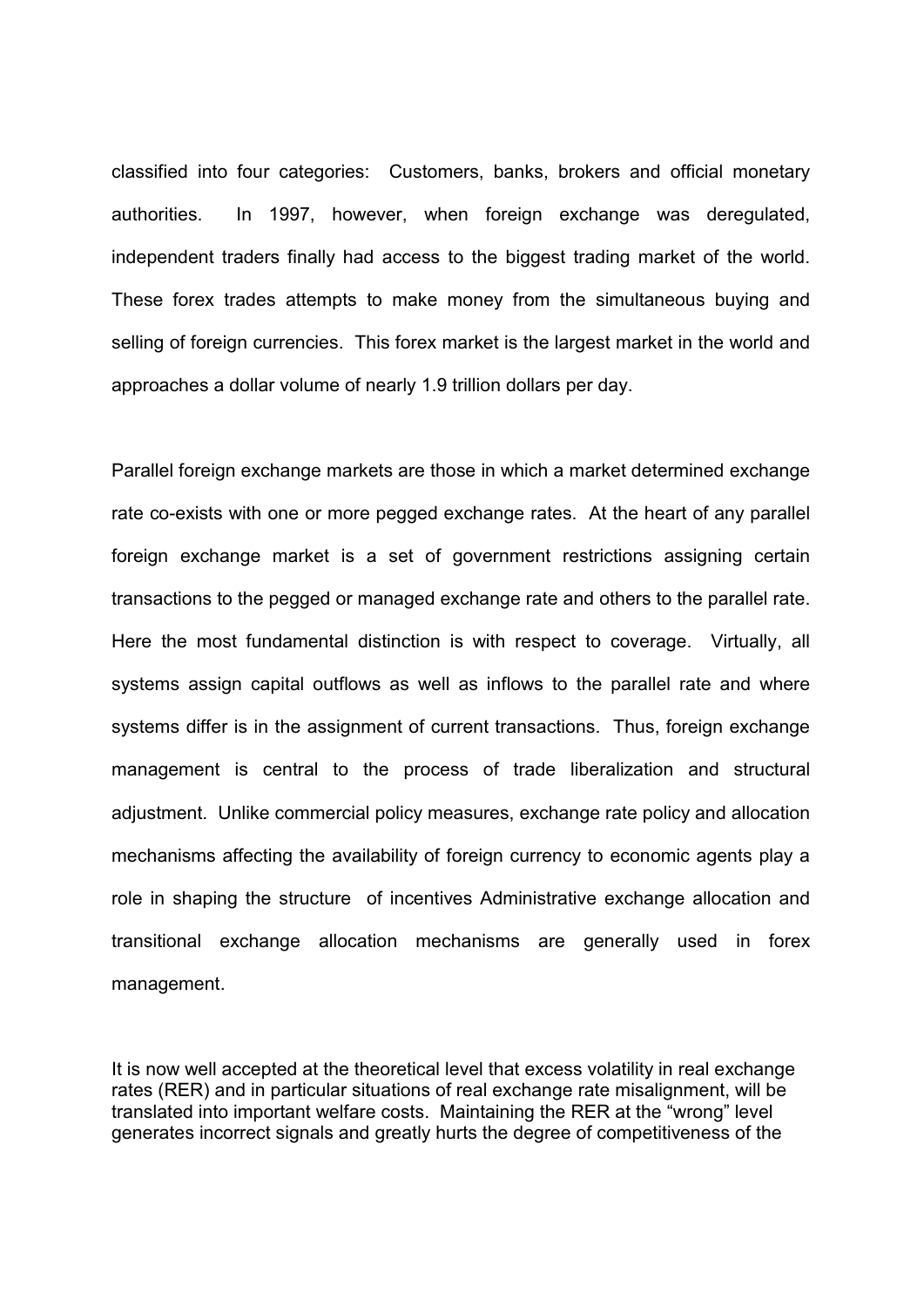tradeables sectors (Willet, 1986). Determining whether a country's RER is at a particular time out of line with its long-run equilibrium is (both theoretically and practically) one of the most difficult challenges faced by macroeconomic analysts and policymakers under both predetermined and floating nominal exchange rates. Indeed, if it is established that the RER is misaligned, policy packages aimed at correcting the disequilibrium should be devised. Consequently, devaluation is one of the most important traditional policy measures to face exchange rate misalignment and external sector disequilibria. However, it is very common to find out that even when facing major external disequilibria, most countries authorities vehemently resist devaluing their currencies. Thus, analyzing this problem, will allow us to understand better one of the most controversial policy issues in the world.

The forecasting performance of exchange rate models has received considerable attention. Forecasting models involving the use of both univariate and multivariate time series techniques have been constructed and analysed. However, performance results have been mixed and multivariate vector autoregressive (VAR) models have exhibited some forecasting power (Liu Gerlow and Irwin, 1994). However, the major problem associated with VAR models, even in small systems, is the number of insignificant parameters (over-parameterization), which can lead to poor rut-off sample forecasting performance. Consequently, two methods of restricting lag length in a VAR system have been proposed to overcome the problem of an over-parameterized model. One method is termed a mixed VAR model, where zero coefficients are allowed in the equations. An alternative approach is the Bayesian VAR model (Litter man, 1986a, 19866), which assumes that each coefficient has an independent and normal distribution and imposes prior information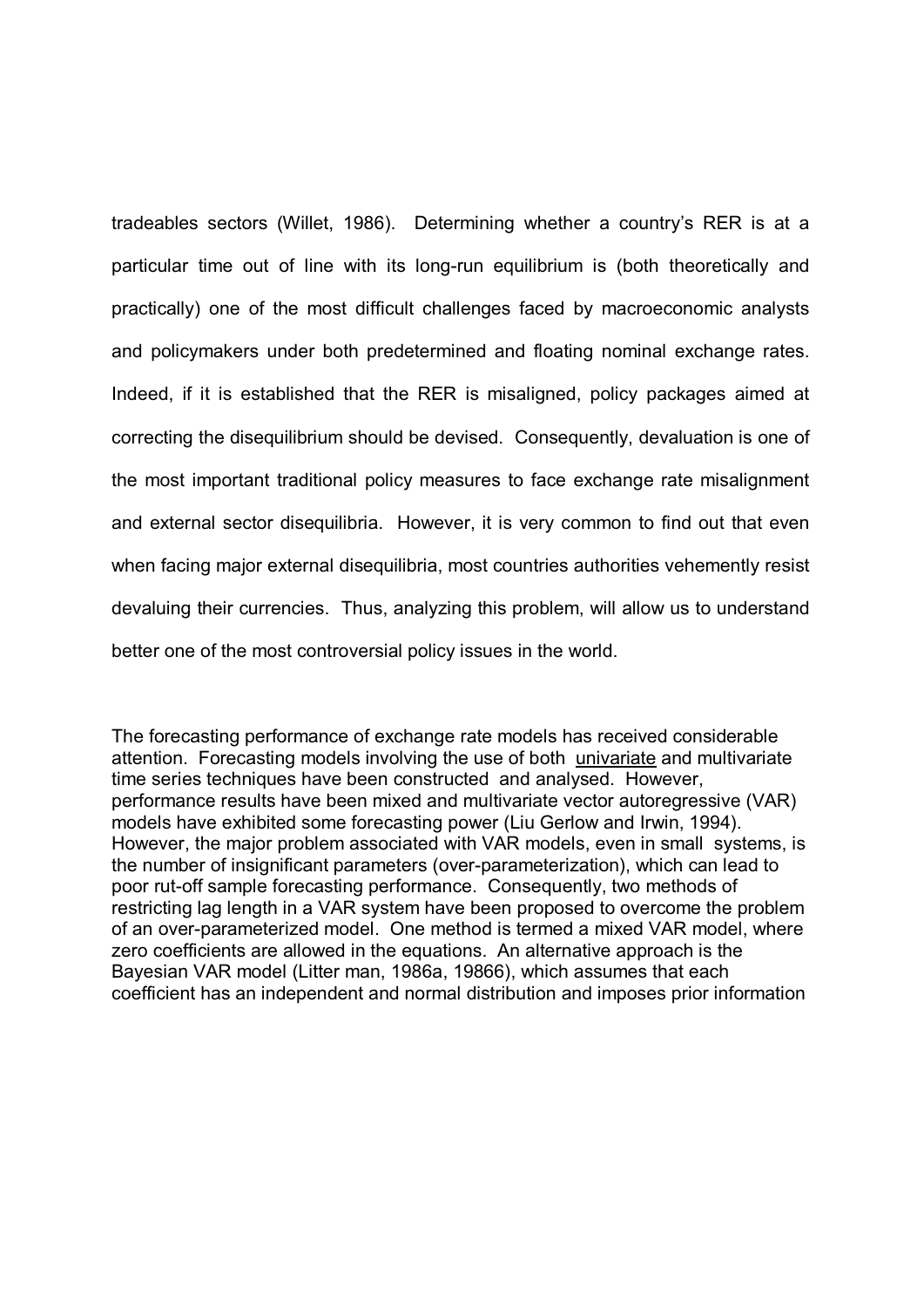regarding the mean and standard deviation of this distribution into the VAR model. Here, the evaluation criteria used can be grouped into three broad categories: bias tests, informational content tests, and profitability tests. Different evaluation criteria focus on different targets of forecasting accuracy. Given the apparent sensitivity of results to the particular test employed, it is important to evaluate forecasting accuracy across all three types of tests. This will basically allow a fuller understanding of the forecasting performance of alternative exchange rate models.

Therefore, the thrust of this paper is to analyze the forecasting accuracy of full vector autoregressive (FVAR) mixed vector autoregressive (MVAR), and BAYESIAN vector autoregressive (BVAR) models of the selected currency pairs. The rest of this paper is well organized and focused. In particular, we discuss Exchange rate Typology (section one), Exchange rate regimes (section two) Exchange rate determination (section three), Exchange rate models (section four), Devaluation process (section five), Parallel/black market (section six), Foreign Exchange Market (section seven), and FOREX Allocation Mechanisms (section eight). Section nine presents the methodological framework and concludes the paper (with an appendix of World Exchange rates).

#### **1.0 EXCHANGE RATE TYPOLOGY**

An exchange rate is the current market price for which one currency can be exchanged for another. In other words, the exchange rate expresses the national currency's quotation in respect to foreign ones. If the United States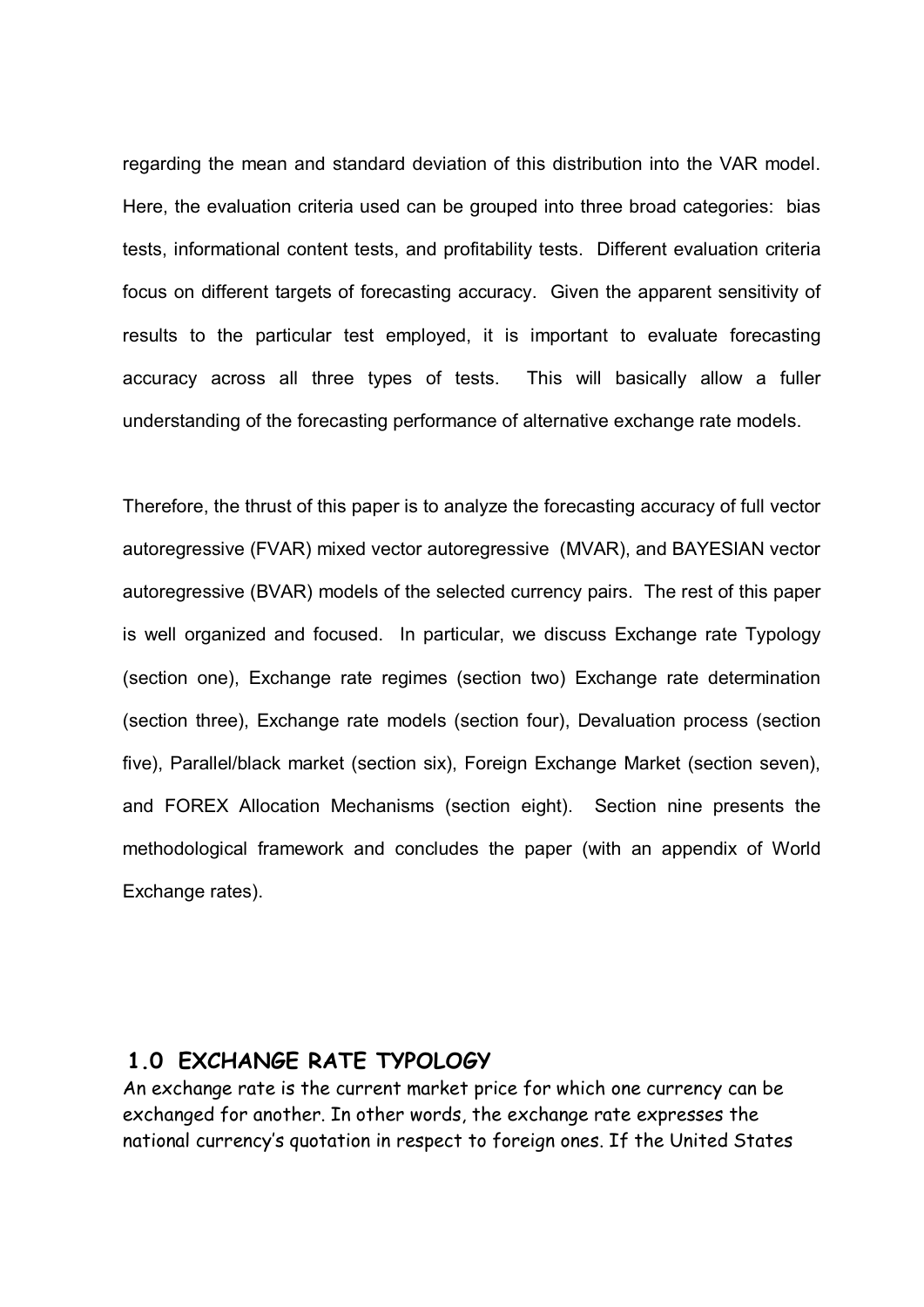exchange rate for the Canadian Dollar is \$1.60, it therefore implies that one American dollar can be exchanged for 1.6 Canadian dollars. Again, if one United States dollar is worth 10, 000 Japanese Yen, then the exchange rate of dollar is 10, 000 Yen. Then the exchange rate is a conversion factor, a multiplier or a ratio depending on the direction of the conversion. It is also a price and if it can freely move, the exchange rate may turn out to be the fastest moving price in the economy, bringing together all the foreign goods with it. A classification of exchange rate is based on the number of currencies taken into account. Bilateral exchange rate clearly relate to two countries' currencies and are usually the results of matching of demand and supply on financial markets or in banking transaction. Other Bilateral exchange rate may be simply computed from triangular relationships. On the other hand, multilateral exchange rates are computed in order to judge the general dynamics of a country's currency towards the rest of the world. Here, one takes a basket of different currencies, select a (more or less) meaningful set of relative weights, and then computes the "effective" exchange rate of that country's currency.

Recently, the distinction between the nominal and real exchange rates has become increasingly important. The nominal exchange rate is a monetary concept that measures the relative price of two monies. That is, the nominal variable is by definition a monetary variable. The Real Exchange Rate (E) or (RER) is defined as the domestic relative price of tradeable goods ( $P_T$ ) to non-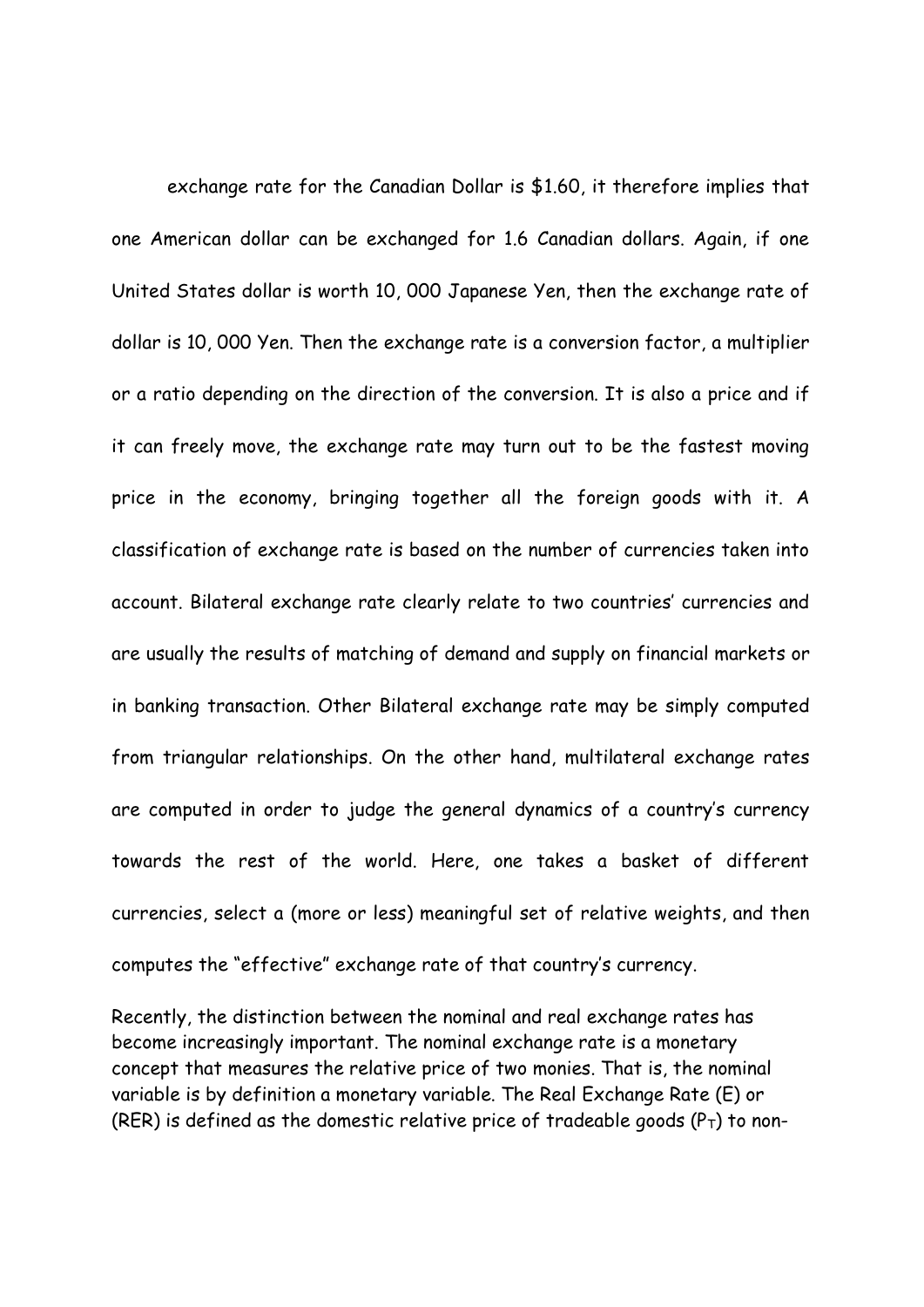tradeable goods  $(P_N)$ . That is, the relative price of tradeable with respect to non-tradeable goods.

Symbolically,

RER =  $e = P_T =$  Price of tradeable goods

$$
P_N \quad \text{Price of non-tradeable goods} \tag{5.1}
$$

(5.1) Summarizes the incentives that guide resource allocation across the tradeables and non-tradeables sectors:

- (a) As increase in e or real depreciation will make the production of tradeables relatively more profitable, inducing resources to move out of the non-tradeables sector and into the tradeables sector (representing an improvement in the degree of international competitiveness).
- (b) A decline (decrease) in e or real appreciation reflects the fact that there has been an increase in the domestic cost of producing tradeable goods and if there are no changes in relative prices in the rest of the world, the decline represents a determination of the country's degree of international competitiveness.

An alternate definition of the real exchange rate relies on the Purchasing Power Parity (PPP) approach. Here, the PPP real exchange rate  $(e_{app})$  is equal to the nominal exchange rate (E) corrected (or multiplied) by the ratio of foreign price level (p\*) to the domestic price level (p). Symbolically,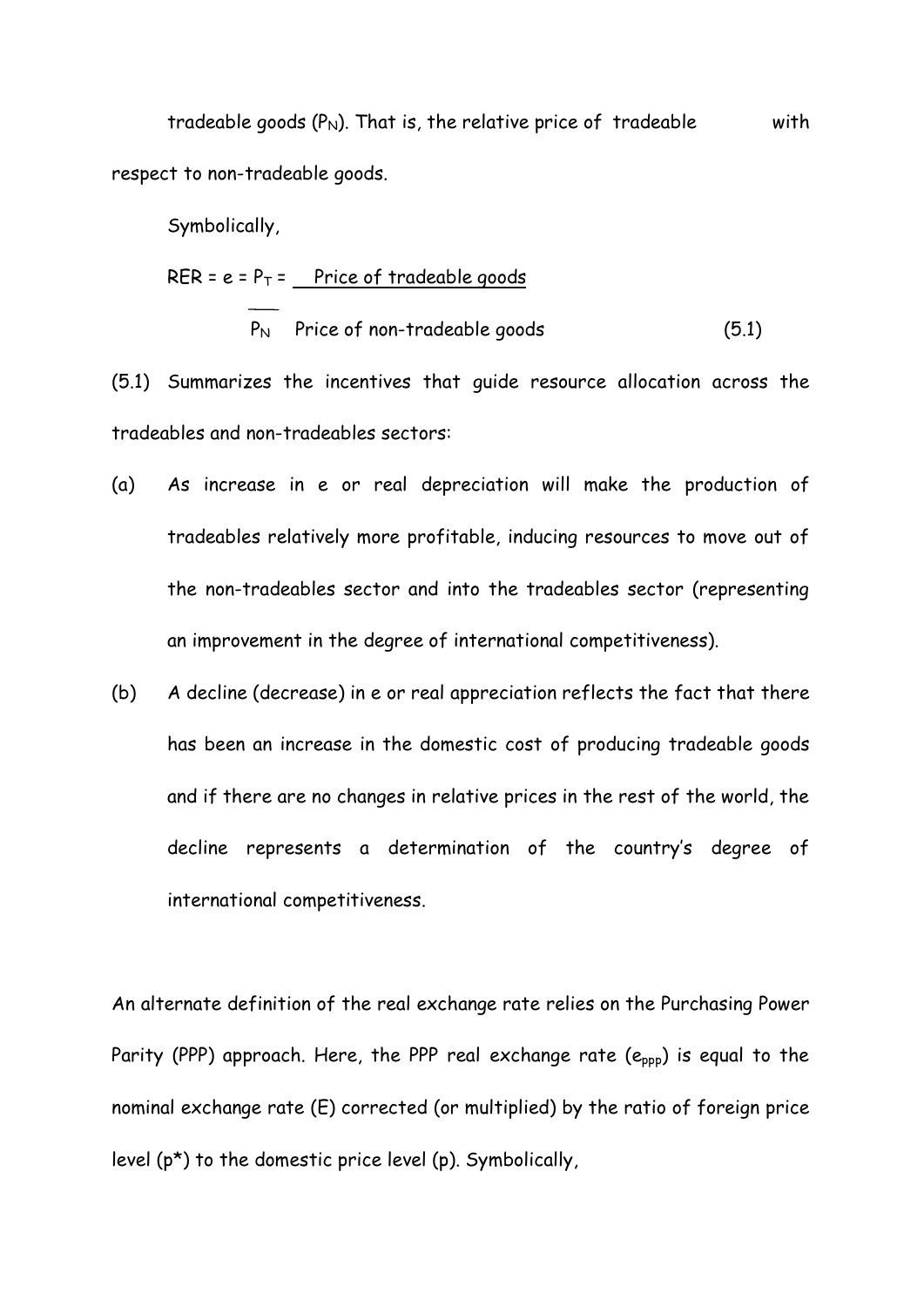#### $e_{\text{ppp}}$  =  $\frac{\text{EP}^{\star}}{2}$

$$
P \tag{5.2}
$$

 Depending on whether P and P\* are consumer price index or producers price indexes,  $e_{\text{app}}$  will be the relative price of foreign to domestic consumption or production baskets. Yet, an operational definition of the real exchange rate is given as:

$$
RER = EP^* \top
$$
  
\n
$$
P_N
$$
\n(5.3)

Where E is the nominal exchange rate defined as units of domestic currency per unit of foreign currency.

 $P^{\star}$ <sub>T</sub> is the world price of tradeables,

 $P_N$  is the domestic price of non-tradeables

In measuring (5.3), economists have defined proxies for  $P^{\star}$ <sub>T</sub> and P<sub>N</sub> as some foreign price level and the domestic consumer price index.

 The Equilibrium Real Exchange Rate (ERER) is that relative price of tradeables to non-tradeables that, for given sustainable (equilibrium) values of other relevant variables (such as taxes, international prices and technology) results in the simultaneous attainment of internal and external equilibrium.

Internal Equilibrium means that the non-tradeable goods market clears in the current period and is expected to be in equilibrium in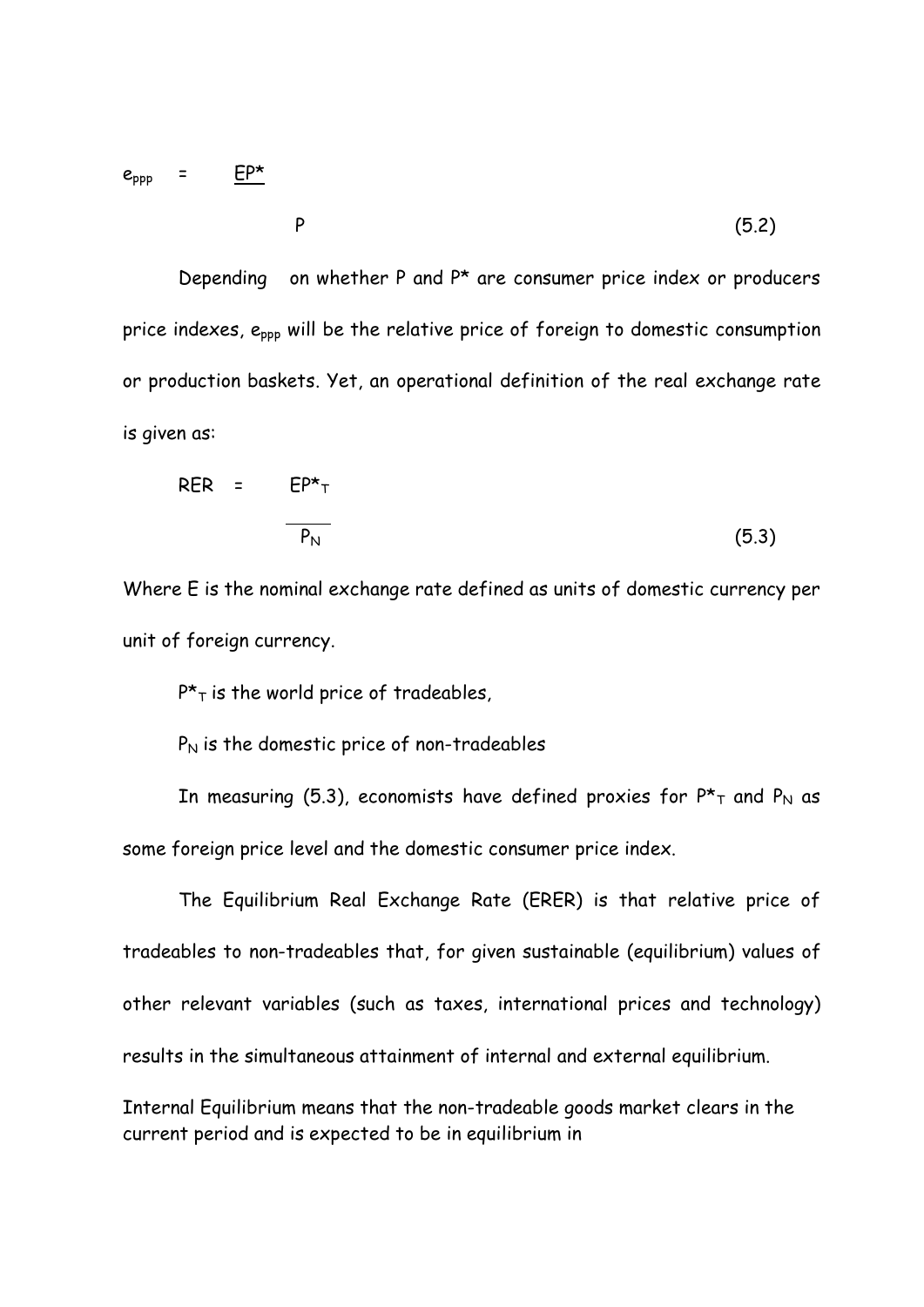- future periods. Here, it is implicit that this equilibrium takes place with unemployment at the "natural" level.
- External equilibrium is attained when the inter-temporal budget constraint that states that the discounted sum of a country's current account has to be equal to zero is satisfied. Here, it means that the current account balances (current and future) are compatible with long-run sustainable capital flows.

However, this definition of ERER implies the following:

- (a) When there are changes in any of the other variables that affect the country's internal and external equilibrium, there will also be changes in the ERER. That is, the ERER itself is a function of a number of variables, includes importing tariffs, export taxes, real interest rates and capital controls. These immediate determinants of the ERER are the real exchange rate "fundamentals".
- (b) The ERER will not only be affected by current "fundamentals" but also by the expected future evolution of these variables. To the extent that there are possibilities for inter-temporal substitution of consumption via foreign borrowing and lending, and of inter-temporal substitution in production via investment, expected future events (such as expected future change in the international terms of trade) will have an effect on the current value of ERER.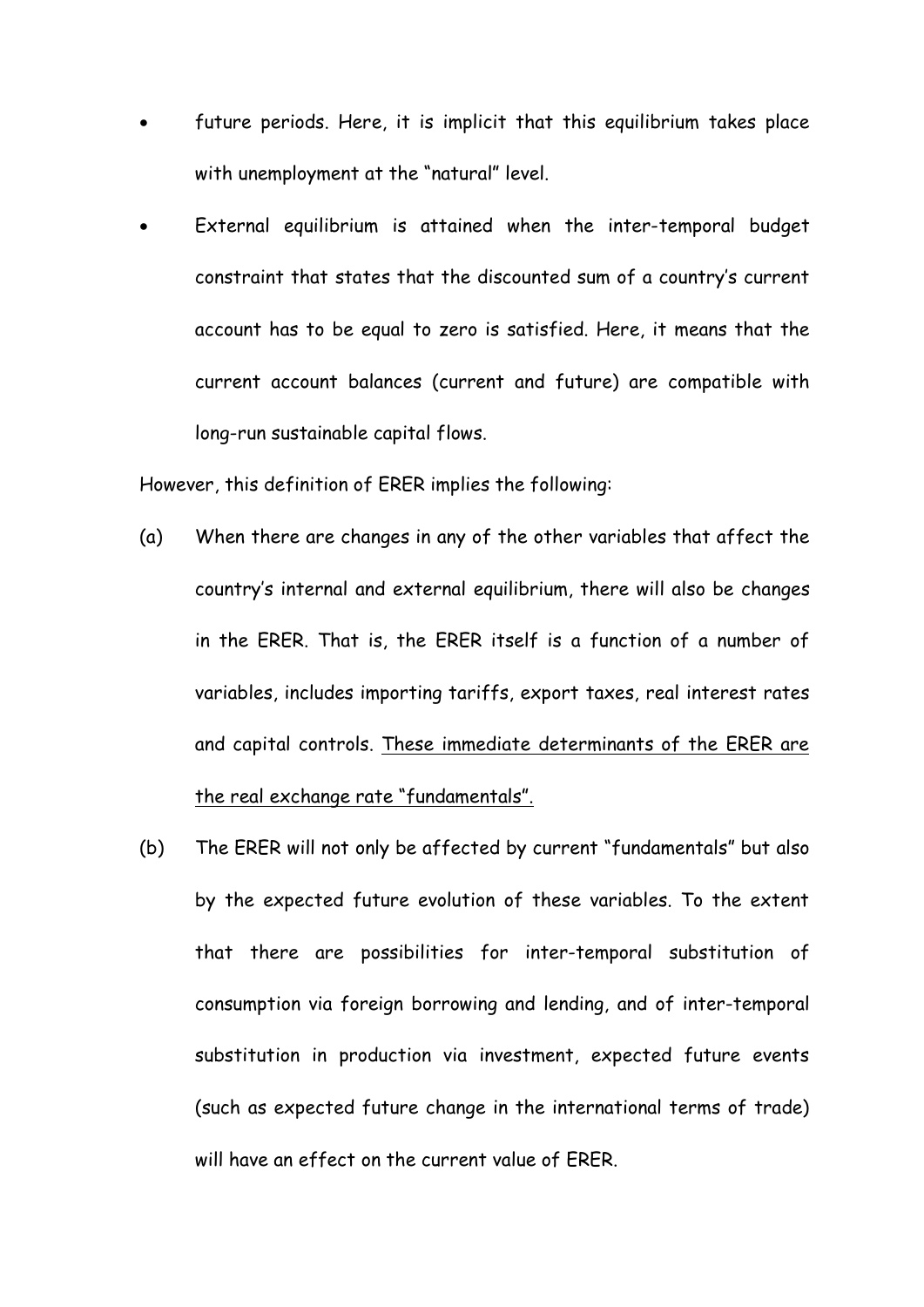- (a) In particular, the behaviour of the equilibrium real exchange rate will depend on whether changes in fundamentals are perceived as being permanent or temporary.
- (b) If there is perfect international borrowing (such as a temporary disturbance) the terms of trade will affect the complete future path of equilibrium RER<sub>S</sub>.
- (c) If there is rationing in the international credit market, inter-temporal substitution through consumption will be cut and temporary disturbances will tend to affect the ERER in the short run only.
- (d) Thus, the distinction between short-run and long-run equilibrium real exchange rates becomes relevant.

Indeed, the existence of an equilibrium value of the real exchange rate does not mean that the actual real rate has to be permanently equal to this equilibrium value. In the short-run, the actual real exchange rate will often depart from its equilibrium value. Here, short-run and medium-run deviations that are typically not very large and that stem from temporary changes in real variables or from short-term frictions and adjustments costs can be quite common. However, other types of deviations can generate large and persistent difference between actual and equilibrium real exchange rates, or a misalignment of the real exchange rate. Yet at any given moment, the actual or observed real exchange rate will depend on the values of these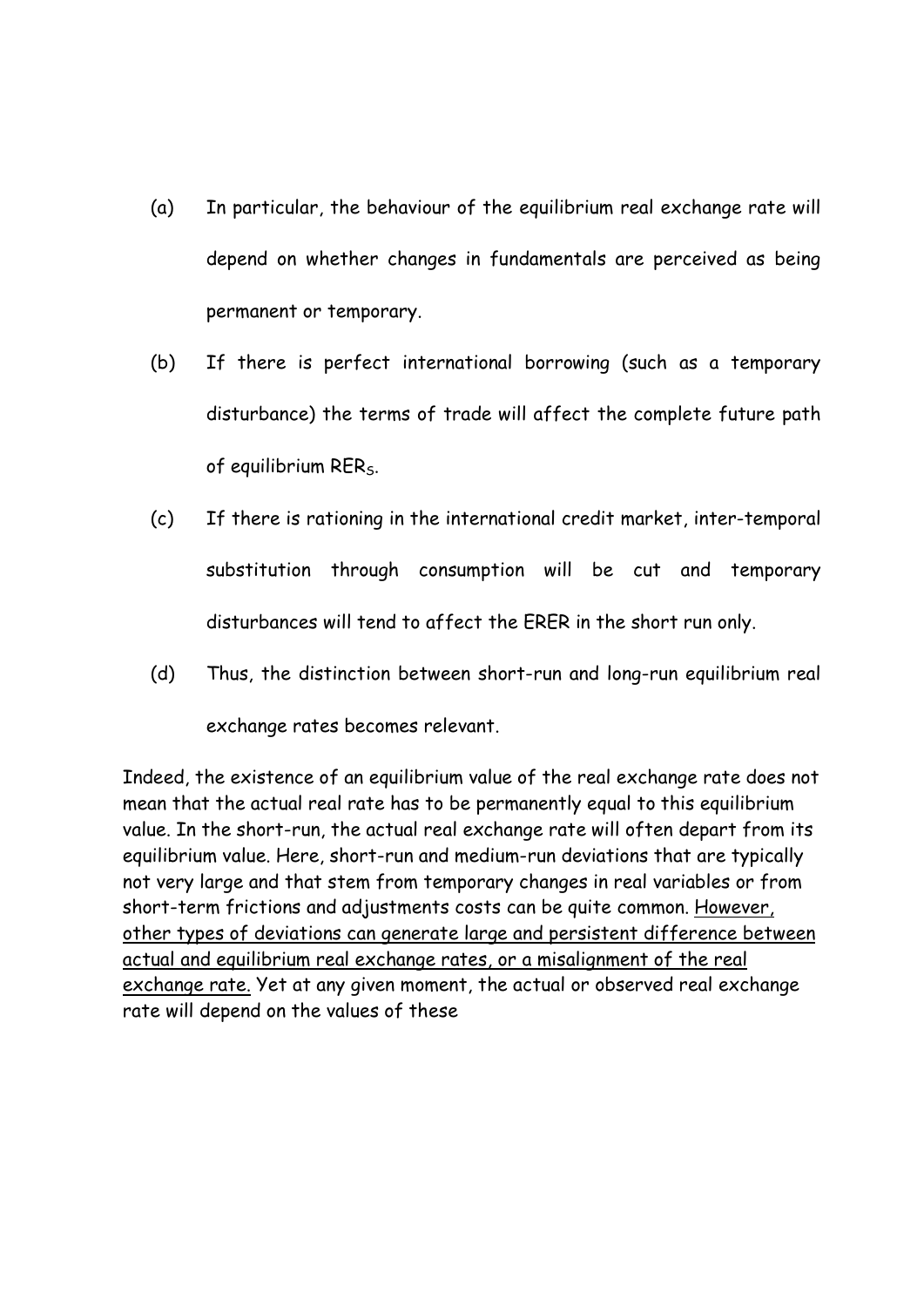fundamentals (tariffs, international prices real interest rates, etc) as well as aggregate macroeconomic pressures (generated by an excess supply of money or fiscal deficit or both). Therefore, we can distinguish between two types of misalignment of the real exchange rate: macroeconomics induced misalignment and structural misalignment. The macroeconomic induced misalignment occurs when the actual RER departs from its equilibrium value because of inconsistencies between macroeconomic policies and the official nominal exchange rate system. On the other hand, the structural misalignment takes place when changes in the long-run sustainable values of the real determinants or fundamentals of the equilibrium RER are not translated in the short-run into changes of the actual RER.

 As an illustration and given that a country's international terms of trade worsen, there will be a change in the ERER, because a higher relative price of tradeables will be required to maintain equilibrium in the economy. Unless the actual RER is adjusted to reflect this change in the equilibrium RER, the real exchange rate will become (as a consequence of the terms of trade shock) structurally misaligned.

#### **1.0 EXCHANGE RATE REGIMES**

Essentially, the world has known several exchange rate system or regimes beginning with the (pre-word war 1) fixed-gold standard. This was a system in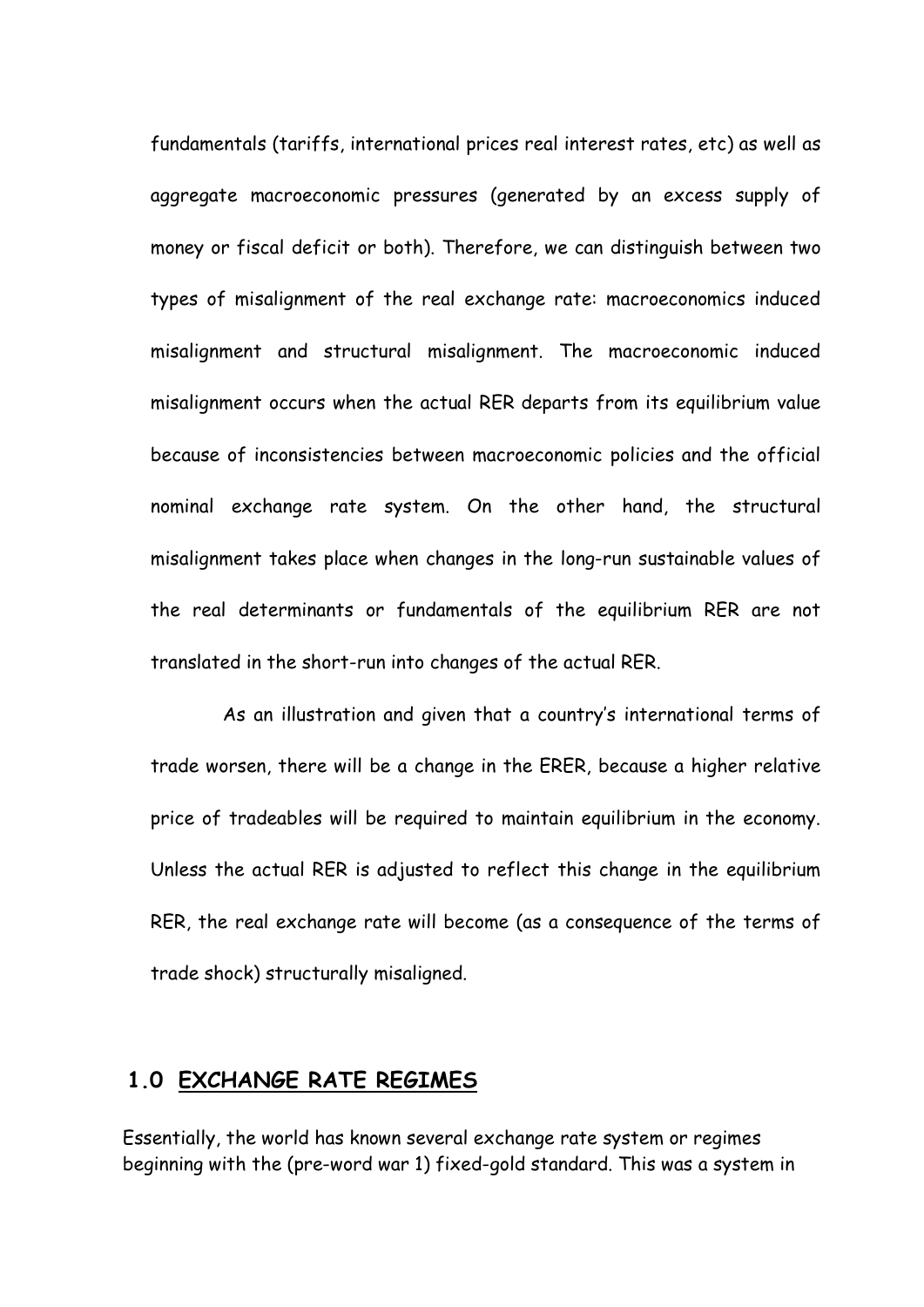whish national currencies were tied to specific weights of gold and convertible into gold and hence exchanged with each other depending on the gold content of each currency. Although, exchange rates were fixed under the gold standard, there were margins of variation known as "gold-points". Consequently:

- (a) When a given country's exchange rate depreciates to such a level that it pays arbitrageurs to buy gold in domestic money and export it to foreign country to earn foreign exchange, the exchange rate is said to have reached the 'gold-export' point.
- (b) When the exchange rate has appreciated so much that it pays to convert domestic currency into foreign exchange and then use the proceed to purchase gold from foreign country for the purpose of importing into the domestic economic, then, the exchange rate is said to have reached the "gold-import point".

Unfortunately, this standard broke down during the first world war and infact collapsed irrecoverably until after the second world war, when nations came together to evolve a new International payments mechanism. At bretton wood (in 1944) the international monetary fund (IMF) was formed and with it a new exchange rate regime.

(Bretton-woods system or adjustable-peg system or adjustable-parity system). Here, nations fixed their exchange in terms or gold or dollar (as the case may be). In this system, each nation could adjust the parity of its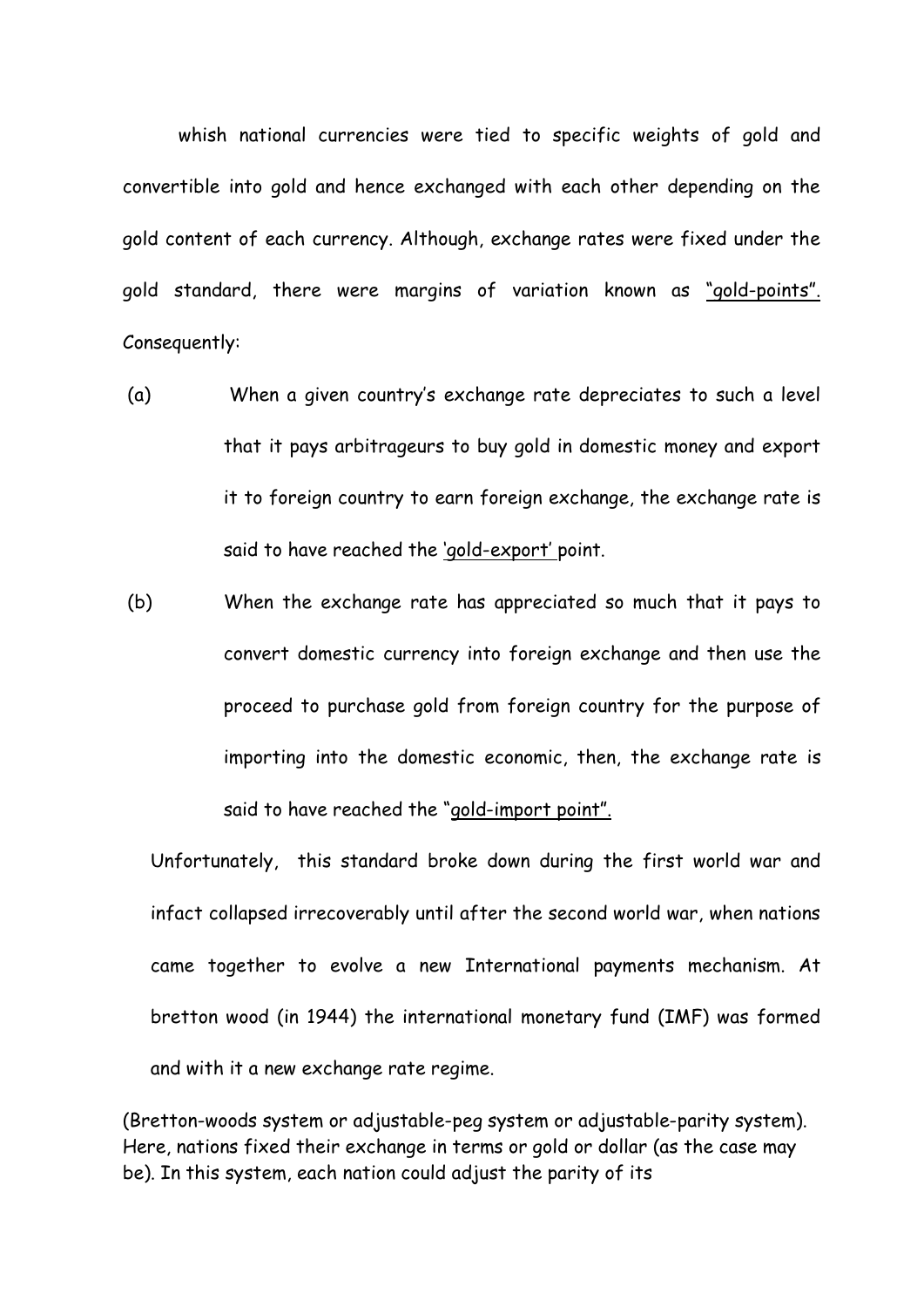currency provided there was "fundamental disequilibrium" in its balance of payments. Also, the fixed parity was allowed to move with a one percent margin; half of one percentage point either way of the parity. However, there were problems that plagued the adjustable-peg system and that led to its rejection by countries.

Subsequently, some economist advocated an alternative regime known as "**CRAWLING-PEG SYSTEM".** This system is essentially an adjustable peg with a difference: instead of waiting for two years to make a two percent change in exchange parity, the country needing to adjust would be adjusting every three months by one-quarter of one percentage point; and in two years an adjustment of two percentage point in parity would have been achieved. This system considerably reduced the adjustment cost. Again, another regime that was advocated and practiced was the **"GLIDING-PARITIES SYSTEM".** This system involved changing the parity of an exchange rate every week by 0.05 percentage point throughout the year. The system reduced speculation against a currency as uncertainties regarding exchange rate movement were reduced.

 Unfortunately (by 1971) the stress of inflationary pressures being transmitted from countries with huge deficits to surplus countries, along with huge balance of payments deficits gave the first major crack to the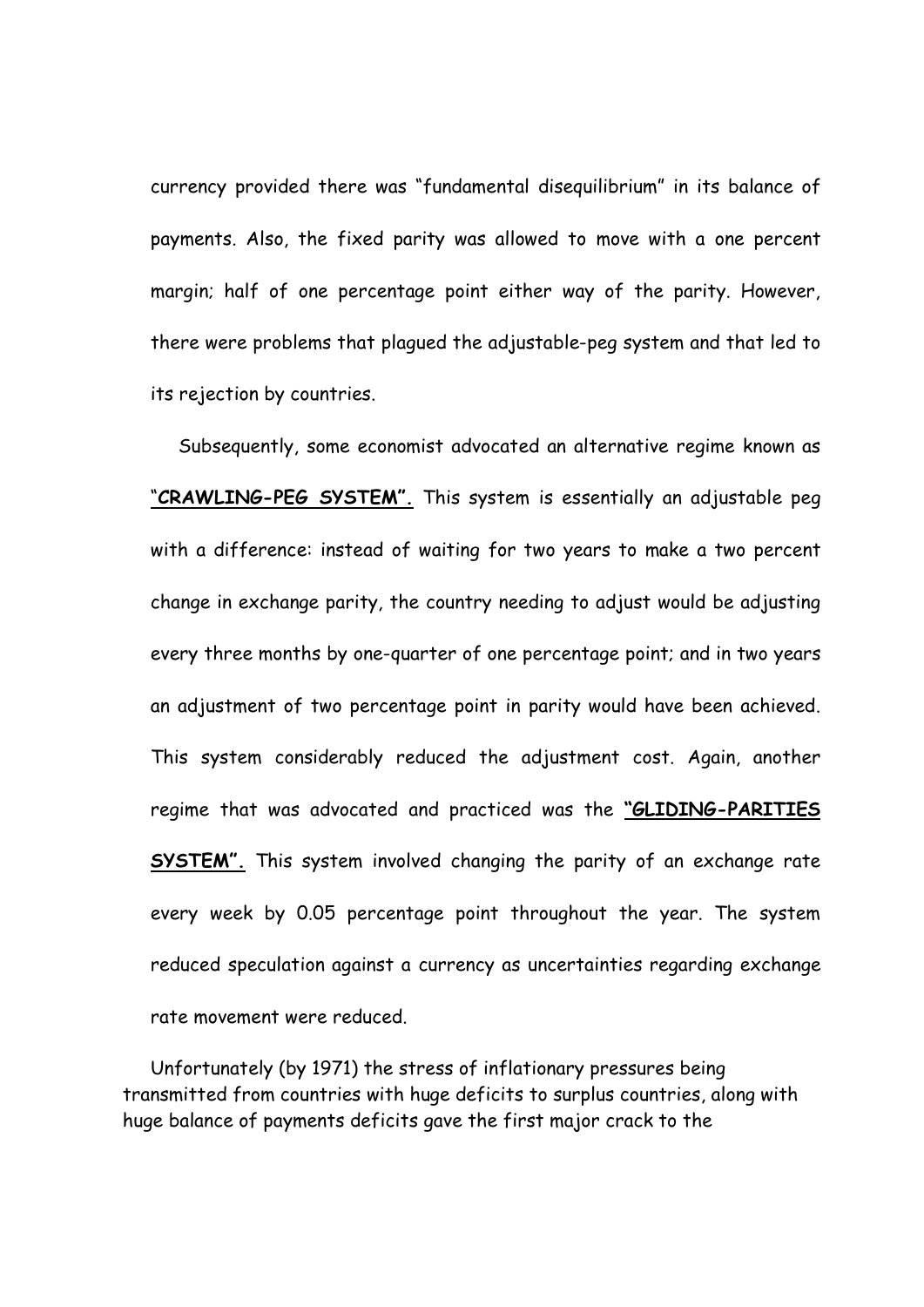entire- peg system. Thus (by mid 1973) most countries decided to float their currencies.

- A**. FLOATING CURRENCY:** Currency essentially implies that the exchange rate of a currency is determined in the market by forces of demand for, and supply of, that currency. Three main reasons were advanced in favor of floating rates:
- (I) Exchange rates are prices and as such should be determined by demand and supply forces and not administrative fiat.
- (II) The par-value or adjustable peg system necessarily exposed any given economy to the real and monetary disturbances of other economics. Hence, the floating rates would supposedly insulate the economy from such external shocks.
- (III) The insulation property of floating rates meant that countries could enjoy autonomy in their design and pursuit of monetary and fiscal policies. Thus, the authorities of any country can pursue the maximization of its people's welfare independent of the unwanted shackles imposed by other economics. At the beginning of the 1980's the developing countries of the world joined the floating exchange-rate-regime nations. The following reasons were identified: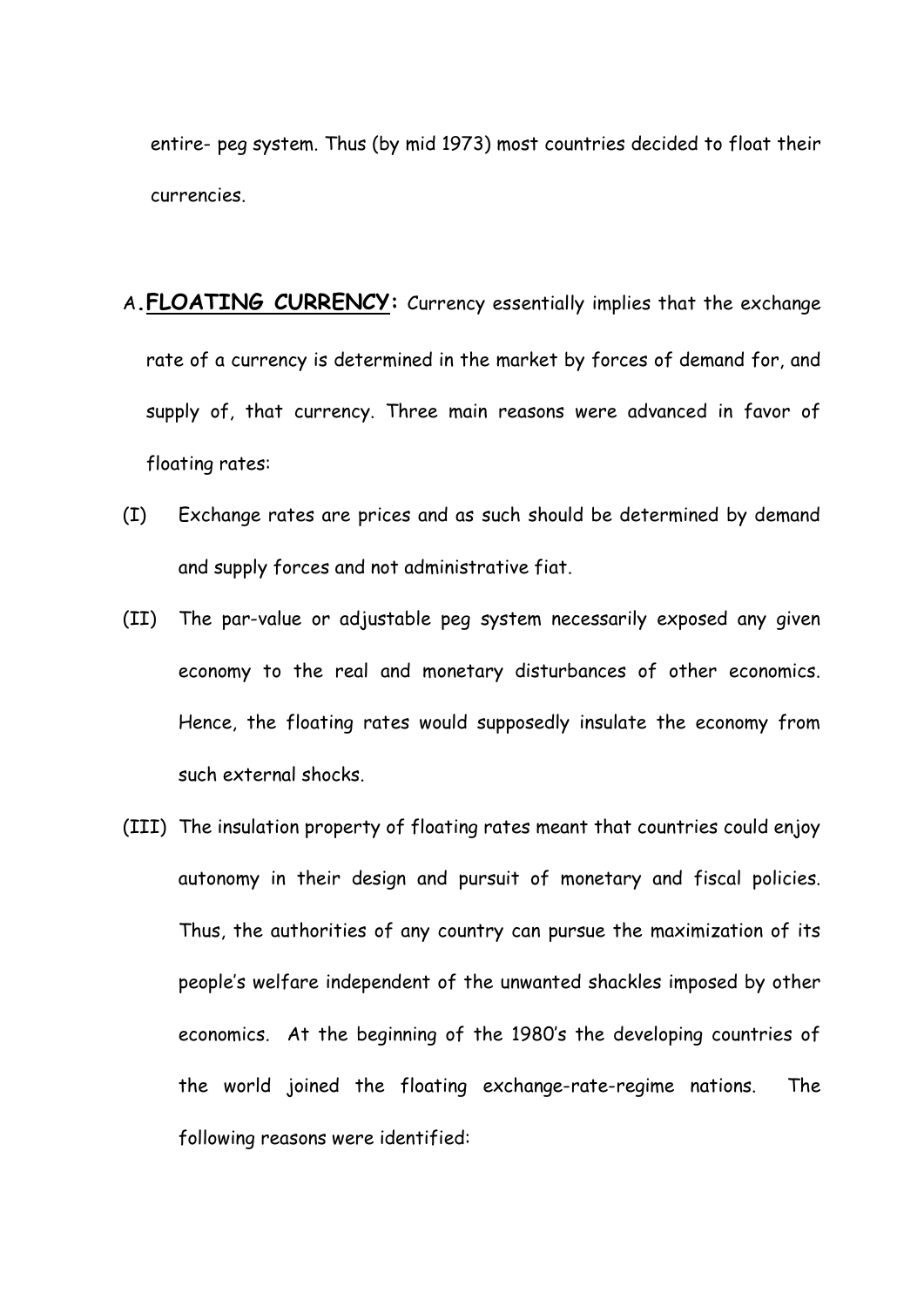- (a) In the most part of 1970s/1980s, most developing countries ran serious balance of payments deficits. Attempts to finance the deficits through external borrowing yielded no solution. The huge deficits led to all kinds of exchange rate restrictions in these economies which encouraged the birth of parallel (Black) markets for foreign exchange. Gives inadequate foreign exchange, a floating regime became a viable alternative.
- (b) Given the existence of large illegal parallel markets in which the domestic currency has become substantially depreciated along with huge capital flight, it was though that bringing such markets to the open by merging the official rate and parallel rate under a floating regime would be of greater benefit.
- (c ) That the initial substantial depreciation in exchange rates that accompany floating would encourage repatriation of earrings by economic agents that have substantial foreign exchange earnings abroad.

More concisely, we shall collapse all the known regimes into two broad categories: Fixed and floating. The basic characteristic of adjustable-peg, crawling-peg, gliding-parities, gold-standard are the same. On the other hand, the characteristics of managed float and free float are the same. Table 5.1 below reveals this point.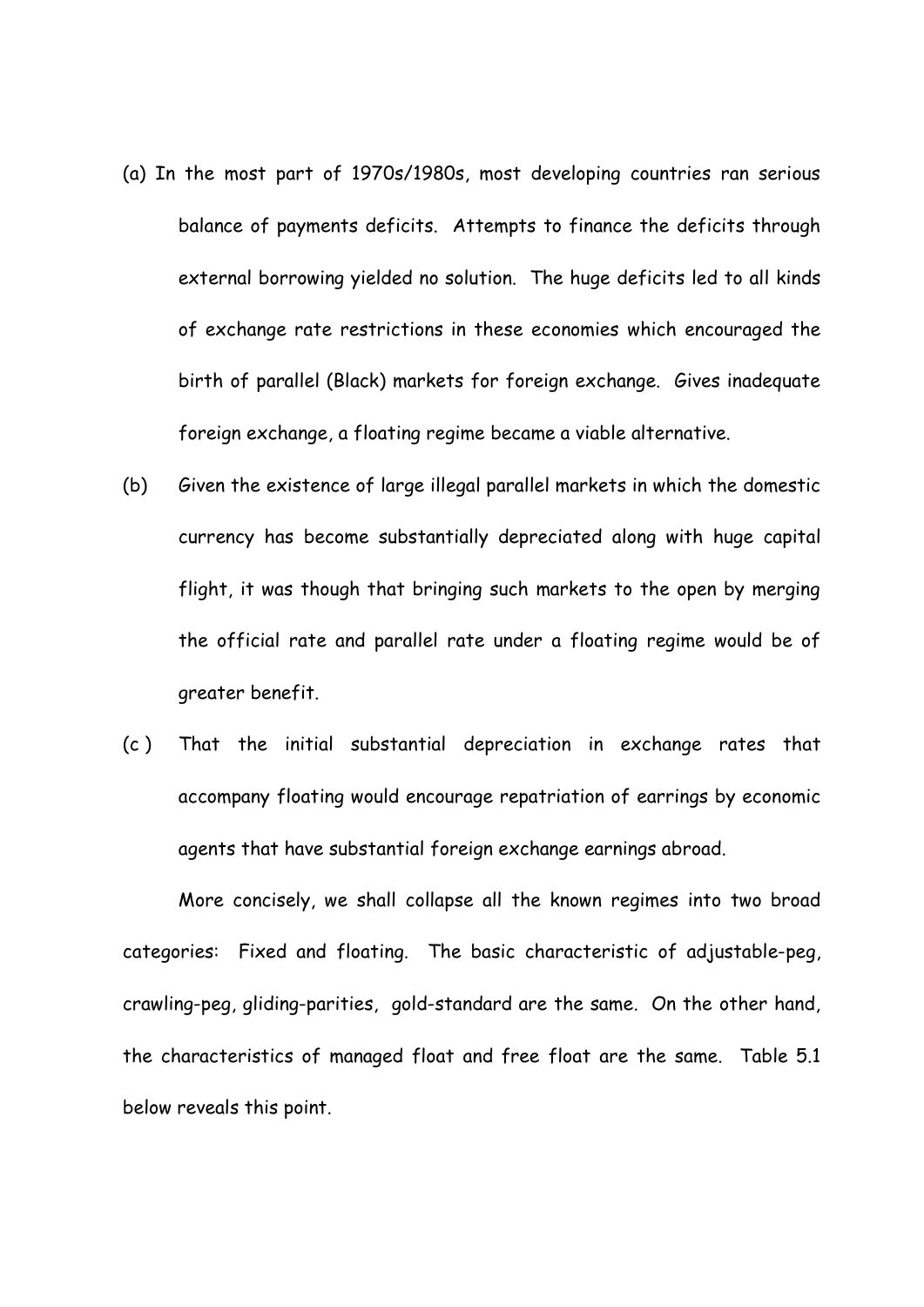| <b>CHARACTERISTICS</b>    | <b>EXCHANGE RATE SYSTEM</b> |                |                 |                 |                 |                   |  |  |
|---------------------------|-----------------------------|----------------|-----------------|-----------------|-----------------|-------------------|--|--|
|                           | <b>FREE</b>                 | <b>MANAGED</b> | GOLD            | ADJUSTABLE      | <b>CRAWLING</b> | <b>GUNDING</b>    |  |  |
|                           | <b>FLOAT</b>                | FLAOT(2)       | <b>STANDARD</b> | <b>PEGS (4)</b> | PEG (5)         | PARITIES<br>(6)   |  |  |
|                           | (1)                         |                | (3)             |                 |                 |                   |  |  |
| <b>FORMAL PARITY</b>      | None                        | None           | Formal          | Formal          | Formal          | Formal            |  |  |
| CONDITIONS FOR            |                             |                | Last            | Fundamental     | Any             | Any               |  |  |
| <b>CHANGE IN PARITY</b>   | None                        | None           | Resort          | Disequilibrium  | Disequilibrium  | Disequilibrium    |  |  |
| <b>EXCHANGE VALUES IN</b> | Flexible                    | Flexible       | Fixed           | Fixed           | Less Fixed      | Less Fixed        |  |  |
| THE SHORT RUN             |                             |                |                 |                 |                 |                   |  |  |
| <b>DESIRED EXCHANGE</b>   | Flexible                    | Flexible       | Fixed           | Internationally | Slightly        | Slightly Flexible |  |  |
| VALUES IN THE LONG        |                             |                |                 | Agreed          | Flexible        |                   |  |  |
| <b>RUN</b>                |                             |                |                 | Flexibility     |                 |                   |  |  |

#### **TABLE 5.1: RATE FLEXIBILITY UNDER SIX ALTERNATIVE**

## **EXCHANGE RATE ARRANGEMENTS**

## **3.0 EXCHANGE RATE DETERMINATION**

The several theories of exchange rate determination include purchasing power parity theory, interest-Rates-parity theory, monetary approach theory and the port folio balance theory or asset markets approach theory. Here, the monetary approach is a special case of the port folio balance approach because of the fact that both approaches perceive foreign exchange as an asset whose price is determined in the stock market.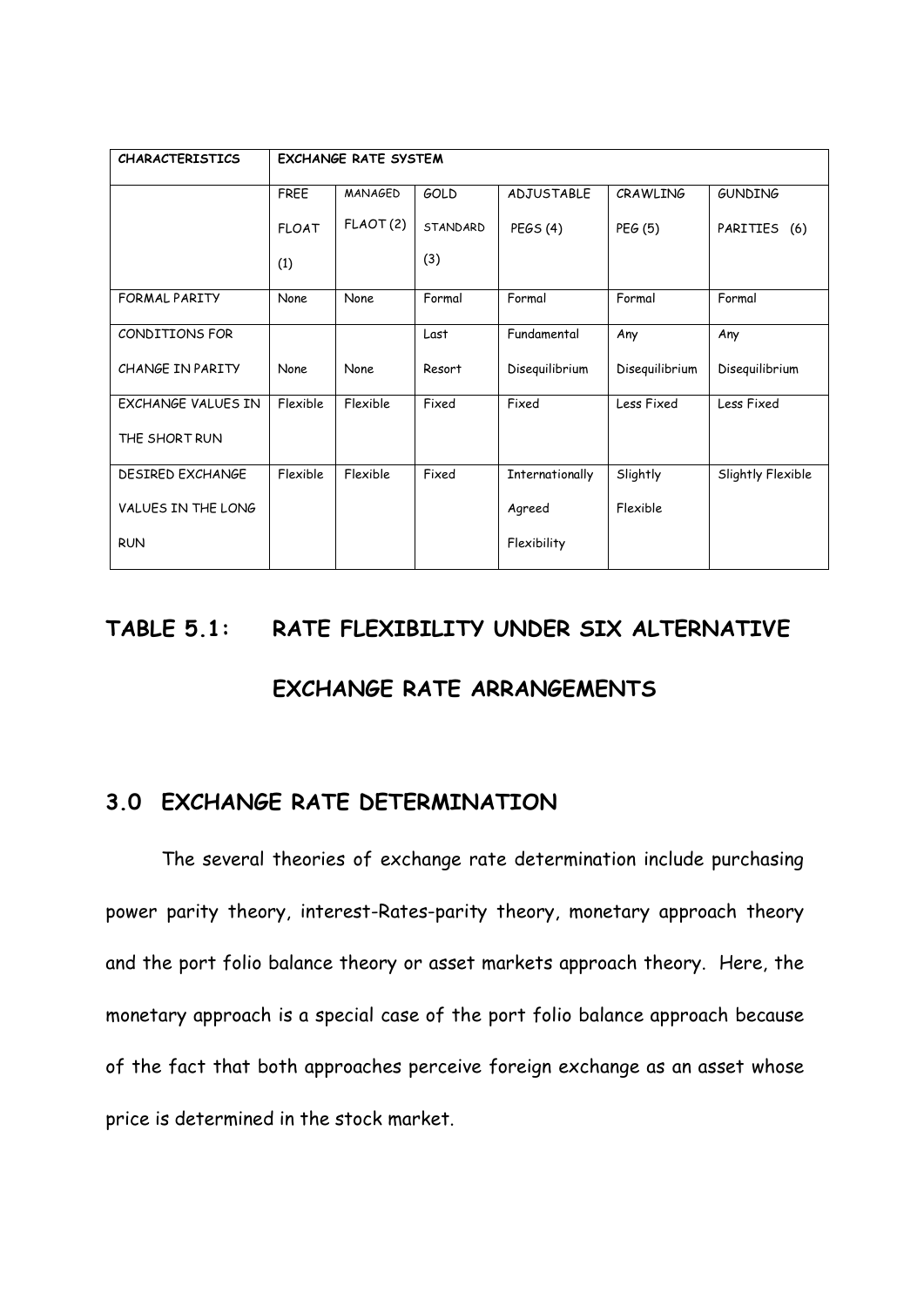# 1. **PURCHASING POWER PARITY THEORY (PPP):** Here, the assertion is that the change in the exchange rate between any two currencies over any period of time is determined by the change in the two countries relative price levels. Thus, some economist singled out the price level changes as being the major determinant of exchange rate movement. The two versions of purchasing power parity theory are the strong (absolute) version and the weak (relative) version. The strong version is based on the Law of one price and thus maintains that abstracting from all controls, restrictions and costs, the price of a gives commodity would be the same in all locations when quested in the same currency. The weak version tries to take cognizance of the several obstacles that may hinder the equalization of prices across national boundaries.

2. **THE INTEREST-RATE-PARITY THEORY**: This theory maintains that, in an uncertain world, the spot rate of exchange is not determined solely by the relationship between imports and exports of goods and services. A significant force on both the spot and forward exchange rates as well as speculation is the movement of short term capital for the purpose of interest arbitrage. Keynes therefore maintained that funds available for short term investment would be placed in the money market which yields the greatest returns. Thus, in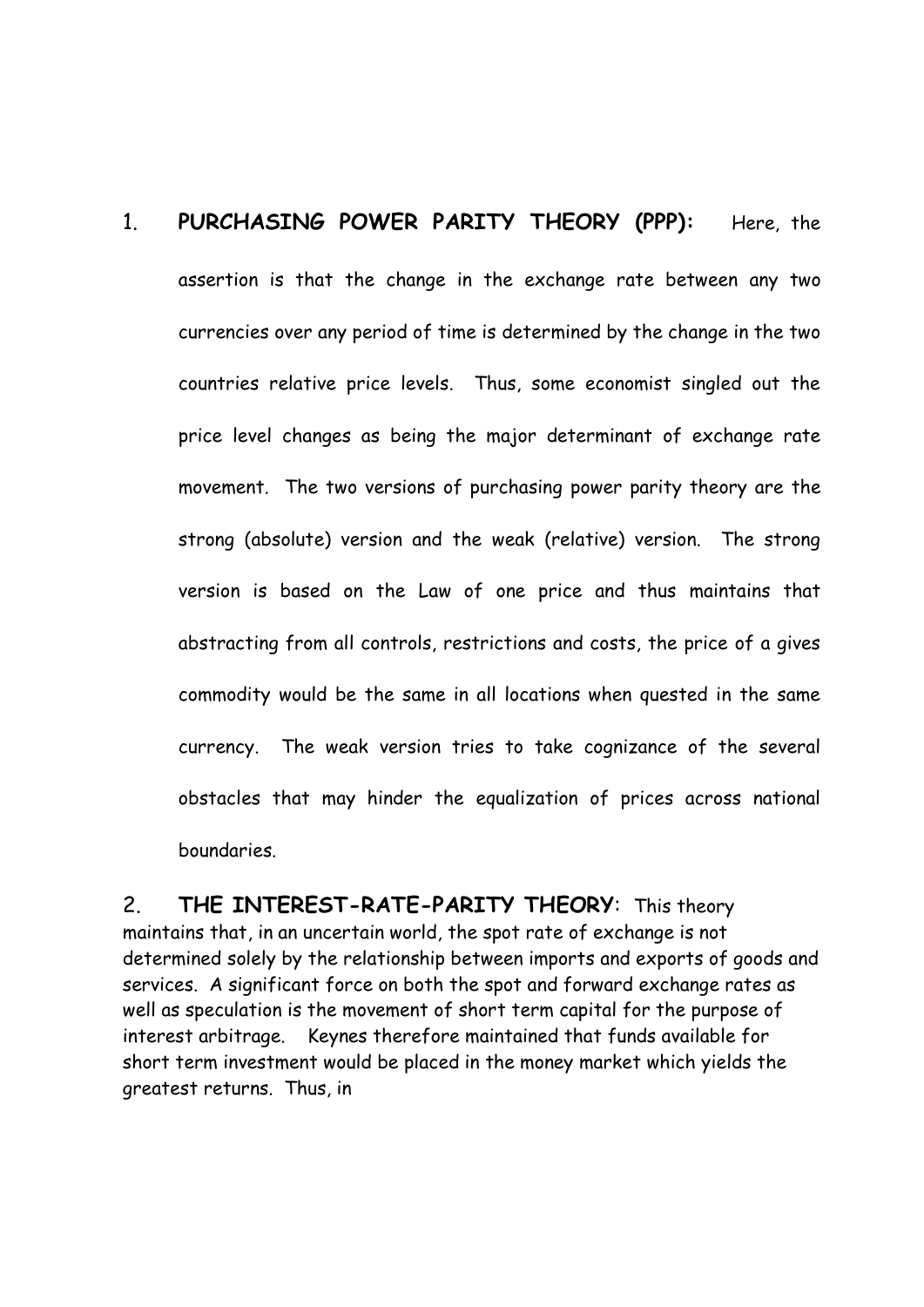the process of transferring funds from one money market to the other, equilibrium exchange rates are determined. For example, continuous borrowing from the country with lower rates of interest for onward lending in the country with the higher rates means that demands for the currency of the lower interest country rises, thus gradually appreciating its exchange rate. Similarly, increased supply of funds in the currency with the higher rates of interest gradually depreciates its exchange rate, until a point is reached, when the interest rates in the two countries would have equalized and the exchange rates would have ceased to appreciate or depreciate.

However, a major limitation of this theory is that it abstracts from the capital controls, which is not realistic and it assumes that supply of arbitrage funds is fairly elastic.

**3. BALANCE-OF-PAYMENT THEORY:** This theory of exchange rate determination maintains that the exchange rate between two currencies is determined by the demand for any supply of each country's currency brought about by the need to make payments to each other for goods and services exchanged. Thus in the process of settling this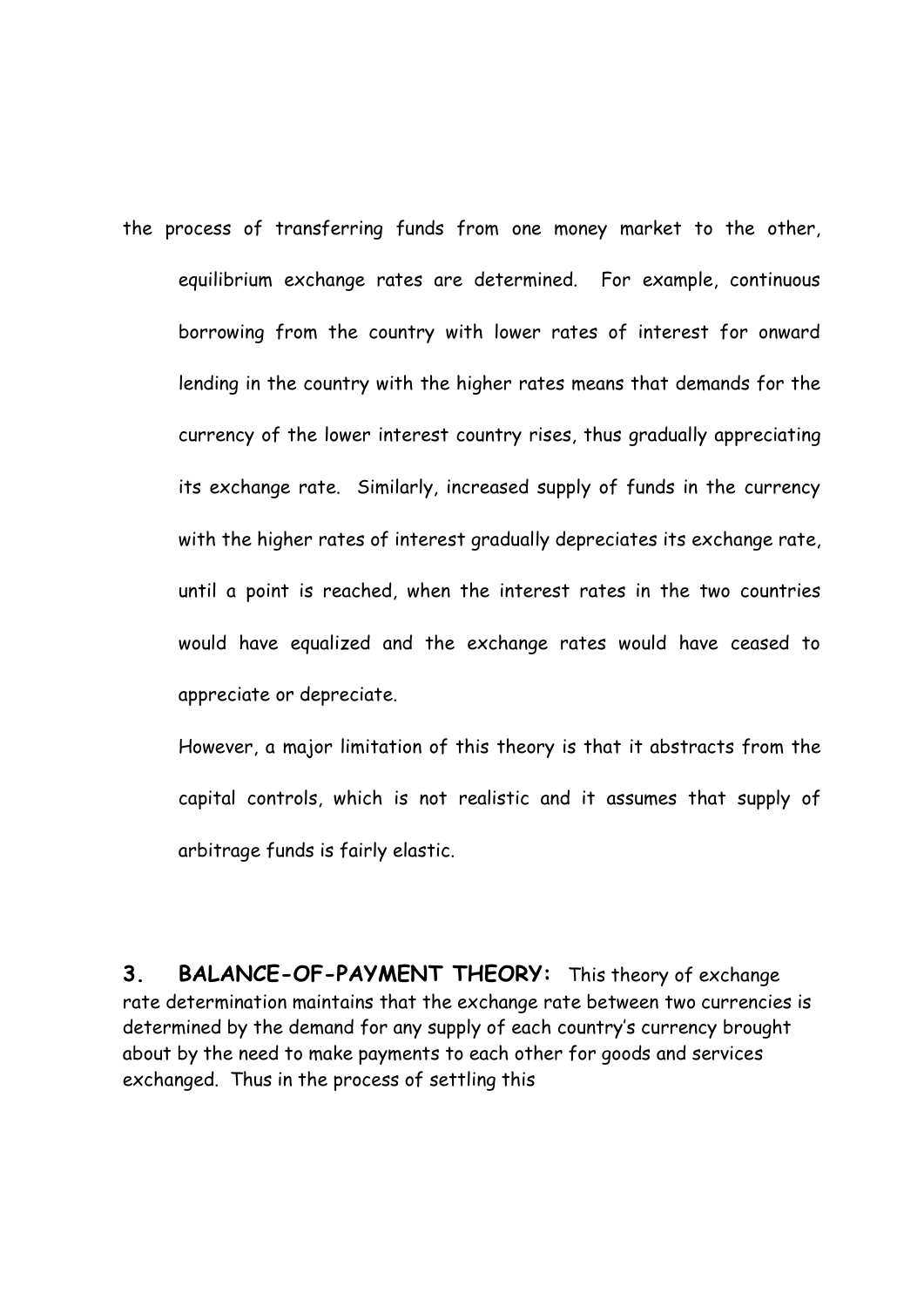payments for and receipts for imports and exports, the foreign exchange rate is determined. Here, there are three variants:

- a. That emphasizes the changes in the terms of trade due to depreciation of domestic exchange rate as being responsible for the final shift in the balance of payments adjustment and hence for the equilibrium level of exchange rate. It also analysis the importance of elasticities of demand both for imports and exports and also of their supplies for the change in the terms of trade to have desirable effects.
- b. That claims that switching of expenditures from imports to exports and home goods is not sufficient to ensure internal and external balance. That in order to avoid inflationary pressure, there must be reduction in expenditure to maintain domestic absorption at the level of domestic output.
- c. The reconciliation of the above variants showed that for both internal and external balance, the process of adjusting the balance of payments and hence of determining equilibrium exchange rates must necessarily involve both switch of expenditures in the deficit country as well as reduction in its expenditures. However the analysis assumes that there is no capital amount.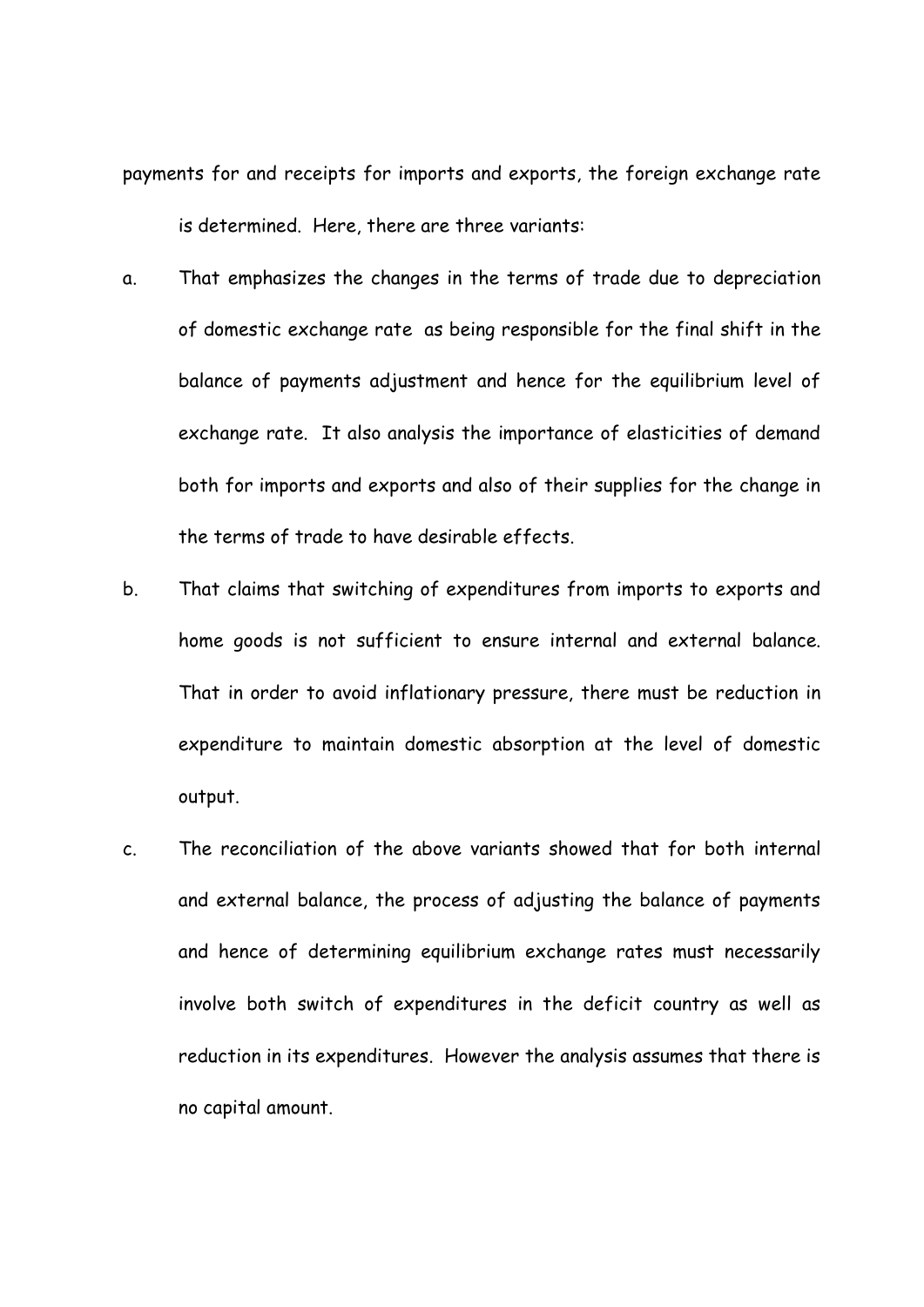- **4. MONETARY APPROACH**: This maintains that exchange rates are determined principally by shifts in the demand for and supply of money. Unlike the BOP approach, it maintains that the demand for foreign exchange arises as a result of attempts to equilibrate the net stock demands for monies of different countries. It assumes that a country's price level is pegged to the world price level and must move rigidly with it. That is, the law of one price holds. Here, it assumes that output and employment tend to full employment level and that prices and wages adjust to changes in the level of output and employment. However, there are weaknesses inherent in this approach (as in previous approach).
	- a. The existence of exchange controls, tariffs and duties make equalizations of prices across countries almost unattainable if not impossible.
	- b. Its dependence on uncovered interest parity is not realistic. This parity states that expected returns on interest –bearing securities will be equal regardless of the currency of denomination except for as additive constant determined by differences in the characteristics of the securities. In real life, however there are capital controls that inhibit free flow of capital in spite of returns.

**5. PORT FOLIO BALANCE THEORY:** It assumes that exchange rate is determined along with interest rate in the short-run equilibration process of financial markets- given supplies of domestic and foreign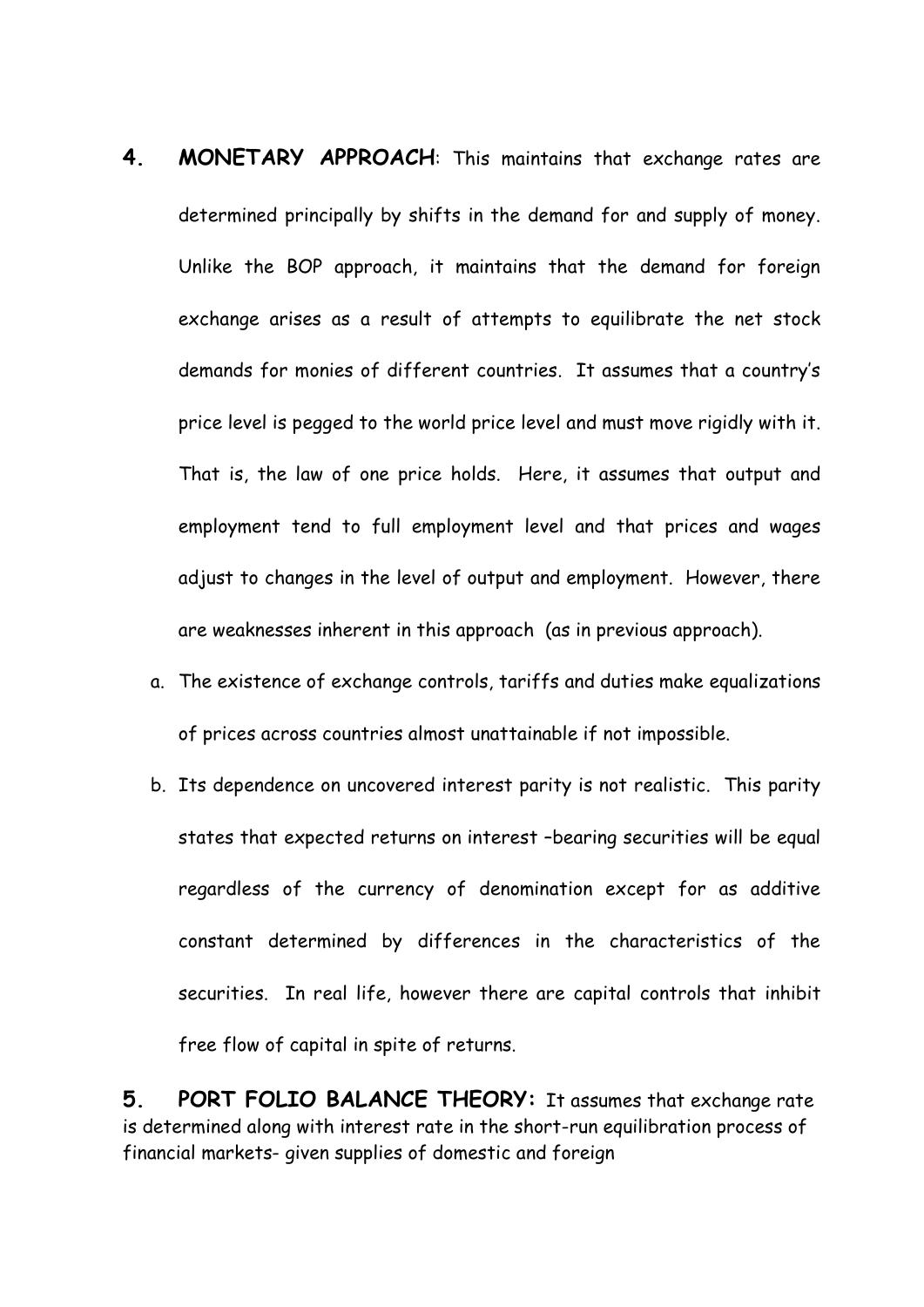assets. Here, money is regarded as one of several financial assets in as economy. The exchange rate though determined in the process of the demand for and supply of financial assets, is a principal determinant of the current account in the balance of payments. The current account under floating exchange rate regime is the net rate of accumulation of foreign assets whose accumulation moves the exchange rate. Thus, it gives a dynamic system of exchange rate adjustment which includes asset markets, the current account and Foreign asset accumulation. This theory is also known as the Asset – Market approach and has a long and wide list of advocates. The approach maintains that if there are J income earning assets in an economy plus one money stock, then in all there are  $(J+1)$  financial assets, and for two economics, there are  $(2J +2)$  assets. The Demand and supply for all these assets determine their rates of return and hence their prices as well as one exchange rate between the two economics. Thus, for any given economy, we can assume that there are four assets: home money, foreign money, home securities and foreign securities. In the way of specification, it is assumed that residents of both countries hold all four assets (and currency substitution exists). Here, Home new wealth (W) and foreign net wealth (EW), measured in units of domestic currency are given by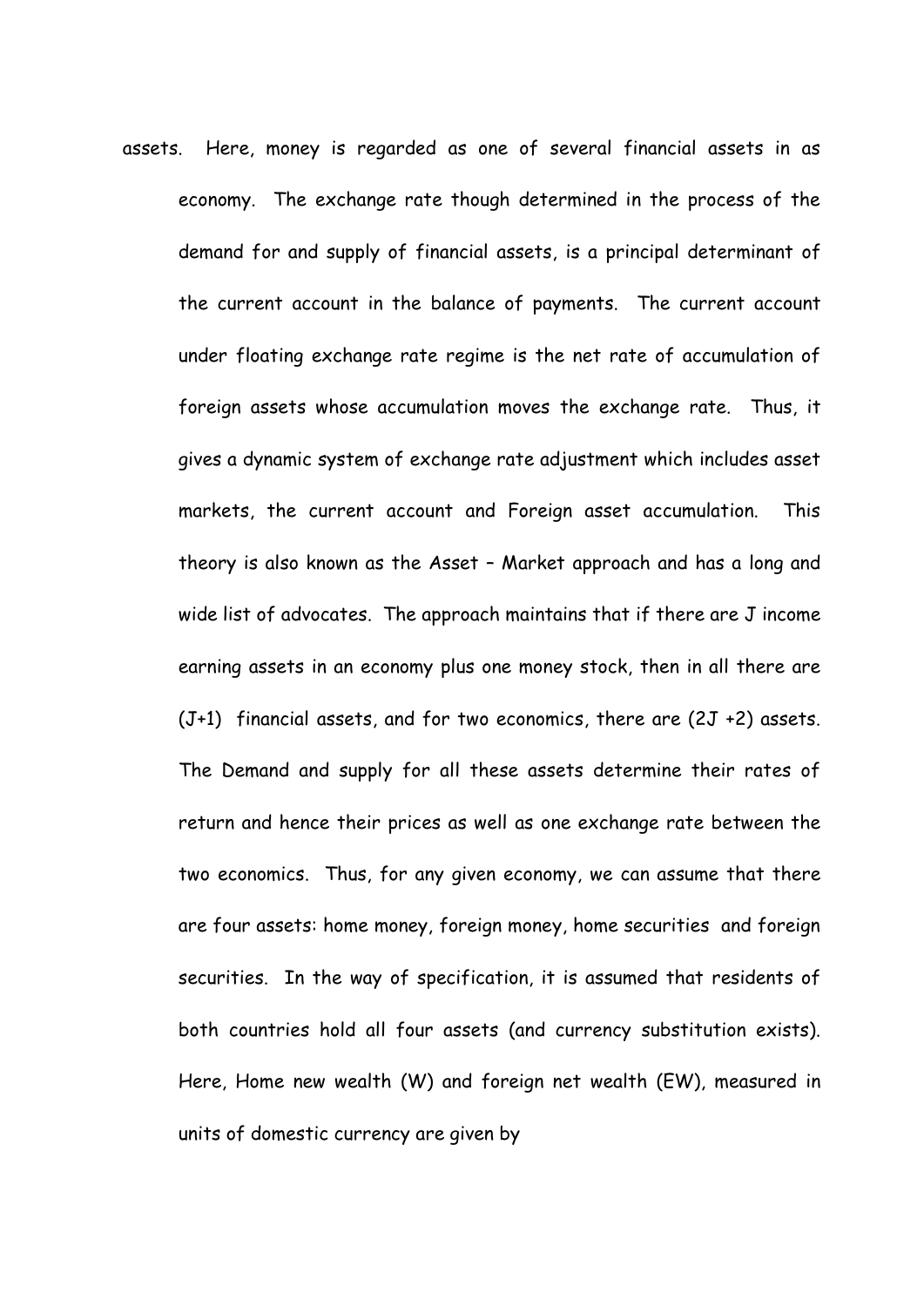$$
W = M + B + E (N + F)
$$

$$
EW = M + B + E (N+F)
$$

Where M = home net private holdings of home money

- B = home net private holdings of home securities
- N = home net private holdings of Foreign money
- F = home net private holdings of Foreign securities
- M = Foreign net private holdings of home money
- B = Foreign net private holdings of home securities
- N = Foreign net private holdings of Foreign money
- F = Foreign net private holdings of Foreign securities
- E = exchange rate
- W = Home net private holdings
- W = Foreign net private holdings

Here, Home net wealth is allocated among the four financial assets:

$$
W = M(.)+n(.)+b(.)+f(.)
$$

and foreign net wealth allocated thus

$$
E(W) = M(.) + h(.) + b(.) + f(.) (5.7)
$$

Where m,n,b, and f, (m, n, b and f,) represent home (foreign) residents demands fore home money, foreign money, home securities, and foreign securities (all measured in units of home currency).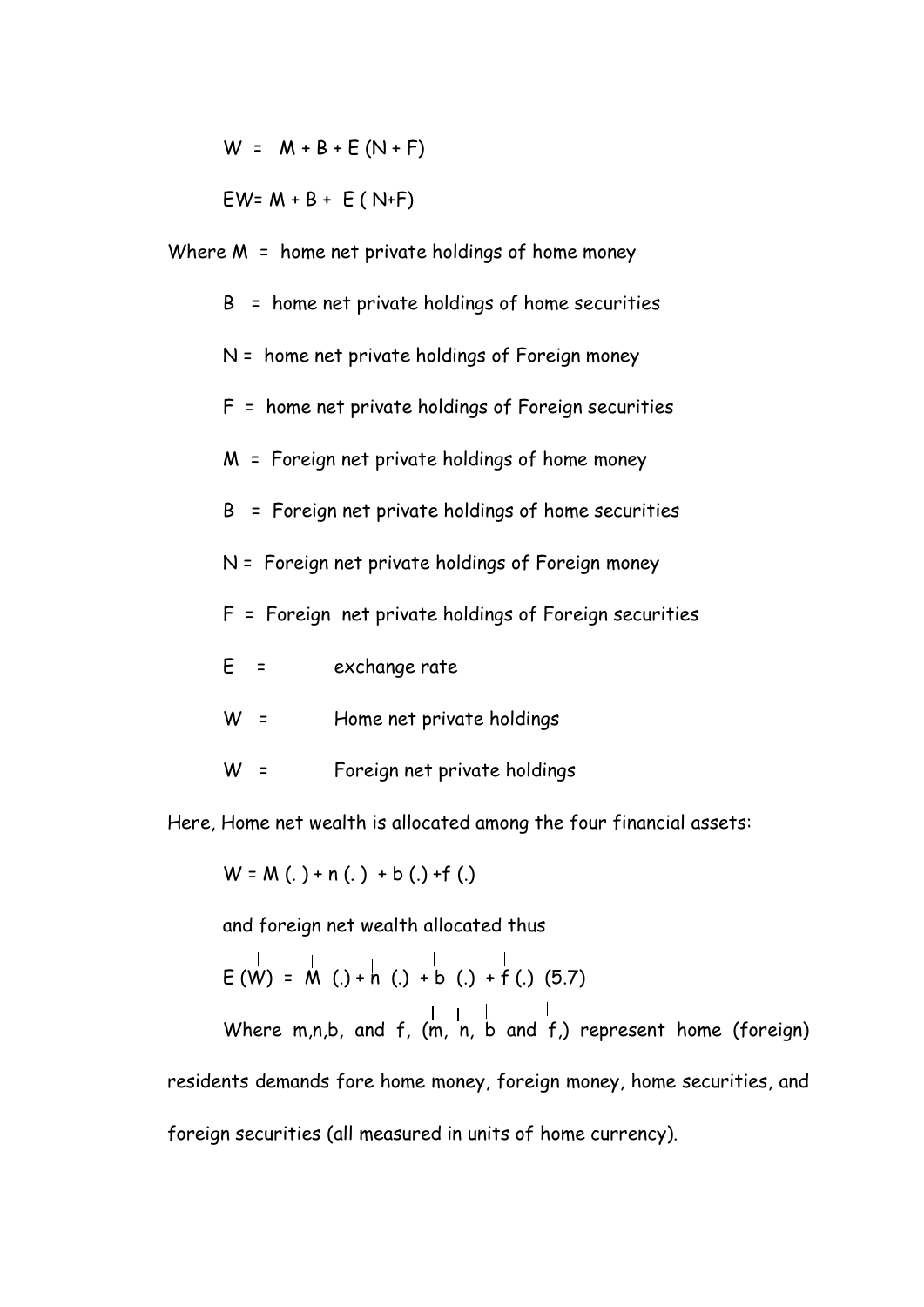Thus, solving the above system gives the equilibrium exchange rate E, and the rate of growth of that rate dE/E.

## **6. INTEGRATED APPROACH:** Indeed, the above theories of exchange rate determination provide a partial explanation of exchange rate determination. However, as amalgamation of the theories will provide a better explanation. The approach provide as amalgamation of the purchasing power parities, the monetarist approach as well as the balance of payments approach ceteris pariblis, it showed that the country with higher nominal money supply will have a depreciating exchange rate while the country with a higher real money demand will have an appreciating exchange rate.

### **4.0 EXCHANGE RATE MODELS:**

Prior to the 1980s, the policy question asked was whether monetary or fiscal policy can assist to stabilize the economy under a given exchange rate regime. Today, the policy question has changed. It is now asked in terms of whether a given exchange rate regimes ensures the achievement of the goals of stabilization under any kind of policy (whether monetary or fiscal). The most popular model in this area is the Musdell- Fleming – Model (MFM) and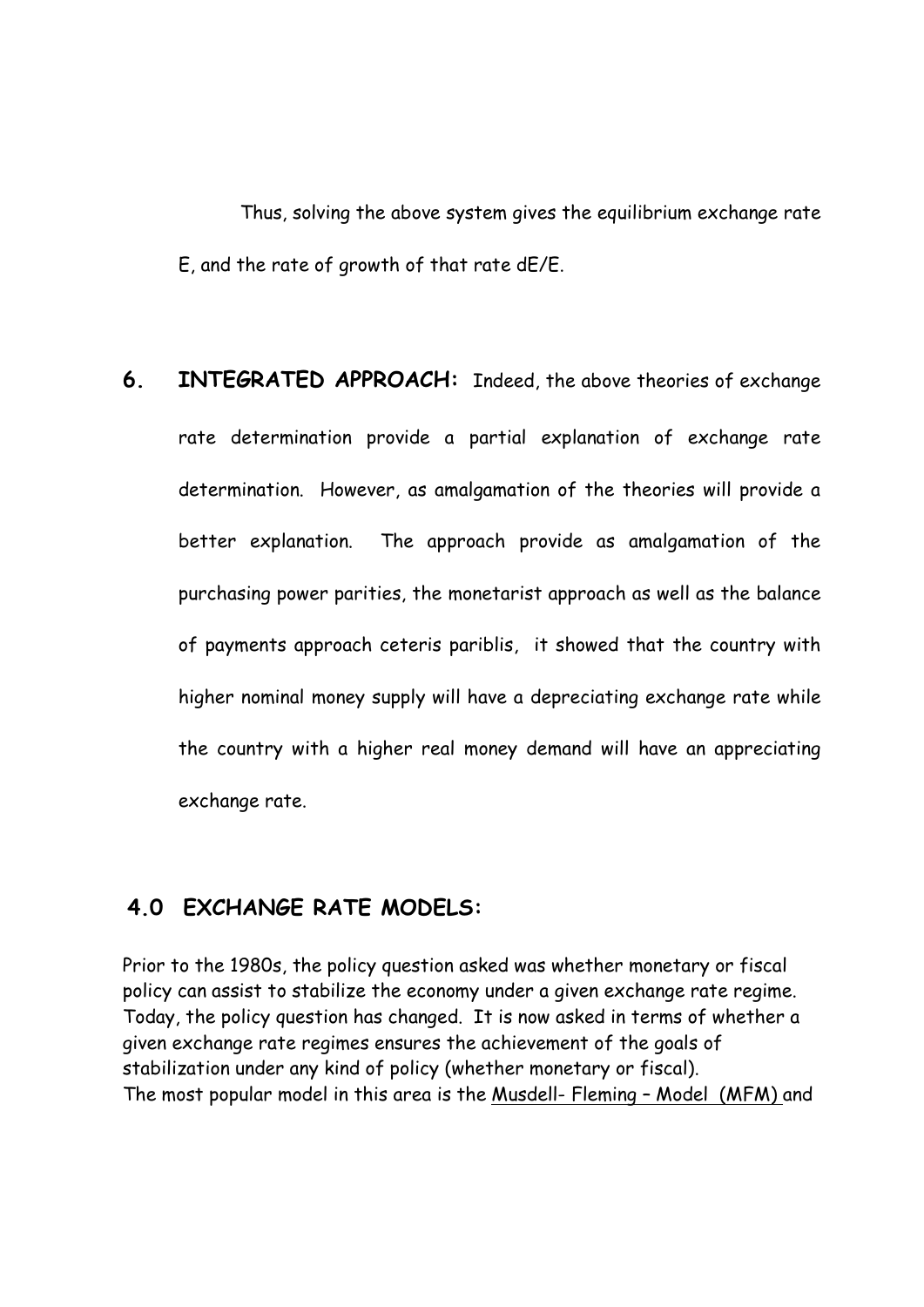has been termed the "Workhorse of traditional open economy macroeconomics". However prior to the MFM, these was as approach termed the Insular- Economy-model. This model is a balance of-payments approach to the workings of the macroeconomic under different exchange rate regimes. It denies essentially from the Keynesian income determination model which was basically a closed economy model (that was eventually opened up). After MFM, was as eclectic model of the various modification of the mundell-fleming-model, this was known as the Modified-Mundell-Fleming-Model (MMFM).

The MFM model assumes that the level of national income is controlled by government policy while maintenance of full employment is the paramount objective of macroeconomic policy. The balance of payments is a problem because its maintenance at as equilibrium level constrains the use of macroeconomic policy for purposes of maintaining full employment. In this model, the problem can be satisfactorily resolved provided the government has as adequate number of independent and effective instruments that can be assigned to the two problem areas (internal balance area and external balance area). Here, the major assumption is that capital movement responds to changes in the domestics rate of interest (which equally assumed to be the world interest rate.). However, mundell assumed that this capital response is perfectly elastic, while fleming assumed that this response could be imperfect varying from very low response (or inelasticity of capital to interest rate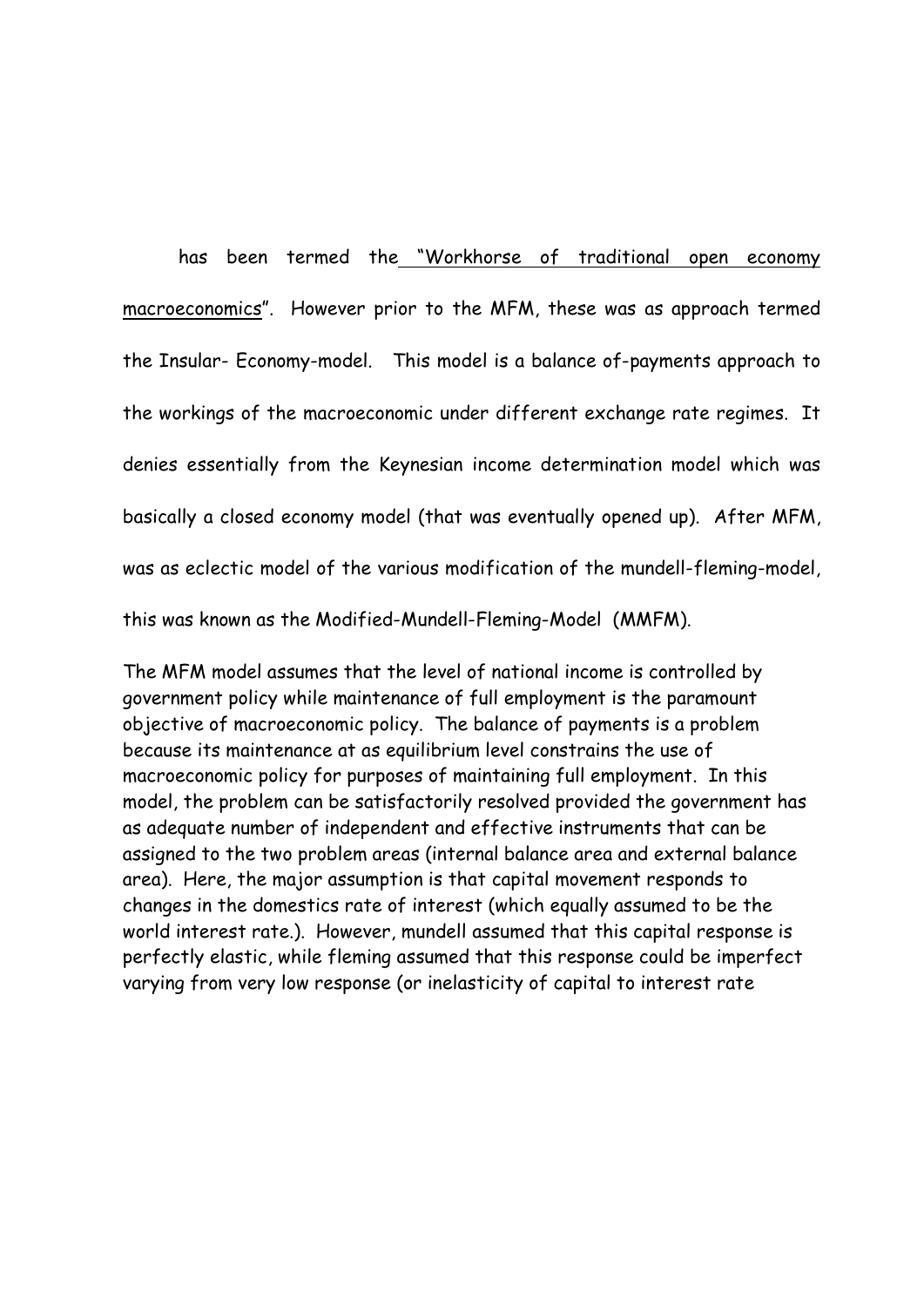changes) to very high response. The exposition of MFM model is presented as follows:

|       | У            | $\Xi_{\rm{max}}$          | $X + S + B$<br>(I)                      |  |  |
|-------|--------------|---------------------------|-----------------------------------------|--|--|
|       |              |                           | $Z = X + S$<br>(TI)                     |  |  |
|       | V            |                           | $=$ $\gamma/M$<br>(III)                 |  |  |
|       |              |                           | $N = V - T$<br>(IV)                     |  |  |
|       |              |                           | T = T(Y) 1 > T <sub>y</sub> > O(V)      |  |  |
|       | $\times$     | $\mathbf{z} = \mathbf{z}$ | $X(N,R)$ , $Xr o$                       |  |  |
|       |              |                           | $1 \times Xn (1 - Ty) > 0$ (VI)         |  |  |
|       |              |                           | $R = R(V) R V > 0$                      |  |  |
|       |              |                           | B = $(? , F)$ , 1 > $-B_Z > 0$<br>(VII) |  |  |
|       |              |                           | Bf > 0                                  |  |  |
|       | $\mathcal C$ |                           | $=$ $C(r)$                              |  |  |
| Where |              |                           | y = National Income                     |  |  |
|       |              | $T =$                     | Taxation                                |  |  |
|       | N.           |                           | Private disposable income               |  |  |
|       | $\mathsf{X}$ | $\equiv$                  | Private expenditure                     |  |  |
|       | $\mathsf S$  | $\equiv$                  | Government expenditure                  |  |  |
|       | ?            | $\equiv$                  | <b>Total Expenditure</b>                |  |  |
|       | Β            | $\equiv$                  | Exports Less imports                    |  |  |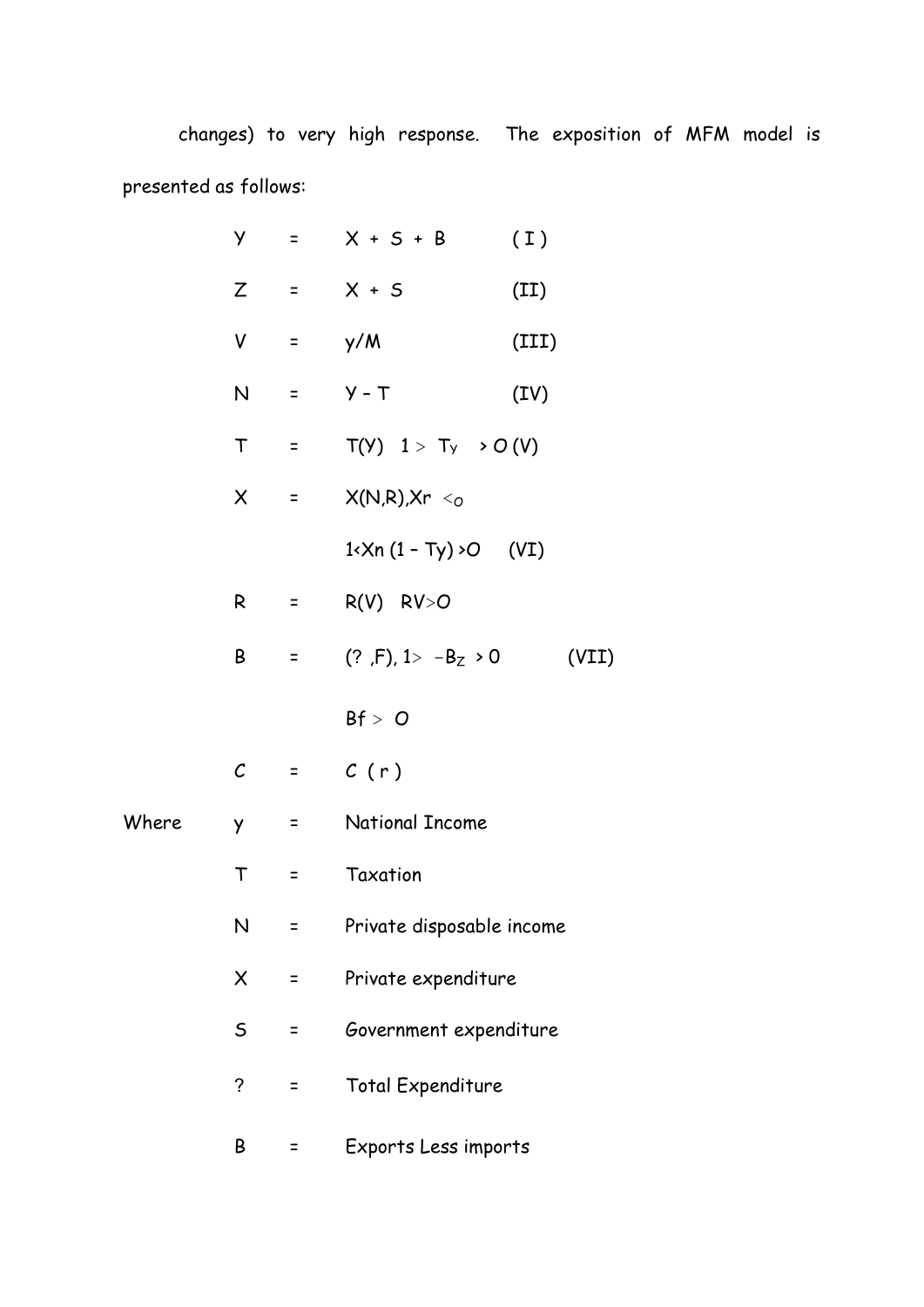|  |           | $M =$ Money stock                                 |
|--|-----------|---------------------------------------------------|
|  |           | $V =$ Income Velocity                             |
|  | $R =$     | Rate of interest                                  |
|  | $C =$     | Net capital import                                |
|  | $F = \pm$ | Exchange rate in terms of domestic currency price |
|  |           |                                                   |

of foreign currency

 Given the above model, the effects of different policies under the different regimes can be simulated. Such policy, shock includes the effect of increase in government expenditures with monetary policy fixed and exchange rate fixed. This will lead to increased income, it should also lead to increased tax revenue but the tax revenue yield must be les than the original government expenditure that brought it about. For income to rise when government expenditure rises and for money supply to remain constant, requires economy in the use of money, which drives up the rate of interest. The rise in interest checks the increase in expenditure and in income. Given these two opposing forces on private expenditure it is uncertain whether it will increase or decrease. Then the change in the balance of payments is the sum of the change in the trade balance and in the capital account. Increase interest generates increased capital flow while increased income leaks into imports and deteriorates the trade account. The overall effect of government expenditure could therefore be positive or negative. If the overall effect of government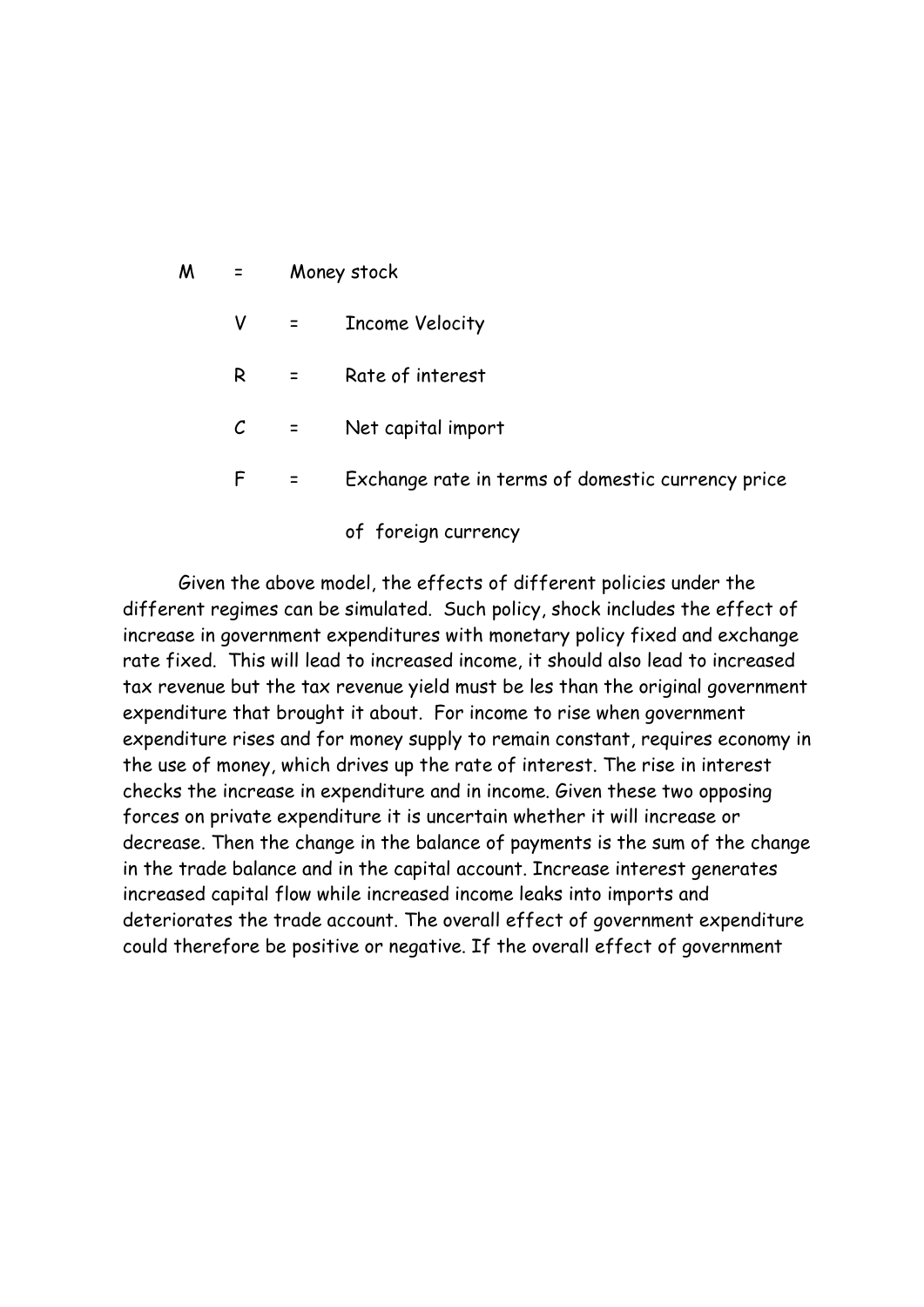expenditure increase is improvement in the balance of payments, then to maintain constant money stock there must be a decline in the expansion of bank credit. The reverse is the case if the balance of payments deteriorated and the extent to which the monetary authorities can go is limited by the available level of reserves. If government were to hold constant while varying monetary policy, fiscal policy, under a regime of fixed exchange rates, we have a different result. Here, the rise in income generated by an expansionary policy will moderate the decline in interest rates generated by the same policy, but will not completely eliminate it so that investment can rise. The rise in money stock, even after the rise in expenditure and income, still lowers the rate of interest thus some deterioration in the capital account would still occur. Thus, under fixed rates the overall balance of the economy can only be sustained using monetary policy if there is an infinite supply of reserve. Given that reserve of any economy is limited, then the effectiveness of monetary policy is limited under fixed exchange rate regime.

 Again, when government expenditure increases given that exchange rate also varies, and capital is not very mobile, then the results obtains differ. The results obtain differ because increased expenditure results in a depreciation of the exchange rate. This results in a reduction of the level of imports and enhances the level of exports. If capital were highly mobile increased government expenditure leads to rising rates of interest which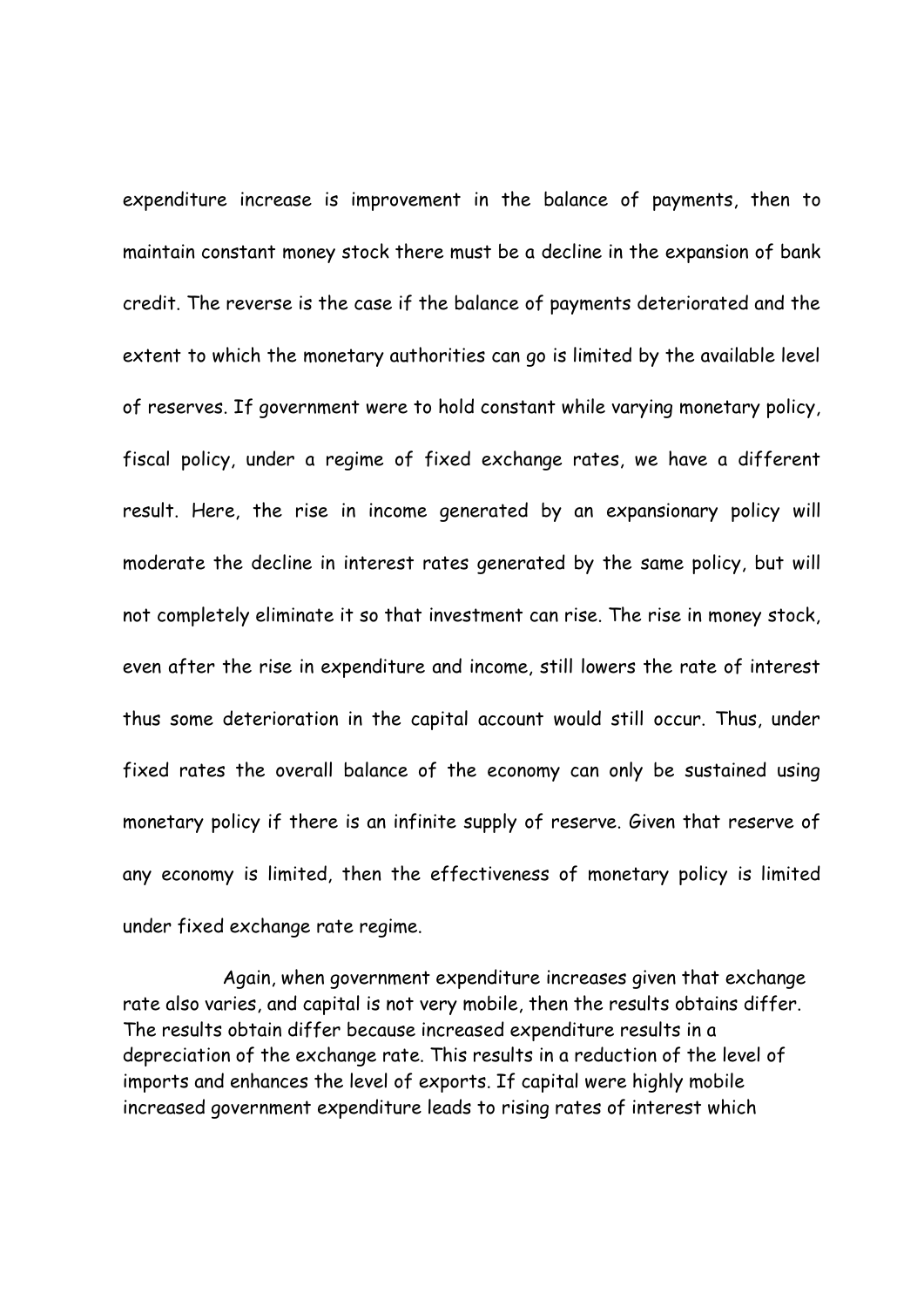generates capital inflow. This inflow of capital makes the exchange rate appreciate, thus discouraging exports and encouraging imports. Consequently, the trade balance deteriorates. The net stimulus to income would be less than in an economy with fixed rates if capital mobility were perfect the deterioration would be large enough to make the fiscal policy completely of ineffective. Thus, expansionary monetary policy under floating rates means that if capital were highly mobile the expansive effect of a given increase in the stock of money will be greater under a floating regime than under a fixed one.

 However, the modifications (MMFM) of the mumdell-fleming-model (MFM) are in three respects:

- (I) MMFM assumes continuous full employment
- (II) Complete price flexibility
- (III) Government policies are subject to budget constraint that is explicitly recognized.

The MMFM also introduces a portfolio balance relation as well as a wealth – saving relationship. The major components of the model include:

$$
Y = Y^0 + V \tag{M1}
$$

Production of output Y gives rise to income from labour  $\mathsf{Y}^0$  and income from capital V.

$$
? = Y^0 + a - T \qquad (MZ)
$$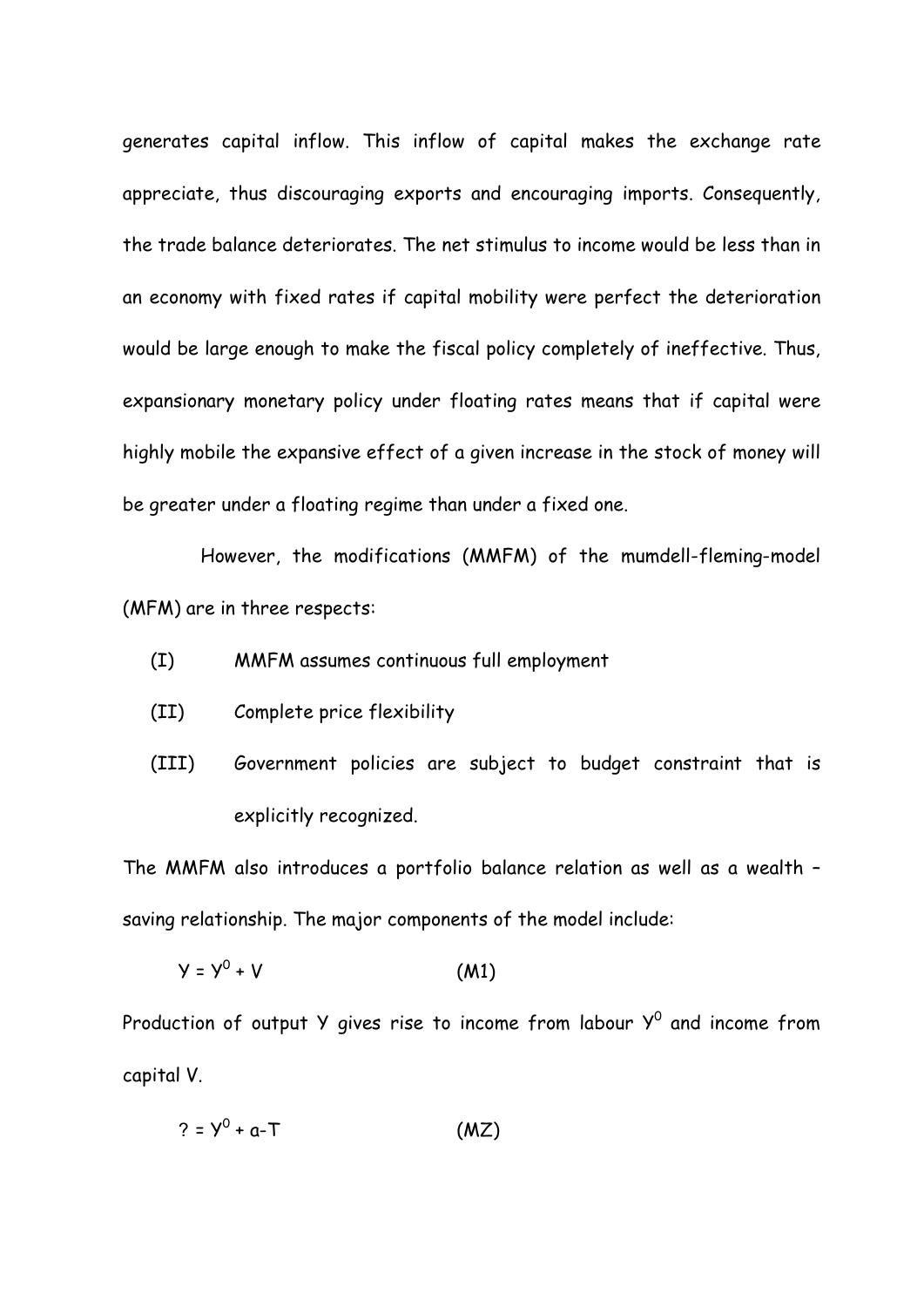Where ? is disposable income and it is a function of labour income,  $Y^0$ , permanent real income streams 'a' and lump sum tax T

$$
L = f(r)W, fr < 0 \tag{M3}
$$

Asset preferences between money and equities are characterized by the demand for real balances L. Here, the demand for real balances is a fraction of the real wealth, and this fraction is itself a function of rate of interest.

$$
W = M + \frac{a}{r}
$$
 (M4)

Where real wealth (W) is the sum of real money balances (M) and real equity holdings  $(^a/r)$ .

 In sum, whether an economy adopts a floating or a fixed rate regime, there can be no autonomy in its use of monetary and fiscal policies. Because capital mobility implies that all policies have repercurssions throughout the world and floating rates notwithstanding, inflation rates are interdependent.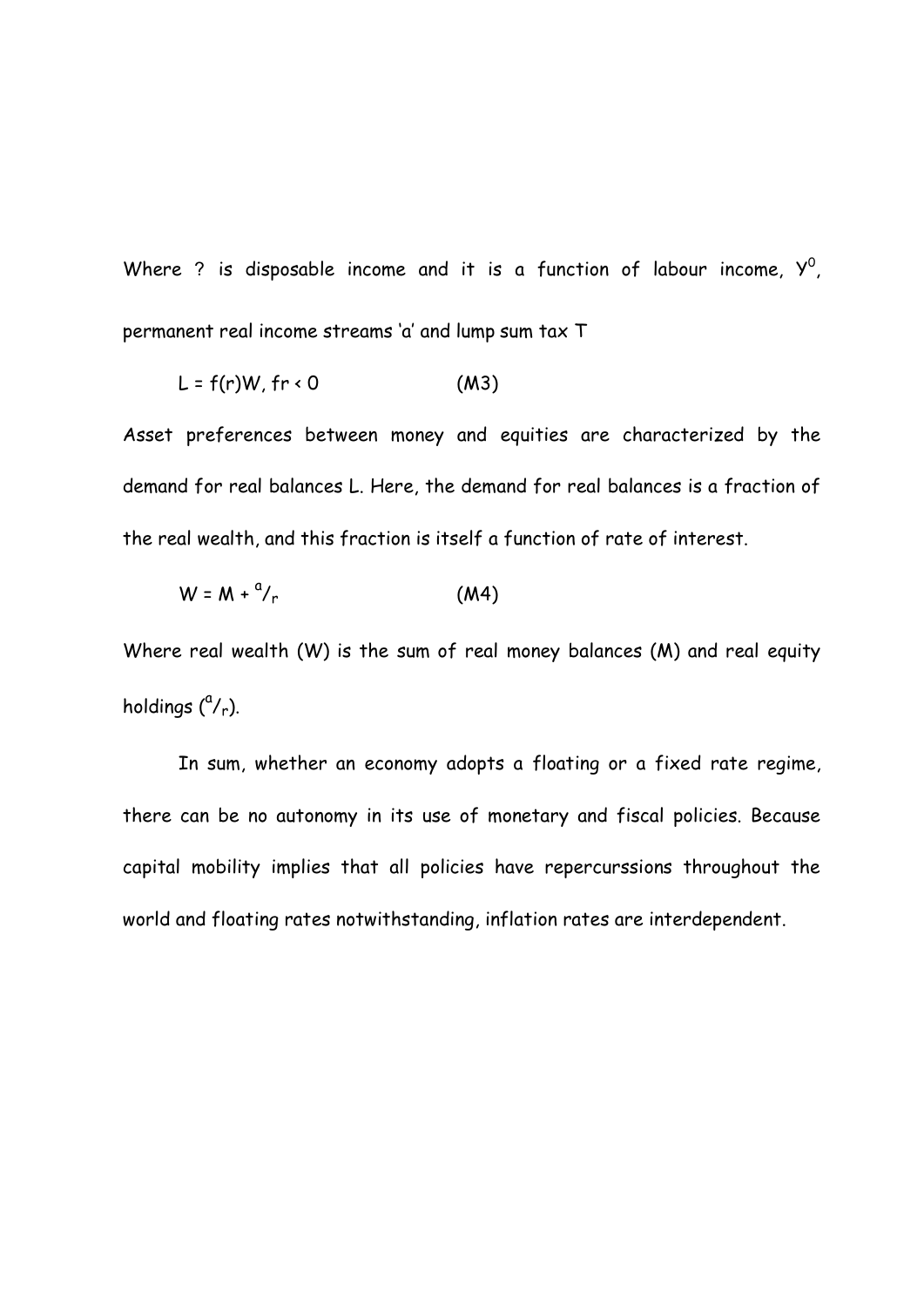#### **5.0 DEVALUATION PROCESS**

 Normal devaluations try to restore equilibrium in the real exchange rate by adjusting the domestic price of tradable recalling the definition of the real exchange rate as RER =  $\mathsf{P}^\mathsf{T}/\mathsf{P}^\mathsf{N}$ 

These policies are intended to generate a higher RER through an increase in  $P<sup>T</sup>$  $(= E P^*T)$ 

By directing affecting the RER and avoiding the necessary reduction in  $P_N$ , devaluations can help sidestep the adjustment costs associated with the automatic adjustment policies.

 Indeed, for a country with a pegged exchange rate, nominal devaluation usually means an abrupt change in the nominal exchange rate. In principle, the policy objectives of these devaluations are:

a. To generate a real devaluation or improvement in the international competitiveness of the country.

b. To provoke an improvement in its external position.

Whether a devaluation will actually be successful will depend on a number of factors, which essentially include the initial conditions and the accompanying micro economics policies.

Since RER =  $EP^{\star}T/P_N$ 

A nominal devaluation that increases E will only be effective in moving the RER towards its higher equilibrium value if  $P_N$  does not go up in the same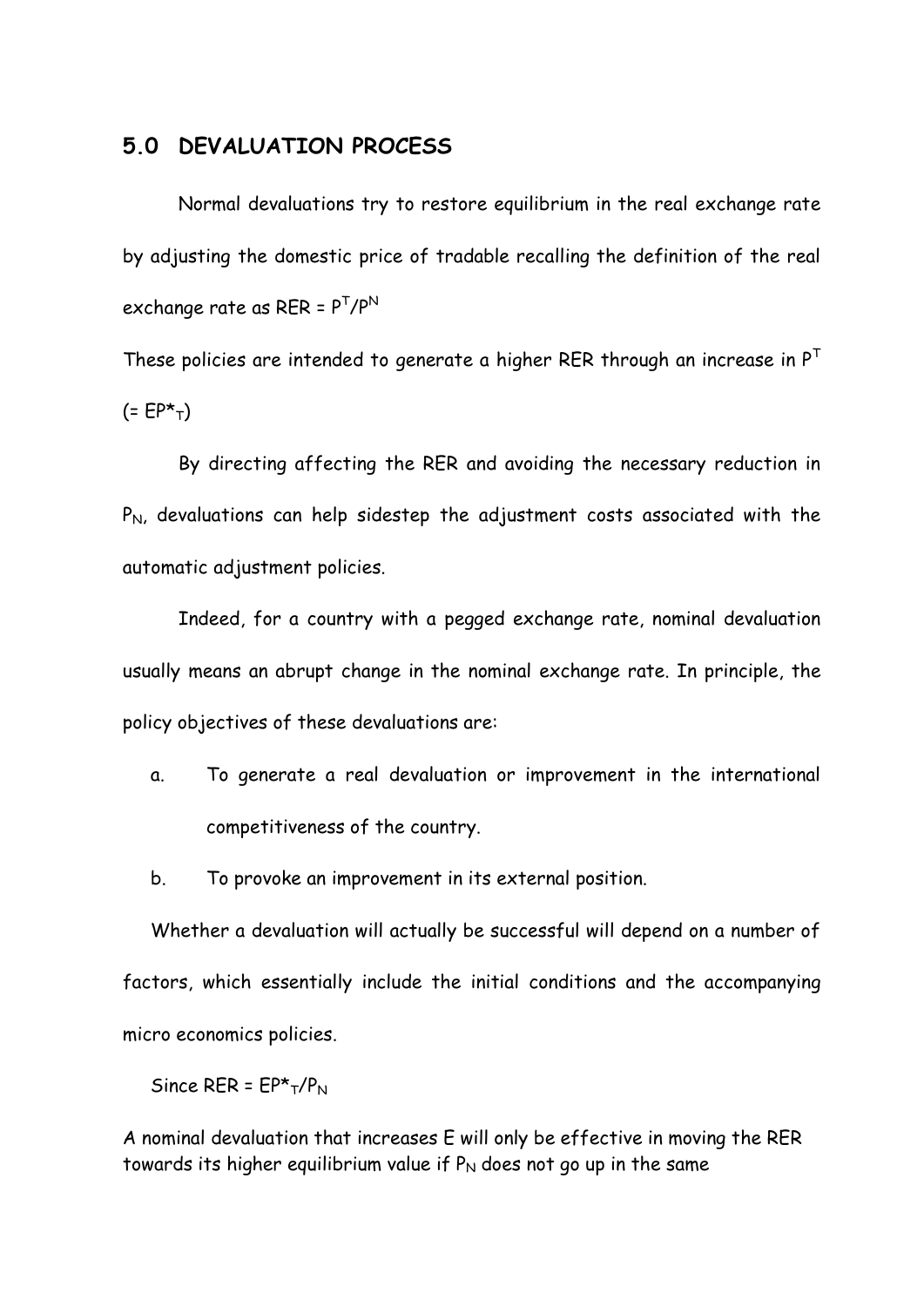proportion as E. Ceteris paribus, nominal devaluations will affect an economy in three main ways:

- 1. A devaluation will usually have an expenditure-reduction effect. To the extent that the devaluation raises domestic prices, it will reduce the real value of assets denominated in domestic currency, including domestic money. The result is a negative wealth effect and to the extent that there are assets denominated in foreign currency. These may also be a positive wealth effect. If the negative wealth effect dominates, expenditure on all goods including tradeables, will decline, and the trade deficit will also decline.
- 2. A nominal devaluation will tend to have as expenditure switching effect. To the extent that the nominal devaluation succeeds in altering the relative price of tradeables to nontradeables, there will be a substitution in expenditure away from tradeables and a substitution in expenditure away from tradeables and a substitution in production toward tradeables. The combined effect of expenditure reducing and expenditure switching will improve the external situation of the country. However, the effects on nontradeables goods are less certain.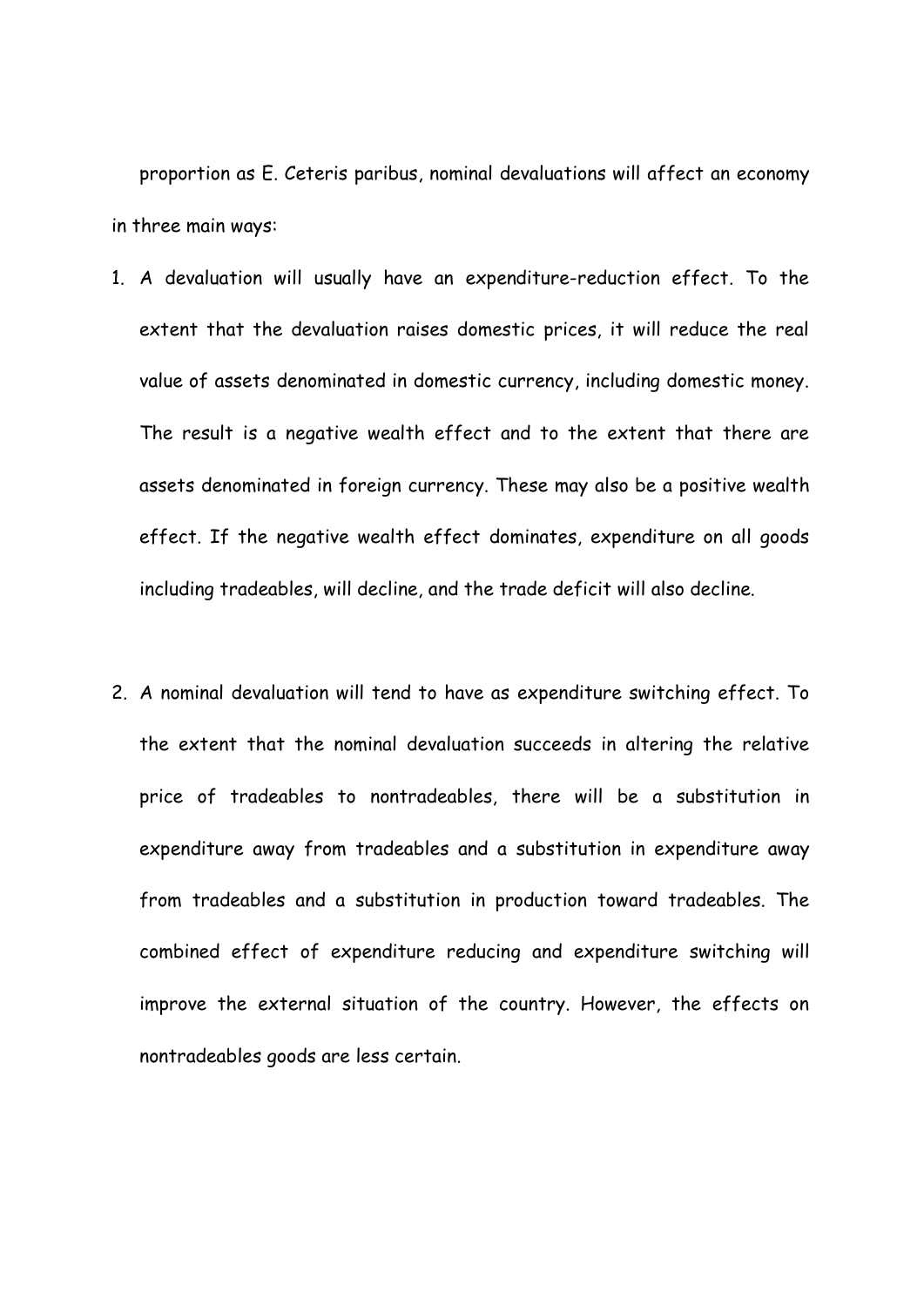3. A devaluation will increase the domestic price of imported intermediate inputs. As a result, the supply schedules for the final goods, including nontradeables, will shift upward.

Essentially, the immediate objective of a nominal devaluation is to reduce or eliminate the misalignment of the real exchange rate by generating a real devaluation, which would improve the international; competitiveness of the country, with the ultimate goal of improving the external position. Whether a nominal devaluation will be successful in accomplishing these objectives will depend on the prevailing conditions before the devaluation and the accompanying policies implemented with the devaluation.

#### **A. INITIAL CONDITIONS**

i. if the country implements a devaluation at a time when the real exchange rate is greatly misaligned (overvalued), the nominal devaluation will generally help to restore equilibrium in the external sector. Such a devaluation (if accomplished by the appropriate macro economic policies) will generally have a medium to long-run positive effect on the real exchange rate by helping the country follow a smoother transition path towards reestablishing equilibrium in the external sector.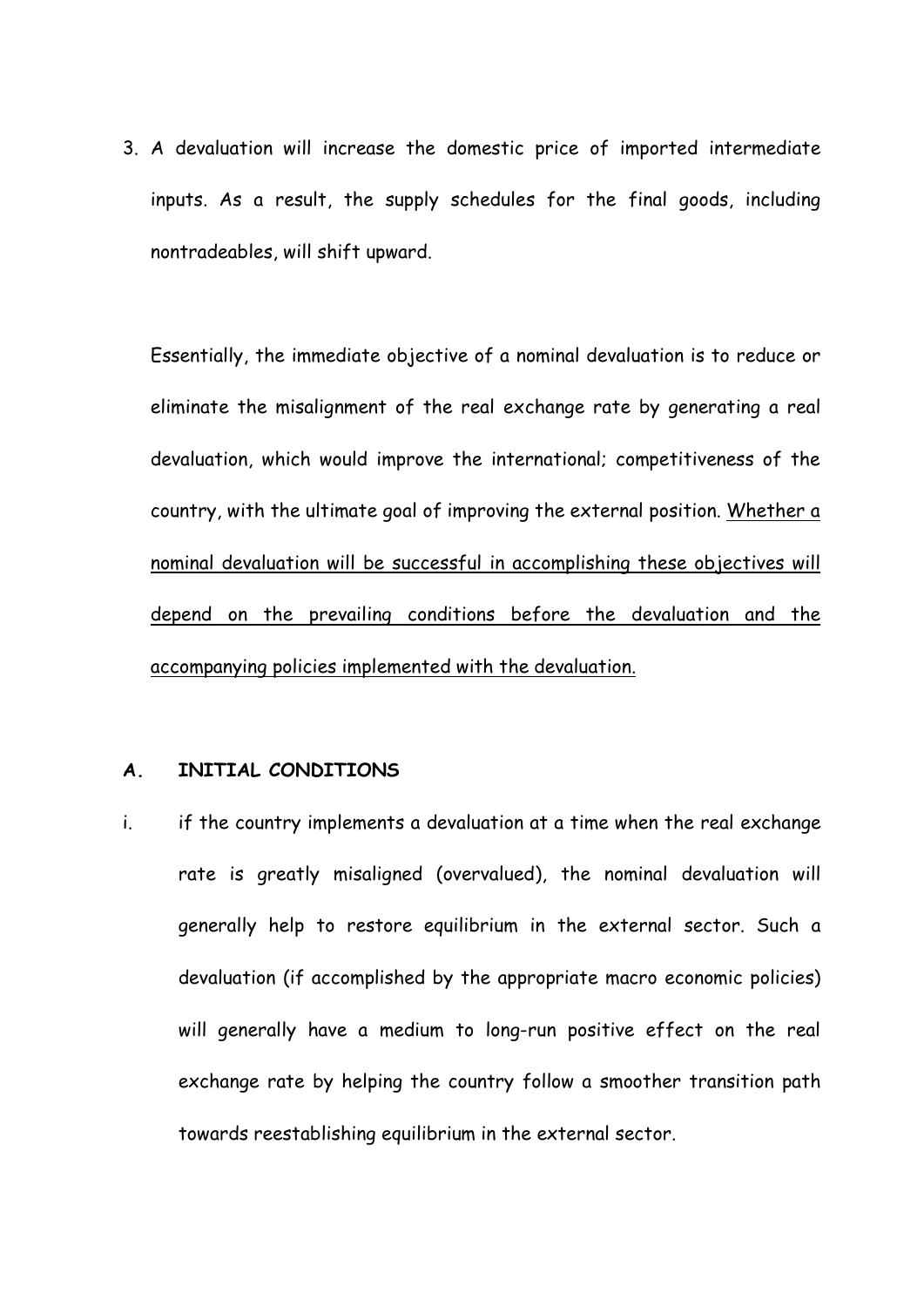- ii. If the initial condition of real exchange rate misalignment has been generated by unsustainable macro economic policies, a discrete once-andfor-all devaluation will have a lasting effect on the real rate only if the unsustainable policies are corrected at the same time.
- iii. However, if the initial condition is one of equilibrium (the actual real exchange rate does not diverge from its long-run equilibrium level) a nominal devaluation will have no medium or long-run effect.
- iv. Very quickly, after the normal devaluation has been implemented, the price of non-tradables,  $P_N$ , will increase, and the real exchange rate will not be affected.

#### **B. ACCOMPANYING POLICIES**

i. Because a nominal devaluation tries to eliminate misalignment by causing a real depreciation and consequent increase in competitiveness, the nominal devaluation (which increases E in our real exchange rate formula, RER =  $EP^{\star}T/P_{N}$ ) must not be accompanied by an equiproportional increase in PN. Obviously, if  $E$  and  $P_N$  increase in the same proportion, the real exchange rate will remain unaffected.

ii. However, a number of policies can work toward generating an increase in PN. Those include expansive credit or monetary policies, expansive fiscal policies, and wage indexation policies. If a nominal depreciation is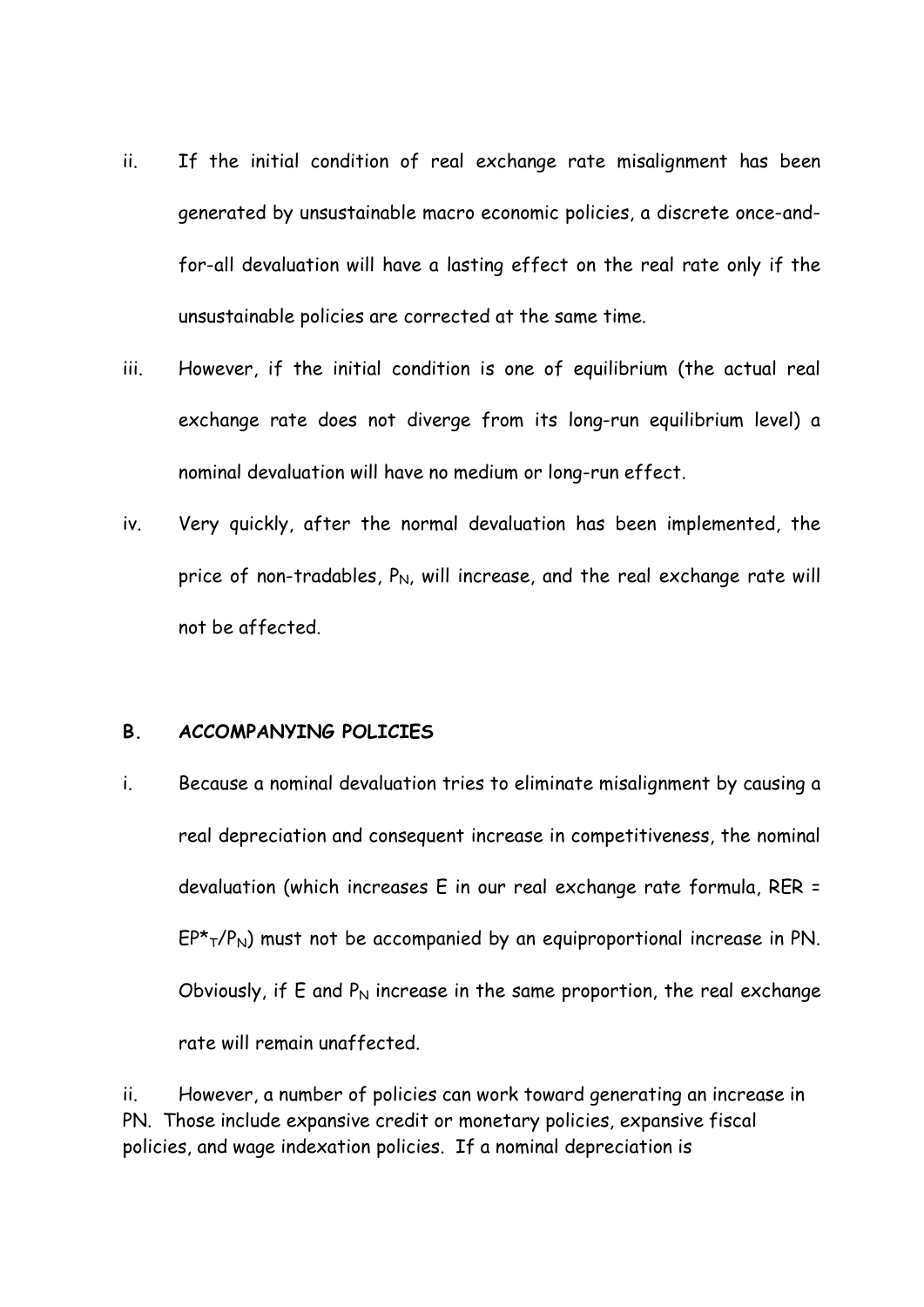- accompanied by such policies, the domestic price of non-tradeables is likely to increase, and the objective of the nominal devaluation is not likely to be achieved.
- iii. On the contrary, if the nominal devaluation is implemented along with demand management policies (restrained domestic credit and fiscal policies) and in the absence of wage indexation, the nominal devaluation will probably succeed in equilibrium in the real exchange rate.
- iv. Even if the accompanying macroeconomic policies are restrictive, nominal devaluations will never result in equiproportional real devaluations in the medium to longer run. This is because several forces generate offsetting increases in the price of non-tradeables  $(P_N)$ . The nominal devaluation will result in higher domestic prices of imported inputs and consequently the cost of producing domestic goods will rise. This effect, which partially offsets the effect of the nominal devaluation, will become more important as time passes. In other words, the effect of the nominal devaluation on the real exchange rate will be partially eroded through time.

Indeed, policy makers are often confronted with the question of whether there are alternatives to outright nominal devaluations yes; there are other policies or policy packages that have some effects on relative prices similar to those of a devaluation. However, it is not easy to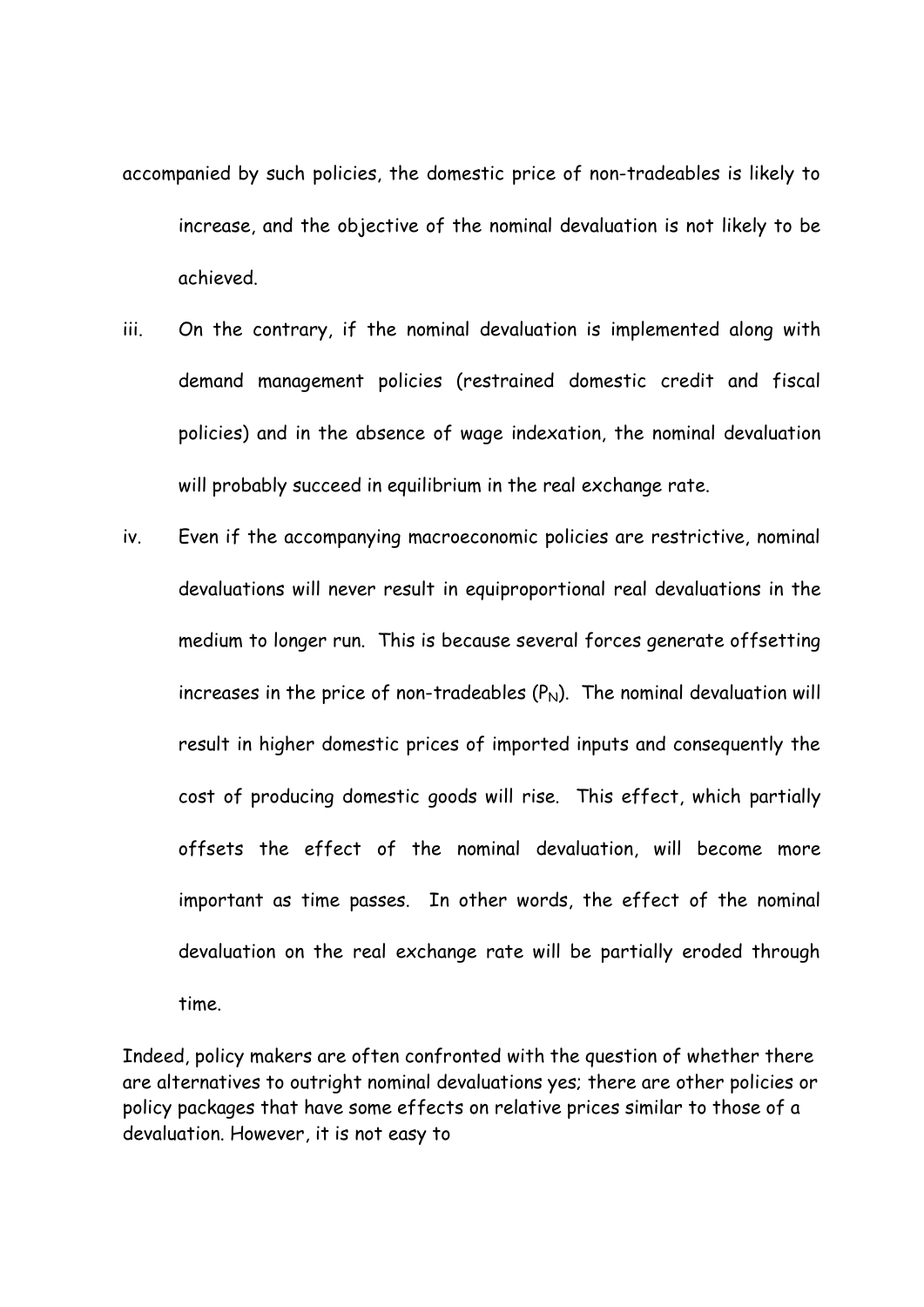replicate the full effects of devaluations. These policies include import tariffs and export subsidies, multiple nominal exchange rates and disinflation. Thus, the integration of the World economy in the past decides was generated important changes in the way economic policy is conducted in both industrial and developing countries. In this regard, we identify the implications of fire models of devaluation: the elasticities approach, the Keynesian approach, the absorption approach, the monetary approach and the synthesis approach.

1. In the elasticities approach devaluation will be effective (by improving the balance of trade) as long as the Marshall-Lerner condition holds. This condition states that for a devaluation to be successful in a small country, the price elasticities of the demands for imports and exports should be "large", specifically, if trade us initially in equilibrium, the sum of the demand elasticities for domestic exports and demand elasticities for the country's imports should exceed unity. Here, domestic prices are assumed to be fixed and completely independent of the exchange rate. Consequently, a nominal devaluation will always result in an equiproportional real devaluation. That is, nominal devaluation will be "super effective".

The simple Keynesian models of the open economy can be integrated with the elasticities approach to investigate the effectiveness of devaluation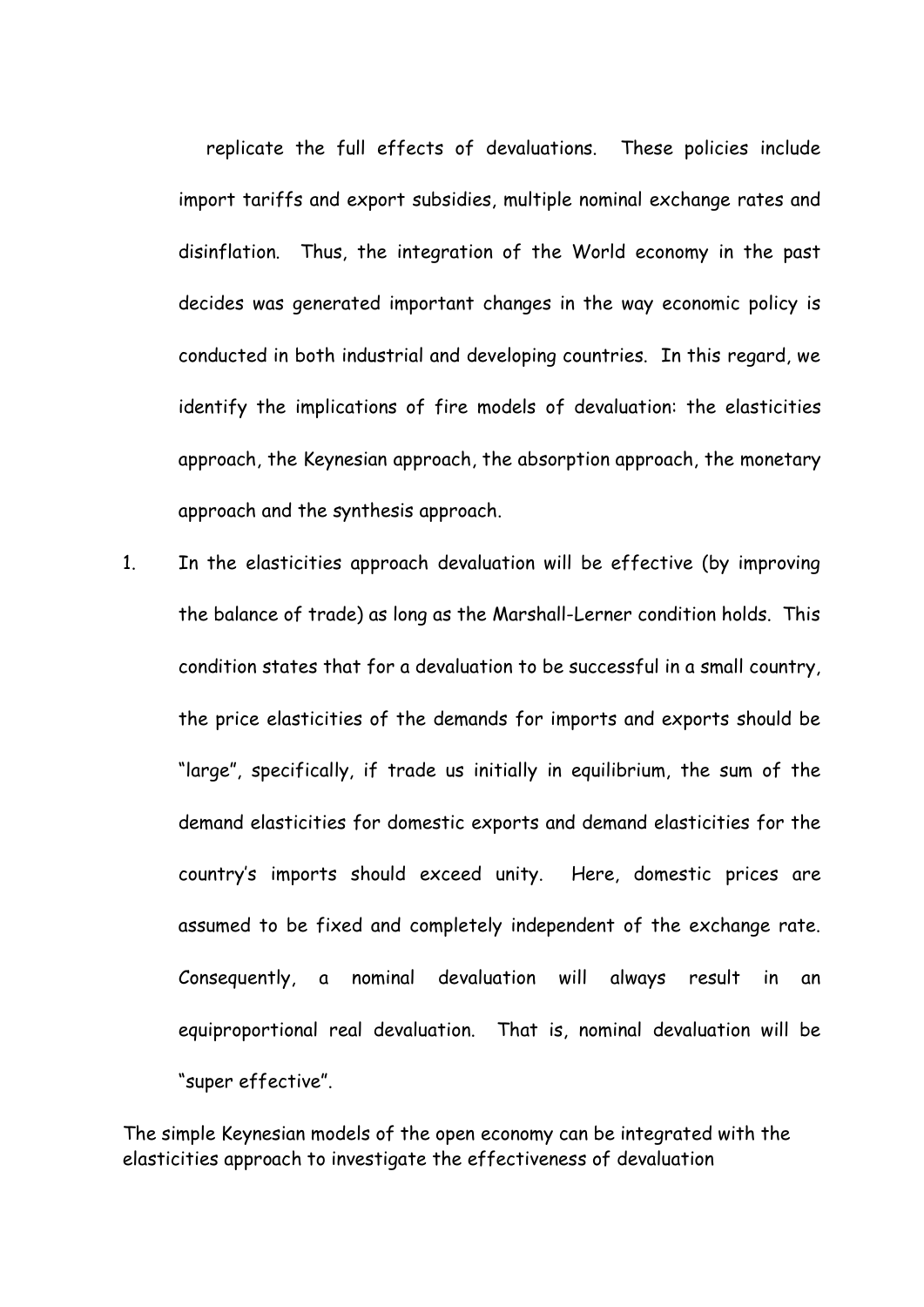- 1. as policy tools. Here, as long as the Marshall –Lerner condition holds, a nominal devaluation will be effective: the balance of trade will improve, output will go up, and a real devaluation will take place as a result of a nominal adjustment to the exchange rate. Here, with demand determined output, a devaluation will be expansionary; by increasing net exports, aggregate output and employment.
- 2. The absorption approach establishes the fact that the current account surplus is equal to the excess of income over expenditure. Thus, for a devaluation to have an effect on the current account, it has to affect real income, real, expenditure or both. This approach distinguishes two basic ways in which domestic policies can affect the current account:
- a. The expenditure reducing requires the composition to fall in relation to real income.
- b. The expenditure switching requires the composition of expenditure to more from foreign to domestic goods. Here, if there are utilizes resources, the switching of expenditure will generate an increase in real income (increase output) and thus current account improvement.

Whether a devaluation is actually effective then depends on its ability to generate expenditure switching and expenditure reducing. If a devaluation works through the switching of expenditures, it will have to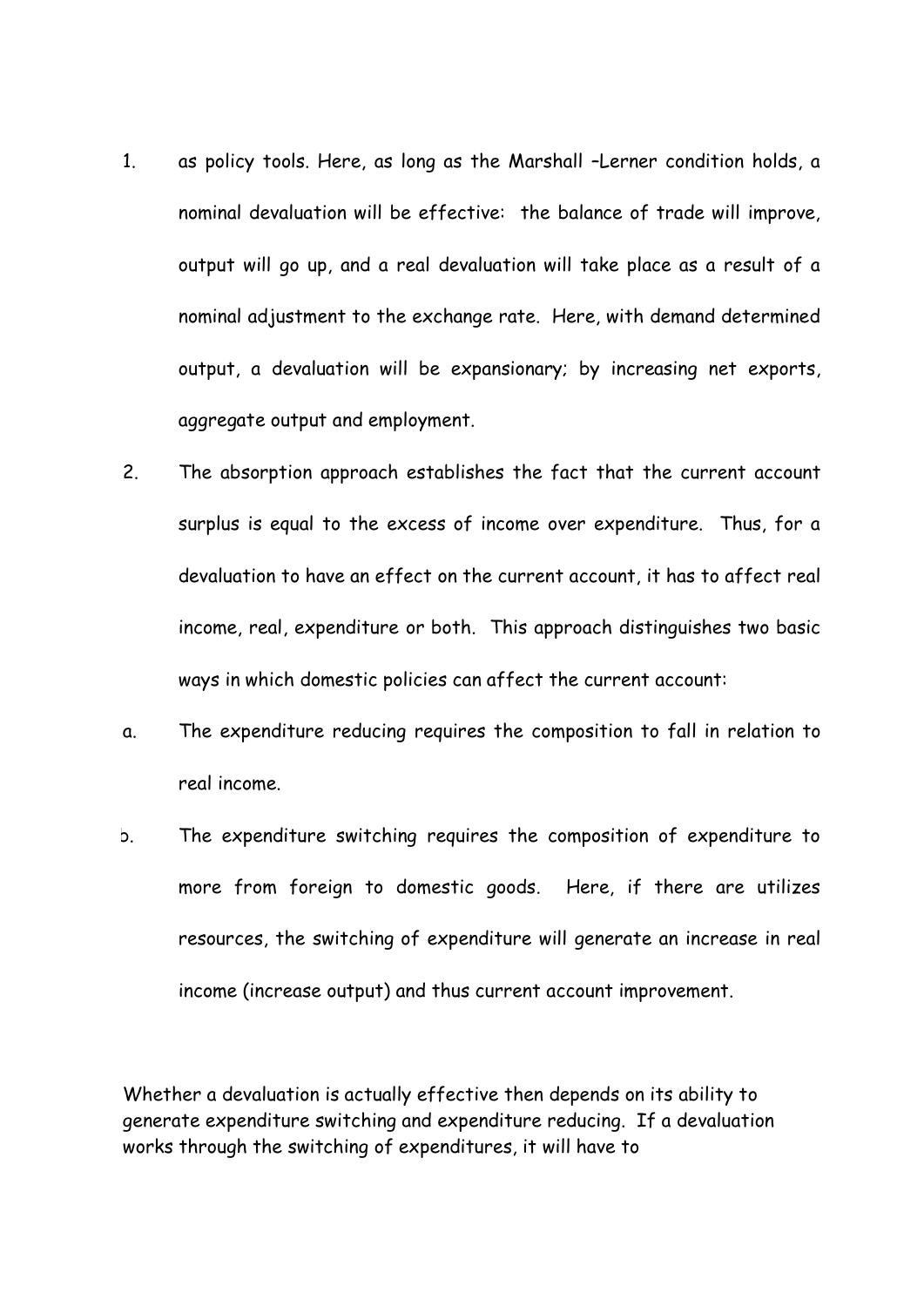affect relative prices and thus the real exchange rate. However a devaluation that has a positive effect on relative prices and generates expenditure switching will have a positive impact on the economy's aggregate level of activity.

4. The monetary approach to the balance of payments (or open economy version of the quantity theory of money) is characterized by neutrality and dichotomy it focuses on the interaction between the external sector and monetary side of the economy. A version of MABP assumes that the absolute variant of the purchasing power parity (PPP) theory holds, and that uncovered interest arbitrage holds permanently. Under these assumptions, a nominal devaluation will have no effect on relative prices or on the real exchange rate.

This is because under PPP

| Where P | domestic price level  |
|---------|-----------------------|
| F.      | nominal exchange rate |
| D∗      | foreign price level   |

Consequently, nominal devaluation has a one-to-one effect on domestic prices. Here, a devaluation will generate a real balance effect and if domestic credit is kept constant, it will result in a temporary improvement in the balance of payments. However, in the simplest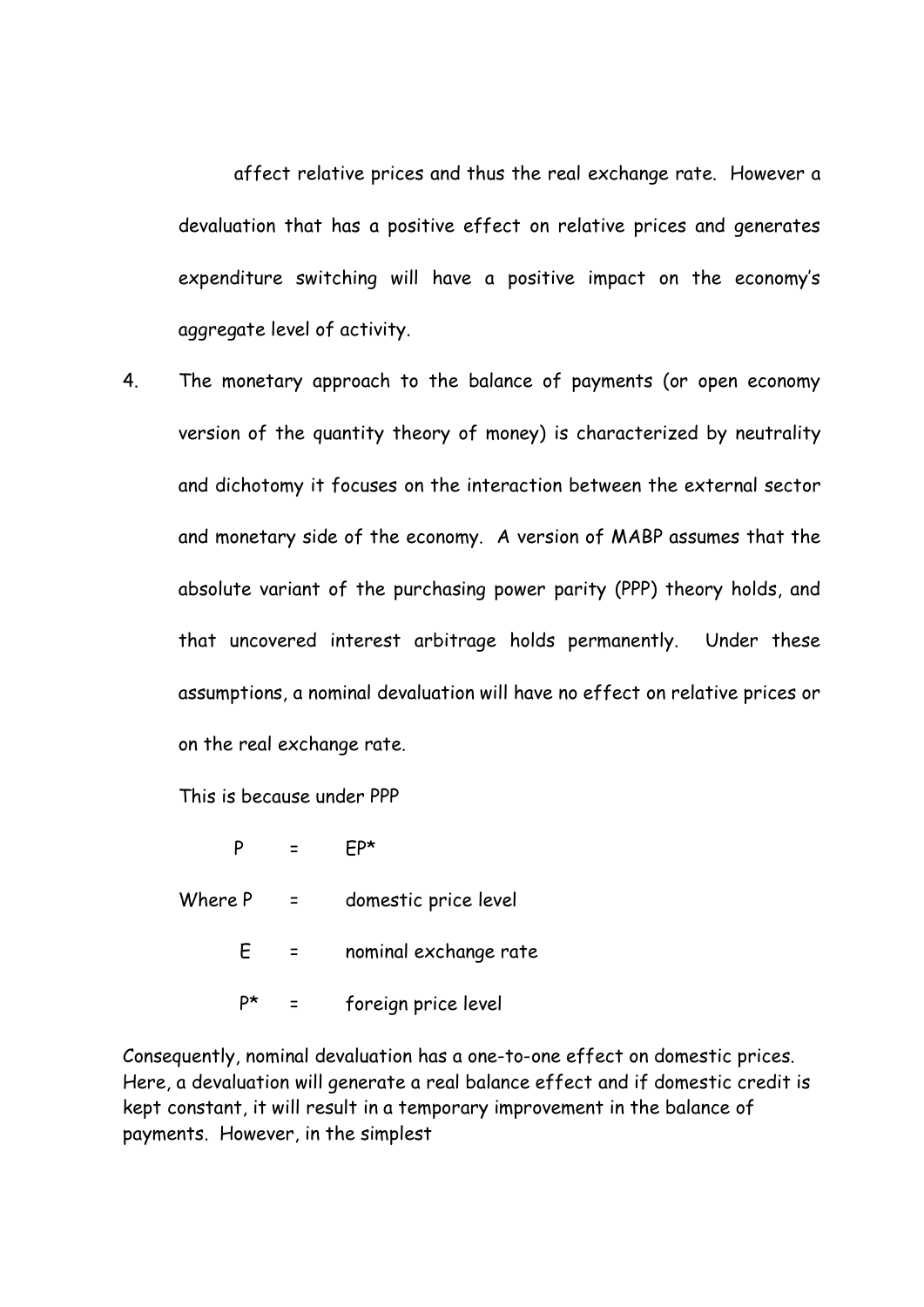version of the MABP, a devaluation will have no effect on real output or employment in either the short or long run.

5 The synthesis approach combines characteristics of both the MABP and the Keynesian model with some features from other models, in order to derive a framework that is able to track closely more closely the developments observed in the real world. This synthesis model assumes the existence of imported intermediate inputs, sticky prices and wages in the short run, imperfect substitution between domestic and foreign assets, no purchasing power parity relation in the short run, upward – sloping aggregate supply curve, and an equilibrium real exchange rate that responds to a series of real fundamental determinants. Here, the effects of a devaluation depend to a large extent on the initial state of the economy and on the accompanying macroeconomic policies.

## **6.0 PARALLEL (BLACK) MARKET.**

 Parallel foreign exchange markets are those in which a market determined exchange rate coexists with one or more pegged exchange rates. At the heart of any parallel foreign exchange market is a set of government restrictions assigning certain transactions to the pegged or managed exchange rate and others to the parallel rate. Here, the details of exchange restrictions vary widely from country to country and the most fundamental distinction is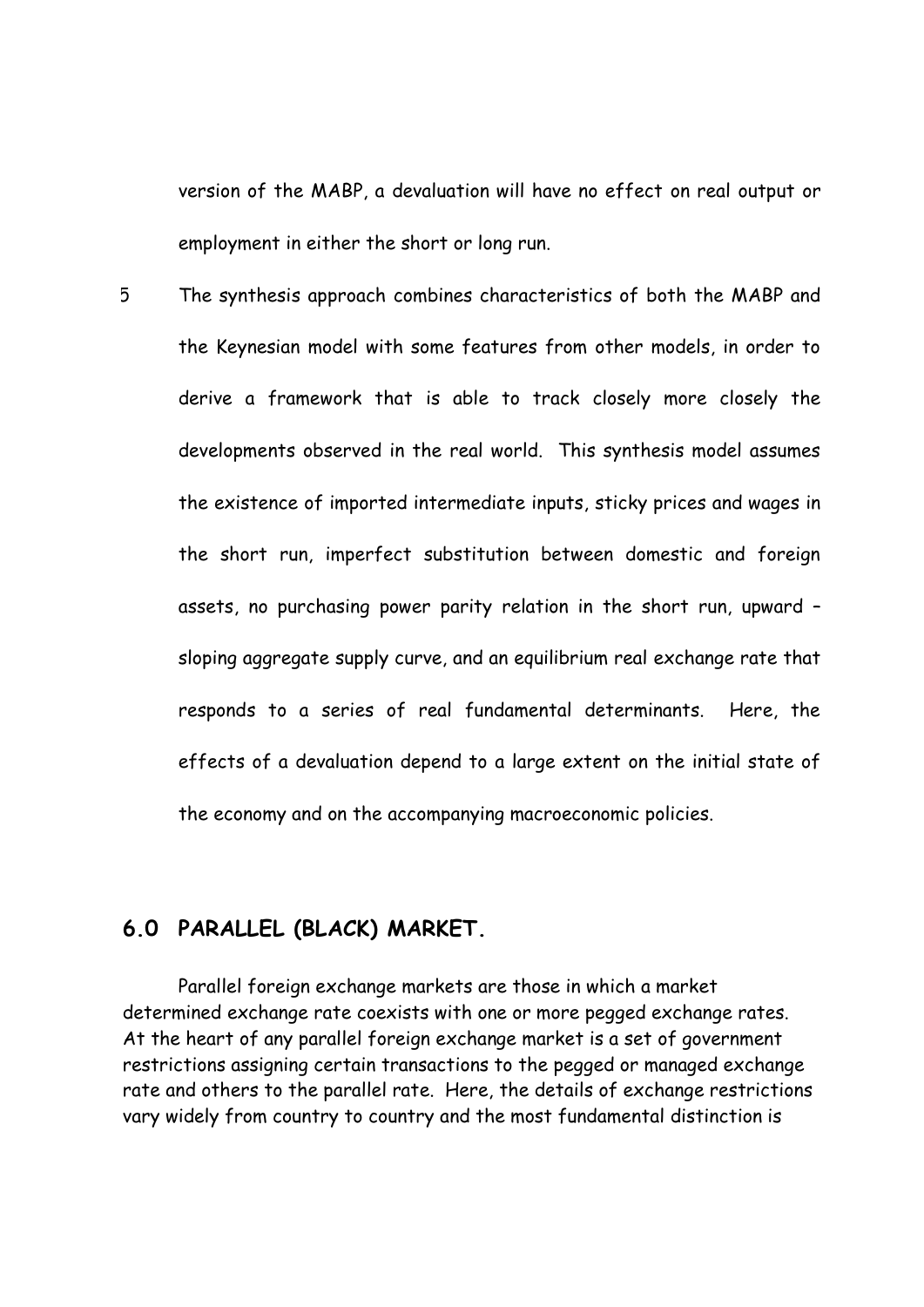with respect to coverage. Virtually all systems assign capital outflows and usually inflows as well, to the parallel rate. But where systems differs is in the assignment of current transactions. Again, a secondary distinction is with respect to the legality of transaction at the parallel rate. At the formal level, such transactions are either legal or illegal. However, given the high cost of enforcement, governments typically tolerate a substantial amount of illegal parallel market activity. Yet, it is not unusual to observe attempts to suppress parallel markets, but success in such efforts (and the commitment to continue them) is typically short-lived.

 Essentially, there are two ways in which parallel foreign exchange markets develop and become important in the economy (given their large premium and volume of transactions).

- 1. The authorities split the foreign exchange a market in order to phase in a devaluation when capital outflows prompt a balance of payments crisis.
- 2. The parallel market emerges gradually in response to effort to maintain an overvalued exchange rate. |Here, the authorities are forced to restrict access to the official foreign exchange market for both capital and current account transactions. Eventually, Controls are tightened and the illegal market begins to acquire macroeconomic importance.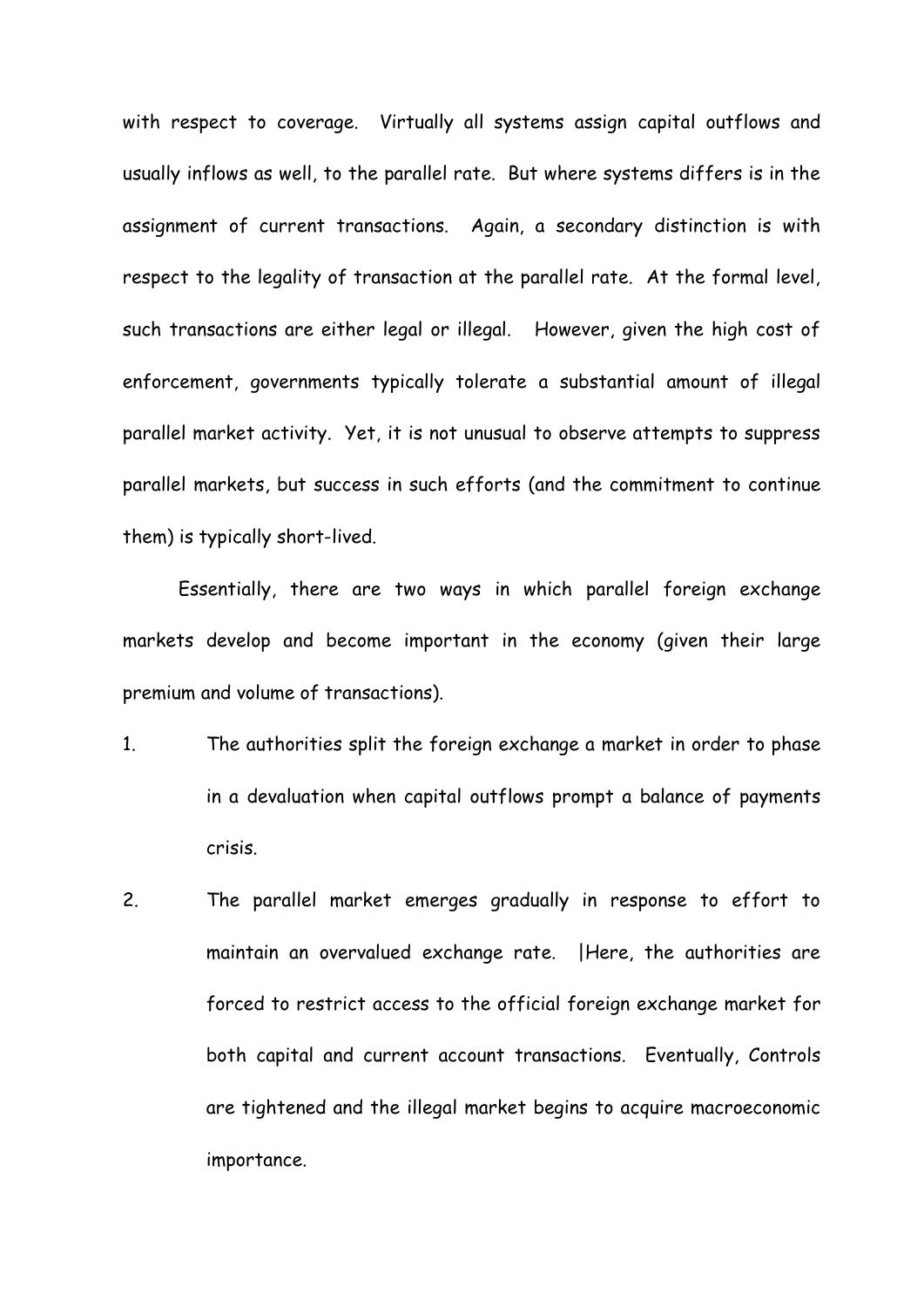Indeed, dual exchange rate systems were generally adopted on a transitional basis at times of balance of payment crisis to limit the inflationary impact of devaluations. Here, the main objective was to phases in the required devaluation when problems of macroeconomic management were compounded by capital outflows. Relative to unified peg, a dual system insulates international reserves from capital outflows and this leads to a depreciation of the parallel rate rather than to a loss of reserves. On the other hand, relative to the unified float, a dual system helps to limit the impart of capital outflows on domestic prices, since current account transactions are effected at the official (pegged or managed) exchange rate. Specifically, in most developing countries, unofficial (black) parallel foreign exchange markets exist in response to the restrictions on capital account transactions in the official foreign exchange market. Like official dual systems, these markets become important at times of balance of payments crisis. Unlike the official case, where adoption is often temporary and part of an overall policy adjustment, a growing black market typically reflects a systematic bias against devaluation.

 The typical pattern is one where the economy faces a gradual worsening in the balance of payment as a result of expansive monetary and fiscal policies that raise inflation and lead to overvaluation of the official exchange rate. As the government fails to correct this imbalance through a tightening of macroeconomic policies or devaluations of the official rate, it is forced to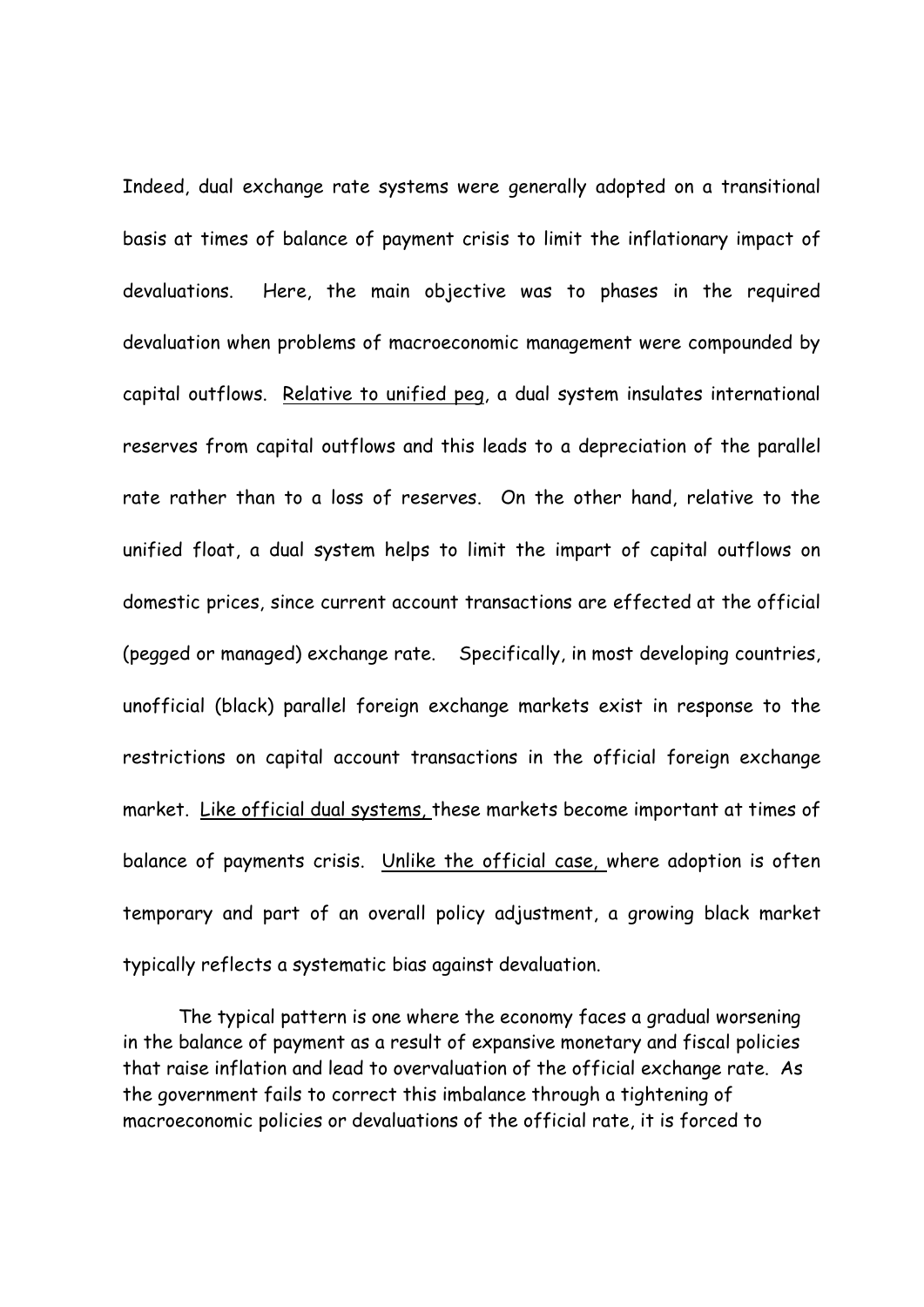increase restrictions on the private sectors access to foreign exchange at the official exchange rate. Expectations of a possible maxi-devaluation of the official rate, or of a further tightening of foreign exchange controls, add to the excess demand for foreign exchange in the short run by encouraging inventory away from domestic assets toward foreign exchange. These forces support the demand for foreign exchange in an illegal market and the supply is provided by exporters of goods tourists, and domestic workers abroad (whom may find it profitable to divert forex from official to illegal market).

In the short run, the parallel exchange rate is determined by portfolio equilibrium (as shown in figure 6.1). The demand for Dollars is the downwardsloping function DD. Since capital account transactions take place at the parallel exchange rate, a key determinant of the domestic currency return on foreign assets is the expected rate of depreciation in the parallel market. Here, the expected rate of depreciation is defined as

$$
(U_{t+1}/U_t) - 1 = (E_{t+1}/E_t) \cdot (Z_{t+1}/Z_t) - 1
$$

Where  $U =$  parallel rate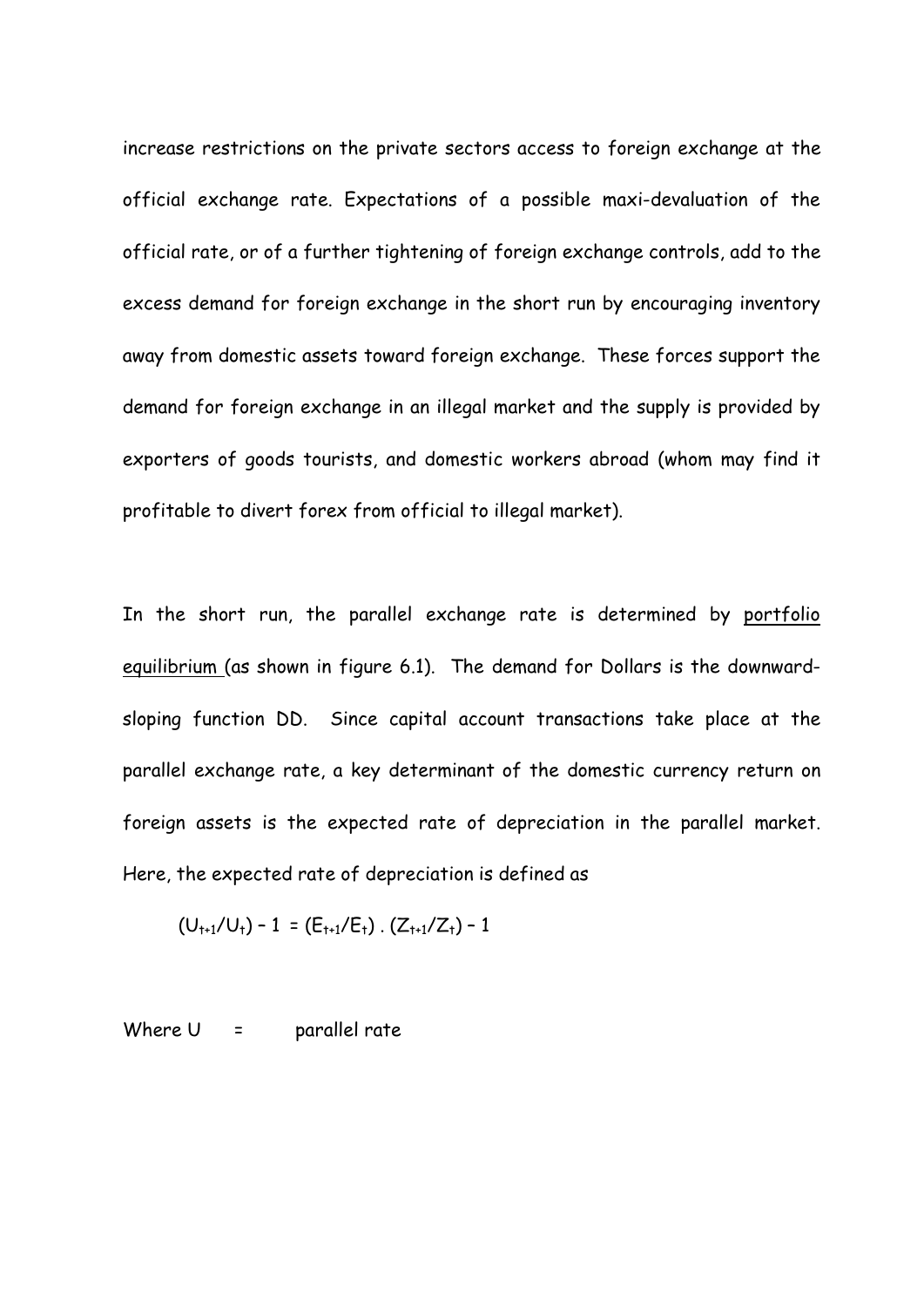

Figure 6.1 Parallel Exchange Rate Determination: Portfolio Equilibrium

|  |  | Official exchange rate |  |
|--|--|------------------------|--|
|--|--|------------------------|--|

Z = parallel premium

 $Z = U/E$  is one plus the parallel premium

Variables dated t + 1 are expected values.

 Therefore, given the current premium, the demand for dollars increases (shifting DD to the right) with increases in either the expected future premium, since these raise the yield differential in favour of dollars. Similarly, the DD curve shifts to the left with a rise in the interest rate on domestic assets. Thus, a rise in the dollar value of domestic assets shifts DD to the right, as wealth holders seek to re-balance their portfolios. The existing stock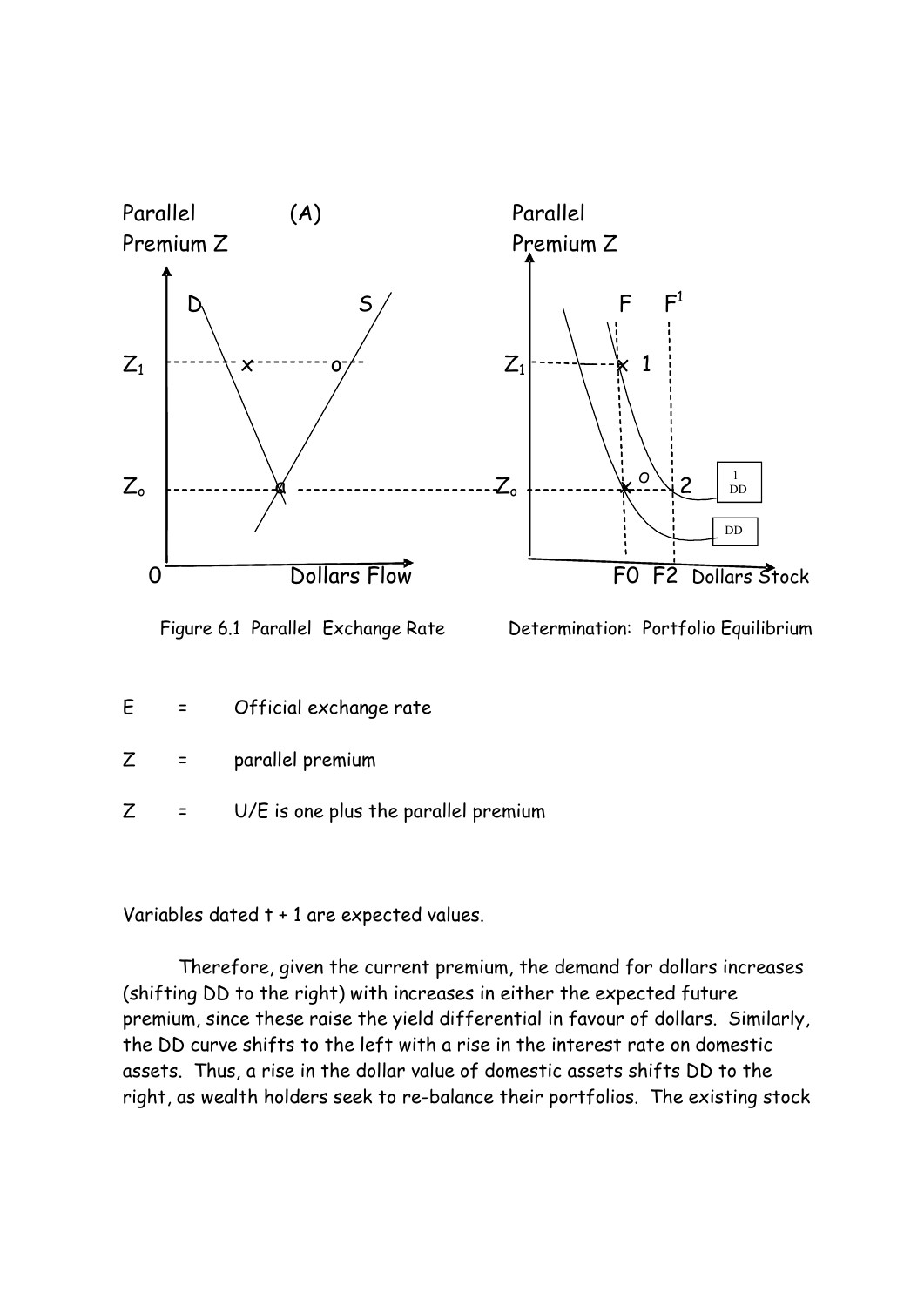of net foreign assets ("dollar") held privately is F. Thus, portfolio equilibrium prevails when this stock is willingly held; and this occurs at point O, where DD and F interest. Therefore, the premium is as increasing function in the short run of the expected future premium, the real stock of domestic financial assets, and the official interest parity differential, since these all increase the portfolio demand for dollars. Definitely, this is a decreasing function of net foreign assets. And yet, a second set of influences on the parallel premium comes from the parallel trade balance as shown on the left side of figure 6.1

 Indeed, adjustment to the brig run is governed by the evolution of asset stocks and expectations of depreciation over time. Since net capital flows at the pegged official rate are typically prohibited, the primary source of changes in the stock of foreign assets is the parallel trade balance. This implies that the "flow" or 'trade balance' determinants that matter in the long run can also influences the premium in the short run. Similarly, domestic asset stocks change primarily through monetary financing of the fiscal deficit, and this gives fiscal variables a potential role in both the short and long run …………………………………………………………………………………………………….. Figure 6.1 shows

adjustment over time to an increase in the domestic money stock measured in dollars, under the assumption that the official exchange rate remains fixed. Starting at point O, the monetary expansion shifts the DD curve to the right and increases the premium to Z, in the short run; the premium subsequently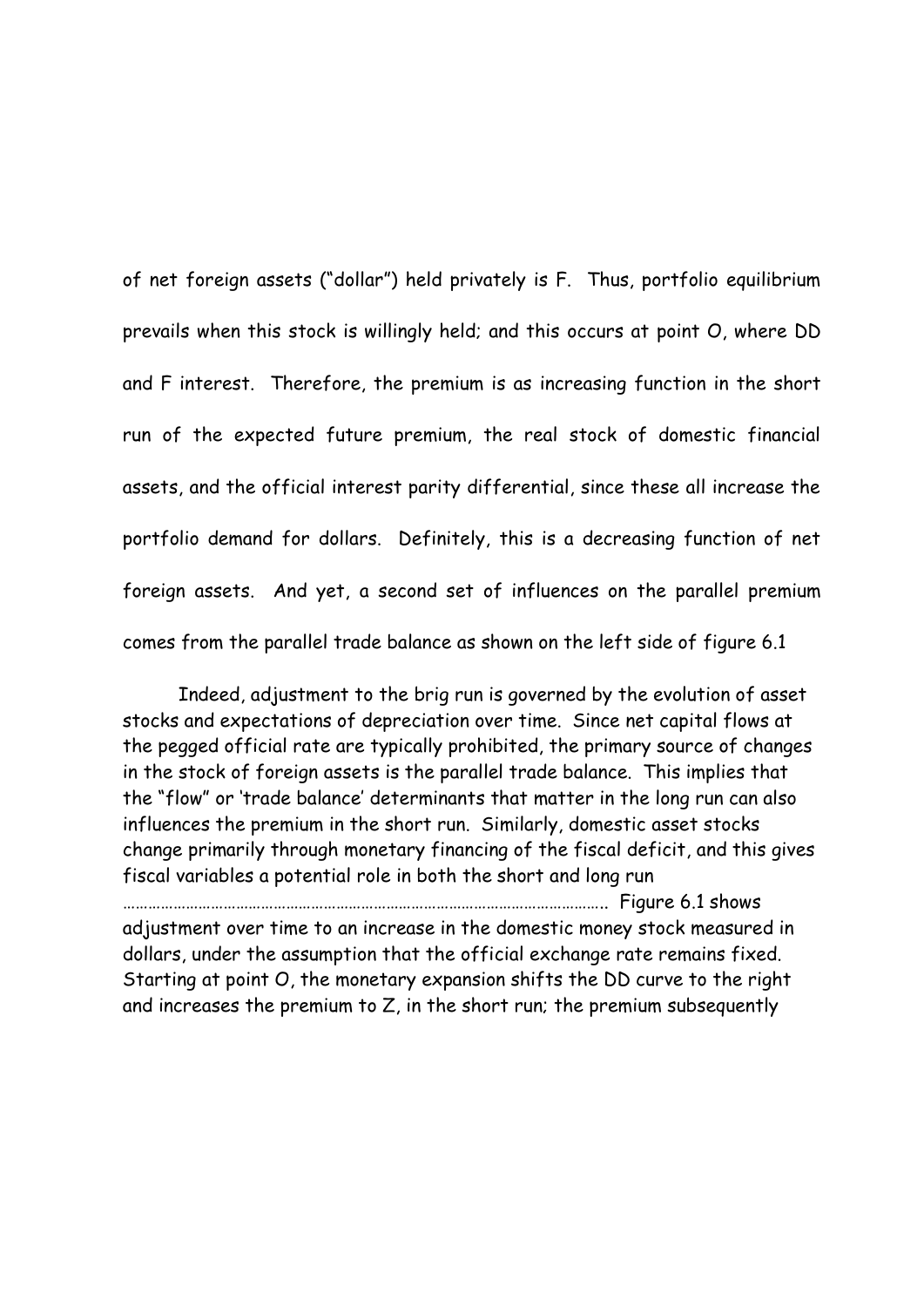falls as the parallel current account surplus leads to an increase in private holdings of foreign exchange. Under static expectations regarding the parallel rate, adjustment occurs along DD, from point 1 to point 2. under rational expectations, market participants foresee the appreciation that occurs in the parallel market during the adjustment paths this reduces the demand for dollars, implying a smaller initial increase in the premium and adjustment to point 2 takes place along a downward sloping path below DD.

## **7.0 FOREX MARKET**

Foreign exchange markets (FOREX) have no physical form, in the sense of there being an actual market place where dealers in currencies meet. Rather, the market exists through a sophisticated network of communications, involving telephone, telex and computer links. London is the world's largest foreign exchange market. This is largely due to the business generated from other financial activities relating to products such as insurance and Eurobonds and to shipping, commodities and banking. Also, London benefits from its geographical location and time zone which enables trade to take place with Europe throughout the day with Japan, Hong Kong and Singapore in the morning and with the USA after 1pm. The markets in different countries are closely associated, and exchange market activity is a truly international occupation. Essentially,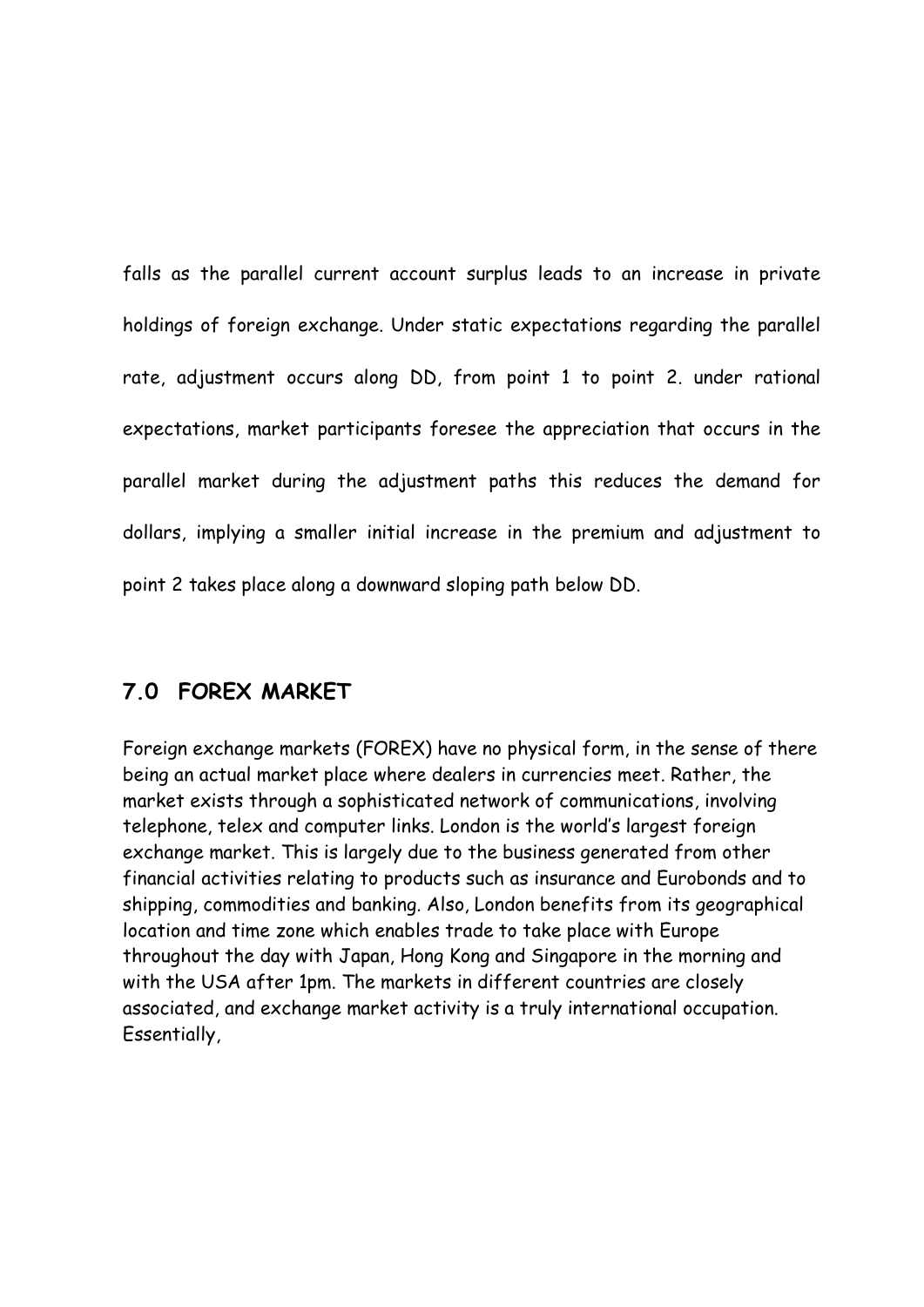participants in the foreign exchange markets can be classified into four categories: customers, banks, brokers and official monetary authorities.

- (1) Customers are companies that use the market because they require foreign currency in connection with their cross border business.
- (2) Some banks act as market makers who undertake at all times to quote buy and sell rates for foreign exchange transactions. Market makers profit from the spread between their buy and sell rates (bid/offer rates) but they must be ready to adjust prices very quickly to avoid being short of a rapidly appreciating currency or being over stocked with a rapidly depreciating one.
- (3) Brokers act as intermediaries and make their profit from commissions. They have dedicated communication links with banks (telephone, telex, and computer-based links) and they should be aware at any given time of the trends in the market makers' prices and which market makers currently offer the best deal for their client needs.
- (4) The official monetary authorities are important participants in the markets, buying and selling currencies with the objective of either stabilizing or altering currency exchange rates for economics policy purposes.

Basically, dealings in the market may be 'spot' (where transactions take place at current market prices with settlement being within two business days of the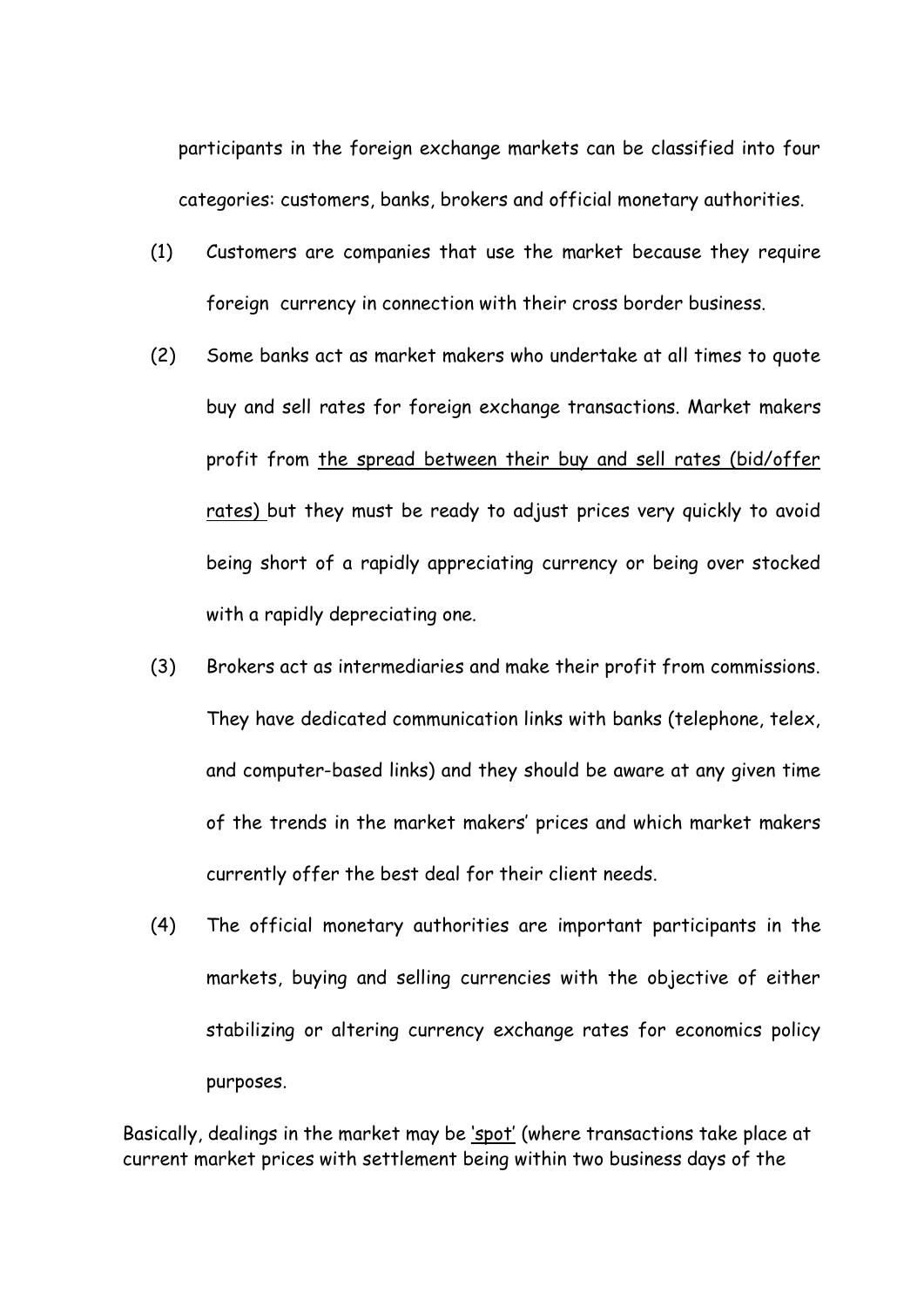deal being contracted) or 'forward' (where a price is agreed for currency to be delivered at a future date, with settlement being more than two businesses days after dealing).

To execute a spot deal, a broker would contact a market maker and ask for the rate. For example, "dollar mark" (that is, Deutschemarks to the US dollar).

Here, the market maker normally quotes a two-way price (that is, he stands ready to bid for or offer up to some standard amount. The spread is the difference between these two prices and favors the market maker against the price taker to whom the quote has been made.

During inter-bank trading where participants know the 'big figures' the dealer might quote only the points (last two figures of the price).

For example, if the rate of dollars against deutschemark was

 $US$  \$1 - DM 1.5050 - 1.5060

Then the market maker would quote 'fifty-sixty'; he bids for dollars at DM 1.5050 and offers then at DM 1.5060.

If the caller wishes to deal, he will hit, that is accept one side of the price. Confirmation of this oral contract will be exchanged and instructions concerning payment given, and passed on to the settlements staff who ensure that the respective currency amounts are transferred into the designated accounts on the value date.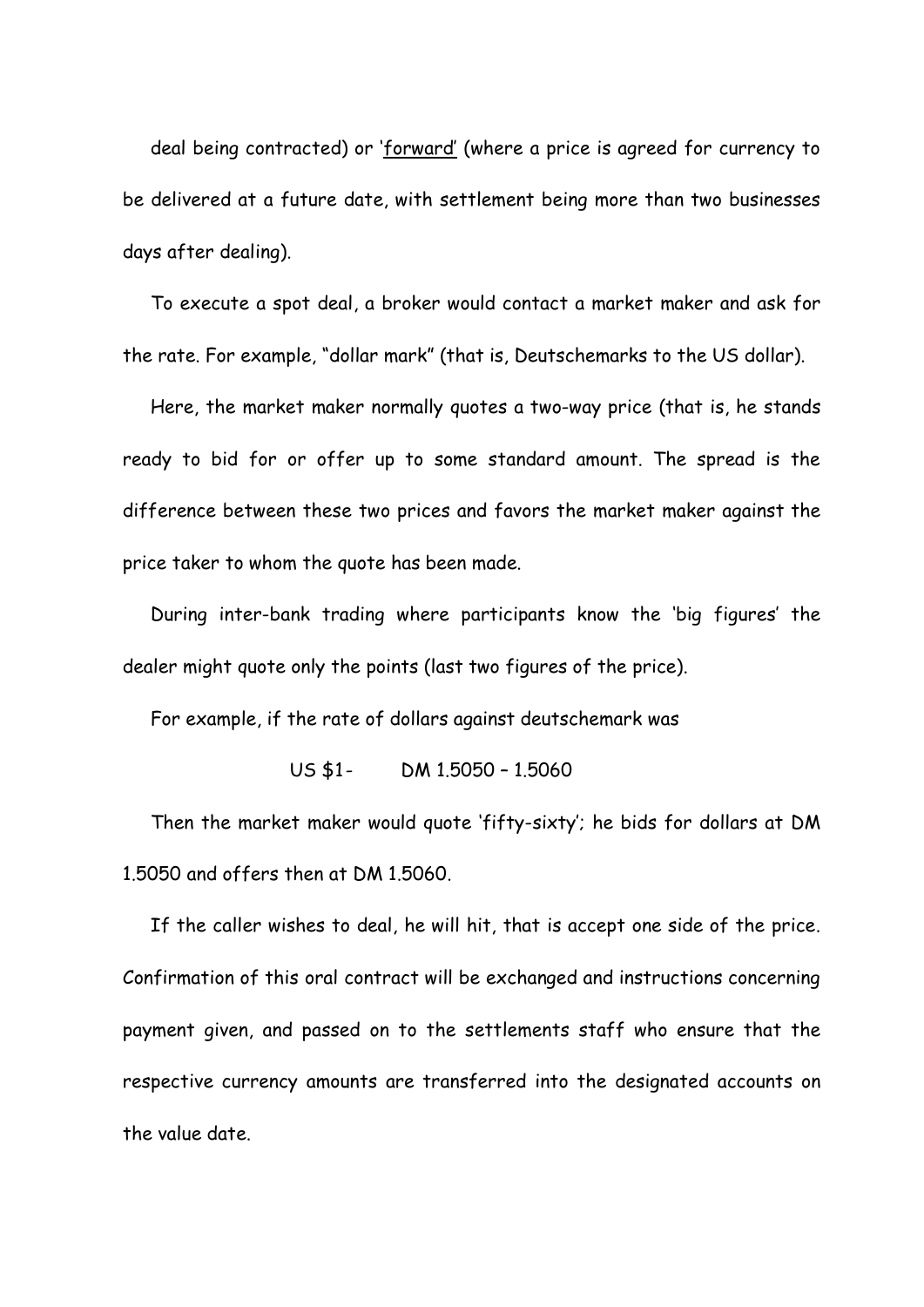Bank dealers normally quotes two rates of exchange, one the buying rate and the other the selling rate. Since the bank wishes to make a profit on the 'turn' (that is, the difference between the two rates), it will use the higher rate for buying and the lower one for selling.

Thus, if the rate quoted for the US  $$$  is 1.8525 - 1.8535, the bank will buy it at 1.8535 and sell it at 1.8525.

The reason is that the bank wants to receive as many dollars for each pound as possible when it buys them and the bank wants to give out as few dollars as possible in exchange for every pound when it sells them.

 When dealing with exchange rates, always work from the point of view of the bank.

Hence the rule is:

Buy high : Sell low.

 However, when foreign exchange was deregulated in 1997, independent traders finally had access to the biggest trading market of the world. These Forex traders attempt to make money from the simultaneous buying and selling of foreign currencies. One of the unique characteristics of this Forex market is that there is no centralized exchange as there is for the New York Stock exchange (NYSE) or for the numerous future firms such as the Chicago Board of Trade (CBOT) or Chicago Mercantile Exchange (CME). Rather the Forex market is more along the lines of the NASDAQ market (market made up of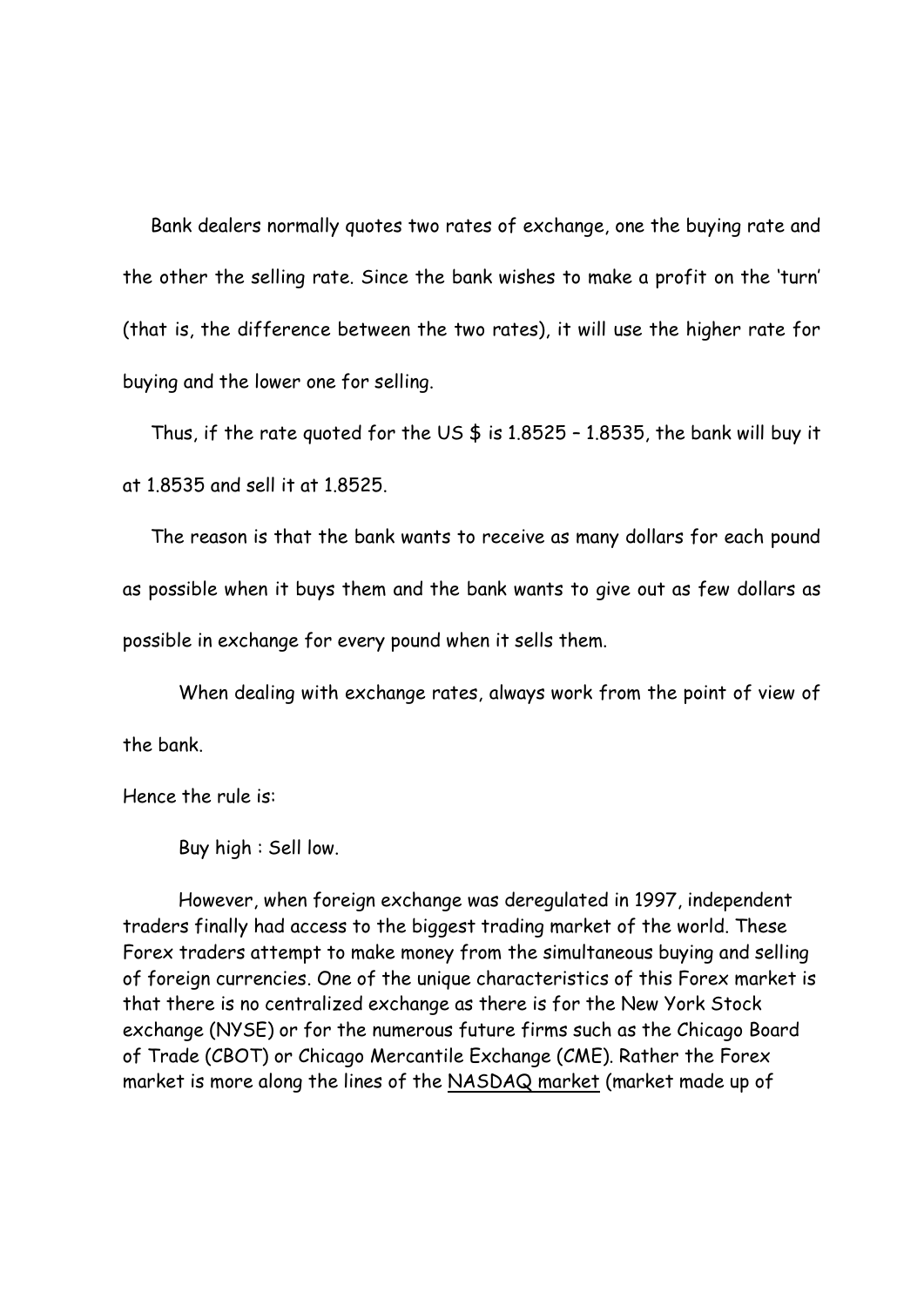computer terminals and telephone lines among thousand of institutions that trade currencies). Today Forex has been brought to the individual trader (and as such includes home-based trading).

 Indeed, the Forex market is the largest market in the world and approaches a dollar volume of nearly 1.9 trillion dollars per day. Within the Forex markets, there are many types of instruments that can be used.

- 1. Within the futures markets, traders are buying and selling currencies in the 'future' and these instruments are primarily used for hedging activities among large corporations.
- 2. The 'spot' market is where traders deal in buying and selling currencies at the going market rate or the price where they can buy in on the 'spot'.
- 3. In the forward market, forwards are customized contracts usually between banks or other large institutions. Thus, future contracts are just standardized forward contracts.

In Forex trading, there are no brokerage fees nor government cleaning fees. However, the cost of trading currencies is the bid ask spread (that is buying currency at a price that is little higher than it's worth and sell it for a little bit less than it is worth at that time). Because of the Forex market shear volume, traders can enter and exit the market. The high liquidity creates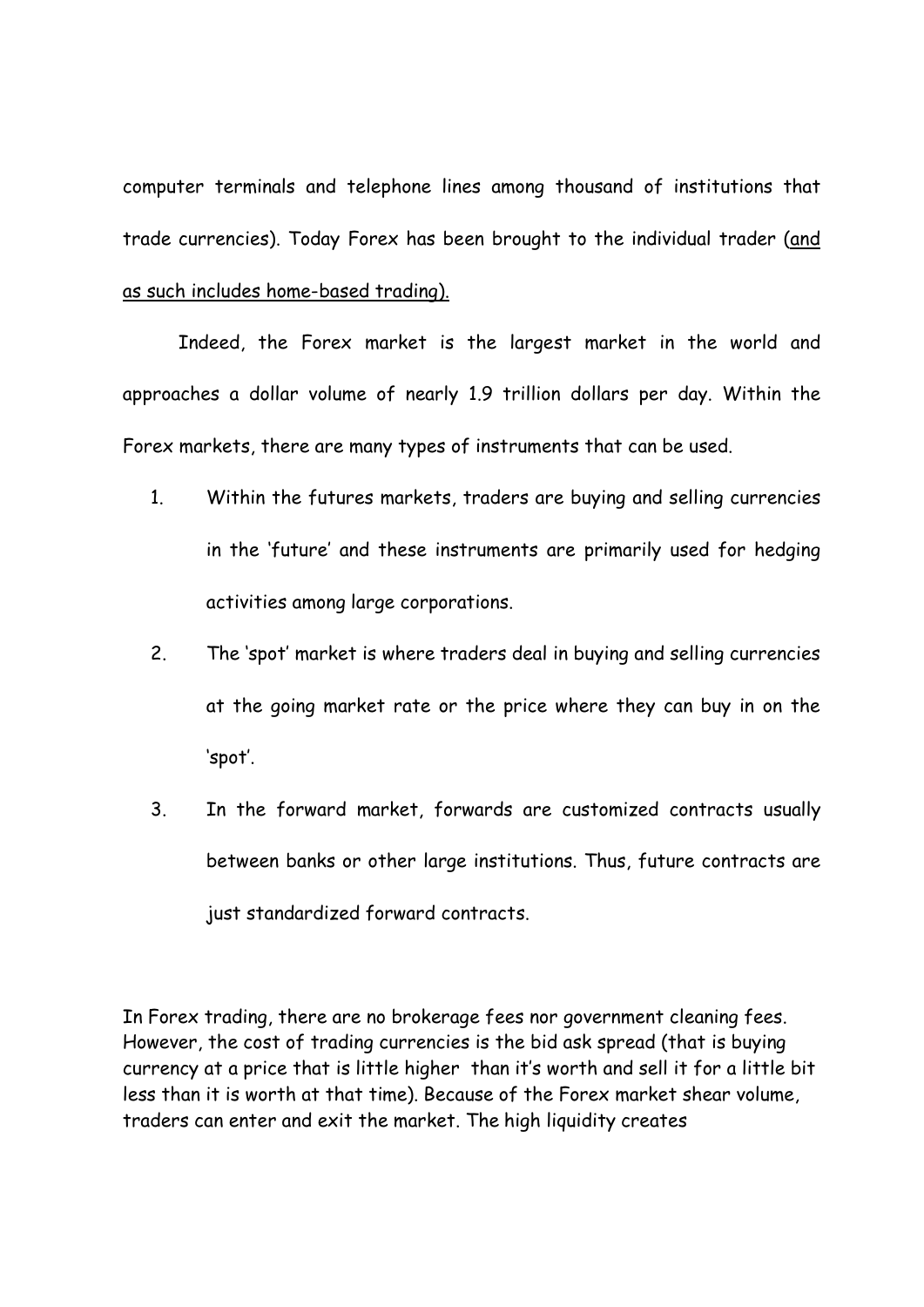another for immediate execution and the second you click "by", you are in. In order to buy or sell currencies, you post a small amount of money, called margin, as collateral. By depositing a small amount of money, you can control a very large amount. Most firms allow 100:1 leverage, which means that you can control \$100,000 worth of United States currency by only depositing \$1,000. unlike stock trading, there are only seven major currencies to choose from and its cross currencies are inclusive, there are fifteen different pairs that are commonly chosen.

 To understand currency quotes, each currency has a three letter code. The first two letters generally represent the name of the country while the third latter represents the currency unit. For instance, the symbol for the US dollar is USD, the Japanese Yen is JPY, and Swiss franc is CHF (Confederation Helvetica Franc). The most currently quoted currencies are:

| S/N            | <b>SYMBOL</b> | <b>CURRENCY</b>        |
|----------------|---------------|------------------------|
|                | <b>USD</b>    | US Dollar              |
| $\overline{2}$ | <b>EUR</b>    | Euro                   |
| 3              | <b>JPN</b>    | Japanese Yen           |
| 4              | <b>GBP</b>    | Great Britain Pound    |
| 5              | CHF           | Swiss franc            |
| 6              | CAD           | <b>Canadian Dollar</b> |
|                | <b>AUD</b>    | Australian Dollar      |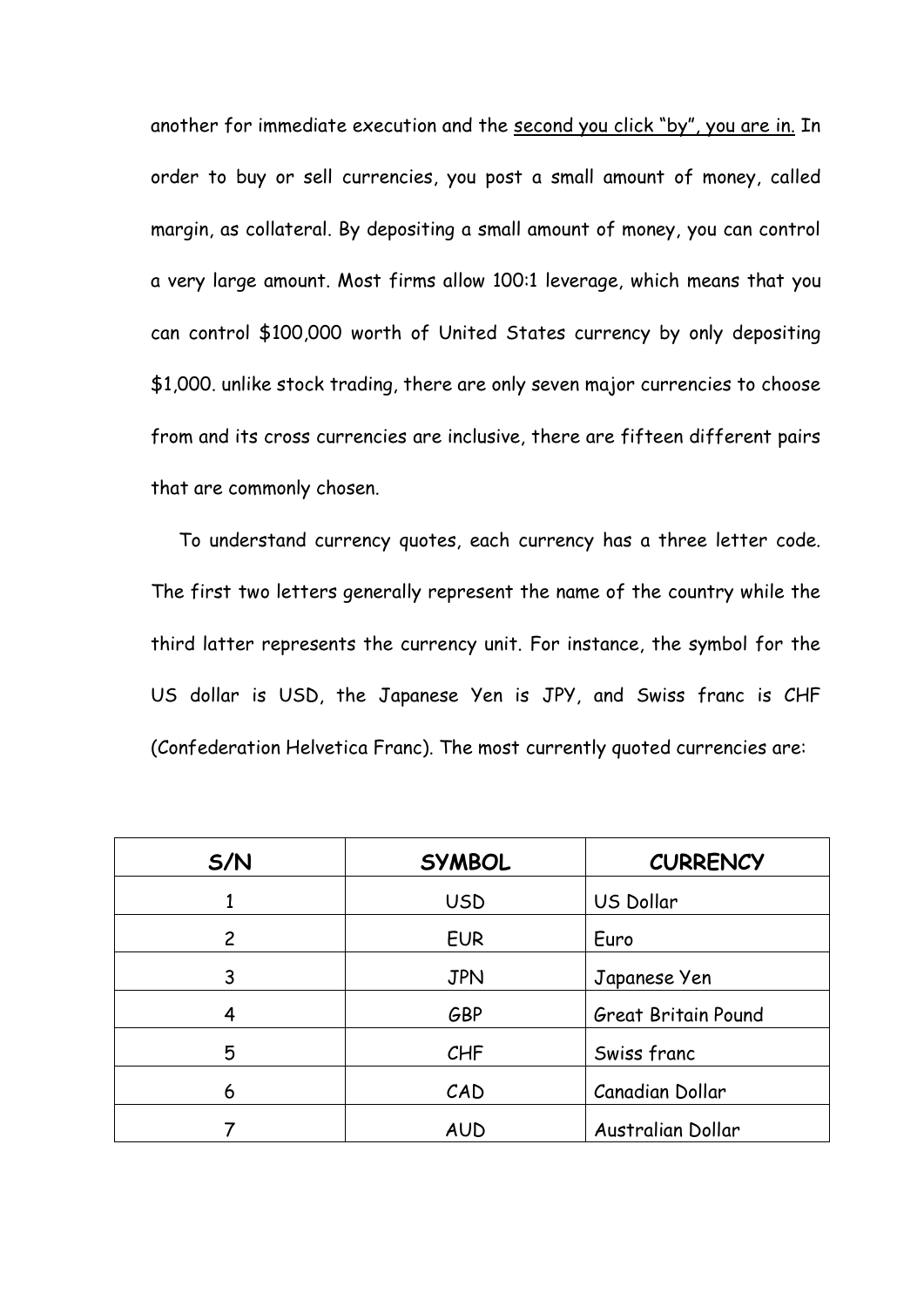Currency quotes we always given in pairs and most currency quotes are given to four or five decimal place with the exception of the USD/JPY quotes, which is always given to two decimal places. Here, the left side shows the base currency, and is always quoted as one unit of currency. This base currency is usually the bigger and theoretically more stable economy such as the U.S. Dollar, Euro and British Pound. However, the currency on the right side is called the quote currency or counter currency. For example, a quote like USD / JPY = 1.17 implies that one U.D. Dollar equals 1.17 Japanese Yen. That is, 1 USD = 1.17JPY.

The quote is also called the exchange rate because it tells us how much of the foreign currency are can get in exchange for one dollar.

\* As the quote rises, it is the base currency that is getting stronger.

- If the quote USD/JPY = 1.17  $\longrightarrow$  USD/JPY = 1.18, it is the USD that is getting stronger.
- So when the number for the quoted currency rises, it is the base currency that is getting stronger since it is able to buy more units of the quote currency.
- For any currency quote, we can always find the inverse quote by simply taking the reciprocal of both sides. E.g.

JPY/USD 1/1.17 = 0.8547

If CHF/AUD =  $1.0726$   $\Rightarrow$  2.500 CHF  $\Rightarrow$  2.500 x 1.0726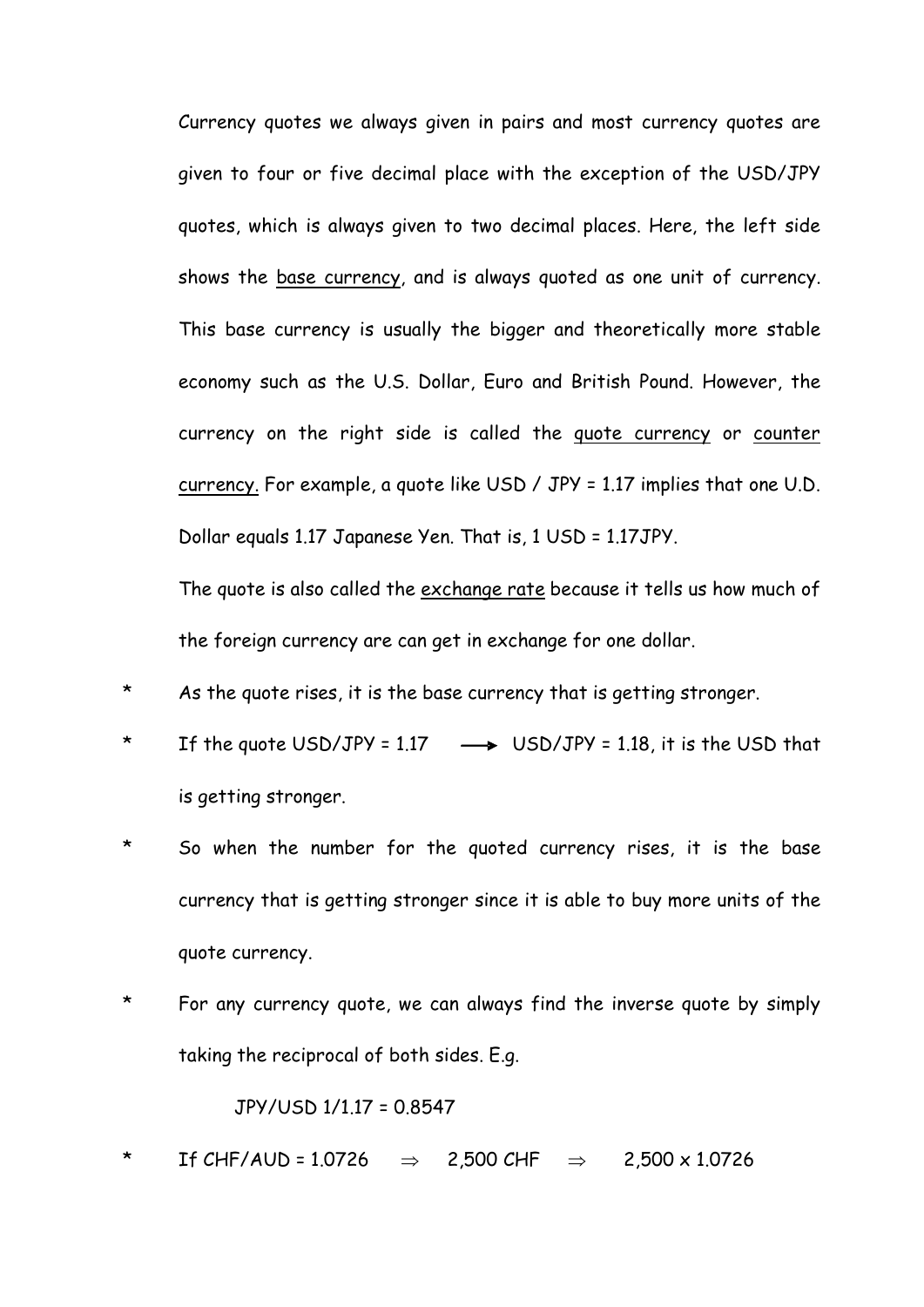$\Rightarrow$  2,618.50 AUD

\* If EUR/CAD 1.4086 
$$
\Rightarrow
$$
 6,000 CAD  $\Rightarrow$  6,000/1.4086  
 $\Rightarrow$  4,256.55 EUR

The table I below shows that a typical format for currency quotes that may be listed on any electro trading platform:

|            | <b>BASE CURRENCIES</b> |            |            |                      |            |            |         |            |
|------------|------------------------|------------|------------|----------------------|------------|------------|---------|------------|
|            |                        | -llut      | EQ-1       | $\blacktriangledown$ |            |            |         |            |
|            |                        |            |            |                      |            |            |         |            |
|            |                        | <b>USD</b> | <b>EUR</b> | <b>JPY</b>           | <b>GBP</b> | <b>CHF</b> | CAD     | <b>AUD</b> |
|            | <b>AUD</b>             | 1.3956     | 1.6880     | 1.1900               | 2.4392     | 1.0726     | 1.1984  |            |
| CURRENCIES | CAD                    | 1.1646     | 1.4086     | 0.99297              | 2.0354     | 0.89502    |         | 0.83446    |
|            | <b>CHF</b>             | 1.3012     | 1.5738     | 1.1094               | 2.2741     |            | 1.1173  | 0.93234    |
|            | <b>GBP</b>             | 0.57215    | 0.69204    | 0.48785              |            | 0.43972    | 0.49130 | 0.40997    |
| QUOTE      | <b>JPY</b>             | 117.28     | 141.86     |                      | 204.98     | 90.136     | 100.71  | 84.037     |
|            | <b>EUR</b>             | 0.82675    |            | 0.70494              | 1.4450     | 0.6354     | 0.70993 | 0.59241    |
|            | <b>USD</b>             |            | 1.2096     | 0.85266              | 1.7478     | 0.76855    | 0.85070 | 0.71655    |

# **TABLE 1: CURRENCY QUOTES / CROSS RATES**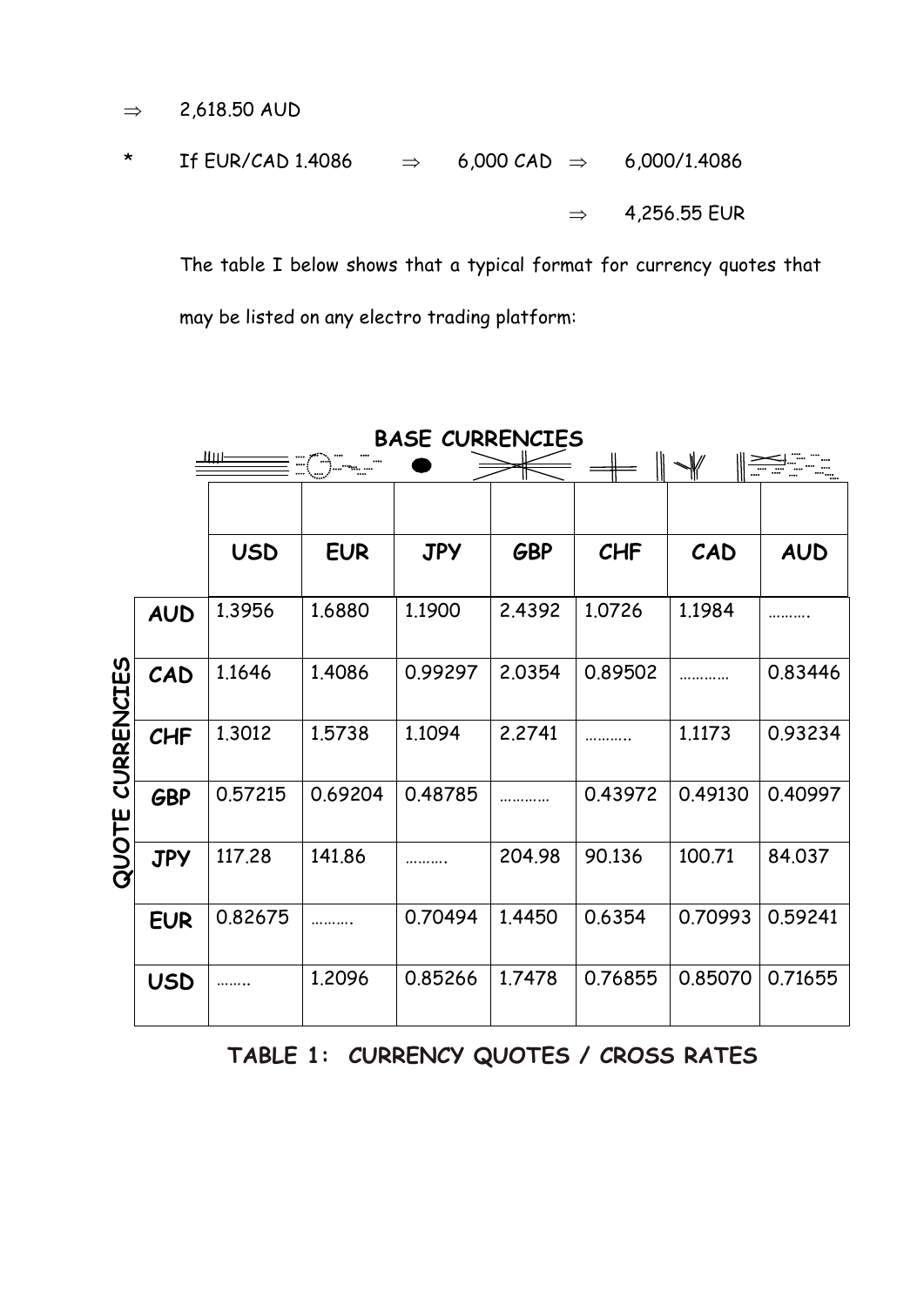|            | <b>USD</b> | <b>EUR</b> | <b>JPY</b> | <b>GBP</b> | <b>CHF</b> | CAD    | <b>AUD</b> |
|------------|------------|------------|------------|------------|------------|--------|------------|
| <b>AUD</b> | 1.3956     | 1.6880     | 1.1900     | 2.4392     | 1.0726     | 1.1984 |            |
| CAD        | 1.1646     | 1.4086     | 0.99297    | 2.0354     | 0.89502    | .      |            |
| <b>CHF</b> | 1.3012     | 1.5738     | 1.1094     | 2,2741     | .          |        |            |
| <b>GBP</b> | 0.57215    | 0.69204    | 0.48785    |            |            |        |            |
| <b>JPY</b> | 117.28     | 141.86     | .          |            |            |        |            |
| <b>EUR</b> | 0.82675    |            |            |            |            |        |            |
| <b>USD</b> | .          |            |            |            |            |        |            |

**TABLE 2 UPPER DIAGONAL QUOTES** 

In Table I, all quotes below the diagonal are simply inverse (reciprocals) of the quotes above the diagonal and therefore many tables will only show the quotes along the upper diagonal as shown in table 2 above.

 Indeed, currencies are always traded in pairs. These pairs are very numerous and the most common pairs are called the **majors** (given their dominance in the Forex market). In the order of performance, these pairs are:

|    | 1. EUR/USD $\Rightarrow$ Euro       |  |                         |
|----|-------------------------------------|--|-------------------------|
|    | 2. USD/JPY $\Rightarrow$ Dollar Yen |  |                         |
|    | 3. GBP/USD $\Rightarrow$ Cable      |  | <b>Best Three Pairs</b> |
| 4. | $USD/CHF \Rightarrow$ Swissy        |  | Best four pairs         |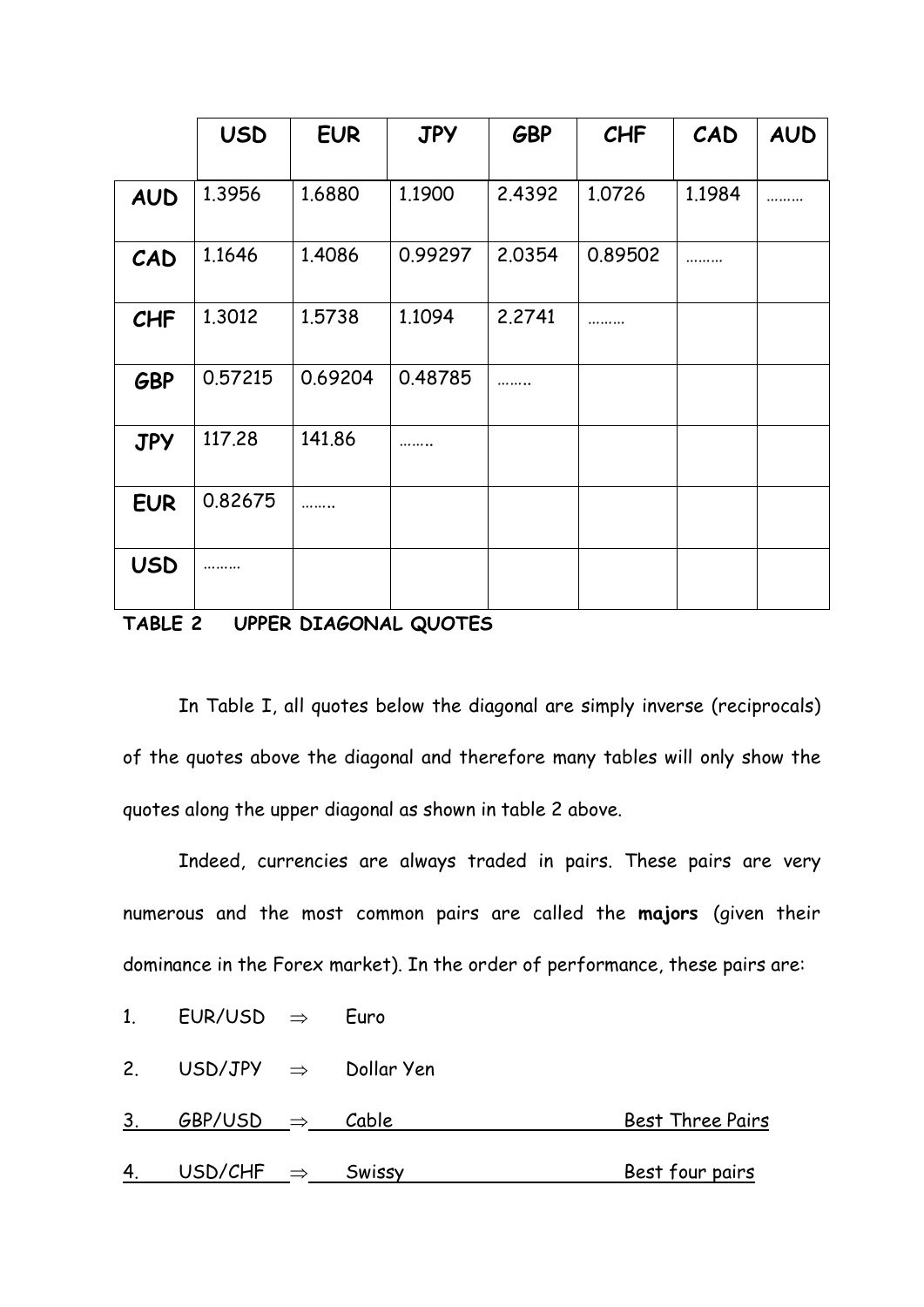- 5.  $USD/CAD \Rightarrow$  Dollar Canada
- 6. EURO/JPY  $\Rightarrow$  Euro Yen

7.  $AUD/USD \Rightarrow Aussie Dollar$  Best seven pair

- \* Whenever USD is the quote currency, it is a quote in American terms (/ USD)
- \* Whenever USD is the base currency, it is a quote in European terms (USD /)
- \* Whenever the home currency is the quote currency, it is a direct quote.
- \* Whenever the home currency is the base currency, it is an indirect quote.
- \* Any currency quote that does not involve USD is called a cross rate.
- \* When trading currency cross rates, it is pertinent to note that they tend to be more volatile (greater price fluctuations). Thus, currencies quoted against the USD since you are indirectly trading two pairs of currencies.
- \* WHY DO WE NEED TO TRADE CURRENCIES IN PAIRS?
- \* The reason is that profits (and losses) result from the relative charge between the two currencies in the pair.
- A. If you buy a currency, you are really buying the first currency and shorting the second one.
- B. If you sell a currency pair, you are really selling (shorting) the first currency and buying the second one.
- C. Just as with stock trading, if you short a currency, you must deliver the same number of units back to the bank at a later time.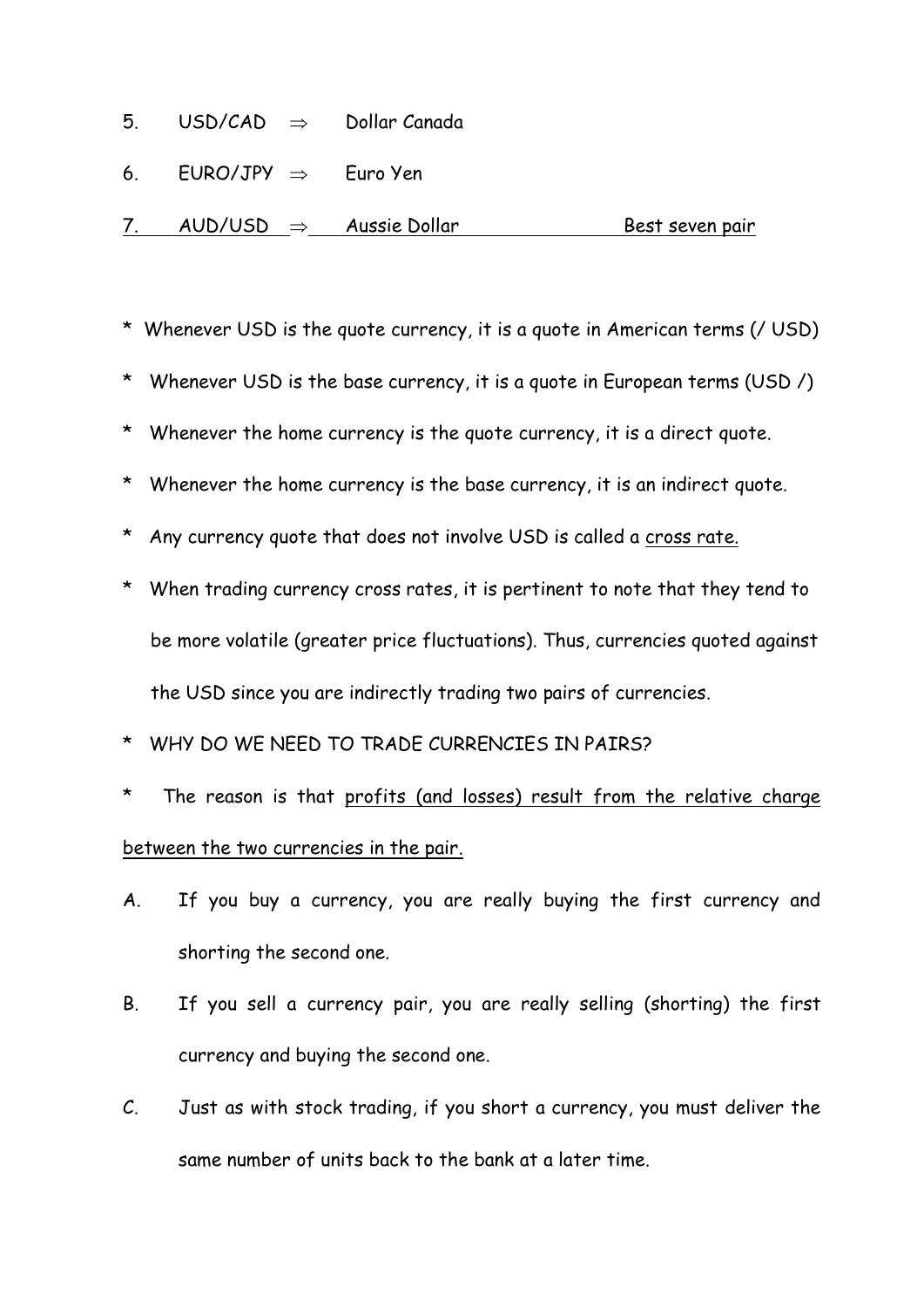- D. If you buy a currency pair, you are effectively borrowing the second currency (shorting one) in order to pay for base currency.
- E. This is the only way you can make money if the base currency rises against the quote currency.
- F. Assume the quote for the currency pair

USD/JPY = 117.28

If you 'buy' this pair, you are really buying USD and selling JPY

If you 'sell' this pair, you are really selling USD and buying JPY

- G. Thus, you will always want to buy the currency on which you think will rise and by default, must short (sell) the other currency in the pair.
- H. EXAMPLES: Assume that the quote USD/JPY = 117. Assume you give the bank \$1, 000 and now holding 117, 000 Japanese Yen. Without realizing it, you have entered a simultaneous transaction to sell dollars and buy Yen (as well as selling Yen and Buying Dollars).

Now assume that the yen does not rise against the dollar and the quote is USD/JPY = 116.

Next, you take your 117,000 yen to the bank and they will now give you 117,000/116 = \$1,008.62

Thus, you have made a profit of \$8.62 from fluctuations on exchange rates. To close out of the deal, you had to enter another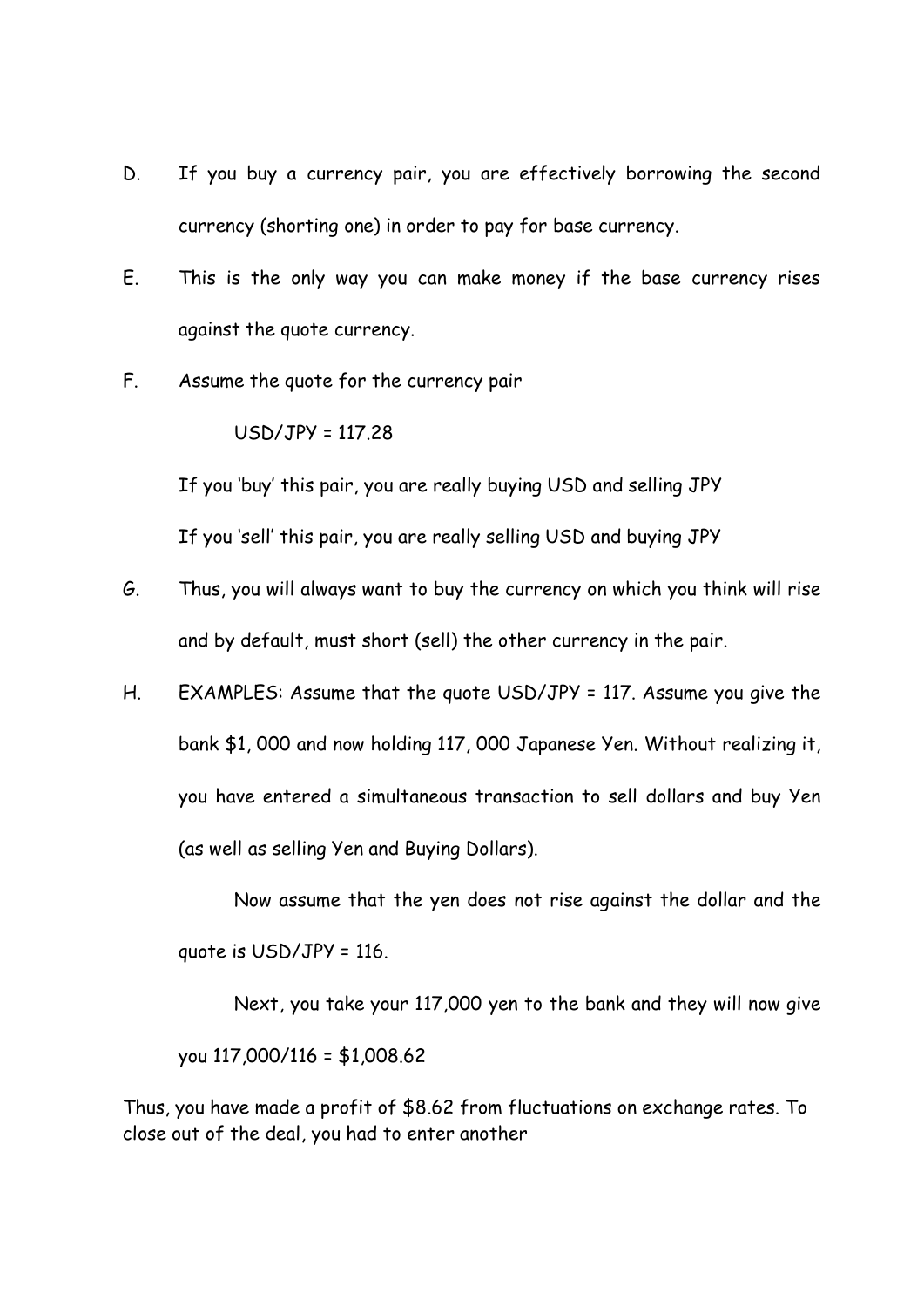simultaneous set of transactions with the bank and sell your yen in exchange for dollars.

- Most currencies trade in 100,000 units of the base currency and the margin is only 1% for most trades so that one will only have to post a relatively small amount of money for margin.
- Assume the quote is USD/JPY = 117 and you sell this pair; it implies that you are shorting \$100,000 dollars and putting this dollars into yen. Here, the margin requirements will only be about one percent of the base amount and this means that you must deposit \$1,000 for margin.
- By selling this pair, you are taking the \$1, 000 that you are short and using that to buy \$100,000 (177) = 11,700,000 yen.
- Now if yen strengthened against the dollar and the quote is now  $USD/JPY = 116.$
- If you close out the position, you will buy the currency pairs to transfer your profits back into dollars.
- If you buy the pair, you will be "long" dollars and "short" yen.
- Since we have 11,700,000 yen, we will get 11, 700, 000/116 = \$100,862.07. After paying back the \$100,000 that you borrowed from the bank, you are left with a profit of \$826.07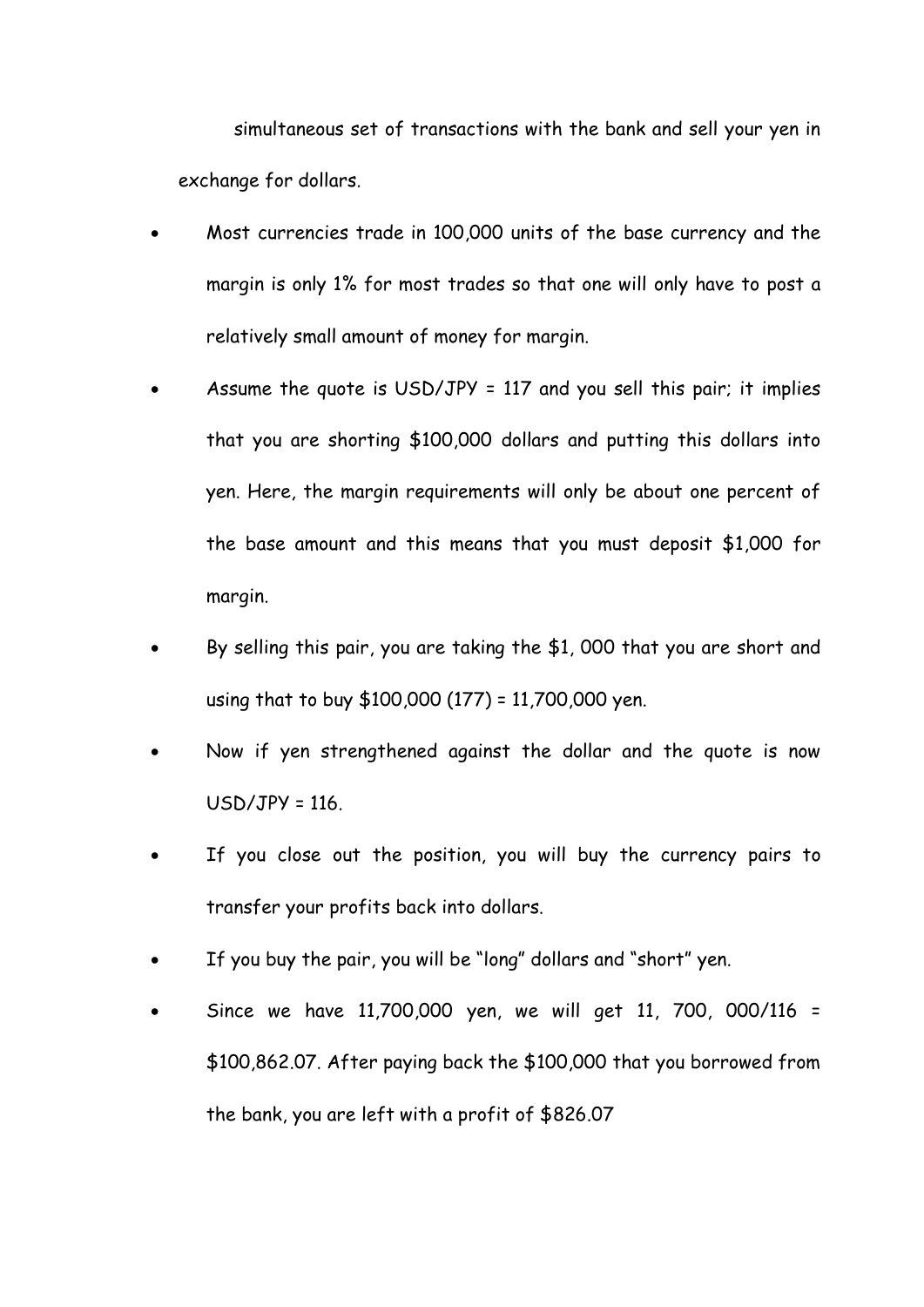**PIPS –** Regardless of the format, the last placeholder for any quote is called a PIP (Price Interest Point). It is the smallest interest that the quote currency can move (and is similar to a 'tick' for the stock market).

- In table I, the quote for the GBP/USD is 1.7478 and thus the last decimal placeholder (8 in this quote) is called a PIP since that placeholder represent the smallest increment that this quote could move.
- Thus, an increase in one PIP will make the quote 1.7479 while a decrease of one PIP makes it 1.7477.
- Because most currencies are quoted for four decimal points, a one PIP move is generally 0.0001 (but for USD/JPY = 0.01).
- Indeed, the value of the PIP depends on the size of the contract that is being traded. Assume GBP/USD = 1.7478 and the value of the PIP is 0.0001 and this quote moves up one PIP to 1.7479. This results to an increase of  $0.0001 \times $100,000 = $10$ .
- Infact, any currency that is quoted out in terms of USD to four decimals will always have a PIP value of \$10. It is called a static PIP value since it never changes.
- The major currencies with static PIP values are EUR/USD, and AUD/USD.
- However, a one-PIP decrease will result in a \$10 loss.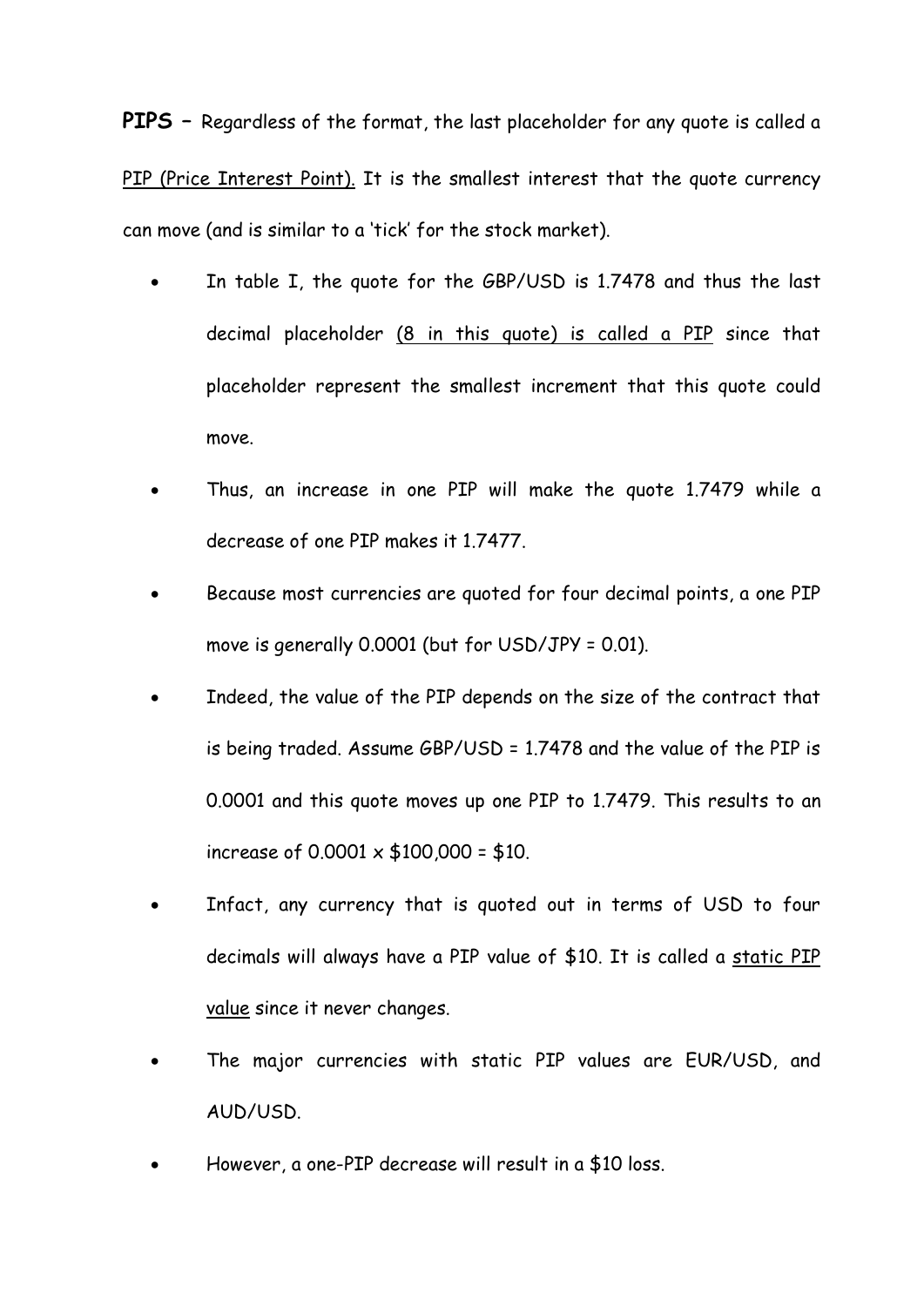If a currency is quoted with the dollar as the base currency then it will have a variable PIP value and the major currencies with variable PIPs are

USD/JPY, USD/CHF, and USD/CAD

 The value of a PIP is always in relation to the quote currency and if the quote currency is USD then it has a static PIP value while if the quote currency is not USD then it will have a variable PIP value.

(Buy) - (Sell)

**BID – ASK SPREAD** – Forex market has Bid-Ask spreads due to different dealers placing bid to buy and offers to sell. Thus, a quote like

USD/JPY = 117.00/117.05

Means that the Bid is 117 and the asking price is

(buy) (sell)

117.05

Here, there is a five PIP spread between the Bid and ask

(buy) (sell)

• Because the spread are relatively small, most dealers only show the digits to the right of the decimal points for the asking price (sell price):

$$
USD/JPY = 117.00/05
$$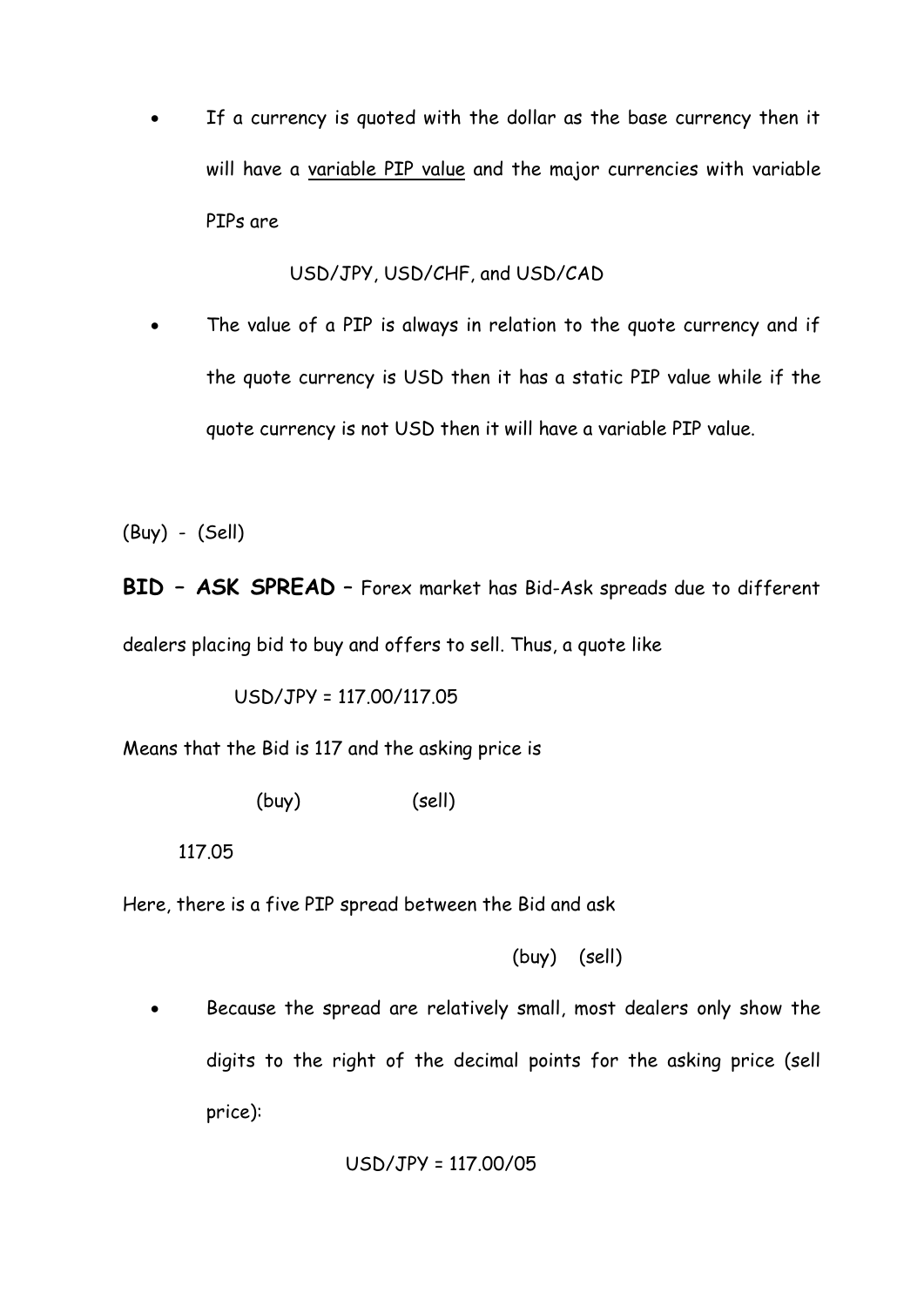- This implies that the **dealer** is willing to buy the USD in exchange for the 117 JPY and is also willing to sell the USD in exchange for 117.05 JPY.
- As a **Retail trader,** you can buy the USD in the exchange for 117.05 JPY and sell the USD in exchange for 117 JPY.

(buy) (sell)

- It is the bid-ask spread that allows dealers not to charge commissions for currency trading.
- With retail traders buying at the asking price and selling at the Bid price, a nice profit is created for their services.
- It is the dealer who gets to buy low and sell high thus ensuring profit.
- The retail trader must buy and sell at unfavourable prices, which is what creates profit to the dealer.
- The bid-ask spread affects all traders equally and is not affected by which currency you start with.
- The spread percent is used to show how the bid-ask spread creates a hidden transaction cost for traders: it is given as Spread percent = Ask (sell) - Bid (buy) [Prices]

#### Ask (sell)

 The bid-ask spread depends on the volume in a particular market, the volatility and the size of the transaction.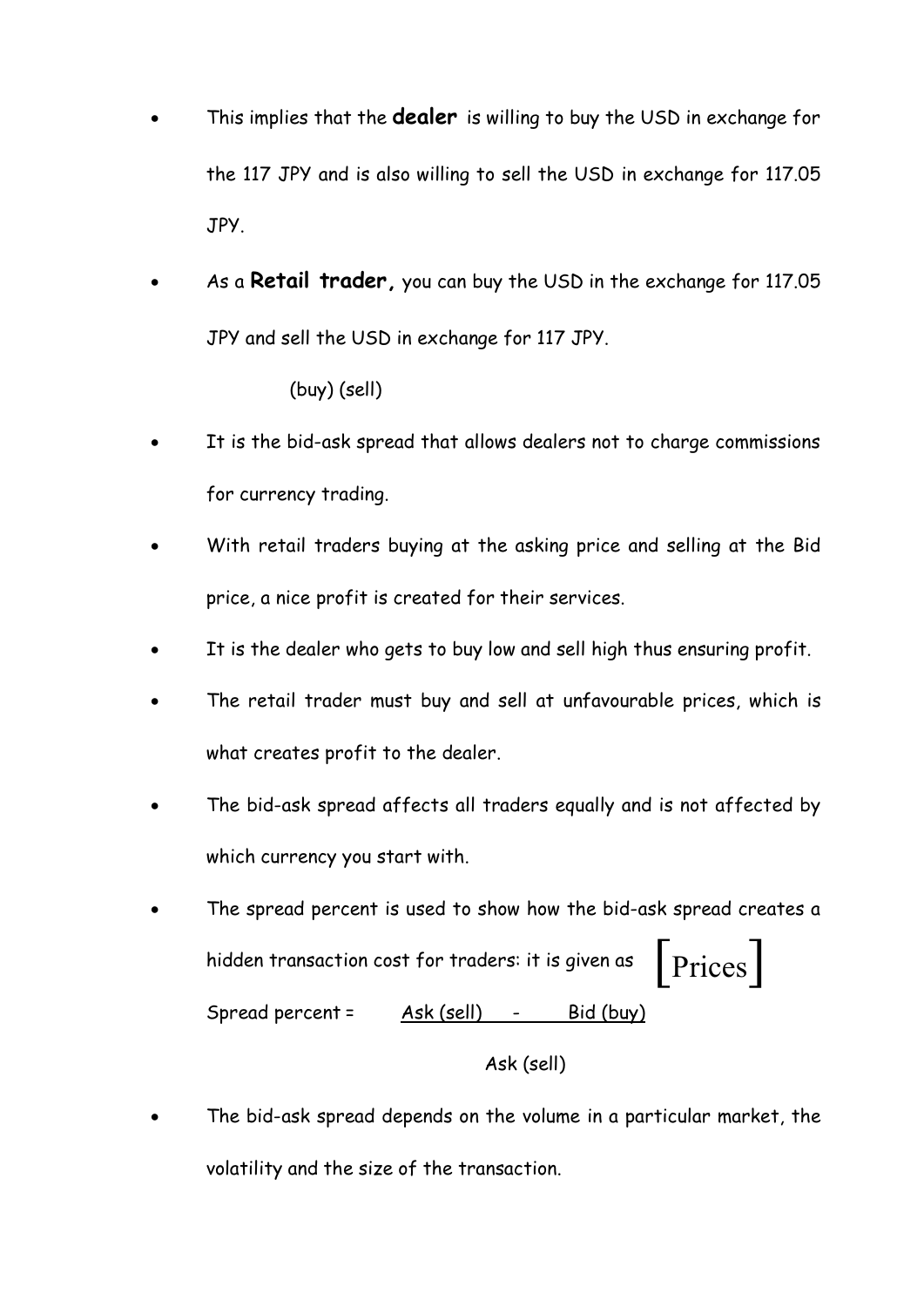**TRIANGULAR ARBITRAGE** – Since there is a connection between currency pairs and cross rates, there are known procedures set in place to ensure that the cross rate quotes do not get out of line from the rest. The people in charge of making sure the prices do not get out of line are called arbitrageurs. Arbitrageurs are speculators in the market who make "free" money by judging the relative values between assets. And free money is a powerful incentive for someone to keep a watchful eye on prices. By placing simultaneous trades, arbitrageurs can capture money for no risk (arbitrage profit) in the market place. For the arbitrageurs, the profit is not so easy because they must gain the profit by not spending any money. The classic form of arbitrage involves the simultaneous buying and selling of the same security on two different exchanges.

 The arbitrageur says the relatively cheap asset and at the same time, sells the relatively expensive one. In the currency market, they do a similar process called triangular arbitrage. This denotes the fact that the arbitrageur must convert one currency into another on one exchange, then into another at another exchange and then convert the currency back to the base currency at yet another exchange.

 However as the buying and selling pressures start to move their respective markets, the arbitrage opportunity quickly disappears.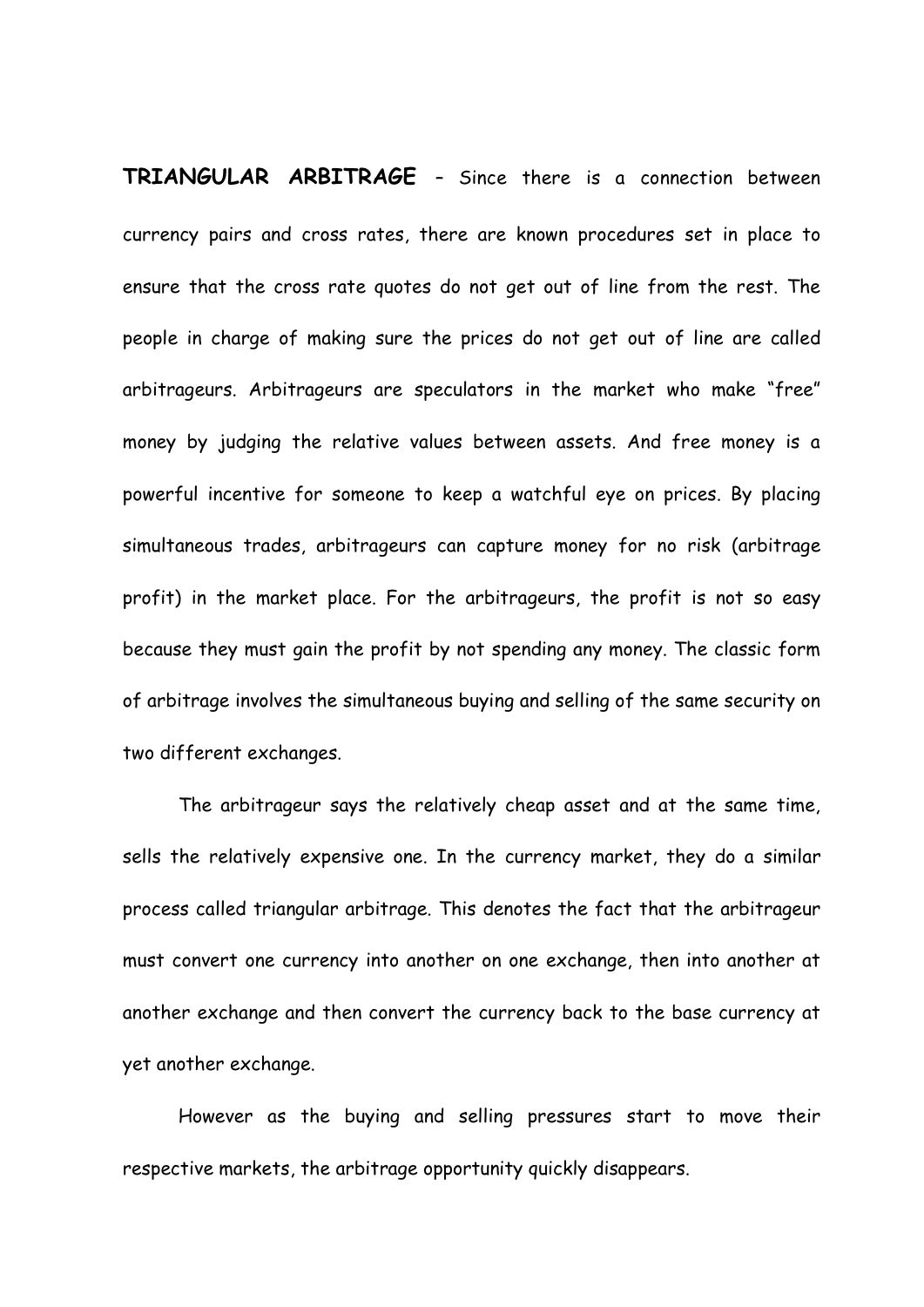### **CURRENCY FUTURES AND FORWARD CONTRACTS**

A future contract is one of many classes of derivative instruments, which means that its value is tied to or derived from another aspect. It is an agreement today to buy or sell something in the future at a predetermined price. Here, one person agrees to buy the commodity while the other agrees to sell it. Basically, each party is agreeing to settle the deal in the future thus creating a futures contract.

- If you buy a futures contract, you are "long" the contract and are agreeing to buy some types of commodity.
- On the other hand, the seller is "short" the contract and is agreeing to sell the commodity.
- The buyer deposits a small amount of money as a good faith deposit and agrees to take delivery at the expiration date in the future.
- The roots of the modern day contract started in the Midwest in the 1800s and it was there that grain traders faced volatile market conditions (which led to the creation of a futures exchange).
- In 1848, merchants formed the Chicago Board of Trade (CBOT), which is the first and largest futures exchange in the world.
- Entering into a futures contract with the dealer accomplishes two things: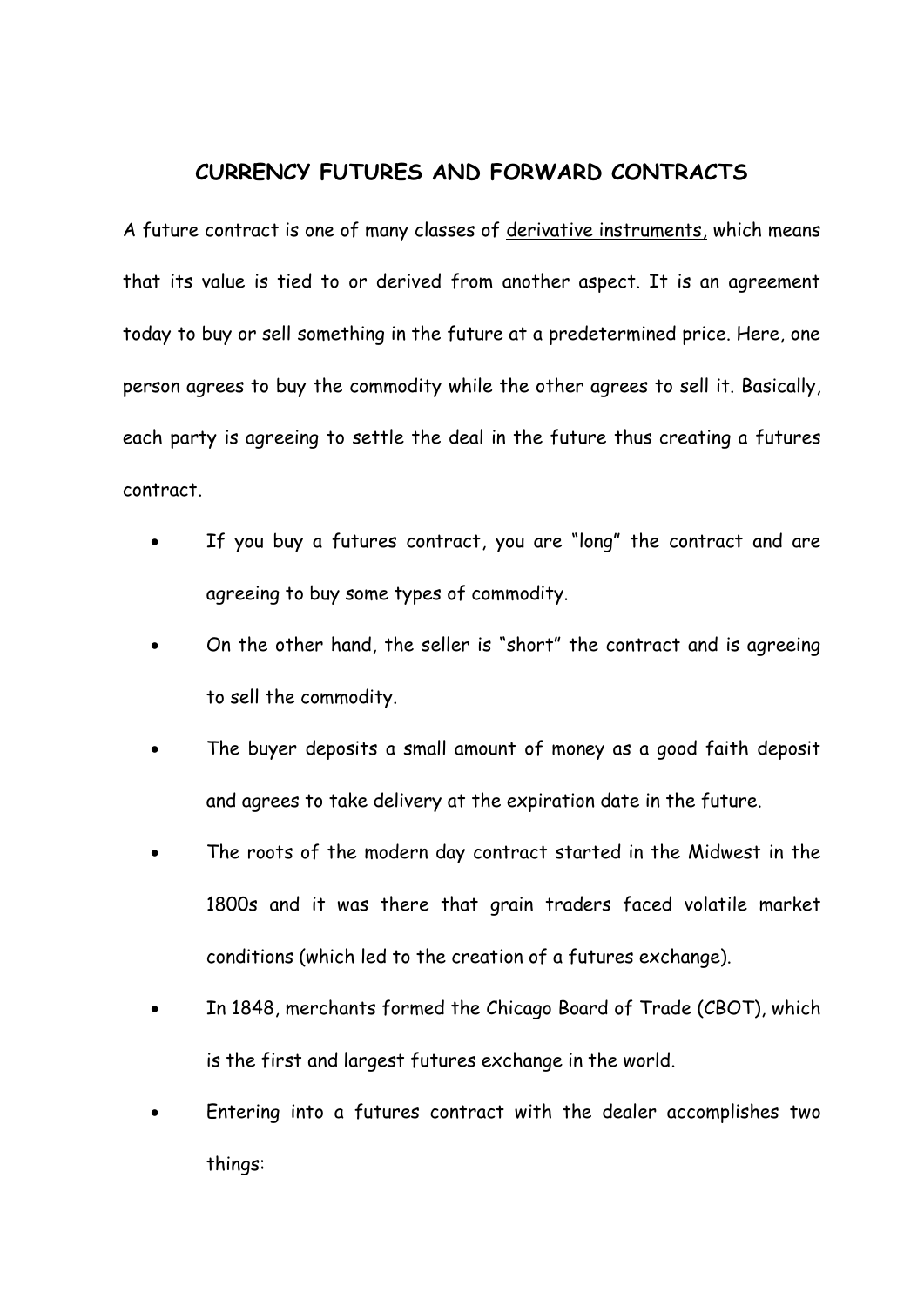- 1. For the dealer, the futures contract locked in profits.
- 2. For buyer, the futures contract controlled cost.
- Futures contracts were designed to remove unwanted risks associated with unforeseen future events.
- Future contracts are exchange traded and are standardized as to the size and quality of the underlying asset.
- With forward contracts, you are at risk of default by the other party and you must make sure, you are also at risk of default by the other party and be sure of dealing with someone reputable.
- With futures contracts, you are cleaned through well-capitalized cleaning firms, so there is no risk of default by the other party. The cleaning firm becomes the buyer to every seller and the seller to every buyer. Futures contracts are standardized as to size, equality, delivery dates and all other contract specifications with one exception (price) which is left to the market to decide.
- Standardization is good in that it provides a lot of liquidity but not so good in that it creates inflexible terms.
- Future contracts are just standardized forward contracts.

When one guards against risk with financial assets, it is called a hedge. A hedge is an asset whose value will move in opposite direction as that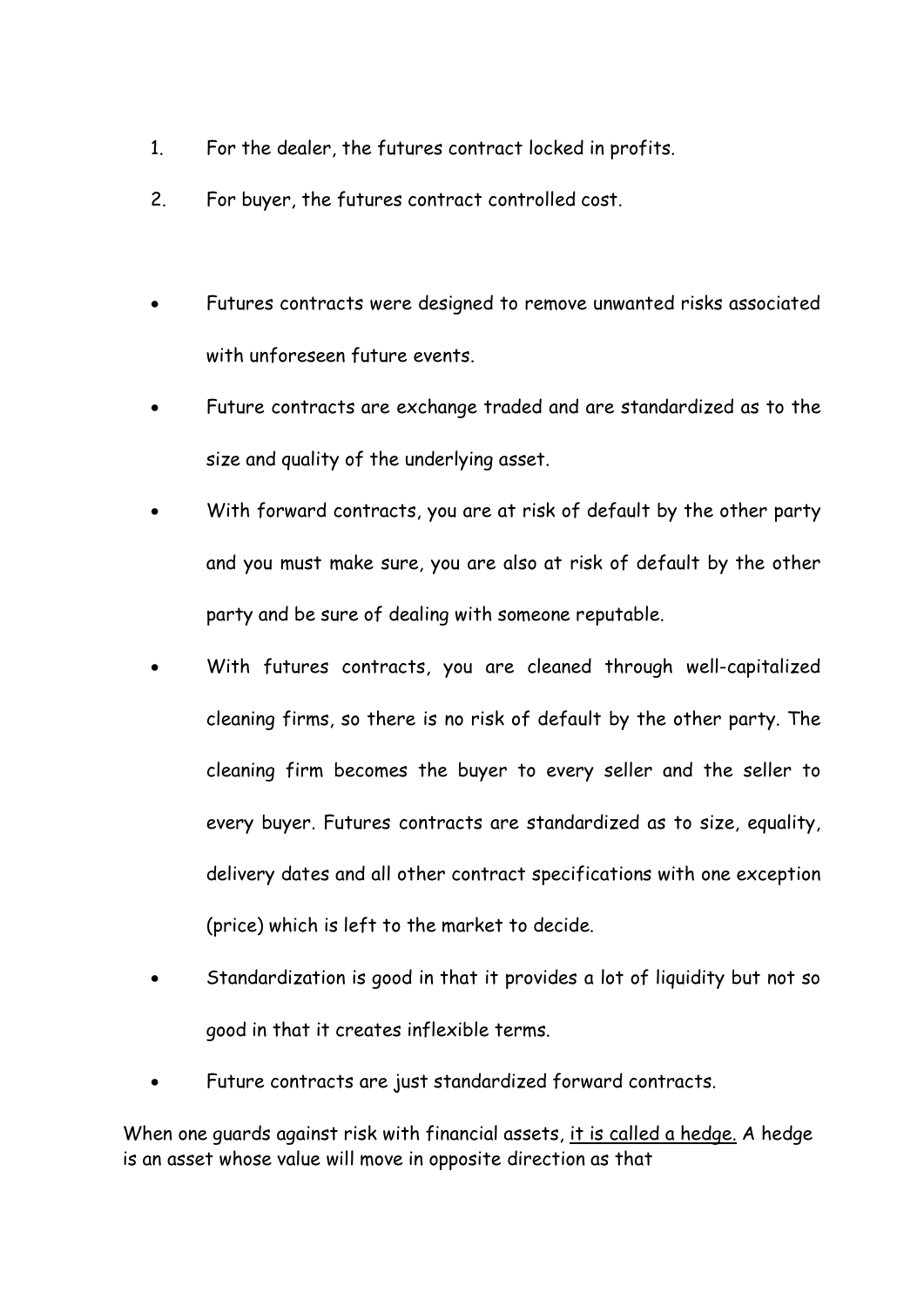- of the asset, you are trying to protect. If the price of the asset to protect falls, the price of the hedge will rise.
- An asset used as a hedge is usually not intended to make money but only offset losses.
- Insurance on your home is a hedge.
- An arrangement that operates where one person gains exactly another person's loss is called a zero-sum game. This game means that one person cannot be made better off without making another equally worse off. Thus, futures contracts are a zero-sum game. The markets do not create disastrous "holes" in the financial system but rather allow for hedgers and speculators to hedge risk by simply passing money from one to another. These holes are filled by gains of equal size.
- If you own an asset (stock, bond, futures, contract etc) you are long the position. With a long position, you are hoping to profit from an increase in the assets price (that is, to "buy low, sell high"). Therefore,
- a. You buy a futures contract (long position). If you wish to hedge against rising prices in the future.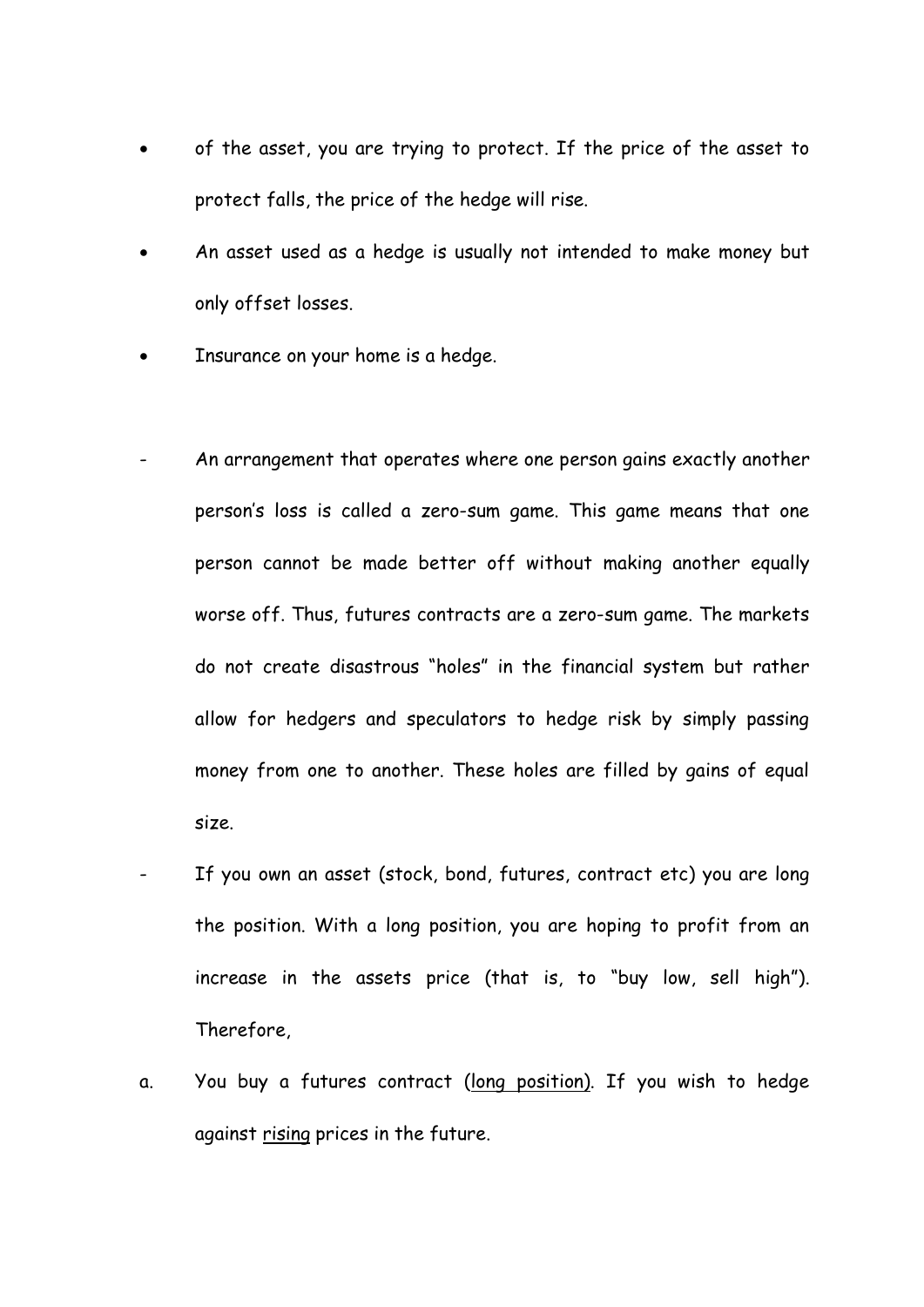- a. You sell a future contract (short position). If you wish to hedge against falling prices in the future.
- b. You buy a future contract if you are willing to buy the underlying asset in the future.
- c. You sell a futures contract if you are willing to sell the underlying asset in the future.
- The ability to swap contracts and allow buyers and sellers a way out at their discretion is perhaps the biggest advantage of standardized contracts. For every futures contract, there must be one buyer (long position) and one seller (short position), which is why futures are a zero-sum game. Any gain in the long position is cancelled out by equal losses in the short positions.

Whether locking in low or high prices, hedgers are trying to avoid price uncertainty or volatility. Speculators are not trying to avoid price volatility but, instead, are seeking it. They wish to speculate on price movement and either buy or sell futures contracts accordingly to profit from the outlook. Speculators wish to profit from the same price swings that hedgers are trying to avoid. Hedgers seek to minimize risk while speculators seek to increase risk in search of profits. It is this interplay between hedgers and speculators that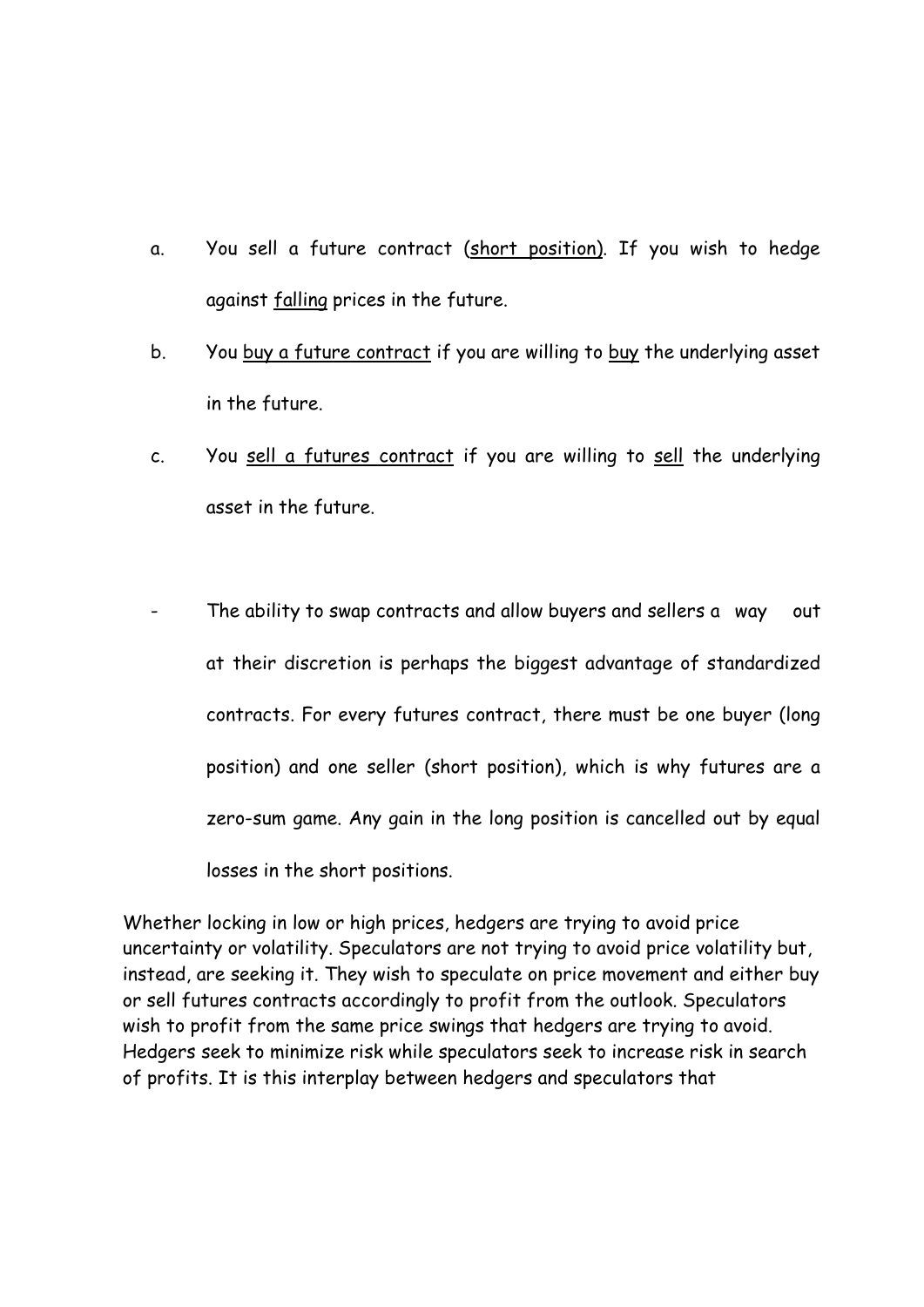makes the futures market work. A speculator attempting to buy low and sell high is probably buying that contract from a hedger selling a contract high to protect him from declining prices. The table below outlines the respective roles of the hedger and speculator:

| Trader     | Short                                           | Long                                                    |
|------------|-------------------------------------------------|---------------------------------------------------------|
| Hedger     |                                                 | Secure a price now to Secure a price now to protect     |
|            | protect against falling   against rising prices |                                                         |
|            | prices                                          |                                                         |
| Speculator |                                                 | Secure a price now to Secure a price now to profit from |
|            | profit from falling rising profits              |                                                         |
|            | price                                           |                                                         |

## **FUTURES TRADING OPERATIONS - E-MINI JAPANESE**

 Futures provide accessibility for all types of market participants. The Chicago Mercantile Exchange (CME) was first to launch financial futures. Subsequently, several commodity traders established the international monetary market (IMM). Thus, individual investors, small businesses and professional money managers can buy or sell currencies.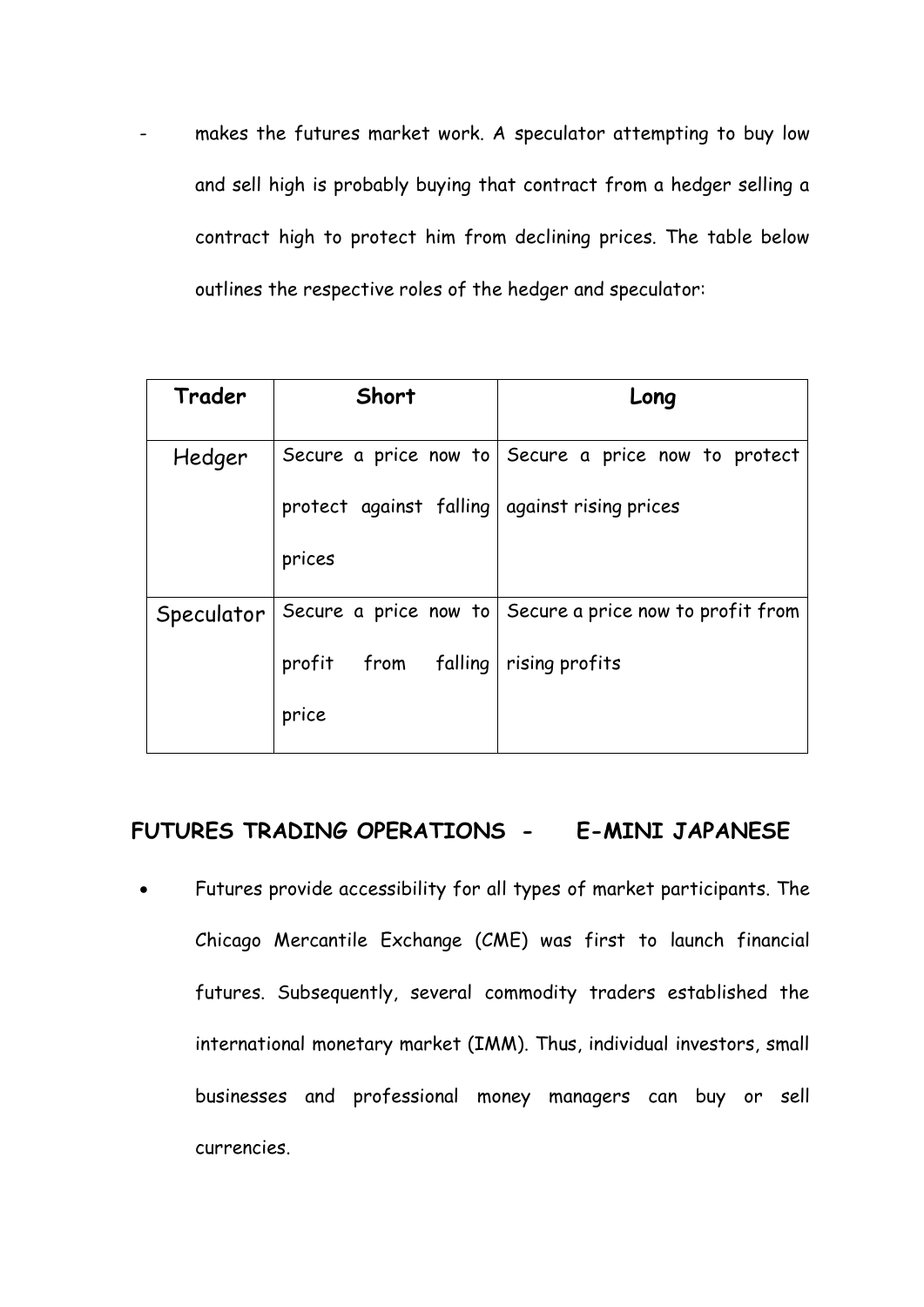- $\bullet$   $1^\text{st}$  step to trade a futures contract is to open an account through your broker (offering currency futures contracts as well as other futures contract.)
- After currency opening, you are free to trade currency futures contract. If you buy a future contract in search of profit, then you are acting as a speculator.
- On the other hand, the hedger has risk prior to the trade but removes it through the use of futures contracts. Thus, the hedger does not profit from a futures position when the underlying asset rises or falls. The contract cuts a hedge and offset gains and losses.
- However, the speculator will profit on a long futures contract from a rise in the underlying (and will lose if it falls). Rather than buy the Yen and sell the Dollar in the spot market, you could just buy the Japanese Yen contract, which is trade through the CME. If you buy the Japanese Yen contract, you are buying the JPY/USD currency pair, that is, you are Long Japanese Yen and short US Dollars.
- For the E-mini Japanese Yen futures contract, there are six months to choose from at any given time on the "march" quarterly circle.
- The "March" circle means that the third month of each quarter (March, June, September, December) will be trading.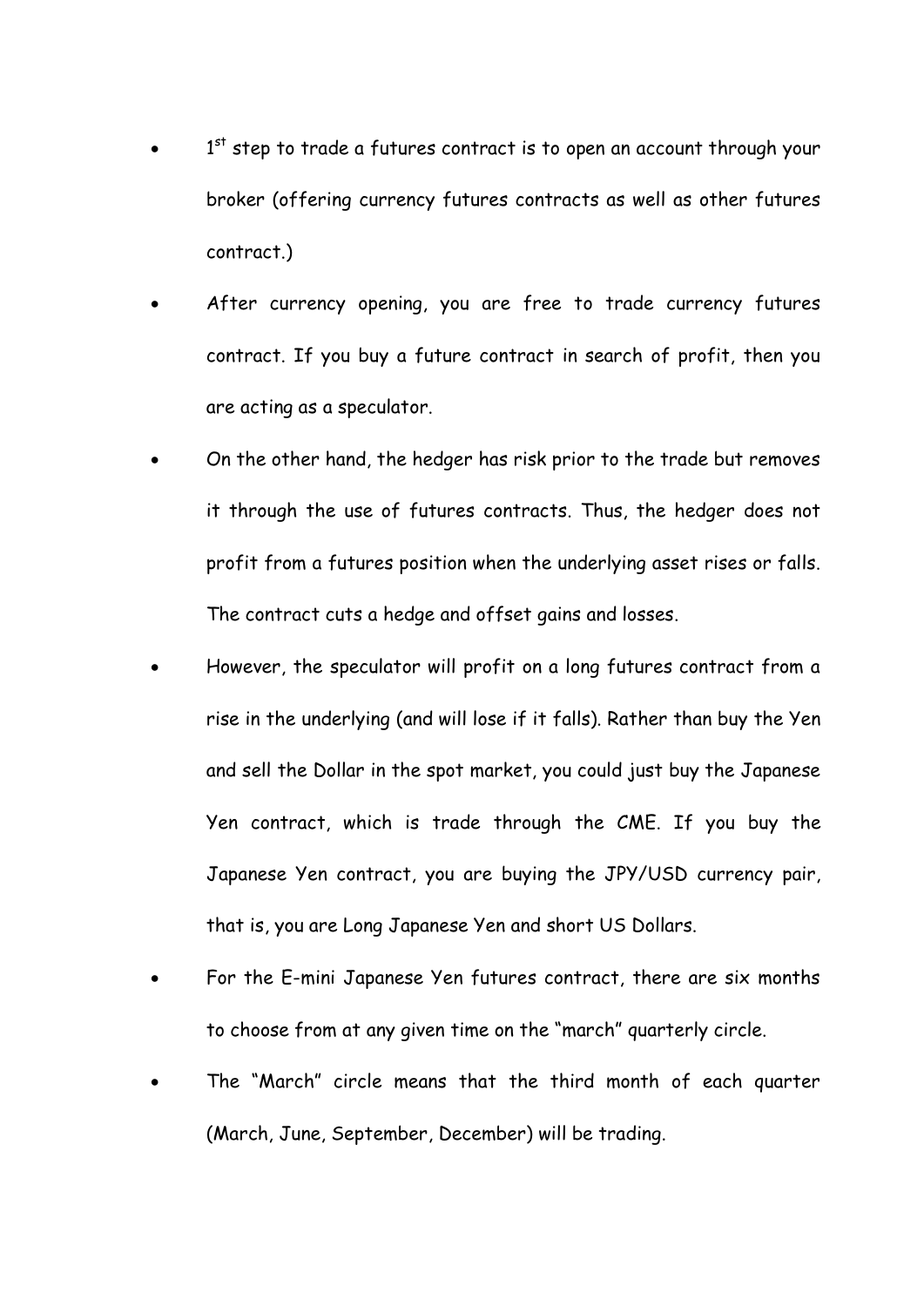- Each futures contract has a unique identifying symbol just as for stocks. For futures contracts, the letters H, M, U, Z are used to represent the months of March, June, September and December respectively.
- The symbol for the E-mini Japanese Yen contract is "J7" with two more identifiers attached. Thus,

J7H6 = March 2006 E-mini Japanese Yen Contract

J7 is the E-mini Japanese Yen contract

H = Month of March

"6" = 2006

- Buying or selling a futures contract, you must deposit a relatively small amount of money usually ranging from 2 – 20 percent of the value of the contract. It is called the performance bond, Dr. "Good Faith" deposit to show that provides the exchange with some security that you can sustain some of the market swings.
- For the E-mini Japanese Yen contract, the exchange requirement is \$1,875 to enter the position.
- The contract trades through GLOBEX (Automated trading) around the clock with the exception of 4:00 pm to 5:00 pm CT.

The June 06 contract had 60 days remaining until expiration and was trading for 8514 = \$.008514 per Yen. Assuming, this is the price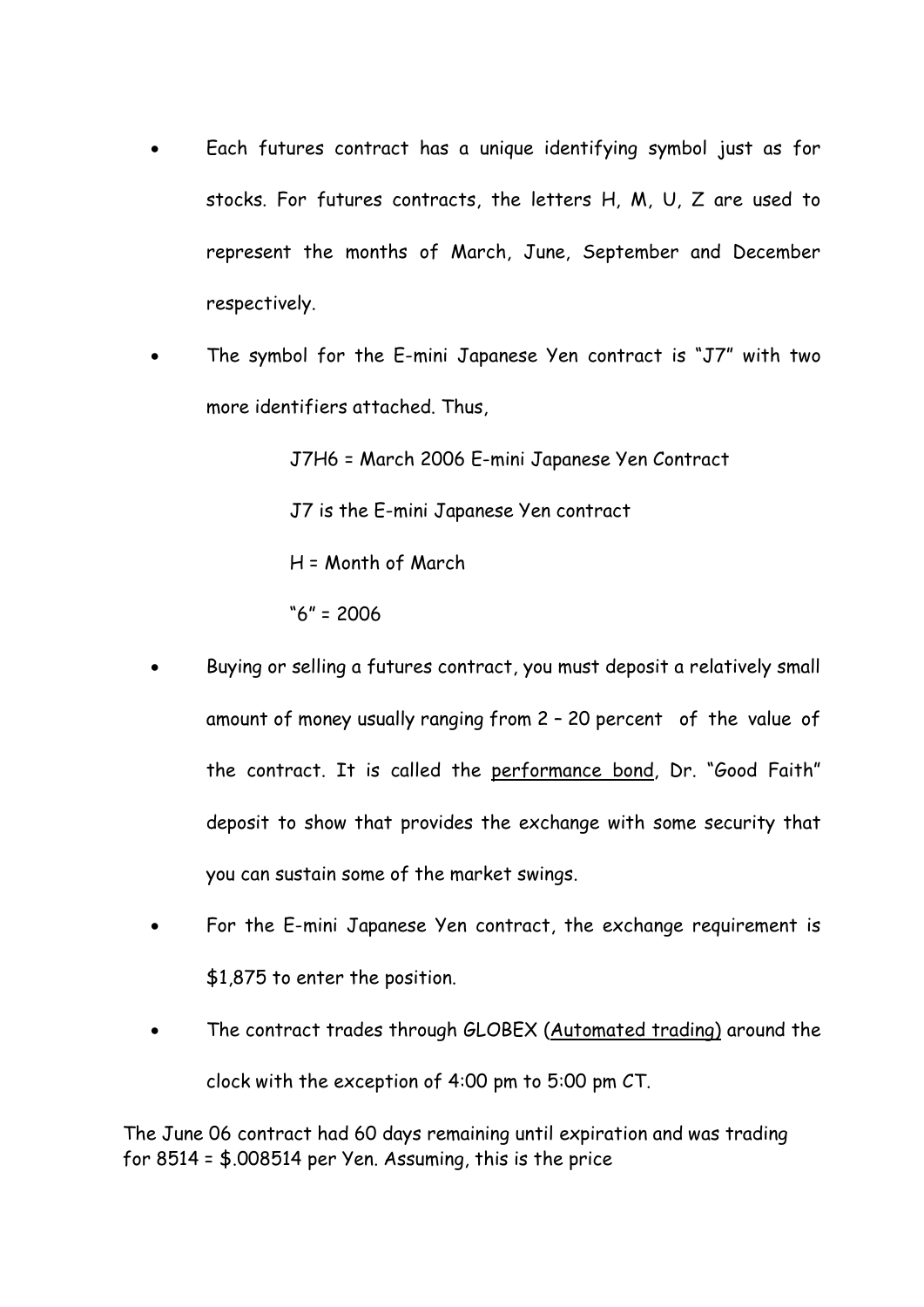where you buy one contract, since there are 6,250,000 Yen in the contract thus the total value is 6,250,000.

\$0.008514 = \$53,212,50.

- If you deposit the performance bond of \$1,875, you are controlling \$53,212.50 worth of goods (currency) for \$1,875 which represents a deposit requirement of \$1, 875/\$53,212.50 = 35%.
- Assume that you bought one contract for 8514 (up to 10 PIPs) at the end of the day. Because it closed higher, it is therefore a gain to you of 0.008524 – 0.008514 = 0.00010. On a contract of this size (6,250,000 X 0.00010) = \$62,50, your account would be credited with \$62,50.
- You can withdraw this credit immediately or buy other assets through your broker. Even though this credit is available for withdrawal, most traders leave the money in their account until the position is closed in case they get debited on another day and these credits provides a cushion to your account.
- Consequently, the brokerage firms require you to keep sufficient funds in the account to guard against losses. That level is called maintenance level and is usually 20% to 25% below the initial margin levels.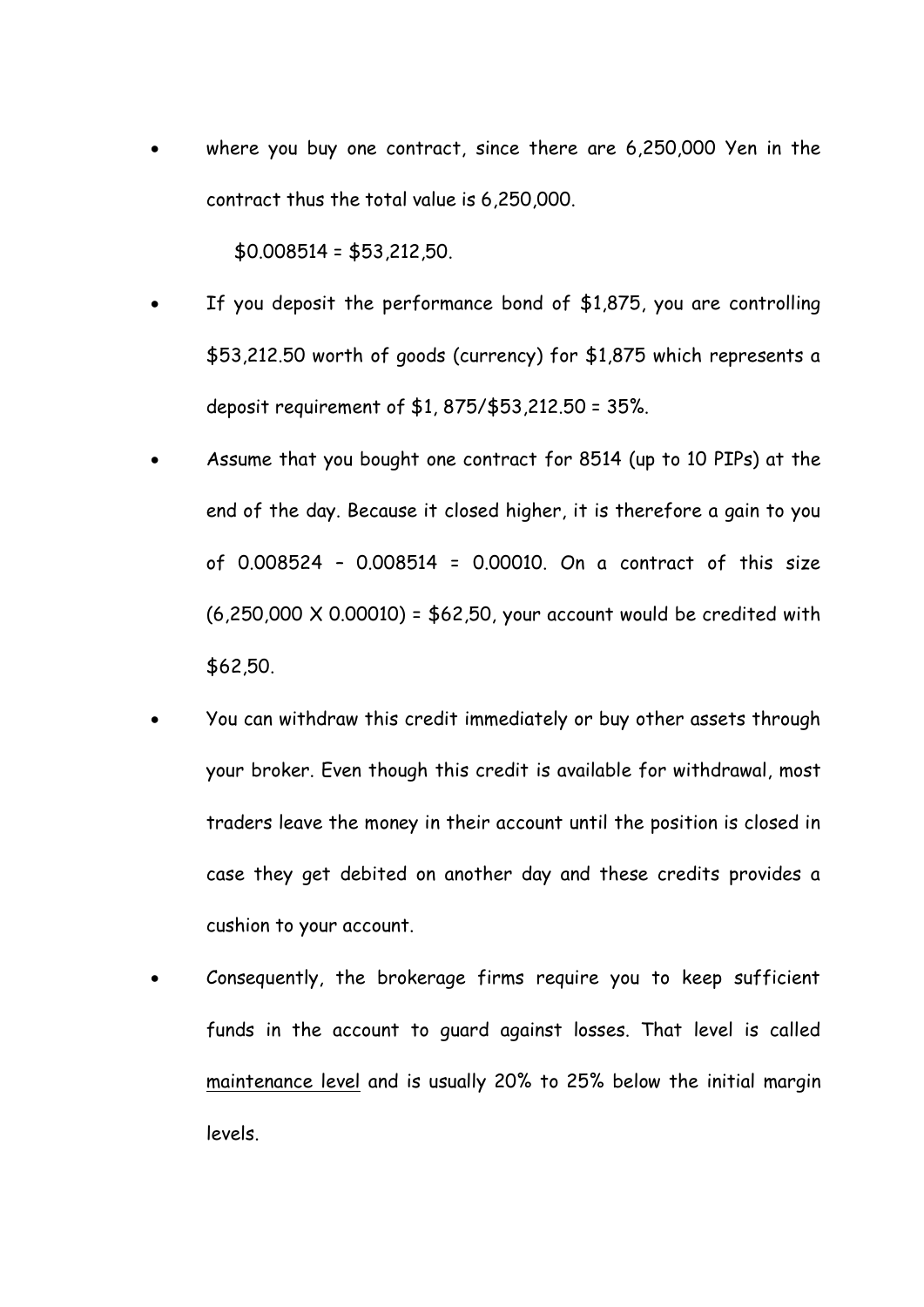- Forward agreements are independent agreements between two people to buy and sell an asset for a fixed price in the future. Here, profits and losses are not realized until that future date. The only thing that matters for a forward contract is where it ends up at expiration.
- Futures contracts realize profits and looses daily through the process of marking-to-market. Here, futures contracts are closed and rewritten at a new price each day.
- To lessen the chances of traders getting into large losses, many futures contracts have daily price limits. This means that the underlying assets are allowed to only move up or down a certain amount per day before trading must be suspended and no trading must take place outside these limits on that day. Daily price limits are normally set by the exchanges and can, under certain circumstances, be modified.
- Futures contracts are important tools for currency traders. The Chicago Mercantile Exchange (CME) offers numerous futures products to be hedge or speculate in currencies.
- Many times these instruments will be a better choice than the spot market due to the size and bid-ask spreads.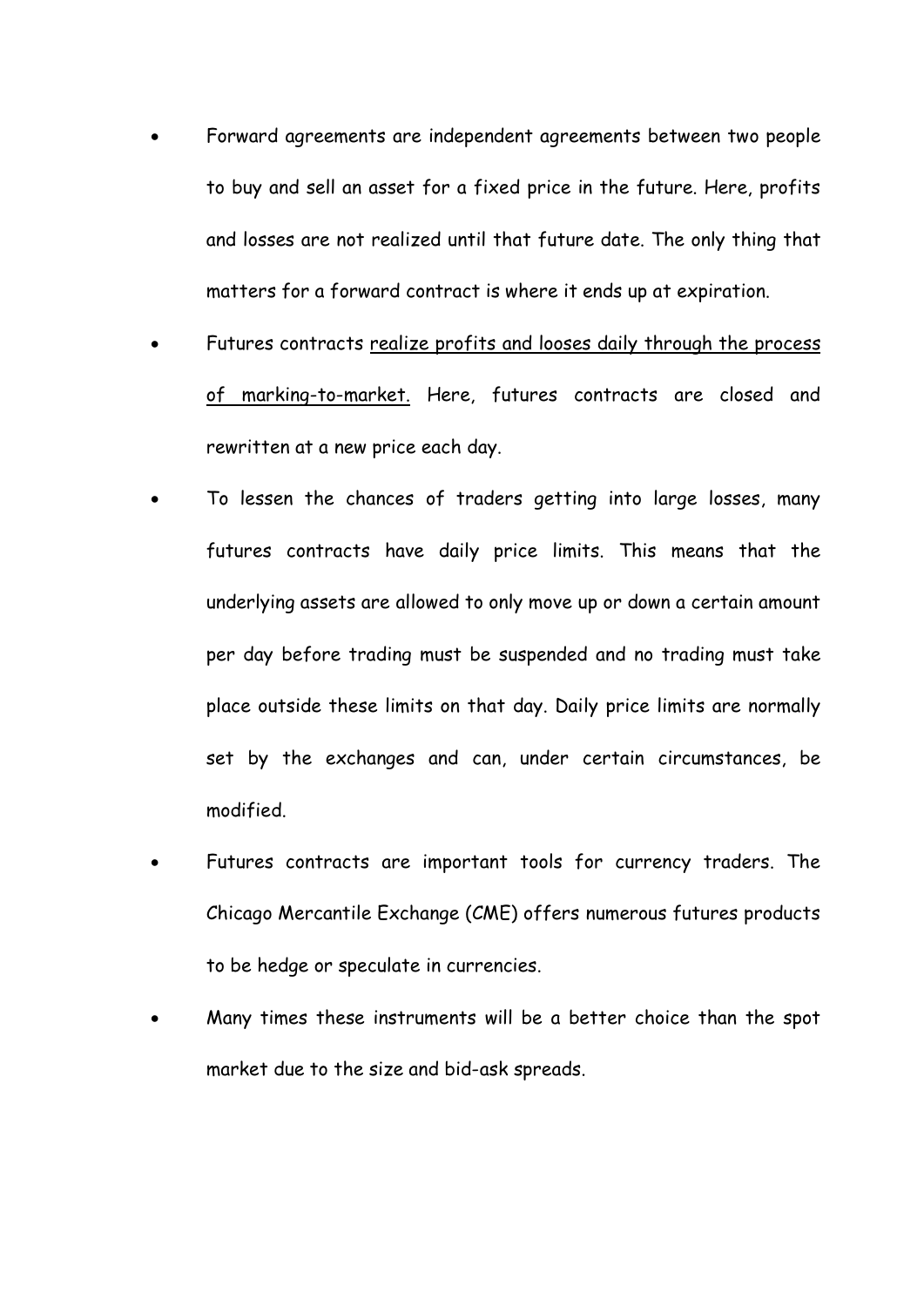#### **CURRENCY OPTIONS**

- Options is the most popular and powerful trading tool. This is because options give you a limited risk but unlimited reward profile. Like spot and futures market, it offers unlimited reward. But unlike them, it offers unlimited risk.
- Options are legally binding agreements (contracts) between two people to buy or sell some specified asset as a fixed price over a given time period.
- Basically, there are two types of options: calls and puts
- 1. A call option gives the owner the right, not the obligation, to buy a futures contract at a specific price over a given period of time. It gives you the right to "call" that contract away from another person.
- 2. A put option gives the owner the right, not the obligation, to sell a futures contract at a specific price through an expiration date. It gives you the right to "put" the contract back to the owner.
- Option buyers have rights to either buy (with a call) or sell (with a put). That means, it is the owners choice, or option to do so (hence the name).
- A call option represents:
- 1. Right to buy a futures contract.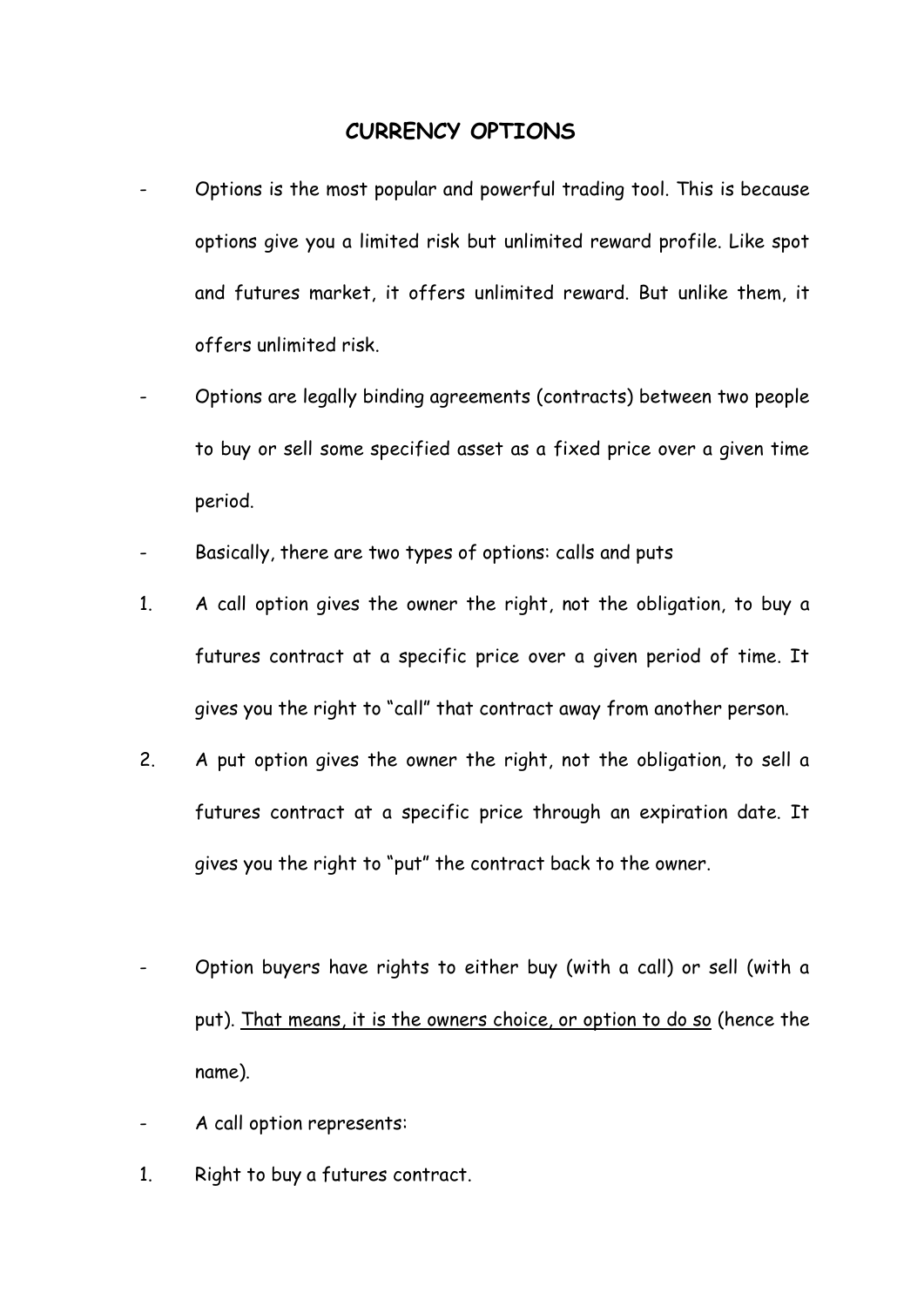- 1. At a fixed price.
- 2. Over a given time period.
- A put option represents:
- 1. Right to sell a futures contract
- 2. At a fixed price.
- 3. Over a given time period.
- If you buy a call, you have the right to buy a futures contract. And if you buy a put, you have the right to sell a futures contract.
- Buyers of options have rights to either buy or sell. Option sellers have obligations, buyers have rights, sellers have obligations. Sellers have obligation to fulfill the contract if the buyer decides to use their option.

|       | Calls                                | Puts                               |
|-------|--------------------------------------|------------------------------------|
| Long  | Right to buy future contracts        | Right to sell futures contracts    |
| Short | Obligation to sell futures contracts | Obligation<br>futures<br>to<br>buy |
|       |                                      | contracts                          |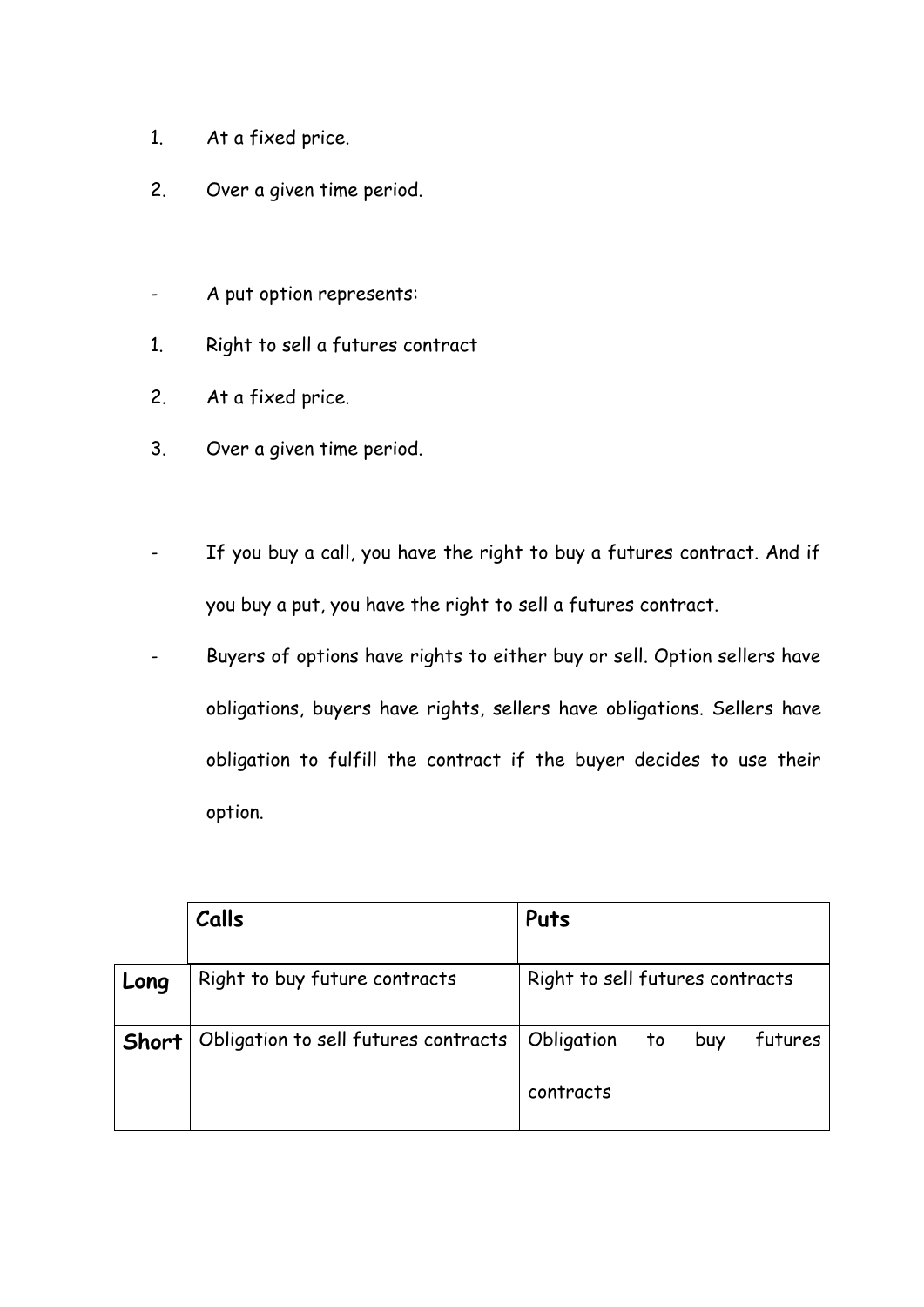- This arrangement is required to make the options market work. Both parties (buyers and sellers) cannot have rights. Both cannot buy nor can they both sell. One side has the right to buy (or the right to sell) while the opposite has the obligation to complete the transaction. In other words, it was only the long position that has the rights while the short position has the obligation.
- Just as with a futures contract, all you have to do to get out of a contract, is to enter a closing transaction. In other words, you can always "escape" your obligations by simply doing the reverse set of actions that got you into the contract.
- Options on currency futures have an expiration date, which is generally the Friday preceding the third Wednesday of the expiration month. If you are required to buy or sell futures contracts due to shot options, it is called an assignment.
- Once, you submit exercise instructions to your broker and the contracts and cash have exchanged hands, it is an irrevocable transaction.

Basically, there are two styles of options: American and European. American style option can be exercised at any time through the Friday preceding the third Wednesday of the preceding month. European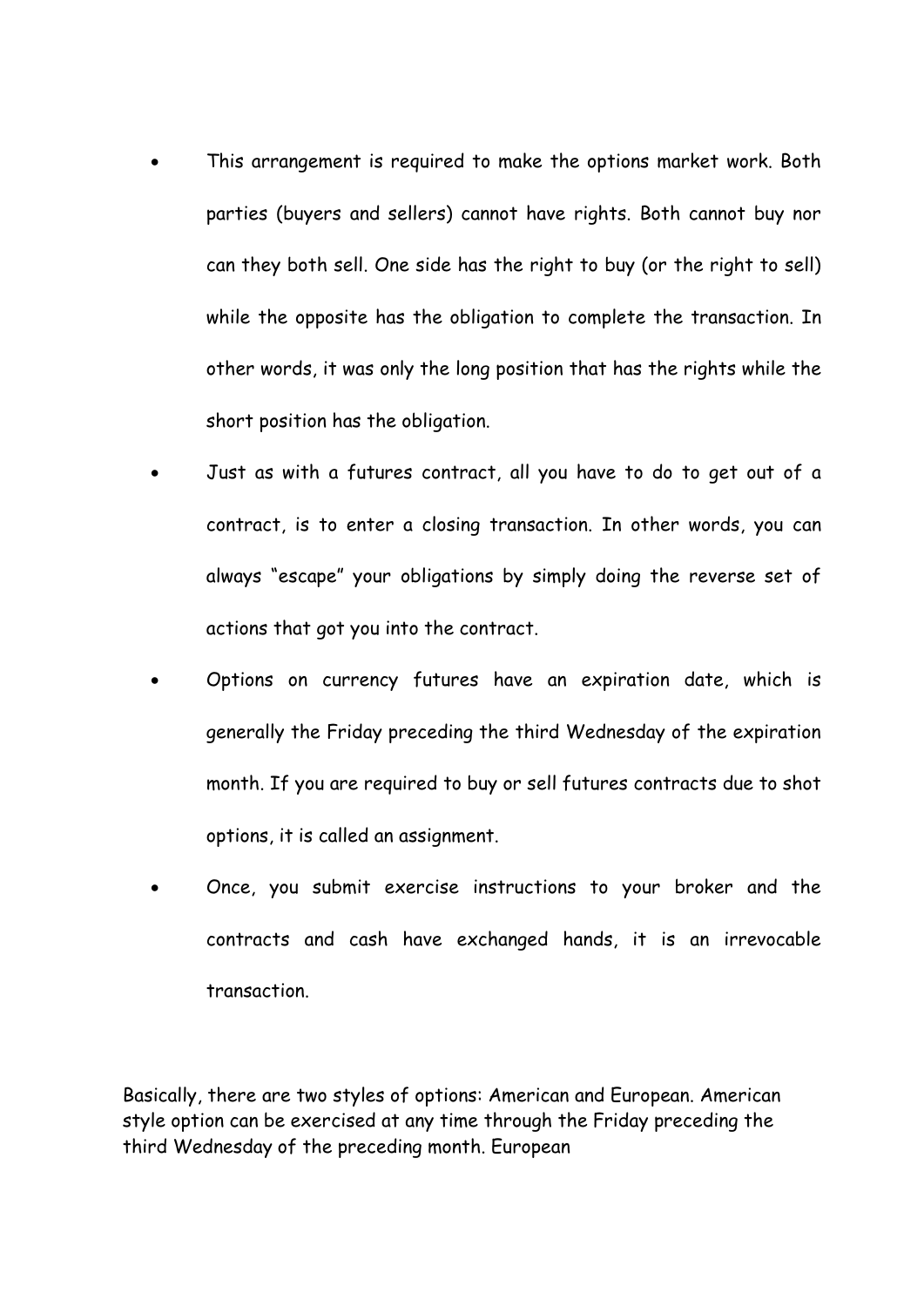- style options can only be exercised on Friday prior to the third Wednesday. Most currency futures options are European style. However, the Japanese yen contract does off both American and European style options.
- Indeed, the two assets (calls and put) are the building blocks for every option strategy you will ever encounter. Because options are binding contracts, they are traded in units called contracts**.** While stocks are traded in contracts. An option contract will always be designated by the underlying futures contract it controls along with the expiration month and strike price.

### - **EXAMPLE/OPTIONS CONTRACT**

### (JAPANESE YEN JUNE 06 8400 CALL)

The buyer of this call has the right (not the obligation) to purchase one Japanese yen future contract for 8400 (\$.0.008400) per yen.

- (a) If this were an American style option, the answer would purchase the yen at any time through expiration.
- (b) If it is an European style then the owner must wait until expiration before exercising the call.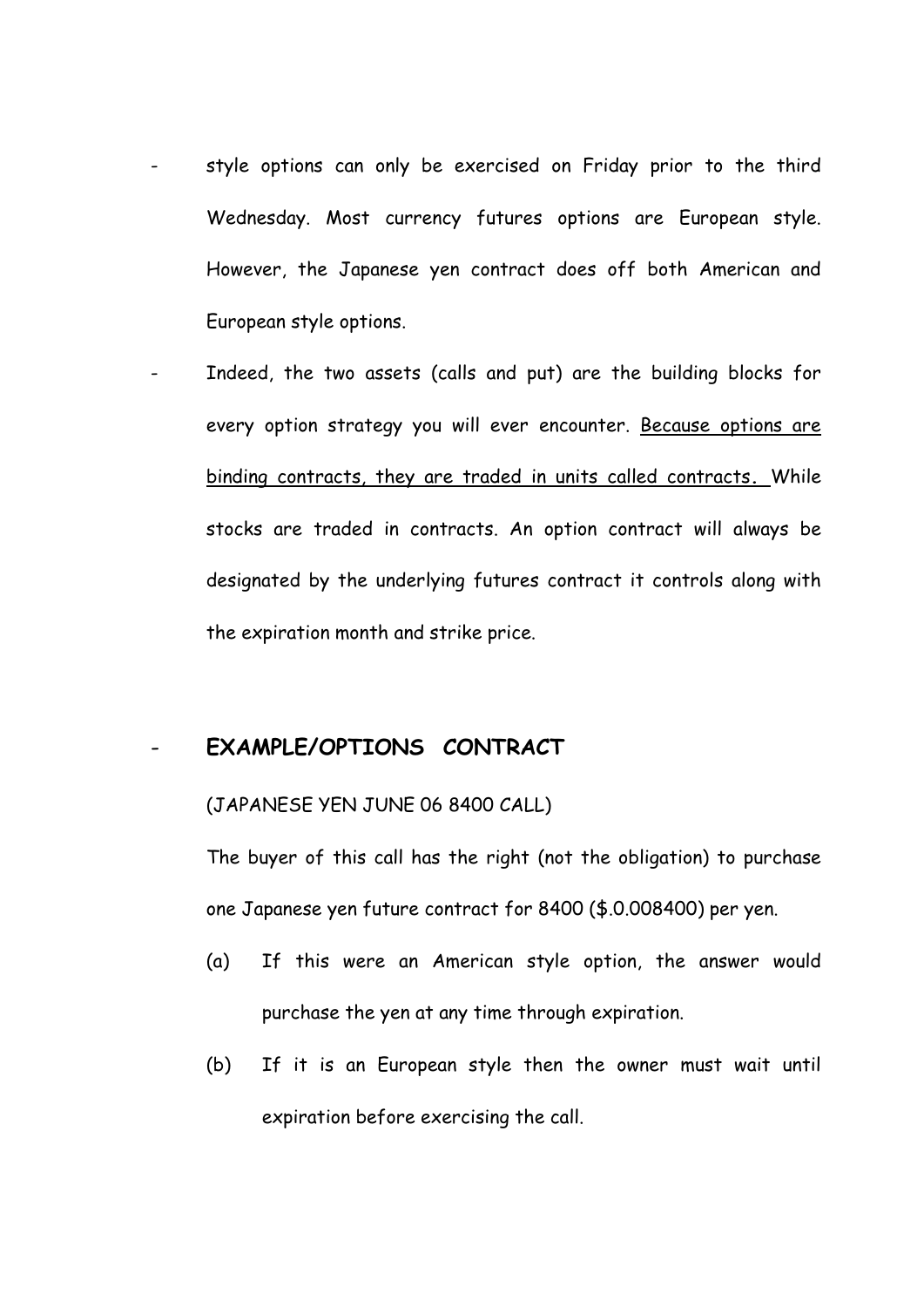- Here, the buyer of the coupon is "locked in" to the 8400 price no matter how high the Japanese yen may be trading against the dollar. The higher the yen trader the more valuable the call option becomes.
- Most of the time, traders have no intention of taking delivery of the futures contract even through they have the right to do so. They are more interested in profiting from price changes in the option contracts.
- Here, you are locked into the purchase price of 8400. in order to take delivery of the 12,500,00 yen you must pay 0.008400  $\times$  \$2,500,00 = \$105,000 (called total contract value or exercise value)
- In exchange for this payment, you will receive one Japanese yen futures contract that is about to expire (since option expiration date coincides with the futures contract expiration date).
- In call option, you pay a fixed amount of cash and receive some types of underlying asset and most brokers charge a standard futures commission to exercise your options.
- If you exercised this call, your broker would probably charge you their regular commission for buying the futures contract.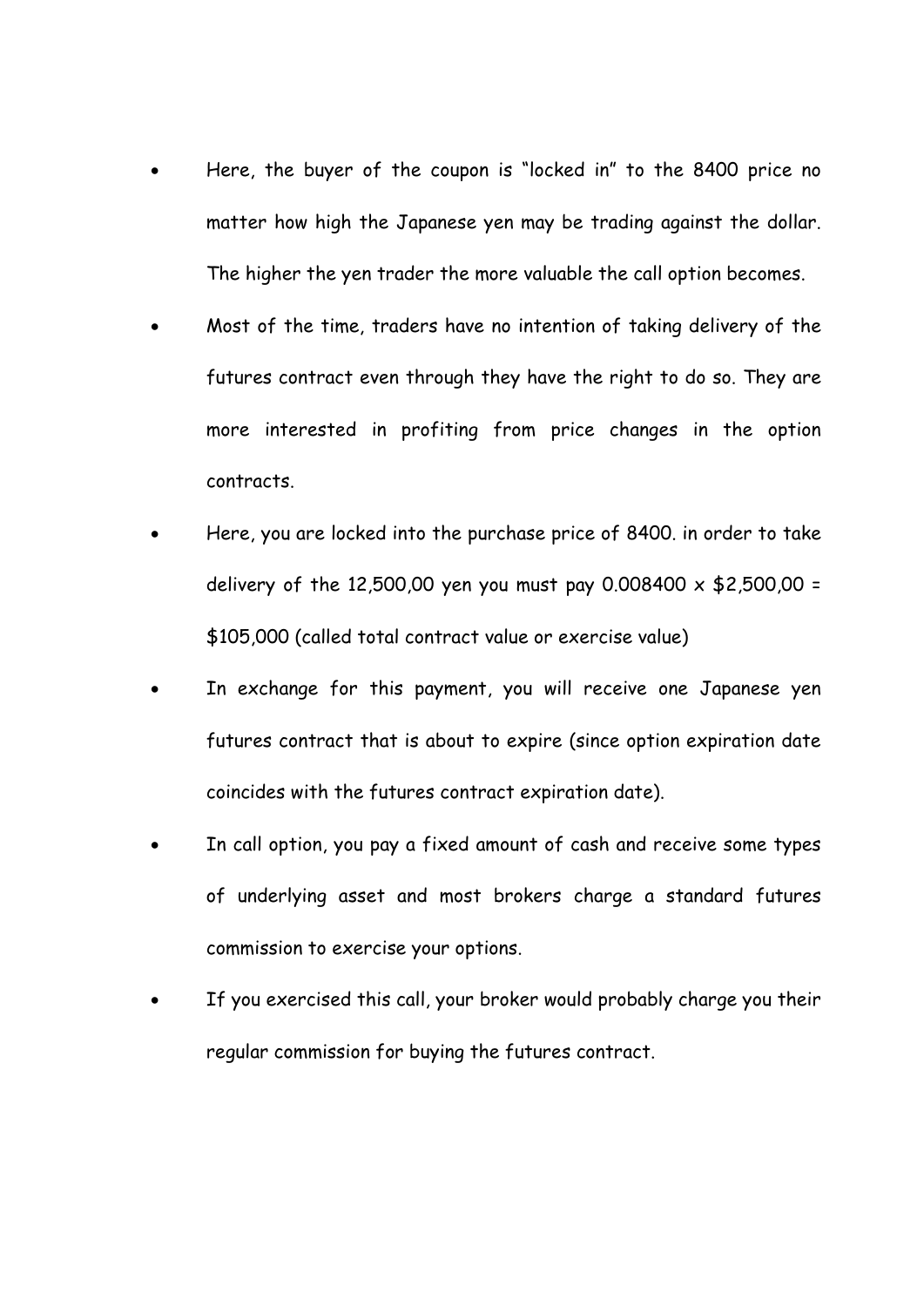## - **JAPANESE YEN JUNE 06 8400 CALL PUT**

- If you buy this put option, you have the right, not the obligation, to sell one Japanese yen futures contract for 88400 per yen. Because you are locking in a selling price, put options become more valuable as the futures contract falls.
- if you exercise this put option, you are selling one Japanese yen futures contract (that is about to expire)
- You will sell 12,500,000 yen and receive 12,500,000  $\times$  \$0.008400 = \$105,000 cash.
- In options on currency futures, a call option on the JPY/USD currency pair really represents a call option on JPY and a put option on USD.
- When you buy this pair, you are really purchasing yen and selling dollars.
- When you buy a call option on JPY/USD, you want JPY to rise against USD/call option, which is the same thing as wanting USD to fall against JPY (put option).
- Here the option covered a futures contract on JPY/USD and the strike was 8400, which represents the dollar price of the yen.
- Thus, if you buy a call on JPY, you are therefore betting that its dollar price will rise to something higher than 8400.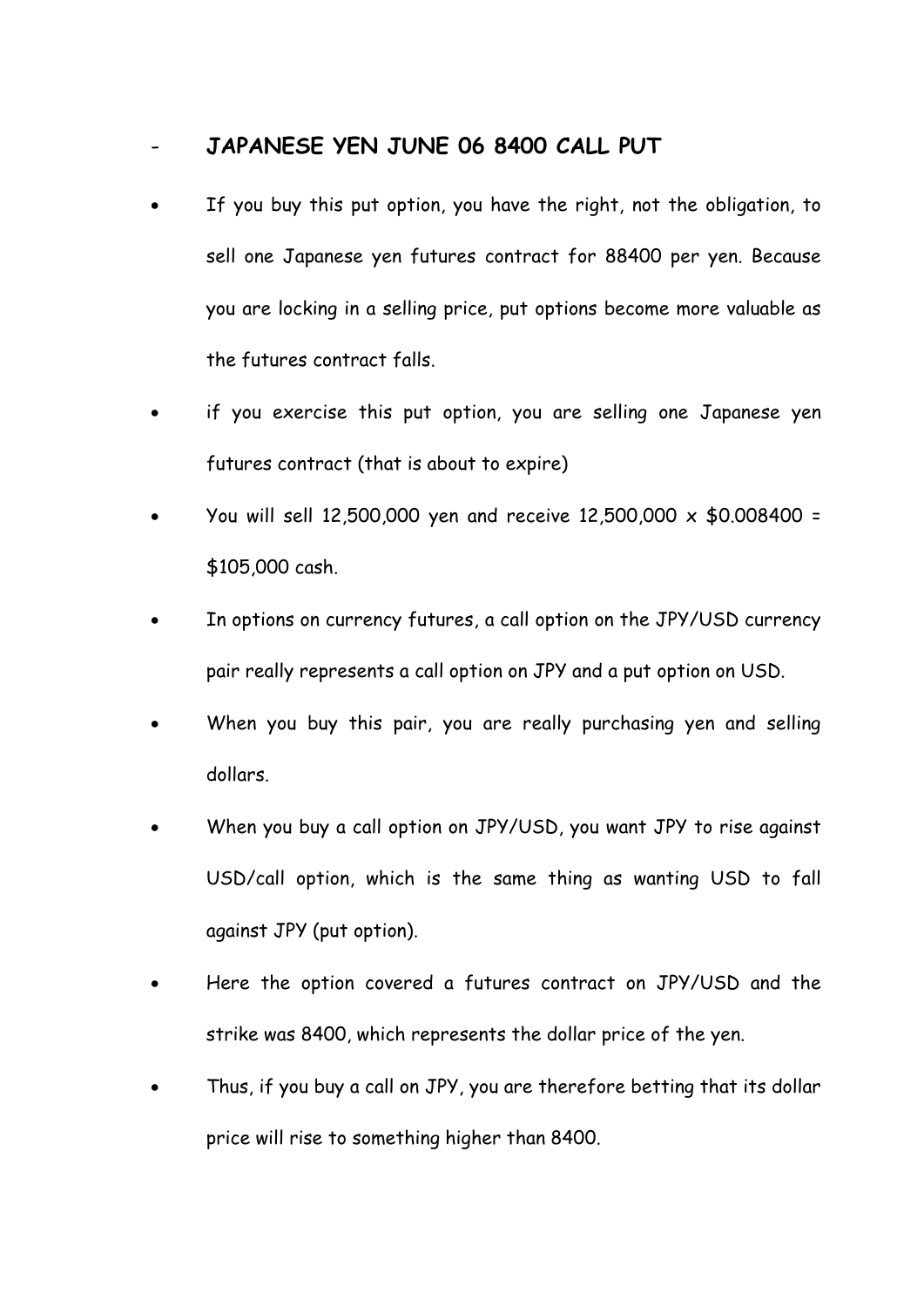- If its dollar price is rising then the yen is getting more expensive (in terms of dollars).
- Like futures, options are standardized contracts, which mean that there is a uniform process that determines the terms, which are designed to meet the needs of most traders and investors.
- Standardized options solve the performance risk problem. When you buy or sell an option, you are really trading through the CMES cleaning firm just as when trading futures contracts.
- Any option's price can be broken down into the two components of intrinsic values and time values and thus:

Total values (premium) = Intrinsic Value + Time Value

(1) Intrinsic Value formula for calls:

Futures Price – Exercise Price = Intrinsic Value

(2) Intrinsic Value formula for puts:

Exercise Price – Futures Price = Intrinsic Value

Options are often classified by traders as in-the-money.

Out-of-the-money.

At-the-money.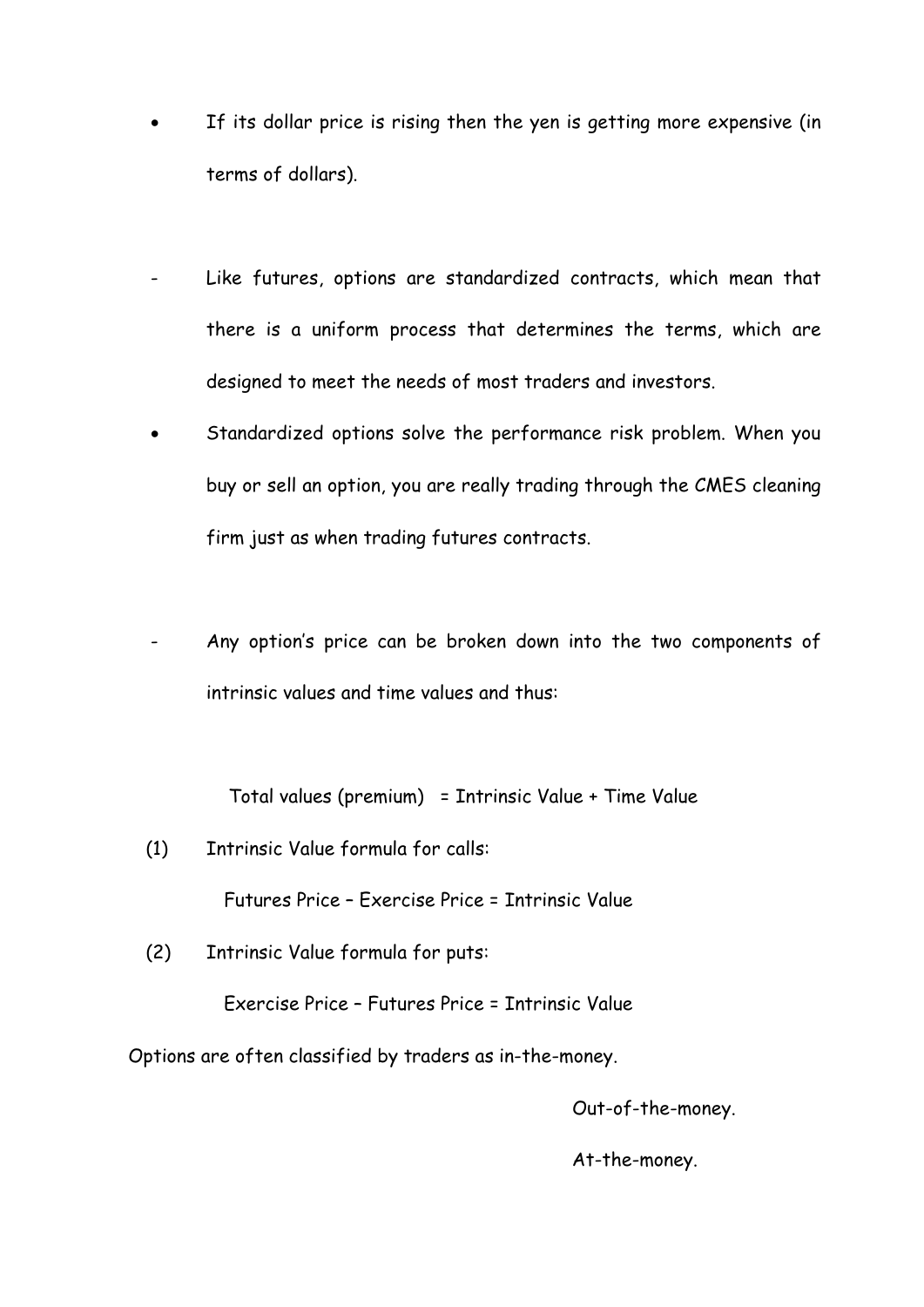- (a) An option with intrinsic value is in the money.
- (b) An option with intrinsic value is out-of the money.
- (c) An option that is neither in nor out of the money is at-the-money.

# **MONEYNESS FOR CALLS AND PUTS**

# **CALL OPTIONS**

| Moneyness        | Relationship to futures      |
|------------------|------------------------------|
| the-money        | futures price > strike price |
| At-the-money     | futures price = strike price |
| Out-of-the-money | futures price < strike price |

## **PUT OPTIONS**

| Moneyness         | relationship to futures      |
|-------------------|------------------------------|
| In-the-money      | futures price < strike price |
| At-the-money      | futures price = strike price |
| Out-out-the-money | futures price > strike price |

The biggest advantage of options is the limited risk they offer. The amount you pay for the option is the most you could ever lose.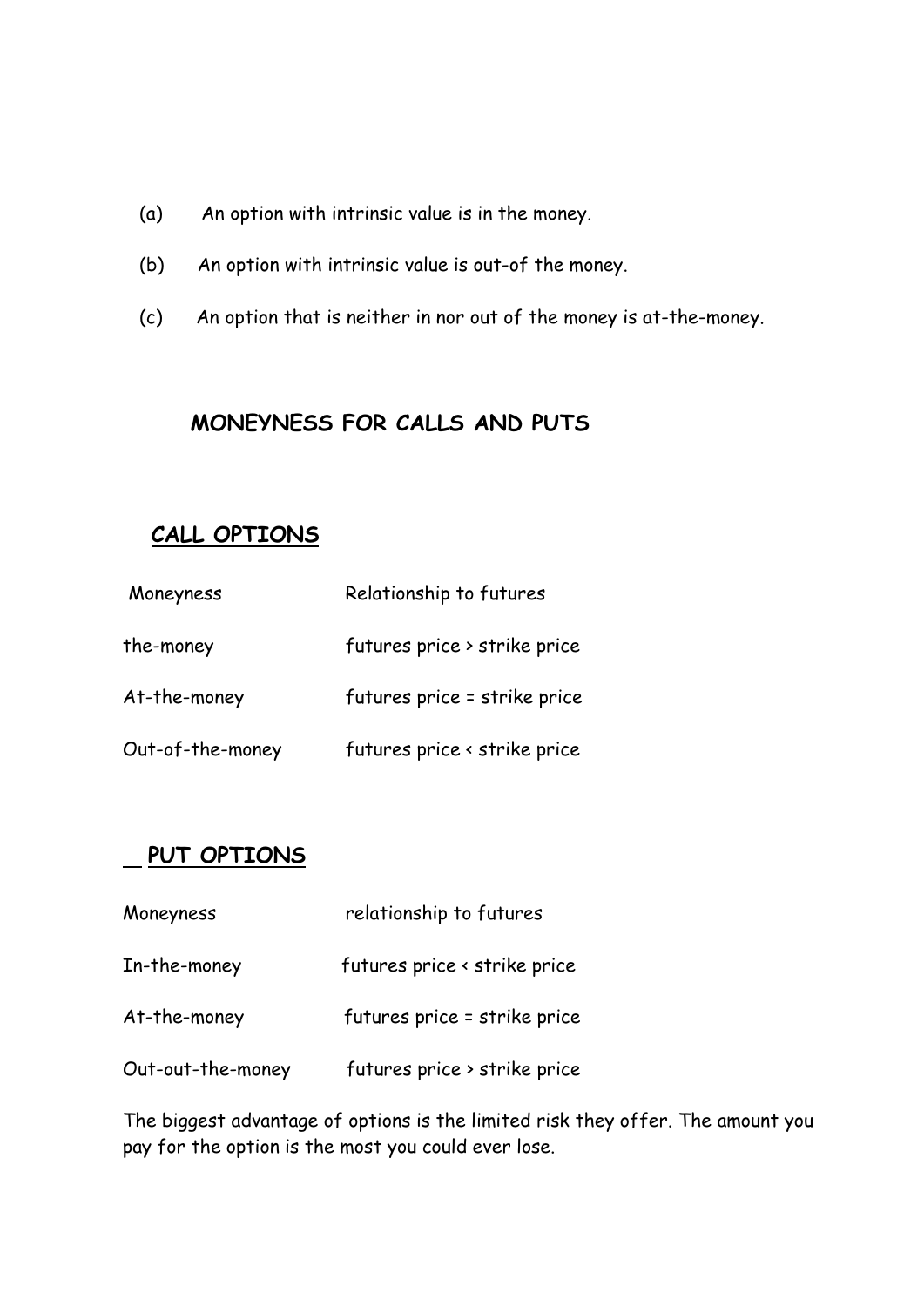- However, they come at a price in that you must pay a time premium over and above the current price of the underlying asset.
- And that means that the underlying asset must make some size of a move just for you to break even. Depending on your outlook and risk tolerance, option may be the perfect solution for many of your currency trades.
- The Chicago mercantile exchange offers a wonderful array of forex futures and options products that you might find beneficial depending on what you are buying to do. Currently, the exchange offers foreign exchange future on:
- Australian dollar
- Brazilian real
- British pound
- Canadian dollar
- Czech koruna
- Euro FX (plus E-mini euro FX)
- Japanese yen (plus E-mini Japanese yen)
- Hungarian forint
- Israeli shekel

### Mexican - Reso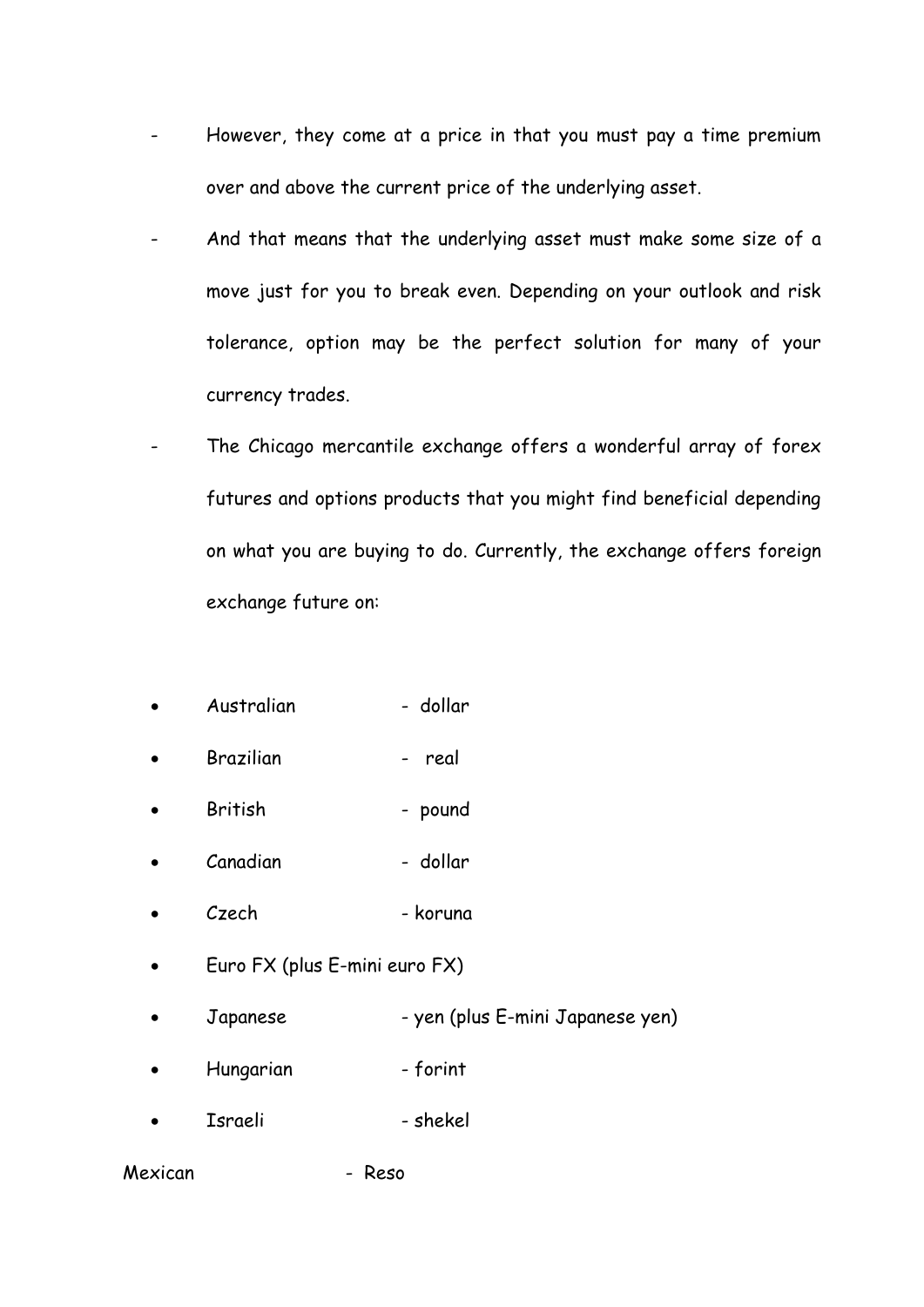- New Zealand Dollar
- Norwegian krone
- Polish Zloty
- Russian Ruble
- South African Rand
- Swedish Krona
- Swiss Frane
- CME also offer futures contracts for 17 popular cross rates (as well as CME \$INDEX (CME Dollar Index).
- This was developed as the index of seven foreign currencies weighted to reflect the relative competitiveness of U.S goods in foreign markets.
- It also provides investors with a new interment for foreign exchange market participation and risk management.

## **The following table shows the currencies and weights for 2006.**

| Region/currency      | weight $(\%)$ |
|----------------------|---------------|
| European union/euro  | 43.9503       |
| Japan/yen            | 23.3876       |
| United Kingdom/pound | 16.0302       |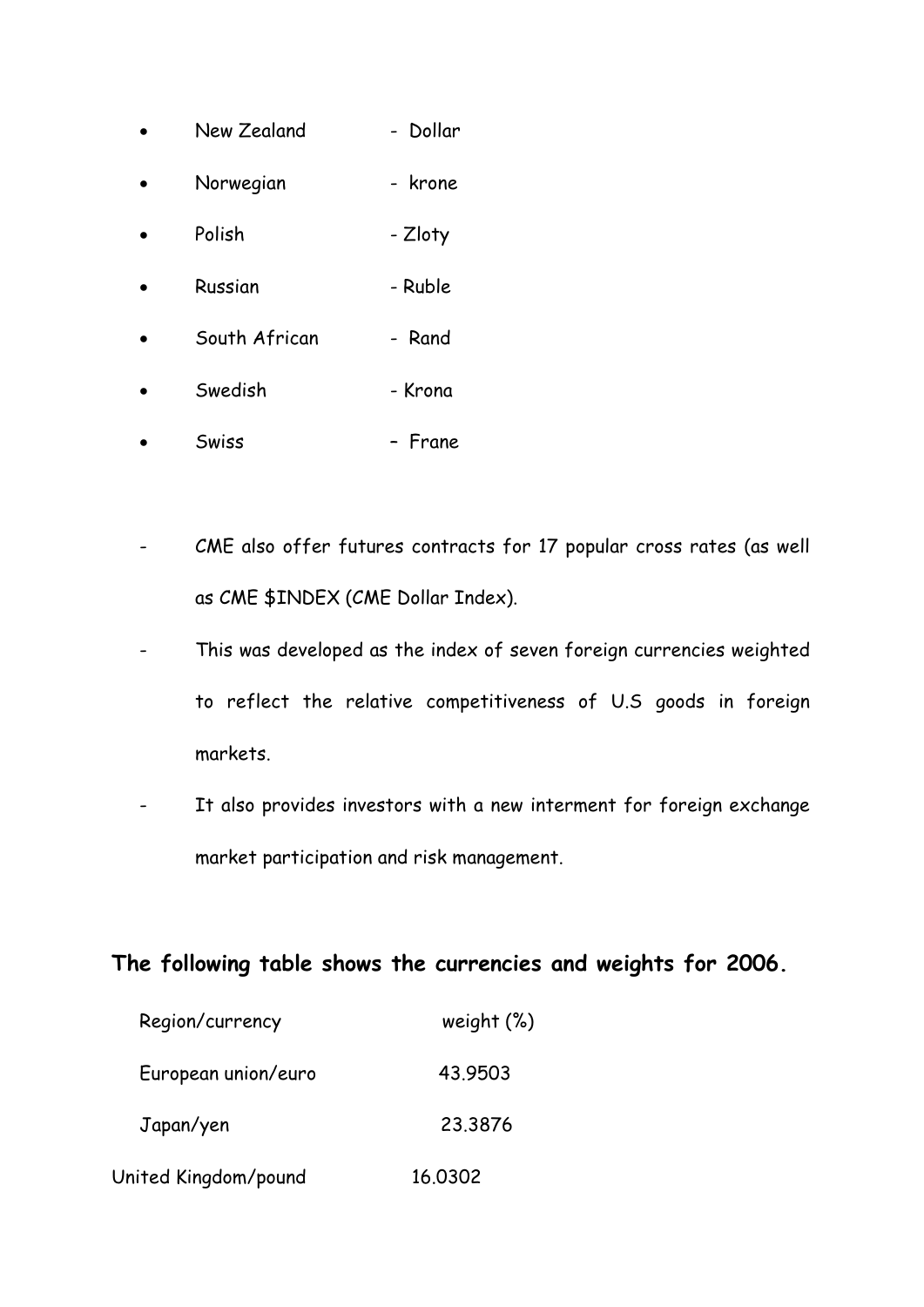| Switzerland/Franc | 5.5542 |
|-------------------|--------|
| Australia/dollar  | 3.6348 |
| Canada/dollar     | 2.8985 |
| Sweden/krona      | 4.5384 |

- In 2003, CME began trading CME \$INDEX futures and options on futures.
- The contract's size is \$1,000 times the CME \$INDEX, which is approximately \$93,340.
- Trading occurs in points where \$0.01 index points equal \$10.00 per contract.
- CME \$INDEX futures contracts trade six months in the march Quarterly cycle (March, June, September, December)
- Option on futures contracts trade four months in the march quarterly cycle,
- Two months not in the march cycle (serial months), plus four weekly expiration options.
- The index is a wonderful way to hedge your sets and profit from the rise or fall of the dollar.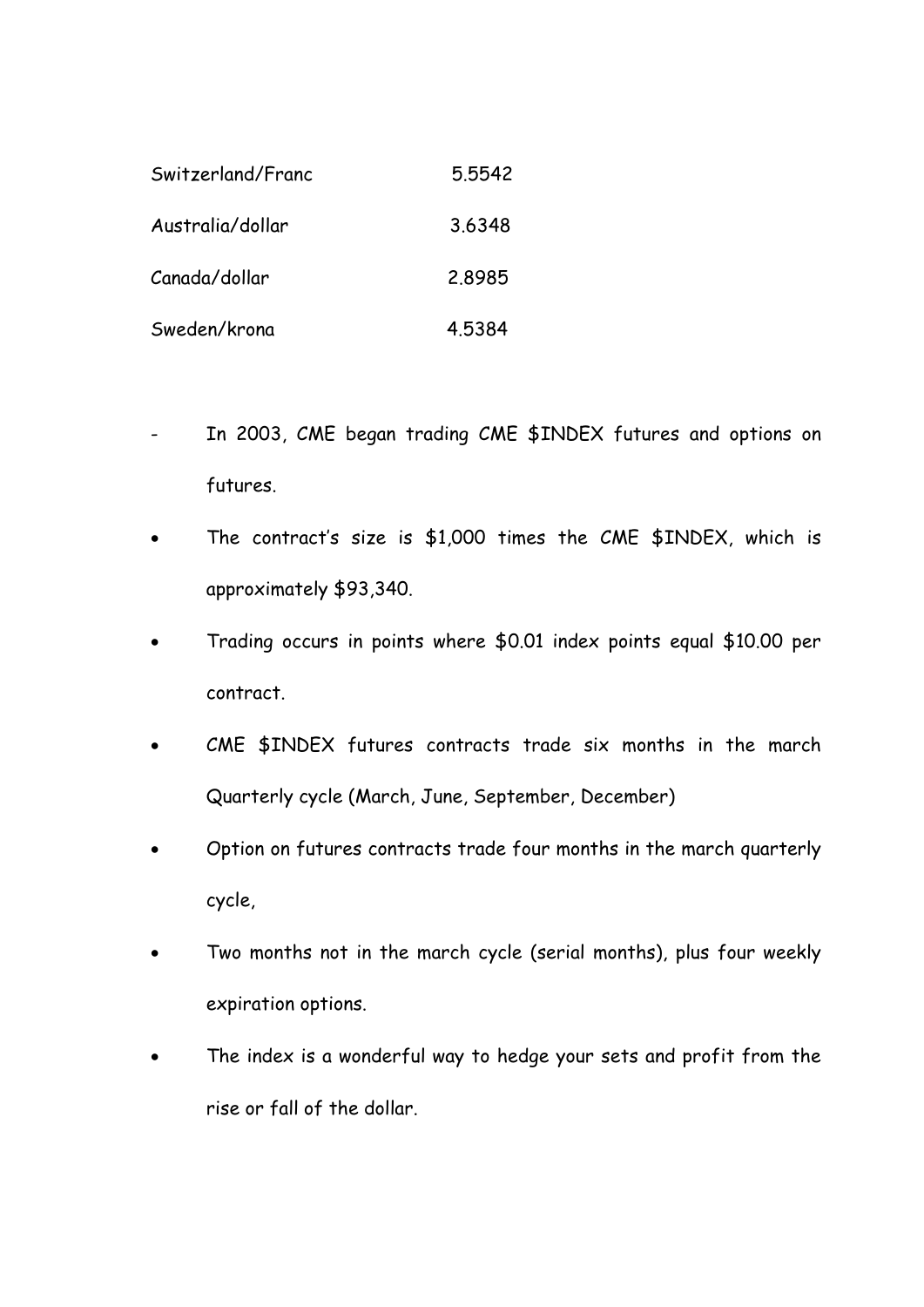### **8.0 FOREX ALLOCATION MECHANISMS**

In general, foreign exchange management is central to the process of trade liberalization and structural adjustment. Administrative exchange allocation has been very popular because it is the most direct and quickest means of dealing with balance of payments crisis of indirectly taxing disfavored sectors and of channeling crucial imports toward uses the government considers high priority. Transitional foreign exchange allocation mechanisms are present in adjustment programs as cells of a complex matrix rather than "self- contained" schemes. The order in which the various schemes are presented reflects the phases of the transition, with a shift in emphasis from mechanisms which only deal with allocating foreign exchange (where the price is set outside the mechanism itself) to schemes in which the allocation and the price-setting are endogenous. While the introduction of ownfunds, open general licensing and export retention schemes do not require any departure from a fixed or multiple foreign exchange system, the establishment of auctions, legalized foreign exchange bureaus and inter-bank markets do.

An own funds schemes allows a certain set of goods to be imported without constraints as long as the importer does not require access to official foreign exchange resources . Most own funds schemes do not require any documentation from the importer about the source of his currency and this can translate into an implicit incentive to use black market foreign exchange, although legal remittances and retained funds from exports could in principle serve to finance such imports. Such schemes can cover both intermediate inputs whose shortage may reduce the utilization of productive capacity and consumer goods which play a major role in providing incentives for production. By increasing the availability of these "incentive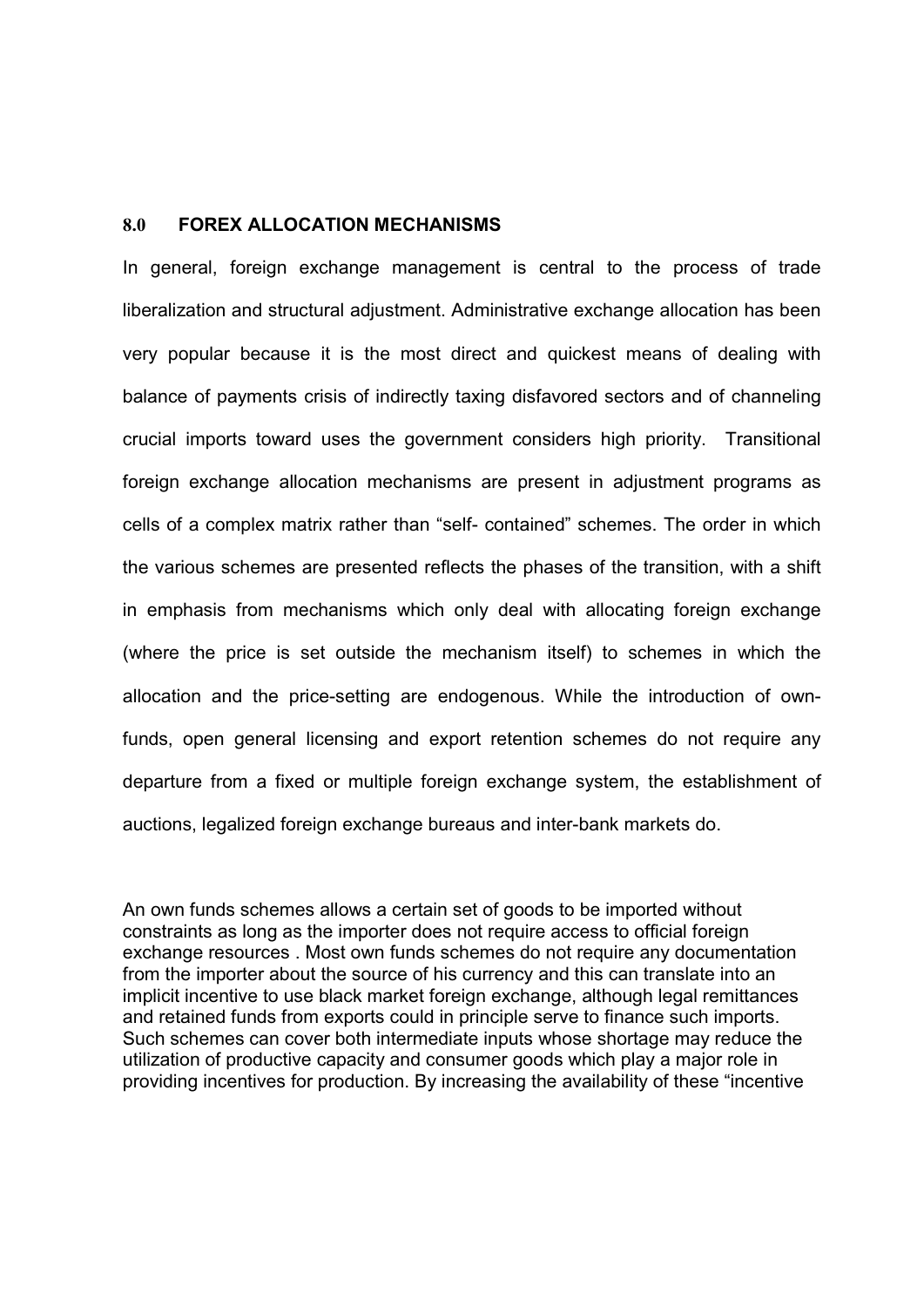goods", the introduction of this scheme removed a bottleneck not only on the consumption but also on the production side.

Besides increasing the supply of goods in the country, the scheme also have the advantage of legalizing imports that are already smuggled as well as encouraging the repatriation of remittances and other capital goods (Ferrara, et al 1994).

An open general licensing (OGL) regime is designed to allocate foreign exchange for importation of goods or services specified on a list, according to some automatic criteria and at an official exchange rate. For items specified on the list, import licenses and foreign exchange are automatically provided at a "subsidized rate. Indeed, the main rationale for the introduction of an OGL scheme is to allocate foreign exchange in a non-discretionary manner according to some well defined rules. Besides alleviating production and consumption bottlenecks related to insufficient import capacity such as a scheme eliminates the distortions brought about by discretionary allocation of import and exchange licenses. However, OGL schemes do not address the issue of exchange rate determination and this do not totally eliminate multiple rates, rationing or rents.

Under an export retention Scheme (ERS), exporters are allowed to retain a certain percentage of their earnings in special foreign currency deposit accounts at home or (rarely) abroad. When required to surrender all their proceeds, exporters must sell exchange to the authorities at the official (over valued) exchange rate and then resort to the parallel market to finance their imports, thus paying an implicit export tax equal to the black market premium. Thus, the beneficial effect of ERS is to insulate exporters from problems in the exchange allocation system so as to rea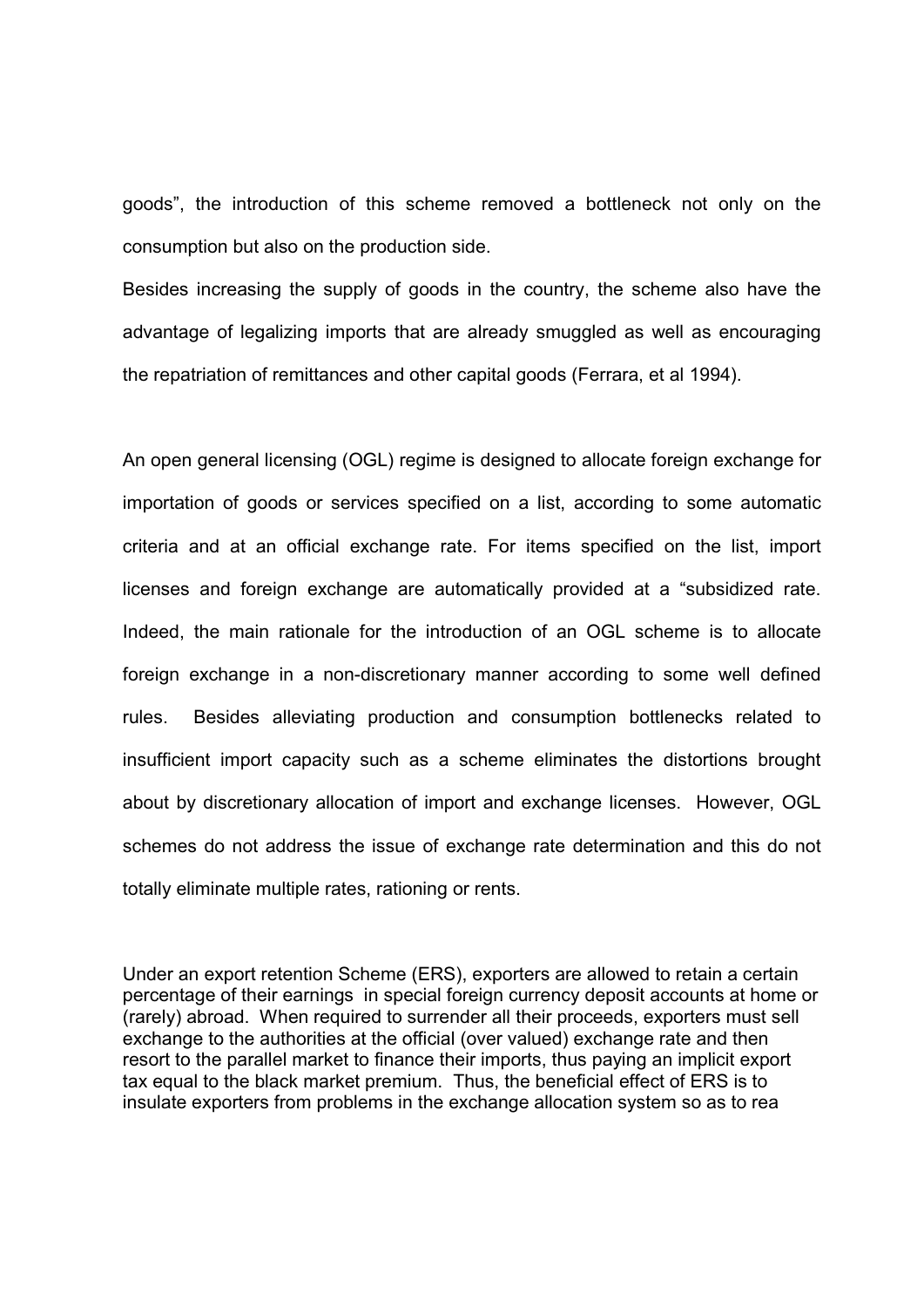import for their own needs. Again, ERS gives an implicit subsidy to exporters as well as reducing the implicit tax from the overvalued rate. It also provide a source of supply for a legal private exchange market.

Under the auction regime, the available amount of foreign exchange is allocated by the Central Bank through a bidding process. The central bank decides the amount of foreign exchange to be auctioned, and in some cases sets minimum reserve price. Here, the participants submit bids indicating the amount requested and the price they are willing to pay. The Central Bank then ranks the bids by price and beginning with the highest, awards the amount bid to each bidder until the available supply is exhausted. The market clearing price becomes the official market exchange rate and applies to all transactions until the next auction. In the wholesale auction, the participants are commercial banks and authorized dealers who then sell onward to importers. In the retail auction however, foreign exchange is sold directly to importers.

Foreign exchange bureaus are institutions that purchase and sell foreign exchange at rates established by themselves. The sources of the foreign exchange sold by business are mostly private remittances (when allowed) and retained export proceeds (when salable). In principle bureaus can be allowed to bid at the auctions, so that even auction funds can be channel through foreign exchange bureaus. Indeed, the rationale for the official recognition of foreign exchange bureaus is to legalize at least a portion of the parallel market thus bringing under control part of the informal sector and laying the foundation for exchange rate unification. Again, the entrance of bureaus into the market brings competition and efficiency and potentiality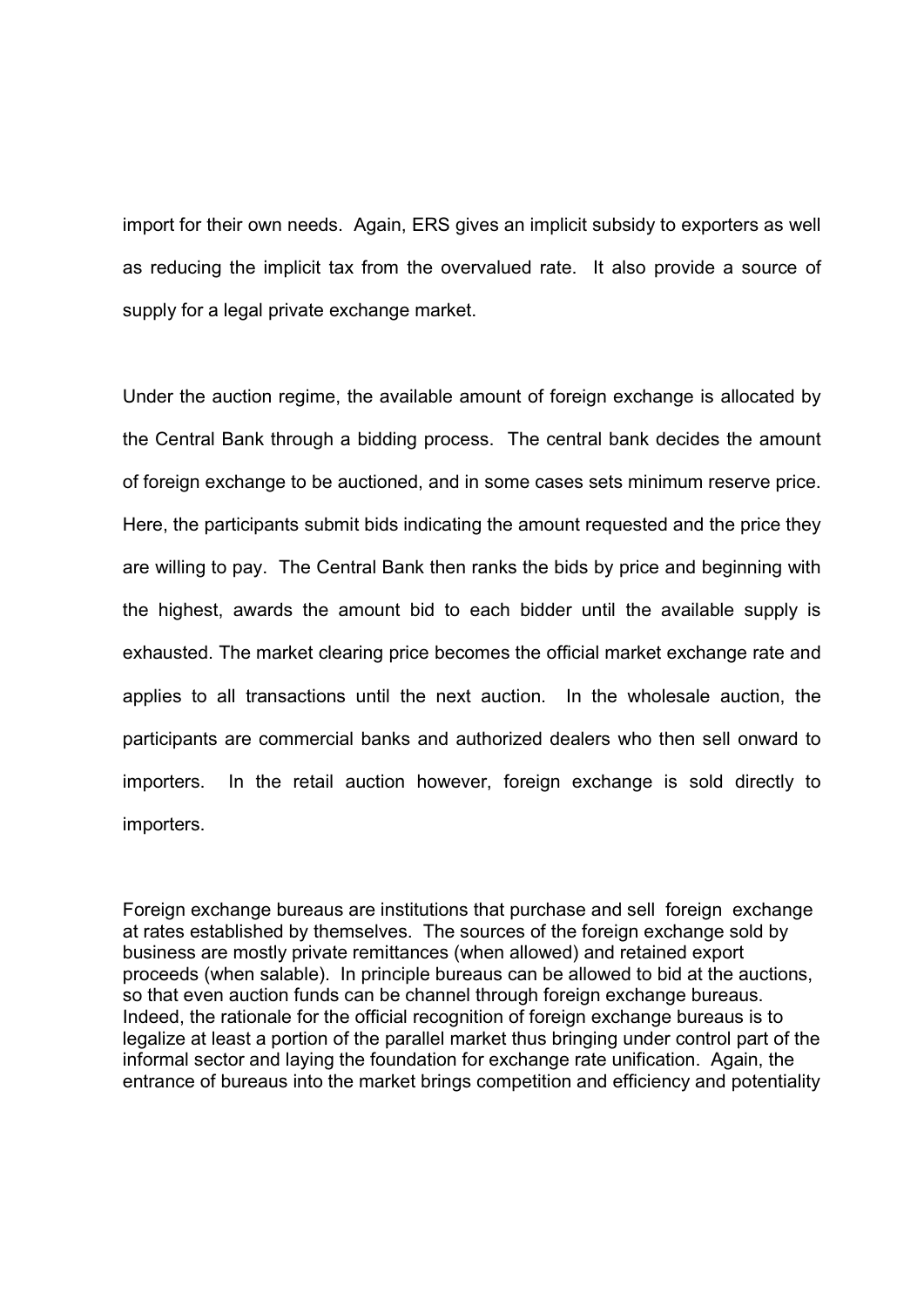creates a thick and non-volatile market of a sufficient amount of foreign exchange is channel through this system.

In an inter bank market wholesale participants are the commercial banks and the authorized foreign exchange dealers who trade foreign exchange among themselves and with the general public. Here, the exchange rate is determined in transactions between the bans and their clients, and is therefore free to vary periodic fixing sessions are held with the Central bank participating, during which the "official" rate is established based on the previous transactions among the private buyers and sellers. Here, foreign exchange is alleviated through the price mechanism in a efficient manner, its availability for import necessities is increased and the degree of anti-export bias implicit in fixed overvalued exchange rate regimes is significantly reduced or eliminated. Since the interbank system is actually a floating regime. Besides providing more uniform incentives, such a system virtually eliminates the spread between the official and the parallel rate and hence reduced the scope for black market activities.

As step toward establishing a time market allocation mechanism, a well-functioning auction has significant advantages over these other mechanisms. Perhaps the most important is that, in addition to: its allocation function, it incorporates a pricing mechanism as well. However, the most important lesson of experience is that the pricing mechanism must be allowed to work without interference; otherwise, the auction may degenerate into another mechanism foe non-transparent, administrative allocation of exchange.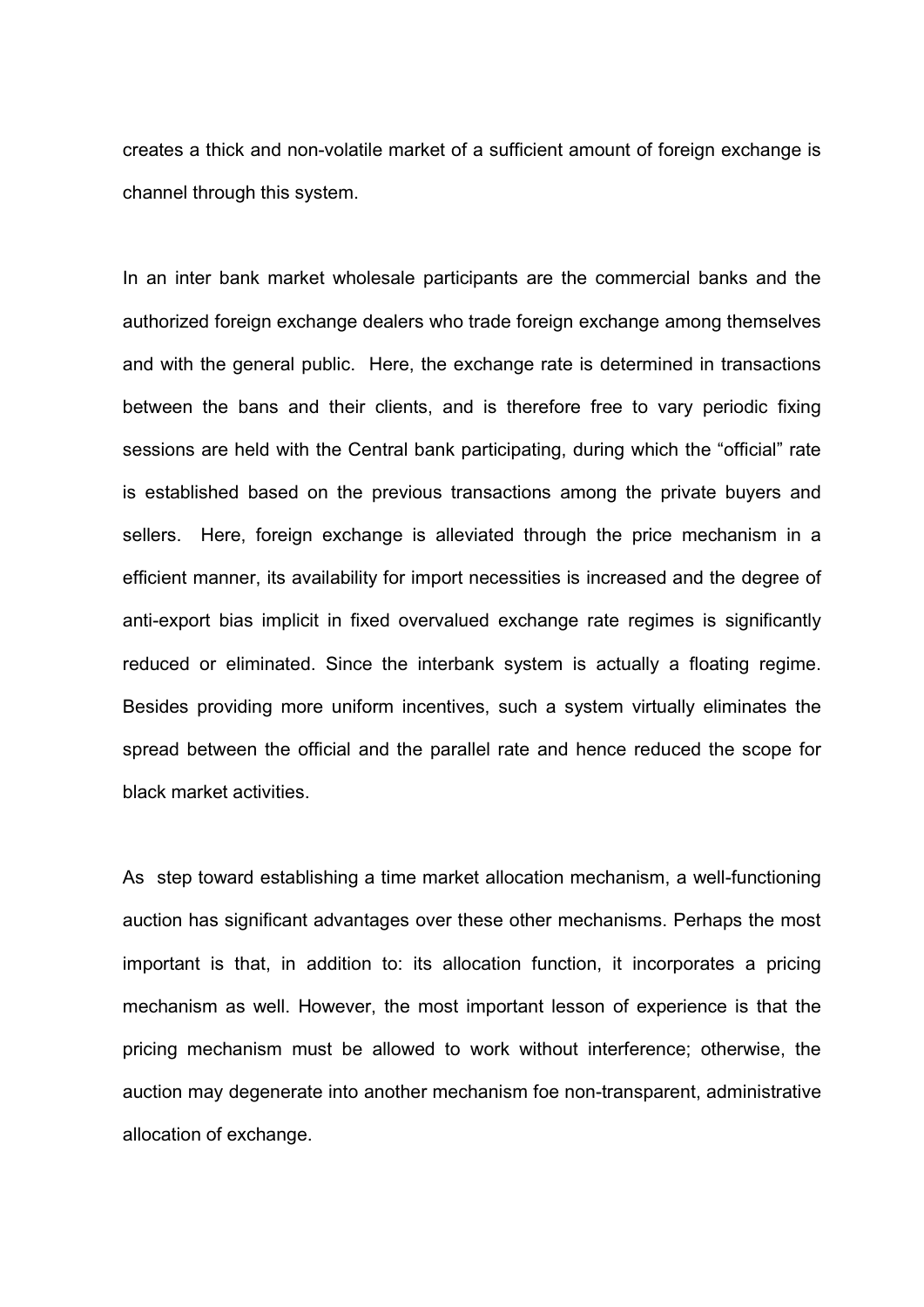### **9.0 METHODOLOGICAL FRAMEWORK**

A vector autoregressive (VAR) model is a general dynamic model with several endogenous variables in the system. In the VAR model, each variable is a linear function of lagged values of all variables in the system. A full VAR model is the standard form of a VAR model. In this approach, lag lengths for each variable are identical and every variable in the system is included in each equation. The full VAR model with a lag length of P [FVAR(P)] can be represented as:

$$
Z_{t} = \begin{cases} P \\ ? & \Phi \\ S = 1 \end{cases} \quad (s) \, Z_{t-s} + E_{t} \tag{9.1}
$$

Where  $\mathsf{Z}_\mathsf{t}$  is an (m x 1) vector of variables measured at time period t,

 $\Phi$  (s) is an (m x m) matrix of the coefficients.

P is the lag length of the variable

 $E_t$  is an (m x 1) vector of random disturbances with the properties,

E [E<sub>t</sub>] = 0; E [E<sub>t</sub> E<sup>1</sup>  $t_{\rm d}$  = ot ? s  $= ?t = s$ 

And E is the expected operator

In a mixed VAR model, different Lag lengths are specified for each variable in each equation. However, the Bayesian procedure is used to circumvent the problem of over fitting. The prior information imposed on the VAR model is the means and

standard deviation of the coefficients,  $\Phi_{ii}$  (s), in Eq (9.1). Here, the coefficients apply to variable Zj with Lag length of S in the ith equation. A random walk prior suggested by Litterman (1986a,b) may be consistent with an efficient market hypothesis and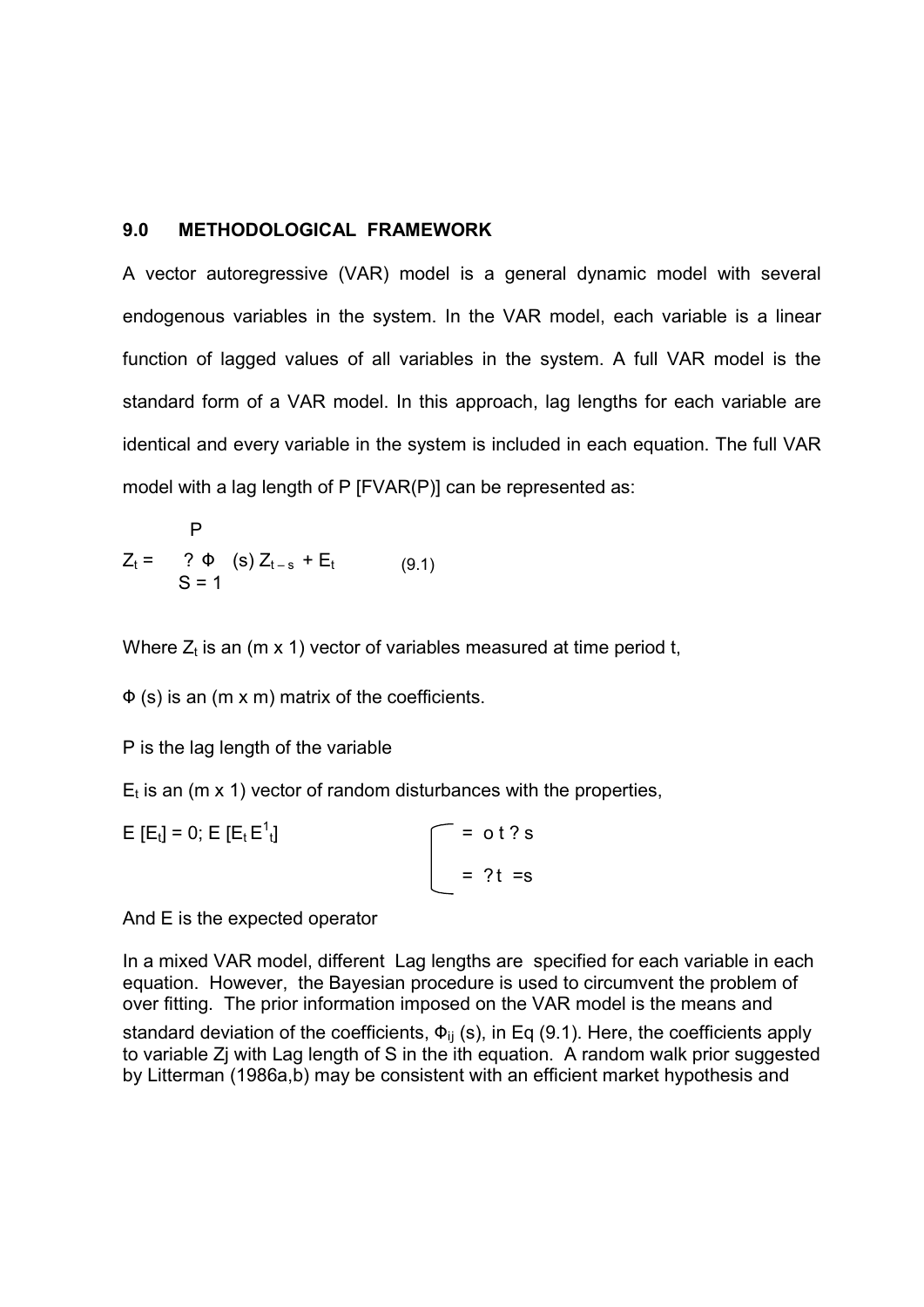may be useful for exchange rate series. Assuming the  $\Phi$ <sup>1</sup>'s are jointly normally and independently distributed, the mean of

$$
\Phi_{ij}(s) \text{ is } \Phi_{ij}(s) = \begin{bmatrix} 0 & \text{if } 1 \text{ ?j} & \text{ i = j,} \\ 1 & \text{if } i = j \text{ s = 1} \end{bmatrix}, \quad s \text{ ?1}
$$
\n(9.3)

where  $\Phi_{ij}$  (s) is the mean of  $\Phi_{ij}$  (s) and s is the Lag length

 The assumption shows that the mean of the coefficient of an own lagged dependent variable is 1 and that other coefficients are zero (o). The mean of the coefficient can also be expressed as a random walk process

$$
Z_t = Z_{t-1} + \varepsilon_t \qquad (9.4)
$$

Empirically, a significant decision in the construction of VAR models involves specifying the variables in the vector  $Z_t$ . Therefore, this paper uses the monetary / asset model (Driskill et al, 1992) to specify the vector of variables. They derived a reduced form model of exchange rate determination from a structural model which includes money and foreign exchange markets. There, the exchange rate is a function of all exogenous variables. However, in order to incorporate all information in the money and foreign exchange markets, both exogenous variables and endogenous will be included in the VAR System. Thus, the vector of variables,  $Z_t$  can be represented as:

 $Z = [e_t, M_t, P_t, Y_t, I_t, T_t]$  (9.5)

Where e = Logarithm of the exchange rate

M= Logarithm of relative money supply between domestic and foreign countries.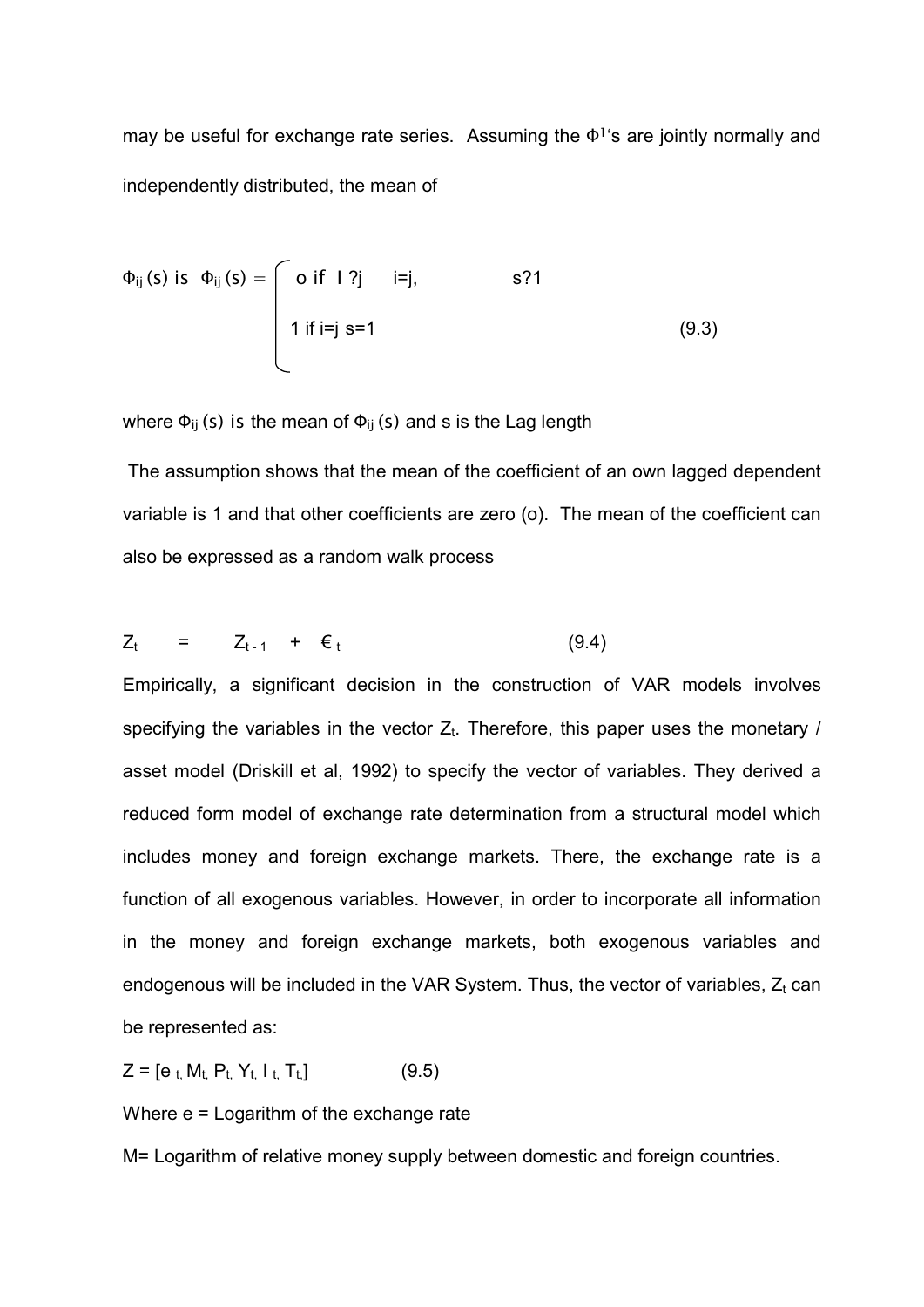P = Logarithm of relative price level between two countries.

Y = Logarithm of relative real income between two countries.

I = Interest rate differential between two countries.

T = Trade balances between two countries.

Yet another important decision in building the alternative VAR models involves specifying log lengths. This can be done either arbitrarily or by using a specified statistical testing procedure. A seven-lag structure is specified for the FVAR and BVAR specifications for dollar/Yen exchange rate models; a six-lag structure for dollar/Canadian dollar exchange rate models; and an eight-lag structure for dollar/deutsche mark exchange rate models. Again, in a mixed VAR model, different lag lengths are specified for each variable in each equation. Here, the estimation is carried out on lags ranging from one through eighteen for each variable in order to detect any trace of seasonality. The specific model structures are presented as follows:

### DOLLAR/YEN

$$
M = F[M(-1), ..., M(-13), Y(-1), ..., Y(-16), I(-1), T(-1), T(-2)] (9.6)
$$
  
\n
$$
T = F[T(-1), ..., T(-13), I(-1), P(-1), ..., P(-10), Y(-1), Y(-2)]
$$
(9.7)  
\n
$$
Y = F[Y(-1), ..., Y(-13), P(-1), ..., P(-3), M(-1), e(-1), ..., E(-2)]
$$
(9.8)

$$
I = F\left(I(-1), e(-1), M(-1)\right)
$$
 (9.9)

$$
P = F\Big(P(-1), \ldots, P(-13), E(-1), e(-2), Y(-1), \ldots, Y(-10)\Big) \tag{9.10}
$$

$$
E = F[e(-1), T(-1), P(-1)] \tag{9.11}
$$

DOLLAR / CANADIAN DOLLAR

$$
M = F\left(M(-1), ..., M(-13), T(-1), P(-1), P(-2), I(-1)\right)
$$
\n(9.12)

$$
T = F[T(-1), T(-2), Y(-1), ..., Y(-4), M(-1), M(-2), P(-1), ..., P(-3)]
$$
 (9.13)  
Y = F [Y(-1), ..., Y(-14), P(-1), ..., P(-3), M(-1), e(-1)] (9.14)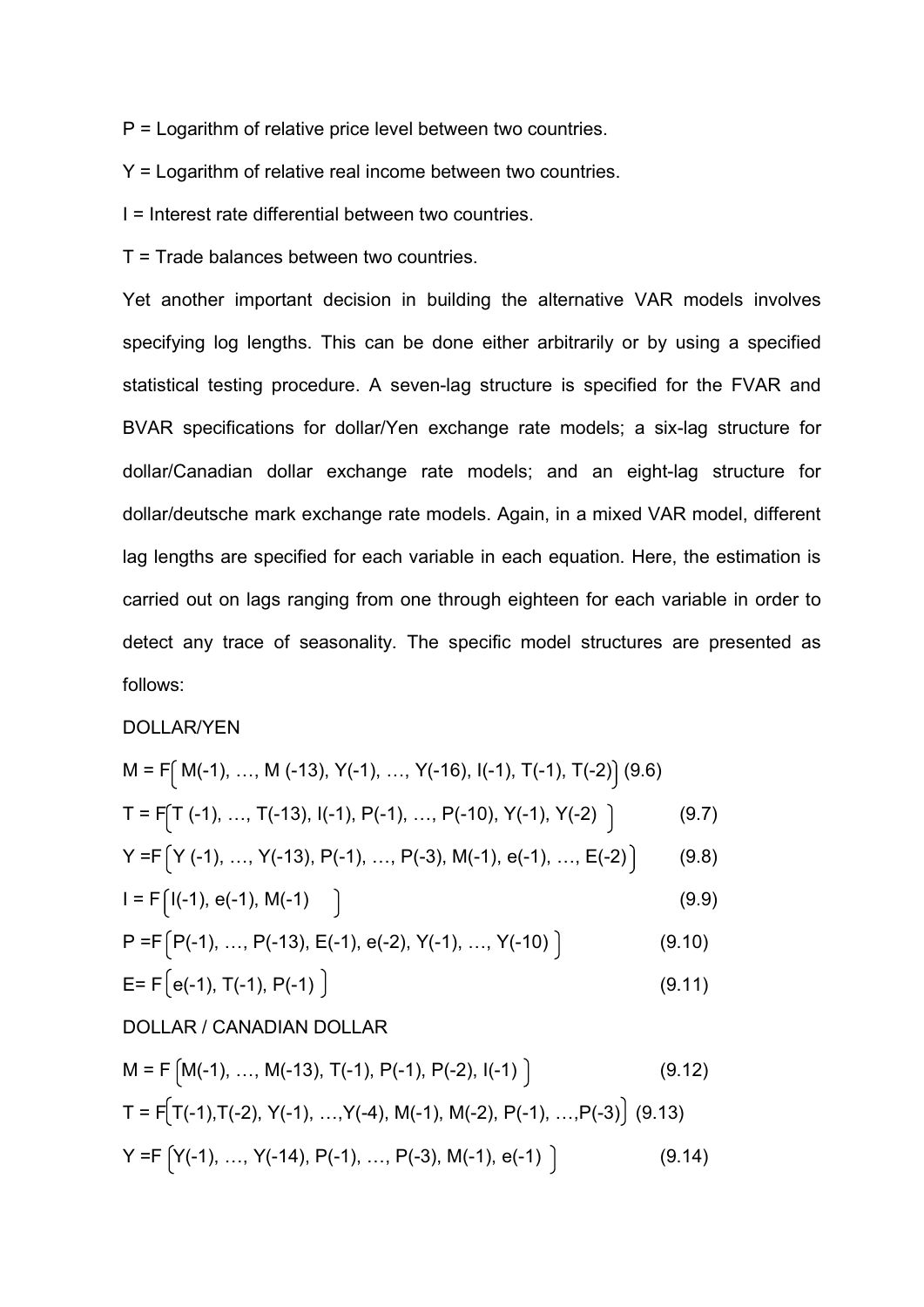$$
I = F[1(-1), ..., P(-9), T(-1), T(-2), T(-3)]
$$
\n
$$
P = F[P(-1), ..., P(-9), T(-1), T(-2)]
$$
\n
$$
e = F[e(-1), T(-1), I(-1)]
$$
\n(9.16)

### **DOLLAR/DEUTSCHE MARK**

$$
M = F[M(-1), ..., M(-13), I(-1), P(-1)]
$$
 (9.18)

$$
T = F[T(-1), ..., T(-3), Y(-1), P(-1)]
$$
\n(9.19)

$$
Y = F[Y(-1), ..., Y(-14), P(-1), M(-1)]
$$
\n(9.20)

$$
I = F[1(-1), e(-1)] \tag{9.21}
$$

$$
P = F[P(-1), ..., P(-12), Y(-1), e(-1), T(-1), T(-2)]
$$
\n
$$
e = F[e(-1), t(-1), T(-2)]
$$
\n(9.22)\n(9.23)

Where M is the logarithm of relative money supply between domestic and foreign countries; T is the trade balances between two countries; Y is the logarithm of relative real income between two countries; I is the interest rate differential between two countries; P is the logarithm of relative price level between two countries; e is the logarithm of exchange rate; and 
$$
(-?)
$$
 is the lag operator. In addition, we shall impose this monetary / asset model as a long-run equilibrium condition in a dynamic error-connection model and allow the data to determine short-run dynamics. Therefore, an

ection model and allow the data to determine short-run dynamics. Therefore, an interesting question is whether error-correction models provide improved forecasting performance over the VAR models. Again, the degree of volatility tends to increase with the frequency with which observations are sampled. Clearly, this can be seen as one moves from monthly to daily observations on exchange rates.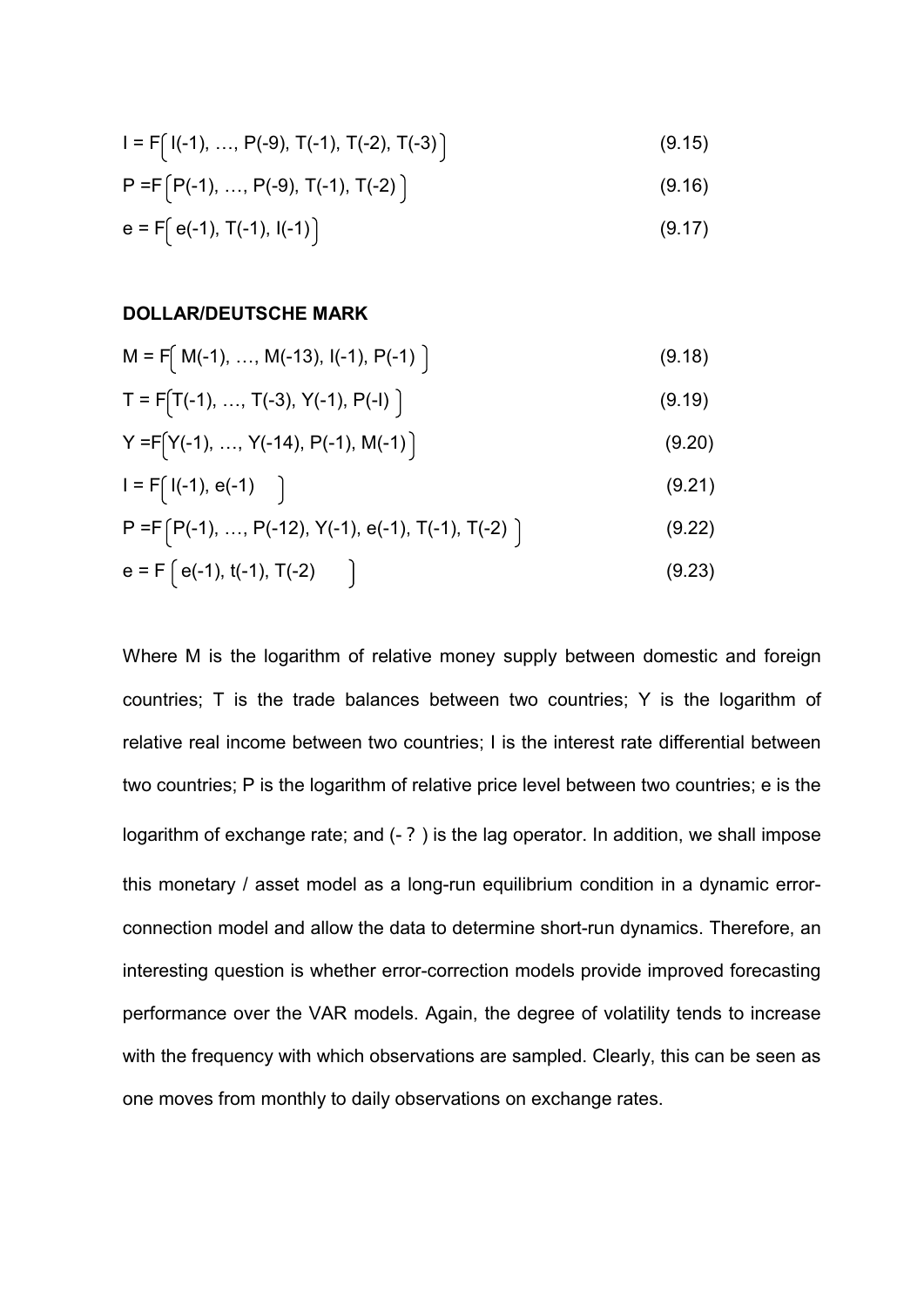### **REFERENCES**

- Artus, J. and J. H. Young (1979) "Fixed and Flexible Exchange Rates: A Renewal of the Debate", IMF Staff Papers, Vol. 26 (654-98)
- Barr., D. G. (1989) "Exchange Rate Dynamics: An Empirical Analysis". In R. Macdonald and M. P. Taylor (eds.) Exchange Rates and Open Economy Macroeconomics, Blackwell: New York
- Braison, W. H. et al (1977) "Exchange Rates in the Short Run: The Dollar Dentschemark Rate" European Economic Review, Vol. 10 December.
- Braison, W. H. (1984) "Exchange Rate Policy after a decade of Floating", in F. O. Bilson and R. C. Marston (eds.) Exchange Rate Theory and Practice, Chicago: Chicago University Press.
- Bomhoff, E. J. and P. Korteweg (1985) "Exchange Rate Variability and Monetary Policy under Rational Expectations", Journal of Monetary Economics, Vol. II March (169-206).
- Corden, W. M. (1977) Inflation, Exchange Rates and the World Economy, Oxford: Claserdon Press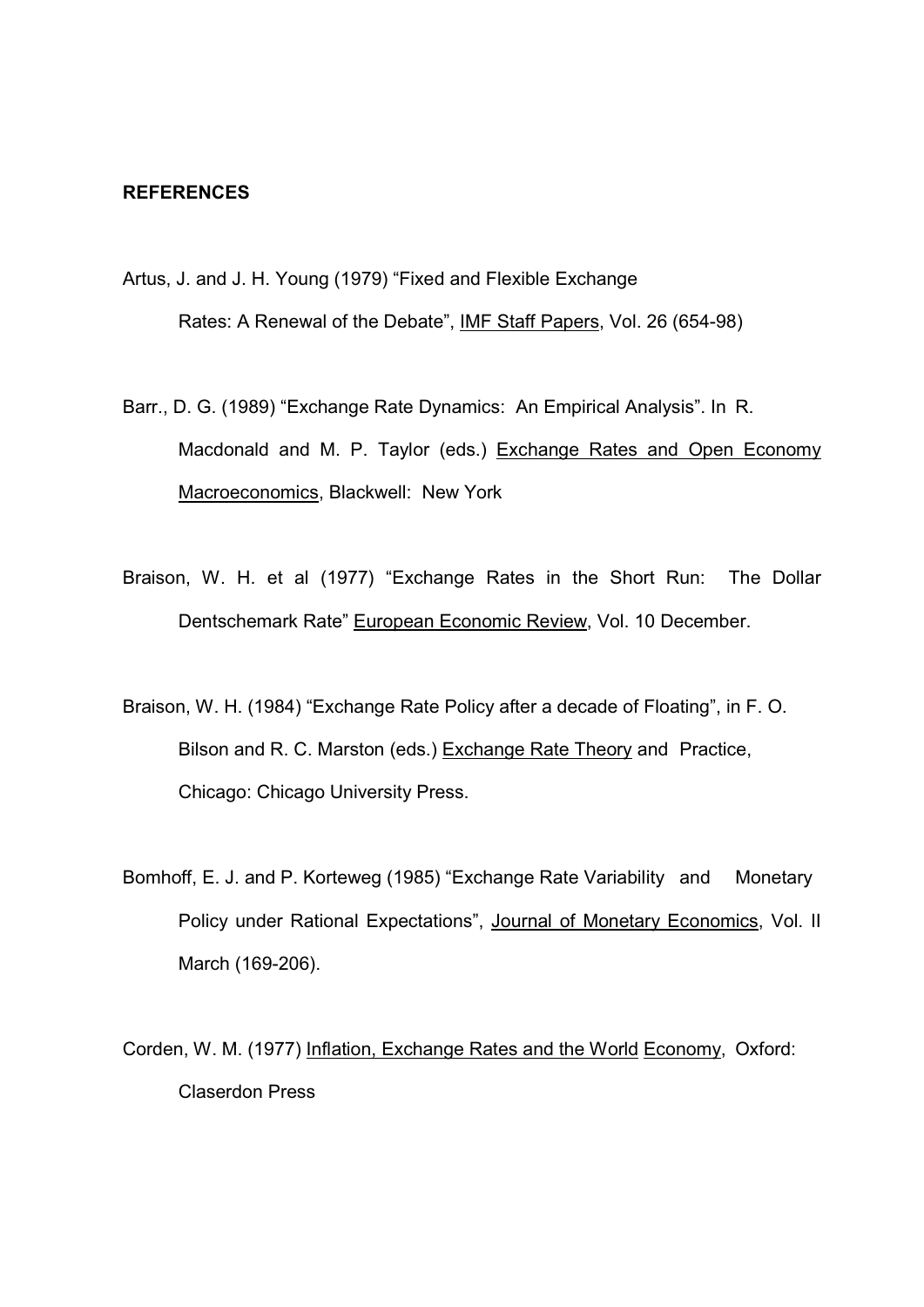- Denis, K. et al (1981) "A General Equilibrium Analysis of Foreign Exchange Shortages and Adjustment Mechanisms in a developing Economy", World Bank Staff Working Paper 443.
- Driskill, R. A. (1981) "Exchange Rates Dynamics: An Empirical Investigation", Journal of Political Economy, Vol. 89, (357-71)
- Dombusch, R. (1976) "Expectations and Exchange Rate Dynamics", Journal of Political Economy, Vol. 84, pp 1161-76.
- Dombusch, R. (1987) "Exchange Rate Economics", Economic Journal, Vol. 97 (1-8).
- Dombusch, R. et al (1988) The Open Economy:Tools for Policy Makers in Developing Countries, Oxford: Oxford University Press.
- Engle, R. F. and C. W. J. Granger (1987) "Cointegration and Error Correction : Representation, Estimation and Testing "Econometrica, Vol. 55 March, (251-76).
- Edwards, S. (1988) Exchange Rate Misalignment in Developing Countries, Baltimore: John Hopkins University Press.
- Edwards, S. (1986) Exchange Rate Policy in Developing countries, Cambridge: MIT Press.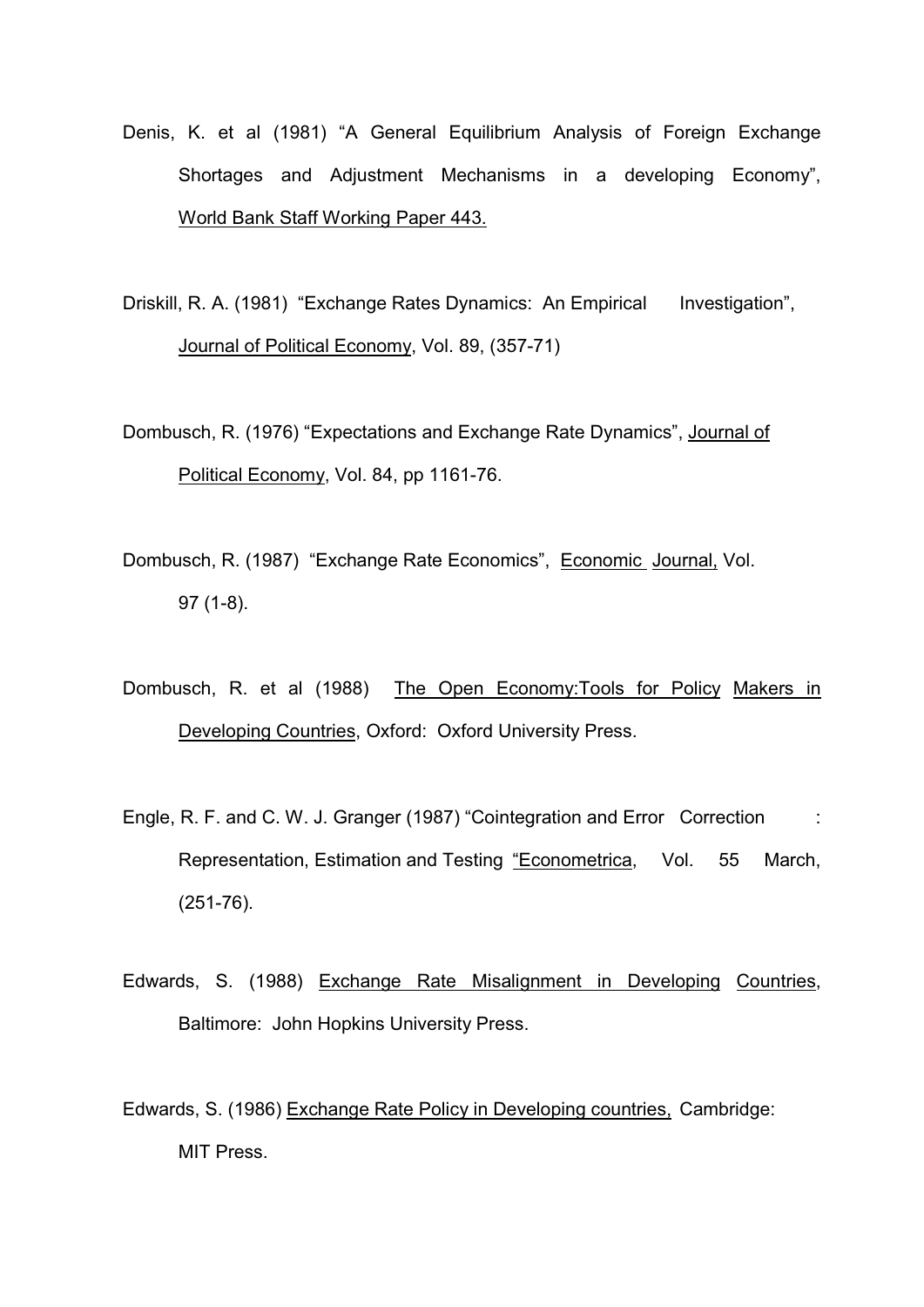- Ferrara, E. L. et al (1994) The Reform of Mechanism For Foreign Exchange Allocation: Theory and Lessons from sub-Saharan Africa, World Bank Policy Research Working Paper, 1268
- Fleming, J, M (1962) "Domestic Financial Policies under fixed and under Floating Exchange Rates" IMF Staff Papers Nov. Vol. 9 (369-479)
- Friedman, M. (1953) "The Case for Flexible Exchange Rates", in Essays in Positive Economics, Chicago: Chicago Press.
- Huang, R. D. (1981) "The Monetary Approach to Exchange Rates in an efficient foreign Exchange Market: Tests based on Volatility" The Journal of Finance, Vol. 36, March (31-41).
- Isard, P. (1988) "Exchange Rate Modeling: An Assessment of Alternative Approaches," in C. Bryant, et al (eds.) Empirical Macroeconomics for Interdependent Economics, Washington: The Brookings Institution.
- Keynes, J. M. (1923) A Tracton Monetary Reform, London: Cambridge University Press.
- Kiguel, M. A. and O'Connel, S. A. (1994) "Parallel Exchange Rates in Developing Countries: Lessons from Eight case studies": World Bank Policy Research Working Paper 1265.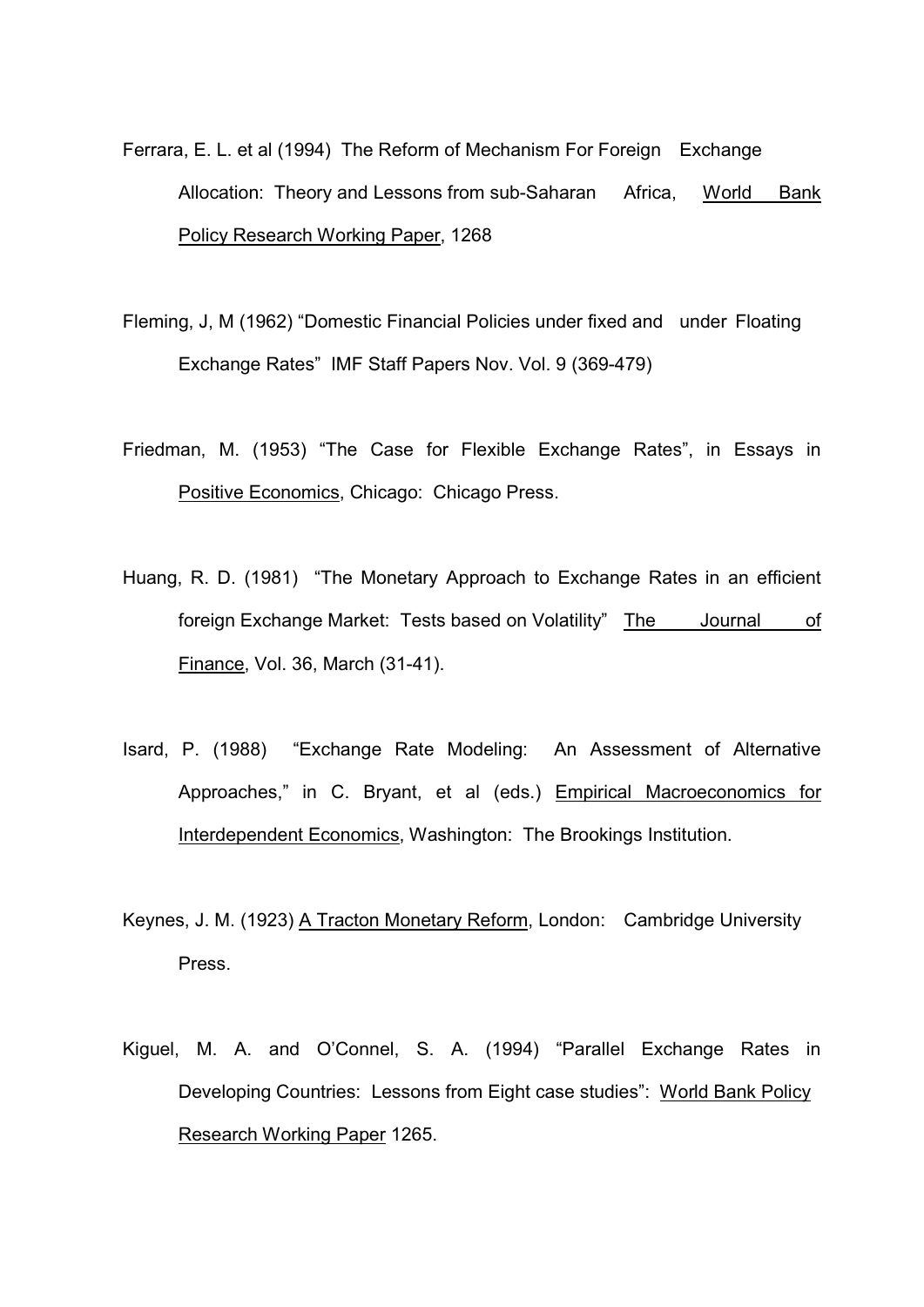Litterman, R. B. (1986a) "Specifying Vector – autoregressions for macroeconomic Forecasting", in P. K. Goel and A. Zellner (eds.) Bayesian Inference and Decision Techniques, Amsterdam Elsevier Science.

Litterman, R. B. (1986b) "Forecasting with Bayesian Vector autoregressions: Five years of experience", Journal of Business and Economic Statistics, 4, 25-38.

Liu, T. R. et al. (1994) "The Performance of Alternative VAR Models in Forecasting exchange Rates", International Journal of Forecasting (10) 419-433.

Macdonald, R. and M. P. Taylor (1992) "Exchange Rate Economics: A Survey" IMF Staff Paper Vol 39 No 1.

Mundell, R. A. (1960) "The Monetary Dynamics of International Adjustment under fixed and Flexible Rates" Quarterly Journal of Economics, Vol 74, May (227-257).

- Mundell, R. A. (1963) "Capital Mobility and Stabilization Policy under Fixed and Flexible Exchange Rates", Canadian Journal of Economics Vol. 29, Nov (475-485)
- Nwaobi, G. C. (2000) The Knowledge Economics: Trends and Perspectives, Lagos: Quarters / Goan Communication Press.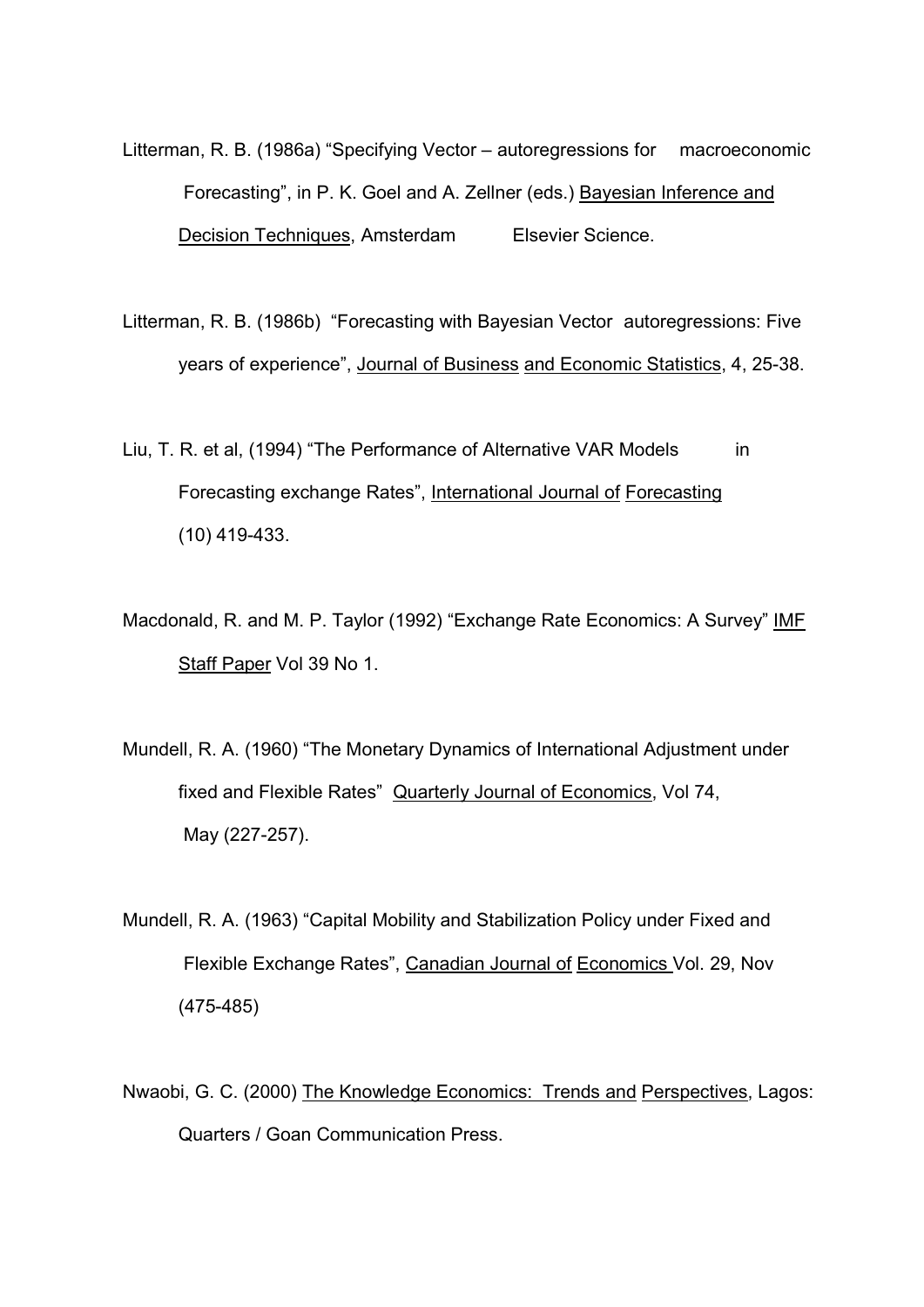- Nwaobi, G. C. (2001), Modern Econometric Modelling for Developing Economics I, Abuja: Quarters GoodTimes Press.
- Nwaobi, G. C. (2006) Modern Econometric Modelling for Developing Economics II, Aba: Jotho L. Press.
- Obstfeld, M. and A. C. Stockman (1985) "Exchange Rate Dynamics" in R. W. Jones and P. B. Kenen (eds.) Hand Book of International Economics, Amsterdam: North Holland.
- Taylor, M. P. and Allen, H. L. (1992) "The Use of Technical Analysis in the Foreign Exchange Market", Journal of International Money and Finance, June, 11 (3) pp 304-14.
- Taylor, M. P. (1995) "The Economics of Exchange Rates" Journal of Economic Literature Vol. XXXIII (March) pp 13 - 47.
- Willet, T. (1986) "Exchange Rate Volatility International Trade, and Resource Allocation", Journal of International Money and Finance (Supplement) 5 (March) 5101-12.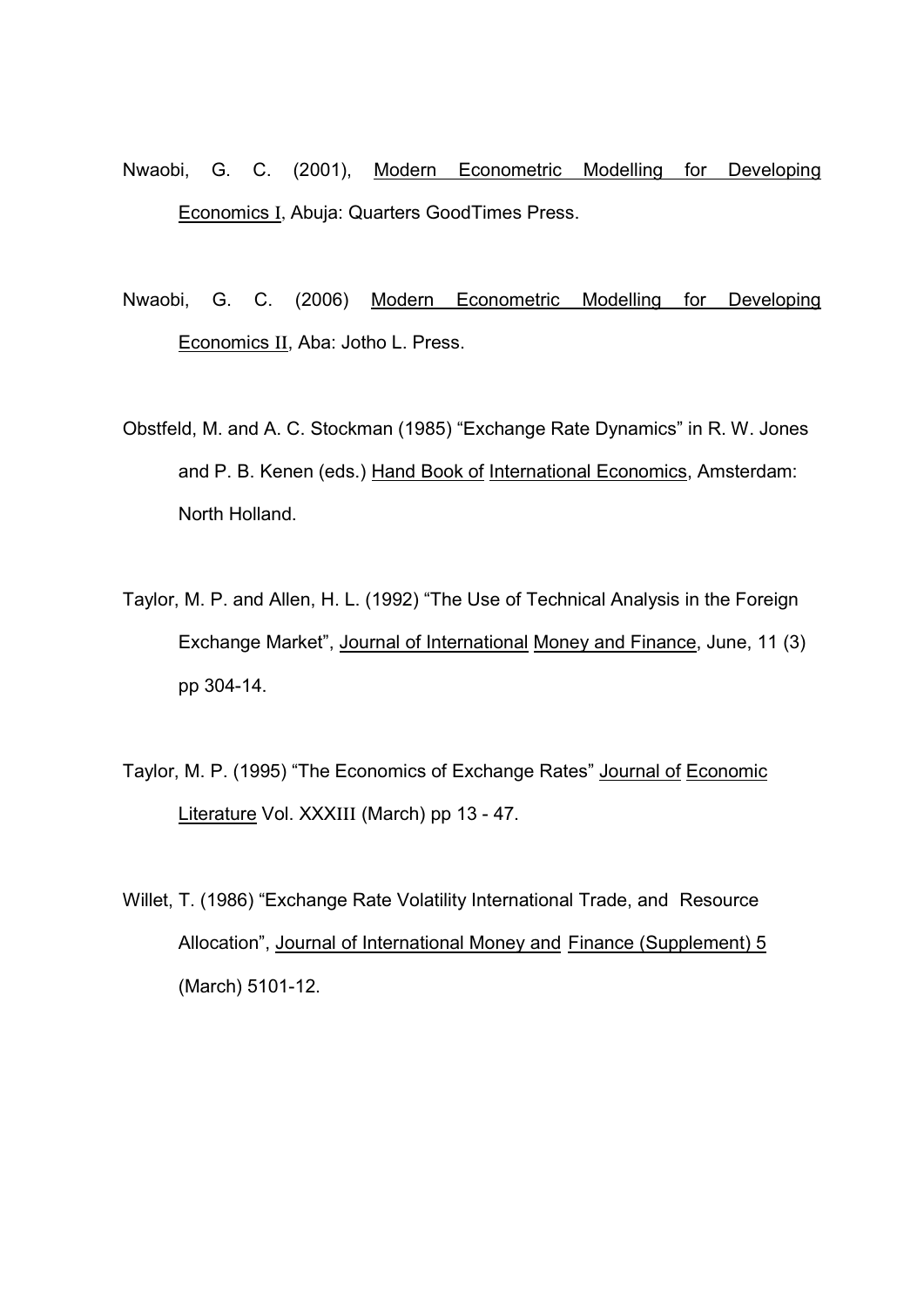# **APPEN DIX: THE WORLD EXCHANGE RATES(MONETARY UNITS)**

| S/N             | <b>COUNTRY</b>                       | <b>REGIONAL</b><br><b>CLASSIFICATION</b>      | <b>INCOME STATUS</b>                 | <b>MONETARY UNIT</b>                                     |
|-----------------|--------------------------------------|-----------------------------------------------|--------------------------------------|----------------------------------------------------------|
| 01              | <b>AFGHANISTAN</b>                   | <b>SOUTH ASIA</b>                             | <b>LOW INCOME</b>                    | AFGHANI (AF) OF<br><b>100 PULS</b>                       |
| 02              | <b>ALBANIA</b>                       | <b>EASTERN EUROPE</b>                         | <b>LOW INCOME</b>                    | <b>LEK (LK) OF 100</b><br><b>QINDARKA</b>                |
| 03              | <b>ALGERIA</b>                       | <b>NORTH AFRICA</b>                           | <b>MIDDLE LOWER</b><br><b>INCOME</b> | <b>ALGERIAN DINAR</b><br>(DA) OF 100<br><b>CENTIMES</b>  |
| 04              | <b>ANDORRA</b>                       | <b>REST OF EUROPE</b>                         | <b>HIGH INCOME</b><br>(NON-DECD)     | <b>FRENCH AND</b><br><b>SPANISH</b><br><b>CURRENCIES</b> |
| 05              | <b>ANGOLA</b>                        | <b>SOUTH AFRICA</b>                           | <b>LOW INCOME</b>                    | KWANZA (KZ) OF<br><b>100 IWEI</b>                        |
| 06              | <b>ANTIGUA AND</b><br><b>BARBUDA</b> | <b>CENTRAL AMERICA</b><br>AND WEST INDIES     | <b>UPPER MIDDLE</b><br><b>INCOME</b> | <b>EAST CARIBBEAN</b><br>DOUAR (EC\$) OF<br>100 CENTS    |
| 07              | <b>ARGENTINA</b>                     | <b>SOUTH AMERICA</b>                          | <b>UPPER MIDDLE</b><br><b>INCOME</b> | PESO OF 10,000<br><b>AUSTRALES</b>                       |
| 08              | <b>ARMENIA</b>                       | <b>EASTERN EUROPE</b>                         | <b>LOWER INCOME</b>                  | ROUBLE OF 100<br><b>KOPEKS</b>                           |
| 09              | <b>ARUBA</b>                         | <b>CENTRAL AMERICA</b><br>AND WEST INDIES     | <b>HIGH INCOME</b><br>(NON-DECD)     | <b>ARUBIAN FRORIN</b>                                    |
| 10              | <b>AUSTRALIA</b>                     | <b>PACIFIC</b>                                | <b>HIGH INCOME</b><br>(ASIAN)        | <b>AUSTRANLIAN</b><br>DOLLAR (\$A) OF<br>100 CENTS       |
| 11              | <b>AUSTRIA</b>                       | <b>REST OF EUROPE</b>                         | <b>HIGH INCOME</b><br>(OECD)         | <b>SCHILLING OF 100</b><br><b>GROSCHEN</b>               |
| $\overline{12}$ | <b>ALERBAIJAN</b>                    | <b>EASTERN EUROPE</b>                         | <b>LOW INCOME</b>                    | ROUBLES OF 100<br><b>KOPEKS</b>                          |
| $\overline{13}$ | <b>BAHAMAS</b>                       | <b>CENTRAL AMERICA/</b><br><b>WEST INDIES</b> | <b>HIGH INCOME</b><br>(NON-OECD)     | <b>BAHAMIAN</b><br>DOLLARS (B\$) OF<br>100 CENTS         |
| 14              | <b>BANGLADESH</b>                    | <b>SOUTH ASIA</b>                             | <b>LOW INCOME</b>                    | <b>TAKA (TK) OF 100</b><br><b>POISHA</b>                 |
| $\overline{15}$ | <b>BARBADOS</b>                      | <b>CENTRAL AMERICA</b><br>/ WEST INDIES       | <b>UPPER MIDDLE</b><br><b>INCOME</b> | <b>BARBADOS</b><br>DOLLAR (BD\$) OF<br>100 CENTS         |
| 16              | <b>BELARUS</b>                       | <b>EASTERN EUROPE</b>                         | <b>LOWER MIDDLE</b><br><b>INCOME</b> | ROUBLE OF 100<br><b>KOPEKS</b>                           |
| $\overline{17}$ | <b>BELGIUM</b>                       | <b>REST OF EUROPE</b>                         | <b>HIGH INCOME</b><br>(OECD)         | <b>BELGIAN FRANK OF</b><br>100 CENTIMES                  |
| 18              | <b>BELIZE</b>                        | <b>CENTRAL AMERICA</b><br>AND WEST INDIES     | <b>LOWER MIDDLE</b><br><b>INCOME</b> | <b>BELIZE DOLLAR</b><br>(BZ\$) OF 100<br><b>CENTS</b>    |
| 19              | <b>BENIN</b>                         | <b>WEST AFRICA</b>                            | LOW INCOME                           | <b>FRANC CFA</b>                                         |
| 20              | <b>BERMUDA</b>                       | <b>CENTRAL AMERICA</b><br>AND WEST INDIES     | <b>HIGH INCOME</b><br>(NON-OECD)     | <b>BERMUDA DOLLAR</b><br>OF 100 CENTS                    |
| 21              | <b>BHUTAN</b>                        | <b>SOUTH ASIA</b>                             | LOW INCOME                           | NGULTRUM OF 100<br><b>CHETRUM</b>                        |
| 22              | <b>BOLIVIA</b>                       | <b>SOUTH AMERICA</b>                          | LOWER MIDDLE<br><b>INCOME</b>        | BOLIVIANO (\$b) OF<br>100 CENTRAVOS                      |
| $\overline{23}$ | BOSNIA /<br><b>HERZEGOVINA</b>       | <b>EASTERN EUROPE</b>                         | LOW INCOME                           | DINAR OF 100<br><b>PARAS</b>                             |
| 24              | <b>BOTSWANA</b>                      | <b>SOUTH AFRICA</b>                           | <b>UPPER MIDDLE</b><br><b>INCOME</b> | <b>PULA (P) OF 100</b><br><b>THEBE</b>                   |
| 25              | <b>BRAZIL</b>                        | <b>SOUTH AMERICA</b>                          | UPPER MIDDLE                         | CRUZEIRO (BRC)                                           |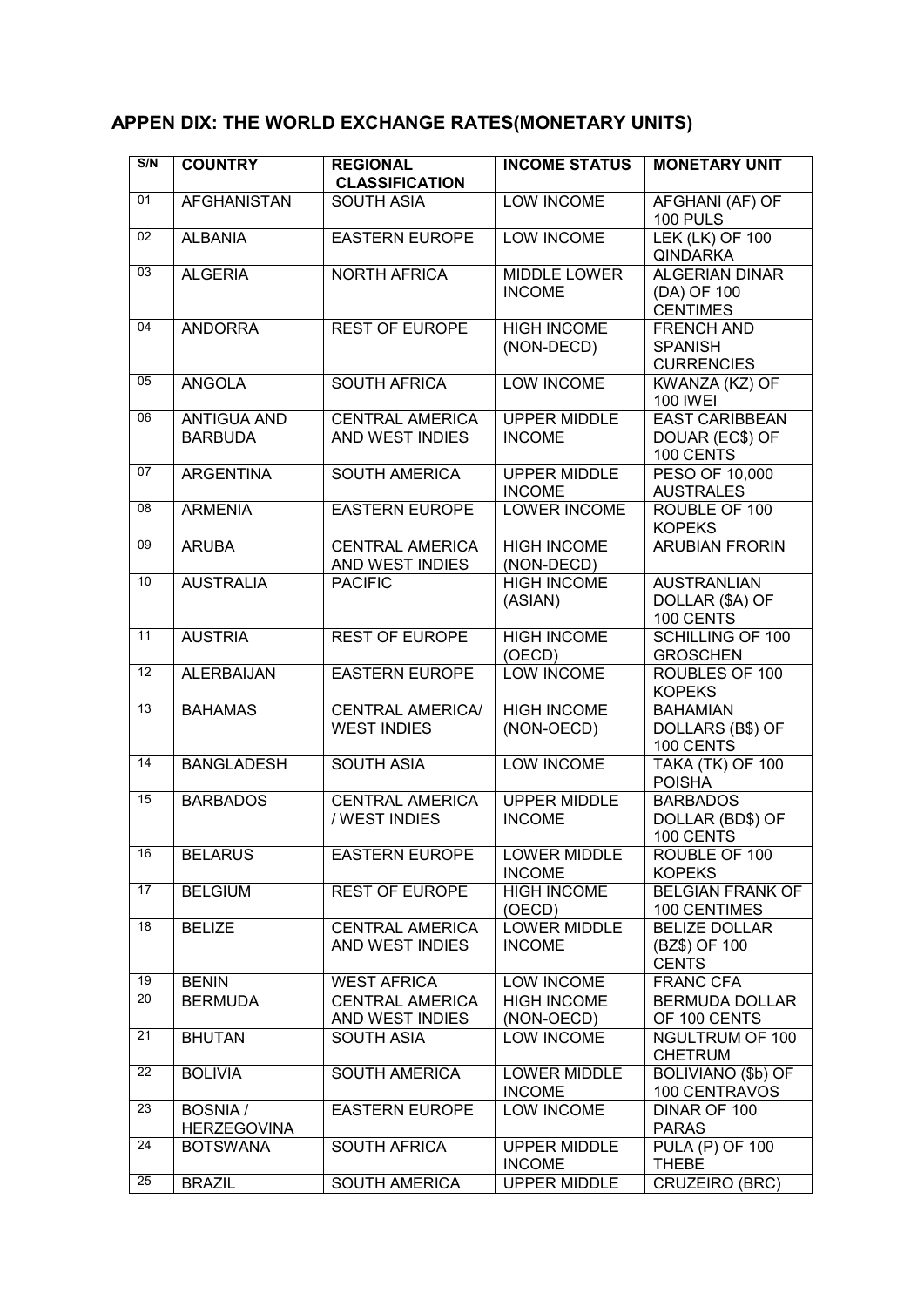| $\overline{26}$ | <b>BRUNEI</b>                                      | <b>EAST ASIA</b>                             | <b>HIGH INCOME</b><br>(NON-OECD)     | <b>BRUNEI DOLLAR OF</b><br><b>100 SEN</b>                                    |
|-----------------|----------------------------------------------------|----------------------------------------------|--------------------------------------|------------------------------------------------------------------------------|
| 27              | <b>BULGARIA</b>                                    | <b>EASTERN EUROPE</b>                        | <b>LOWER MIDDLE</b><br><b>INCOME</b> | LEV OF 100<br><b>STOTINKI</b>                                                |
| 28              | <b>BURKINA FASO</b>                                | <b>WEST AFRICA</b>                           | <b>LOW INCOME</b>                    | <b>FRANC CFA</b>                                                             |
| 29.             | <b>BURUNDI</b>                                     | <b>EAST AFRICA</b>                           | <b>LOW INCOME</b>                    | <b>BURUNDI FRANC</b>                                                         |
| 30              | <b>CAMBODIA</b>                                    | <b>EAST ASIA</b>                             | <b>LOW INCOME</b>                    | REIL OF 100 SEN                                                              |
| 31              | <b>CAMEROON</b>                                    | <b>CENTRAL AFRICA</b>                        | <b>LOW INCOME</b>                    | <b>FRANC CFA</b>                                                             |
| $\overline{32}$ | <b>CANADA</b>                                      | <b>NORTH AMERICA</b>                         | OECD (HIGH<br>INCOME)                | <b>CANADIAN DOLLAR</b><br>(C\$) OF 100 CENTS                                 |
| 33              | <b>CAPE VERDE</b>                                  | <b>WEST AFRICA</b>                           | <b>LOWER MIDDLE</b><br><b>INCOME</b> | <b>ESCUDO</b><br>CABOVERDIARO OF<br><b>100 CENT</b>                          |
| 34              | <b>CAYMAN</b><br><b>ISLANDS</b>                    | <b>CENTRAL AMERICA</b><br>/ WEST INDIES      | <b>HIGH INCOME</b><br>(NON-OECD)     | <b>CAYMAN ISLANDS</b><br>DOLLAR (CI\$) OF<br>100 CENTS                       |
| 35              | <b>CENTRAL</b><br><b>AFRICA</b><br><b>REPUBLIC</b> | <b>CENTRAL AFRICA</b>                        | <b>LOW INCOME</b>                    | <b>FRANC CFA</b>                                                             |
| 36              | <b>CHAD</b>                                        | <b>CENTRAL AFRICA</b>                        | <b>LOW INCOME</b>                    | <b>FRANC CFA</b>                                                             |
| 37              | <b>CHILE</b>                                       | <b>SOUTH AMERICA</b>                         | <b>UPPER MIDDLE</b><br><b>INCOME</b> | <b>CHILEAN PESO OF</b><br>100 CENTRAVOS                                      |
| 38              | <b>CHINA</b>                                       | <b>EAST ASIA</b>                             | <b>UPPER MIDDLE</b><br><b>INCOME</b> | YUAN OF 10 JIAO<br><b>OR 100 FEN</b>                                         |
| 39              | <b>COLOMBIA</b>                                    | <b>SOUTH AFRICA</b>                          | <b>LOWER MIDDLE</b><br><b>INCOME</b> | <b>COLOBIAN PESO</b><br>OF 100<br><b>CENTRAVOS</b>                           |
| 40              | <b>COMOROS</b>                                     | <b>EAST AFRICA</b>                           | <b>LOW INCOME</b>                    | <b>FRANC CFA</b>                                                             |
| 41              | CONGO REP                                          | <b>CENTRAL AFRICA</b>                        | <b>LOW INCOME</b>                    | <b>FRANC CFA</b>                                                             |
| $\overline{42}$ | <b>COSTA RICA</b>                                  | <b>CENTRAL AMERICA</b><br><b>WEST INDIES</b> | <b>LOWER MIDDLE</b><br><b>INCOME</b> | <b>COSTA RICAN</b><br>COLON $(\nsubseteq)$ OF 100<br><b>CENTIMOS</b>         |
| 43              | <b>COTE DIVOIRE</b>                                | <b>WEST AFRICA</b>                           | LOW INCOME                           | <b>FRANC CFA</b>                                                             |
| 44              | <b>CROATIA</b>                                     | <b>WESTERN EUROPE</b>                        | <b>UPPER MIDDLE</b><br><b>INCOME</b> | DINAR OF 100<br><b>PARAS</b>                                                 |
| 45              | <b>CUBA</b>                                        | <b>CENTRAL AMERICA</b><br>/ WEST INDIES      | <b>LOWER MIDDLE</b><br><b>INCOME</b> | <b>CUBAN PESO OF</b><br>100 CENTAVOS                                         |
| 46              | <b>CYPRUS</b>                                      | <b>REST OF EUROPE</b>                        | <b>HIGH INCOME</b><br>(OECD)         | <b>CYPRUS POUND</b><br>(C£) OF 100 CENTS                                     |
| 47              | <b>CZECHOSLOVAKI</b><br>A                          | <b>EUROPE</b>                                | <b>UPPER MIDDLE</b><br><b>INCOME</b> | KORUNA (KCS) OF<br>100 HALERU                                                |
| 48              | <b>DENMARK</b>                                     | <b>REST OF EUROPE</b>                        | <b>HIGH INCOME</b><br>(OECD)         | <b>DANISH KRONE OF</b><br><b>100 DRE</b>                                     |
| 49              | <b>DJIBOUTI</b>                                    | <b>SOUTH AFRICA</b>                          | <b>LOWER MIDDLE</b><br><b>INCOME</b> | <b>DJIBOUTI FRANC</b><br>OF 100 CENTIMES                                     |
| 50              | <b>DOMINICA</b>                                    | <b>CENTRAL AMERICA</b><br>/ WEST INDIES      | <b>LOWER MIDDLE</b><br><b>INCOME</b> | <b>EAST CARIBBEAN</b><br>DOLLAR (EC\$) OF<br>100 CENTS                       |
| 51              | <b>DOMINICAN</b><br><b>REPUBLIC</b>                | <b>CENTRAL AMERICA</b><br>/ WEST INDIES      | <b>LOWER MIDDLE</b><br><b>INCOME</b> | <b>DOMINICAN</b><br><b>REPUBLIC PESO</b><br>(RD\$) OF 100<br><b>CENTAVOS</b> |
| 52              | <b>ECUADOR</b>                                     | <b>SOUTH AMERICA</b>                         | <b>LOWER MIDDLE</b><br><b>INCOME</b> | SUCRE OF 100<br><b>CENTAVOS</b>                                              |
| 53              | <b>EGYPT</b>                                       | <b>NORTH AFRICA</b>                          | <b>LOWER MIDDLE</b><br><b>INCOME</b> | <b>EGYPTIAN POUND</b><br>(£E) OF 100<br><b>PIASTRES</b>                      |
| 54              | <b>EQUITORIAL</b><br><b>GUINEA</b>                 | <b>CENTRAL AFRICA</b>                        | LOWER MIDDLE<br><b>INCOME</b>        | <b>FRANC CFA</b>                                                             |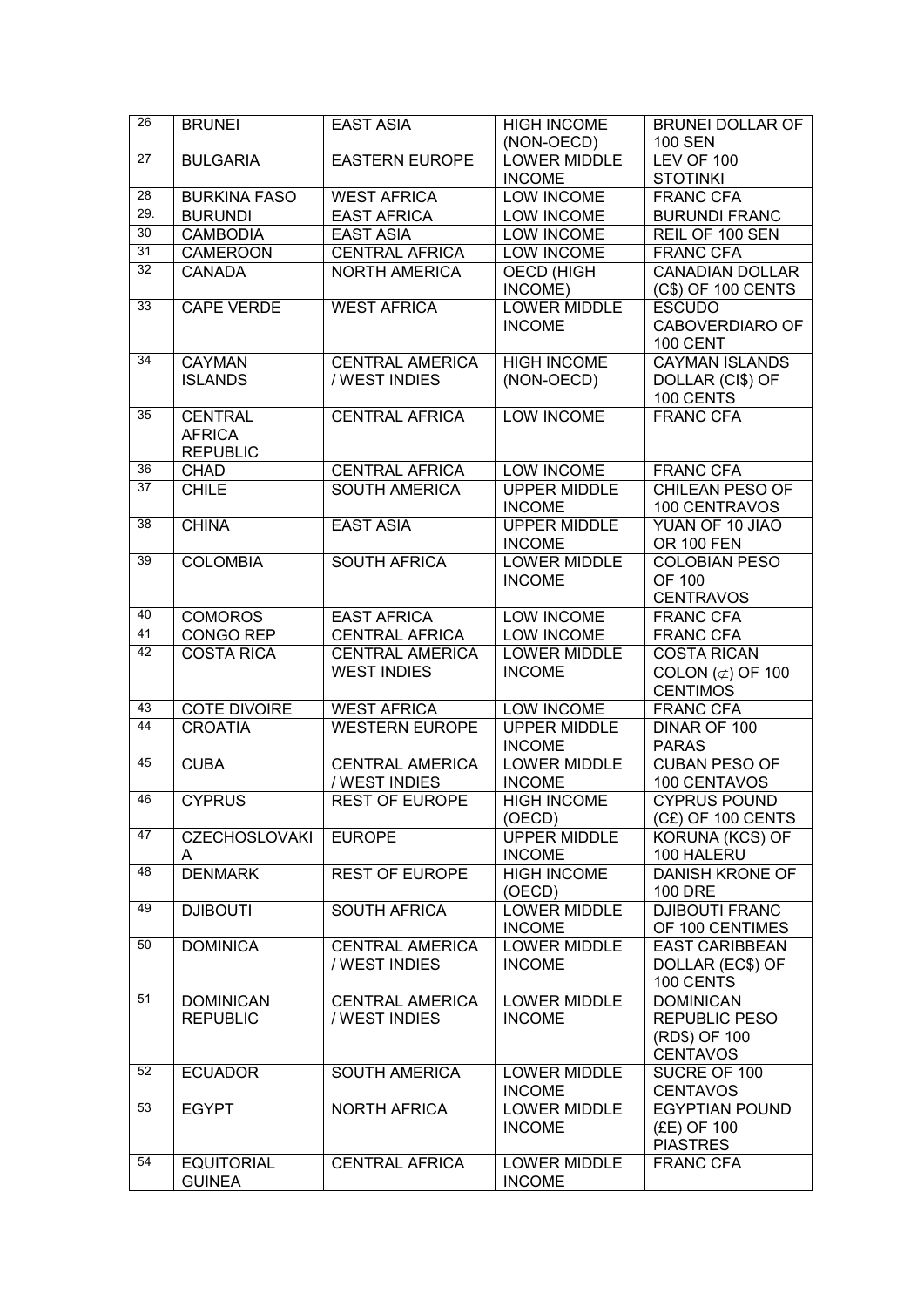| 55              | <b>ESTONIA</b>       | <b>EASTERN EUROPE</b>                   | <b>UPPER MIDDLE</b><br><b>INCOME</b> | ROUBLE OF 100<br><b>KOPEKS</b>         |
|-----------------|----------------------|-----------------------------------------|--------------------------------------|----------------------------------------|
| 56              | <b>ETHIOPIA</b>      | <b>EAST AFRICA</b>                      | <b>LOW INCOME</b>                    | <b>ETHIOPIA BIRR (EB)</b>              |
|                 |                      |                                         |                                      | OF 100 CENTS                           |
| 57              | <b>FAEROE</b>        | <b>REST OF EUROPE</b>                   | (NON-OECD)                           | <b>DENMARK</b>                         |
|                 | <b>ISLANDS</b>       |                                         | <b>HIGH INCOME</b>                   | <b>CURRENCY</b>                        |
| 58              | <b>FIJI</b>          | <b>PACIFIC</b>                          | <b>LOWER MIDDLE</b>                  | FIJI DOLLAR (F\$) OF                   |
|                 |                      |                                         | <b>INCOME</b>                        | 100 CENTS                              |
| 59              | <b>FINLAND</b>       | <b>REST EUROPE</b>                      | <b>HIGH INCOME</b>                   | MARKKA (MK) OF                         |
|                 |                      |                                         | (OECD)                               | 100 PENNIA                             |
| 60              | <b>FRANCE</b>        | <b>REST OF EUROPE</b>                   | <b>HIGH INCOME</b>                   | FRANCE OF 100                          |
| 61              | <b>FRENCH GUIANA</b> | <b>SOUTH AMERICA</b>                    | (OECD)<br><b>HIGH INCOME</b>         | <b>CENTIMES</b><br><b>FRANCE</b>       |
|                 |                      |                                         | (NON-OECD)                           | <b>CURRENCY</b>                        |
| 62              | <b>FRENCH</b>        | <b>PAZIFIC</b>                          | <b>HIGH INCOME</b>                   | <b>FRANCE CFP</b>                      |
|                 | <b>POLYNESIA</b>     |                                         | (NON-OECD)                           |                                        |
| 63              | <b>GABON</b>         | <b>CENTRAL AFRICA</b>                   | <b>UPPER MIDDLE</b>                  | <b>FRANCH CFA</b>                      |
|                 |                      |                                         | <b>INCOME</b>                        |                                        |
| 64              | <b>GAMBIA</b>        | <b>WEST AFRICA</b>                      | <b>LOW INCOME</b>                    | DALASI (D) OF 100                      |
|                 |                      |                                         |                                      | butut                                  |
| 65              | <b>GEORGIA</b>       | <b>EASTERN EUROPE</b>                   | <b>LOWER MIDDLE</b>                  | ROUBLE OF 100                          |
|                 |                      |                                         | <b>INCOME</b>                        | <b>KOPEKS</b>                          |
| 66              | <b>GERMANY</b>       | <b>REST OF EUROPE</b>                   | <b>HIGH INCOME</b>                   | <b>DEUBCHE MARK</b>                    |
|                 |                      |                                         | (OECD)                               | (DM) OF 100                            |
| 67              |                      |                                         |                                      | <b>PFENNING</b>                        |
|                 | <b>GHANA</b>         | <b>WEST AFRICA</b>                      | <b>LOW INCOME</b>                    | CEDI OF 100<br><b>PESEWAS</b>          |
| 68              | <b>GREECE</b>        | <b>REST OF EUROPE</b>                   | <b>HIGH INCOME</b>                   | DRACHMA OF 100                         |
|                 |                      |                                         | (OECD)                               | <b>LEPTAE</b>                          |
| 69              | <b>GREEN LAND</b>    | <b>REST OF EUROPE</b>                   | <b>HIGH INCOME</b>                   | <b>DENMARK</b>                         |
|                 |                      |                                         | (NON-OECD)                           | <b>CURRENCY</b>                        |
| $\overline{70}$ | <b>GRENADA</b>       | <b>CENTRAL AMERICA</b>                  | <b>LOWER MIDDLE</b>                  | <b>EAST CARIBBEAN</b>                  |
|                 |                      | / WEST INDIES                           | <b>INCOME</b>                        | DOLLAR (EC\$) OF                       |
|                 |                      |                                         |                                      | 100 CENTS                              |
| 71              | <b>GUADELLOUPE</b>   | <b>CENTRAL AMERICA</b>                  | <b>UPPER MIDDLE</b>                  | <b>FRANCE</b>                          |
| $\overline{72}$ | <b>GUAM</b>          | / WEST INDIES<br><b>PACIFIC</b>         | <b>INCOME</b><br><b>HIGH INCOME</b>  | <b>CURRENCY</b><br><b>USA CURRENCY</b> |
|                 |                      |                                         | (NON-OECD)                           |                                        |
| 73              | <b>GUATEMALA</b>     | <b>CENTRAL AMERICA</b>                  | <b>LOWER MIDLE</b>                   | QUETZAL (Q) OF                         |
|                 |                      | / WEST INDIES                           | <b>INCOME</b>                        | 100 CENTAVOS                           |
| 74              | <b>GUINEA</b>        | <b>WEST AFRICA</b>                      | <b>LOW INCOME</b>                    | <b>GUINEA FRANC OF</b>                 |
|                 |                      |                                         |                                      | 100 CENTIMES                           |
| 75              | <b>GUINEA BISSAU</b> | <b>WEST AFRICA</b>                      | <b>LOWER INCOME</b>                  | <b>GUINEA BISSAU</b>                   |
|                 |                      |                                         |                                      | PESO OF 100                            |
|                 |                      |                                         |                                      | <b>CENTAVOS</b>                        |
| 76              | <b>GUYANA</b>        | <b>SOUTH AMERICA</b>                    | <b>LOWER MIDDLE</b>                  | <b>GUYANA DOLLAR</b>                   |
|                 |                      |                                         | <b>INCOME</b>                        | (G\$) OF 100 CENTS                     |
| 77              | <b>HAITI</b>         | <b>CENTRAL AMERICA</b>                  | LOW INCOME                           | GOURDE OF 100                          |
| 78              | <b>HONDURAS</b>      | / WEST INDIES<br><b>CENTRAL AMERICA</b> | LOW INCOME                           | <b>CENTIMES</b><br>LEMPIRA OF 100      |
|                 |                      | / WEST INDIES                           |                                      | <b>CENTAWS</b>                         |
| 79              | <b>HONGKONG</b>      | <b>EAST ASIA</b>                        | <b>HIGH INCOME</b>                   | <b>HONGKONG</b>                        |
|                 |                      |                                         | (NON-OECD)                           | DOLLAR (HK\$) OF                       |
|                 |                      |                                         |                                      | 100 CENTS                              |
| 80              | <b>HUNGARY</b>       | <b>EASTERN EUROPE</b>                   | <b>UPPER MIDDLE</b>                  | FORINT OF 100                          |
|                 |                      |                                         | <b>INCOME</b>                        | <b>FILLER</b>                          |
| 81              | <b>ICE LAND</b>      | <b>REST OF EUROPE</b>                   | <b>HIGH INCOME</b>                   | <b>ICELANDIC KRONA</b>                 |
|                 |                      |                                         | (OECD)                               | (KR) OF 100 OURAR                      |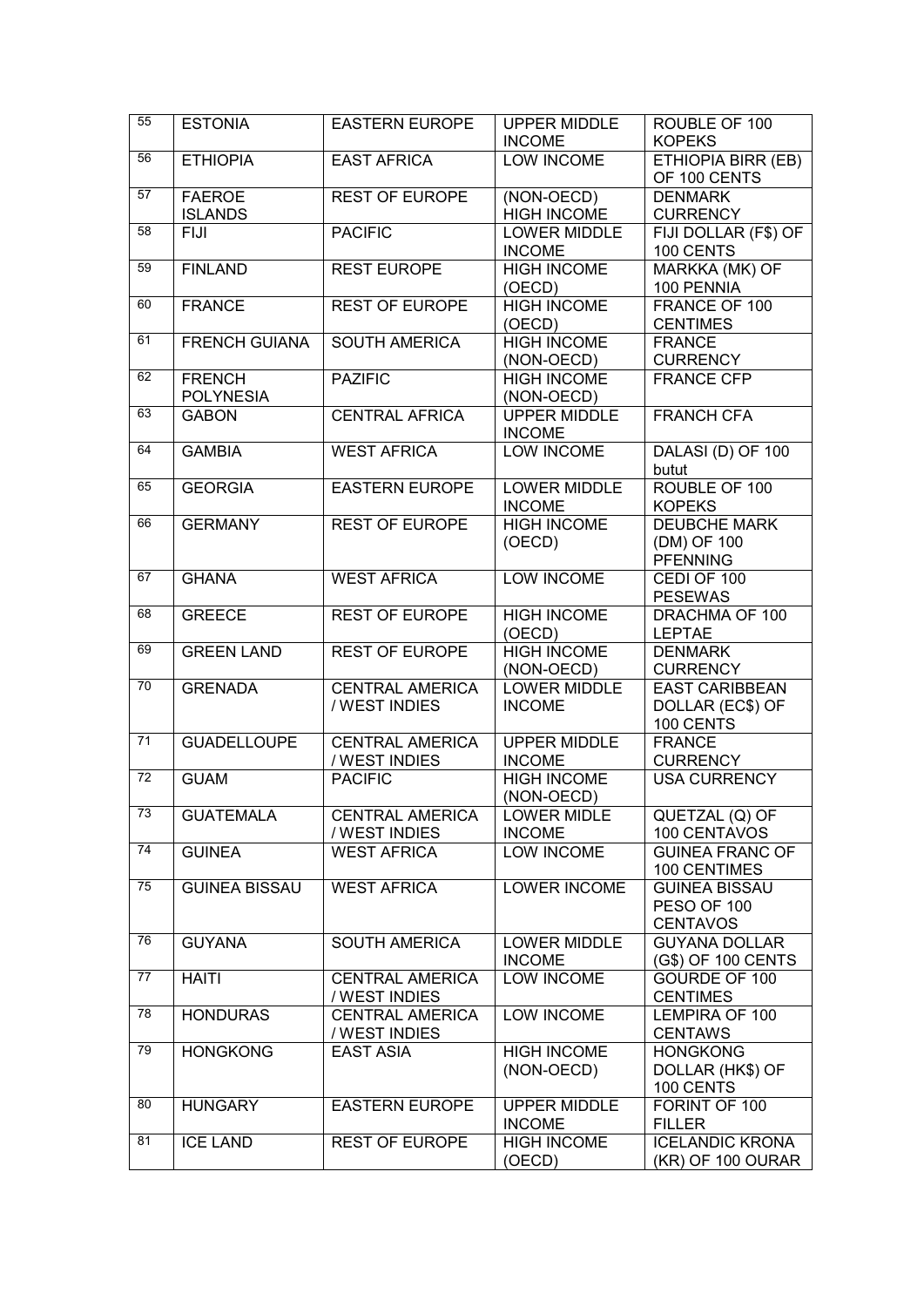| 82              | <b>INDIA</b>                   | <b>SOUTH ASIA</b>                       | <b>LOW INCOME</b>                    | <b>INDIAN RUPEE (RS)</b><br>OF 100 PAISA                     |
|-----------------|--------------------------------|-----------------------------------------|--------------------------------------|--------------------------------------------------------------|
| $\overline{83}$ | <b>INDONESIA</b>               | <b>EAST ASIA</b>                        | LOWER MIDDLE<br><b>INCOME</b>        | RUPIAN (RP) OF 100<br><b>SEN</b>                             |
| 84              | <b>IRAN</b>                    | <b>ASIA MIDDLE EAST</b>                 | <b>LOWER MIDDLE</b><br><b>INCOME</b> | RIAL OF 100<br><b>DINARS</b>                                 |
| 85              | <b>IRAQ</b>                    | <b>ASIA MIDDLE EAST</b>                 | <b>LOWER MIDDLE</b><br><b>INCOME</b> | <b>IRAQI DINAR (ID) OF</b><br>1,000 FILS                     |
| 86              | IRELAND,<br><b>REPUBLIC OF</b> | <b>REST OF EUROPE</b>                   | <b>HIGH INCOME</b><br>(OECD)         | PUNT (IRE) OF 100<br><b>PENCE</b>                            |
| 87              | <b>ISRAEL</b>                  | <b>ASIA MIDDLE EAST</b>                 | (NON-OECD)<br><b>HIGH INCOME</b>     | SHEKEL OF 100<br><b>AGORA</b>                                |
| 88              | <b>ITALY</b>                   | <b>REST OF EUROPE</b>                   | <b>HIGH INCOME</b><br>(OECD)         | LIRA OF 100<br><b>CENTESIMI</b>                              |
| 89              | <b>JAMAICA</b>                 | <b>CENTRAL AMERICA</b><br>/ WEST INDIES | <b>LOWER MIDDLE</b><br><b>INCOME</b> | <b>JAMAICAN DOLLAR</b><br>(J\$) OF 100 CENTS                 |
| 90              | <b>JAPAN</b>                   | <b>EAST ASIA</b>                        | <b>HIGH INCOME</b><br>(OECD)         | YEN OF 100 SEN                                               |
| 91              | <b>JORDAN</b>                  | <b>ASIA MIDDLE EAST</b>                 | <b>LOWER MIDDLE</b><br><b>INCOME</b> | <b>JORDANIAN DINAR</b><br>(JD) OF 1,000 FILS                 |
| 92              | <b>KAZAKHSTAN</b>              | <b>EASTERN EUROPE</b>                   | <b>LOWER MIDDLE</b><br><b>INCOME</b> | ROUBLE OF 100<br><b>KOPEKS</b>                               |
| 93              | <b>KENYA</b>                   | <b>EAST AFRICA</b>                      | LOW INCOME                           | <b>KENYA SHILLING</b><br>(KSH) OF 100<br><b>CENTS</b>        |
| 94              | <b>KIRIBAN</b>                 | <b>PACIFIC</b>                          | <b>LOWER MIDDLE</b><br><b>INCOME</b> | <b>AUSTRALIAN</b><br>DOLLAR (\$A) OF<br>100 CENTS            |
| $\overline{95}$ | KOREA DEM.<br><b>REP/NORTH</b> | <b>EAST ASIA</b>                        | <b>LOWER MIDDLE</b><br><b>INCOME</b> | WON OF 100 JUN                                               |
| $\overline{96}$ | KOREA REP.<br>(SOUTH)          | <b>EAST ASIA</b>                        | <b>HIGH INCOME</b><br>(OECD)         | WON OF 100 JEON                                              |
| 97              | <b>KUWAIT</b>                  | <b>ASIA MIDDLE EAST</b>                 | <b>HIGH INCOME</b><br>(NON-OECD)     | <b>KUWAITI DINAR</b><br>(KD) OF 1,000 FILS                   |
| 98              | KYRGYZ REP.                    | <b>EASTERN EUROPE</b>                   | LOW INCOME                           | ROUBLE OF 100<br><b>KOPEKS</b>                               |
| 99              | LAOS (PDR)                     | <b>EAST ASIA</b>                        | <b>LOW INCOME</b>                    | KIP (K) OF 100 AT                                            |
| 100             | <b>LATVIA</b>                  | <b>EAST EUROPE</b>                      | <b>LOWER MIDDLE</b><br><b>INCOME</b> | ROUBLE OF 100<br><b>KPEKS</b>                                |
| 101             | <b>LEBANON</b>                 | <b>ASIA MIDDLE EAST</b>                 | <b>UPPER MIDDLE</b><br><b>INCOME</b> | <b>LEBANESE POUND</b><br>(L£)" OF 100<br><b>PIASTRES</b>     |
| 102             | <b>LESOTHO</b>                 | <b>EAST AFRICA</b>                      | <b>LOW INCOME</b>                    | LOTI (M) OF 100<br><b>LISENTE</b>                            |
| 103             | <b>LIBERIA</b>                 | <b>WEST AFRICA</b>                      | LOW INCOME                           | <b>LIBERIAN DOLLAR</b><br>(L\$) OF 100 CENTS                 |
| 104             | LIBYA                          | <b>NORTH AFRICA</b>                     | <b>UPPER MIDDLE</b><br><b>INCOME</b> | LIBYA DINAR (LD)<br>OF 1,000 DIRTIANS                        |
| 105             | <b>LIECHTENSTEIN</b>           | <b>REST OF EUROPE</b>                   | <b>HIGH INCOME</b><br>(NON-OECD)     | <b>SWISS FRANCE OF</b><br>100 REPPEN (OR<br><b>CENTIMES)</b> |
| 106             | <b>LITHUANIA</b>               | <b>EASTERN EUROPE</b>                   | <b>LOWER MIDDLE</b><br><b>INCOME</b> | ROUBLE OF 100<br><b>KOPEKS</b>                               |
| 107             | <b>LUXEMBOURG</b>              | <b>REST OF EUROPE</b>                   | <b>HIGH INCOME</b><br>(OECD)         | <b>LUXEMBOURG</b><br>FRANCE (LF) OF<br>100 CENTIMES          |
| 108             | <b>MACAO</b>                   | <b>EAST ASIA</b>                        | <b>HIGH INCOME</b><br>(NON-OECD)     | PATACA OF 100<br><b>AVOS</b>                                 |
| 109             | <b>MACEDONIA</b>               | <b>EAST ASIA</b>                        | <b>HIGH INCOME</b>                   | DINNER OF 100                                                |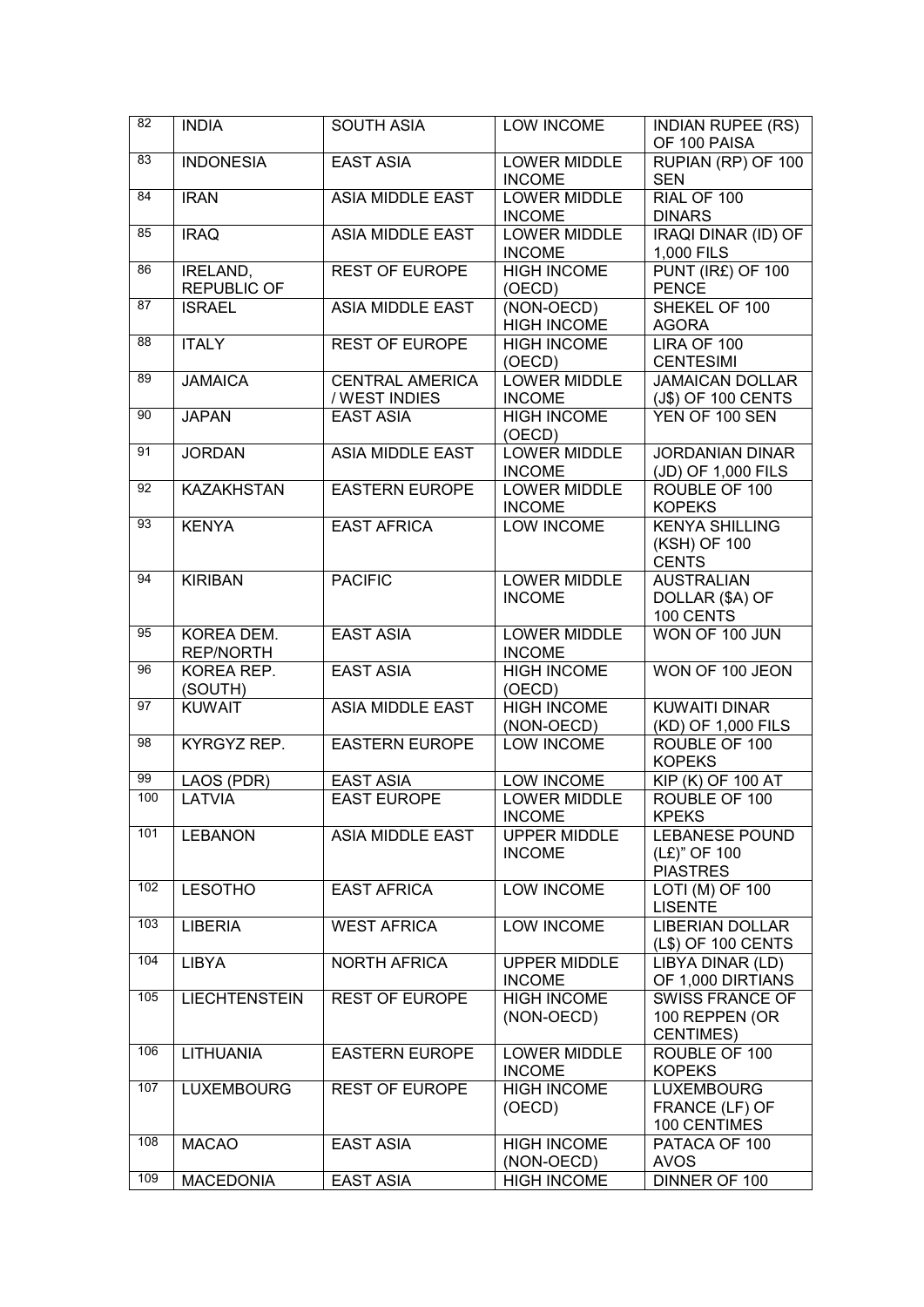| 110 | <b>MADAGASCAR</b>                     | <b>EAST AFRICA</b>                              | <b>LOW INCOME</b>                    | <b>FRANC MALGACHE</b><br>(FMG) OF 100<br><b>CENTIMES</b>        |
|-----|---------------------------------------|-------------------------------------------------|--------------------------------------|-----------------------------------------------------------------|
| 111 | <b>MALAWI</b>                         | <b>EAST AFRICA</b>                              | <b>UPPER MIDDLE</b><br><b>INCOME</b> | KWACHA (K) OF 100<br><b>TAMBICA</b>                             |
| 112 | <b>MALAYSIA</b>                       | <b>EAST ASIA</b>                                | <b>UPPER MIDDLE</b><br><b>INCOME</b> | <b>MALAYSIAN</b><br>DOLLAR (M\$) OF<br><b>100 SEN</b>           |
| 113 | <b>MALDIVES</b>                       | <b>SOUTH ASIA</b>                               | <b>LOWER MIDDLE</b><br><b>INCOME</b> | RUFIYAA OF 100<br><b>LAARIS</b>                                 |
| 114 | <b>MALI</b>                           | <b>WEST AFRICA</b>                              | <b>LOW INCOME</b>                    | FRANC CFA                                                       |
| 115 | <b>MALTA</b>                          | <b>EUROPE MIDDLE</b><br><b>EAST</b>             | <b>UPPER MIDDLE</b><br><b>INCOME</b> | <b>MALTESE LIRA (LM)</b><br>OF 100 CENTS OR<br><b>1000 MILS</b> |
| 116 | <b>MARSHALL</b><br><b>ISLAND</b>      | <b>PACIFIC</b>                                  | <b>LOWER MIDDLE</b><br><b>INCOME</b> | <b>USA CURRENCY</b>                                             |
| 117 | <b>MARTINIQUE</b>                     | <b>CENTRAL AMERICA</b><br>/ WEST INDIES         | <b>HIGH INCOME</b><br>(NON-OECD)     | <b>FRANCE</b><br><b>CURRENCY</b>                                |
| 118 | <b>MAURITANIA</b>                     | <b>WEST AFRICA</b>                              | <b>LOW INCOME</b>                    | OUGUIYA (UM) OF 5<br><b>KHOUMS</b>                              |
| 119 | <b>MAURITIUS</b>                      | <b>SOUTH AFRICA</b>                             | <b>UPPER MIDDLE</b><br><b>INCOME</b> | <b>MAURITIUS RUPEE</b><br>OF 100 CENTS                          |
| 120 | <b>MAYOTEE</b>                        | <b>AFRICA</b>                                   | <b>UPER MIDDLE</b><br><b>INCOME</b>  | <b>FRANCE</b><br><b>CURRENCY</b>                                |
| 121 | <b>MEXICO</b>                         | <b>NORTH AMERICA</b>                            | <b>UPPER MIDDLE</b><br><b>INCOME</b> | PESO OF 100<br><b>CENTAVOS</b>                                  |
| 122 | <b>MOLDOVA</b>                        | <b>EASTERN EUROPE</b>                           | <b>LOW INCOME</b>                    | ROUBLE OF 100<br><b>KOPEKS</b>                                  |
| 123 | <b>MONACO</b>                         | <b>REST OF EUROPE</b>                           | <b>HIGH INCOME</b><br>(NON-OECD)     | <b>FRENCH FRANC OF</b><br>100 CENTIMES                          |
| 124 | <b>MONGOLIA</b>                       | <b>EAST ASIA</b>                                | <b>LOW INCOME</b>                    | <b>TUGRIK OF 100</b><br><b>MONGO</b>                            |
| 125 | <b>MOROCCO</b>                        | <b>NORTH AFRICA</b>                             | <b>LOW INCOME</b>                    | <b>DIRHAM (DH) OF</b><br>100 CENTIMES                           |
| 126 | <b>MOZAMBIQUE</b>                     | <b>EAST AFRICA</b>                              | <b>LOW INCOME</b>                    | <b>METICAL (MT) OF</b><br>100 CENTAVOS                          |
| 127 | <b>MYANMAR</b>                        | <b>EAST ASIA</b>                                | <b>LOW INCOME</b>                    | <b>KYAT (K) OF 100</b><br><b>PYAS</b>                           |
| 128 | <b>NAMIBIA</b>                        | <b>SOUTH AFRICA</b>                             | <b>LOWER MIDDLE</b><br><b>INCOME</b> | <b>SOUKTH AFRICA</b><br>RAND (R) OF 100<br><b>CENTS</b>         |
| 129 | <b>NEPAL</b>                          | <b>SOUTH ASIA</b>                               | <b>LOW INCOME</b>                    | <b>NEPALESE DUPEE</b><br>OF 100 PAISA                           |
| 130 | <b>NETHERLANDS</b>                    | <b>REST OF EUROPE</b>                           | <b>HIGH INCOME</b><br>(OECD)         | <b>GULDEN (GUILDER)</b><br>OR FLUMN OF 100<br><b>CENTS</b>      |
| 131 | <b>NETHERLANDS</b><br><b>ANTILLES</b> | <b>CENTRAL AMERICA</b><br>/ WEST INDIES         | <b>HIGH INCOME</b><br>(NON-OECD)     | <b>NETHERLANDS</b><br><b>ANTILLES GUILLER</b><br>OF 100 CENT    |
| 132 | <b>NEW CALEDONIA</b>                  | <b>EAST ASIA</b>                                | <b>HIGH INCOME</b><br>(NON-OECD)     | <b>FRANC CFP</b>                                                |
| 133 | <b>NEW ZEALAND</b>                    | <b>EAST ASIA</b>                                | <b>HIGH INCOME</b><br>(OECD)         | <b>NEW ZEALAND</b><br>DOLLAR (NZ\$) OF<br>100 CENTS             |
| 134 | <b>NICARAGUA</b>                      | CENTRAL<br><b>AMERICA/WEST</b><br><b>INDIES</b> | LOW INCOME                           | CORDOBA (C\$) OF<br>100 CENTAVOS                                |
| 135 | <b>NIGER</b>                          | <b>WEST AFRICA</b>                              | LOW INCOME                           | <b>FRANC CFA</b>                                                |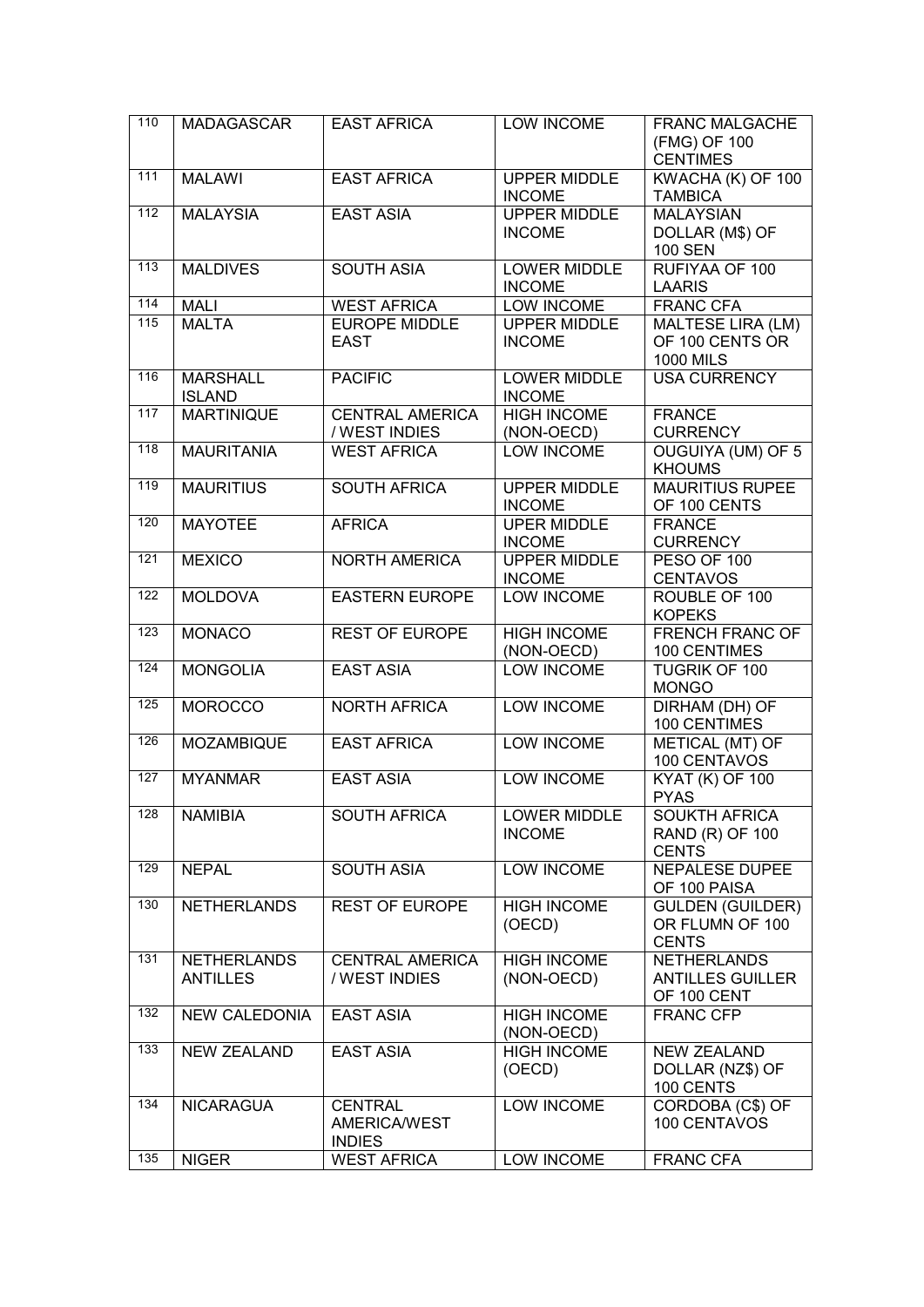| 136 | <b>NIGERIA</b>                         | <b>WEST AFRICA</b>                                     | <b>LOW INCOME</b>                    | NAIRA (N) OF 100<br><b>KOBO</b>                                     |
|-----|----------------------------------------|--------------------------------------------------------|--------------------------------------|---------------------------------------------------------------------|
| 137 | <b>NORWAY</b>                          | <b>REST OF EUROPE</b>                                  | <b>HIGH INCOME</b><br>(OECD)         | <b>KRONE OF 100 ORE</b>                                             |
| 138 | <b>OMAN</b>                            | <b>MIDDLE EAST</b>                                     | <b>UPPER MIDDLE</b><br><b>INCOME</b> | RIALOMANI (OR) OF<br>1,000 BAIZA                                    |
| 139 | <b>PAKISTAN</b>                        | <b>SOUTH ASIA</b>                                      | <b>LOW INCOME</b>                    | <b>PAKISTAN RUPEE</b><br>OF 100 PAISA                               |
| 140 | <b>PANAMA</b>                          | <b>CENTRAL</b><br><b>AMERICA/WEST</b><br><b>INDIES</b> | <b>LOWER MIDDLE</b><br><b>INCOME</b> | BALBOA OF 100<br><b>CENTESIMOS</b>                                  |
| 141 | PAPUA NEW<br><b>GUINEA</b>             | <b>PACIFIC</b>                                         | <b>LOWER MIDDLE</b><br><b>INCOME</b> | <b>KINA (K) OF 100</b><br><b>TOEA</b>                               |
| 142 | <b>PARAGUA</b>                         | <b>SOUTH AMERICA</b>                                   | <b>LOWER MIDDLE</b><br><b>INCOME</b> | <b>GUARANI (GS) OF</b><br>100 CENTIMOS                              |
| 143 | <b>PERU</b>                            | <b>SOUTH AMERICA</b>                                   | <b>LOWER MIDDLE</b><br><b>INCOME</b> | NEW SOL OF 100<br><b>CENTS</b>                                      |
| 144 | <b>PHILIPPINES</b>                     | <b>EAST ASIA</b>                                       | <b>LOWER MIDDLE</b><br><b>INCOME</b> | PHILIPPINE PESO<br>(P) OF 100<br><b>CENTAVOS</b>                    |
| 145 | <b>POLAND</b>                          | <b>EASTERN EUROPE</b>                                  | <b>UPPER MIDDLE</b><br><b>INCOME</b> | ZLOTY OF 100<br><b>GROSZY</b>                                       |
| 146 | <b>PORTUGAL</b>                        | <b>REST OF EUROPE</b>                                  | <b>HIGH INCOME</b><br>(OECD)         | ESCUDO (ESC)? OF<br>100 CENTAVOS                                    |
| 147 | PUERTO RICO                            | <b>CENTRAL AMERICA</b><br>/ WEST INDIES                | <b>UPPER MIDDLE</b><br><b>INCOME</b> | <b>USA CURRENCY</b>                                                 |
| 148 | QATAR                                  | <b>ASIA MIDDLE EAST</b>                                | <b>HIGH INCOME</b><br>(NON-OECD)     | <b>QATAR RIYAL OF</b><br>100 DIRHAMS                                |
| 149 | <b>ROMANIA</b>                         | <b>EASTERN EUROPE</b>                                  | <b>LOWER MIDDLE</b><br><b>INCOME</b> | LEU (LET) OF 100<br><b>BANI</b>                                     |
| 150 | RUSSIA FED.                            | <b>EASTERN EUROPE</b>                                  | <b>LOWER MIDDLE</b><br><b>INCOME</b> | ROUBLE OF 100<br><b>KOPEKS</b>                                      |
| 151 | <b>RWANDA</b>                          | <b>EAST AFRICA</b>                                     | <b>LOW INCOME</b>                    | <b>RWANDA FRANC</b><br>OF 100 CENTIMES                              |
| 152 | <b>ELSALVADOR</b>                      | <b>CENTRAL AMERICA</b><br>/ WEST INDIES                | <b>LOWER MIDDLE</b><br><b>INCOME</b> | <b>ELSALVADOR</b><br>COLON $(\nsubseteq)$ OF 100<br><b>CENTAVOS</b> |
| 153 | <b>SAO TOME AND</b><br><b>PRINCIPE</b> | <b>CENTRAL AFRICA</b>                                  | <b>LOW INCOME</b>                    | DOBRA OF 100<br><b>CENTAVOS</b>                                     |
| 154 | <b>SAUDI ARABIA</b>                    | <b>MIDDLE EAST</b>                                     | <b>UPPER MIDDLE</b><br><b>INCOME</b> | SAUDI RIYAL (SR)<br>OF 20 QURSH OR<br>100 HALALA                    |
| 155 | <b>SENEGAL</b>                         | <b>WEST AFRICA</b>                                     | <b>LOW INCOME</b>                    | <b>FRANC CFA</b>                                                    |
| 156 | <b>SEYCHELLES</b>                      | <b>SOUTH AFRICA</b>                                    | <b>UPPER MIDDLE</b><br><b>INCOME</b> | <b>SEYCHELLES</b><br>RUPEE OF 100<br><b>CENTS</b>                   |
| 157 | <b>SIERRA LEONE</b>                    | <b>WEST AFRICA</b>                                     | <b>LOW INCOME</b>                    | LEONE (LE) OF 100<br><b>CENTS</b>                                   |
| 158 | <b>SINGARPORE</b>                      | <b>EAST ASIA</b>                                       | <b>HIGH INCOME</b><br>(NON-OECD)     | <b>SINGAPORE</b><br>DOLLAR (S\$) OF<br>100 CENTS                    |
| 159 | <b>SLOVENIA</b>                        | <b>EASTERN EUROPE</b>                                  | <b>HIGH INCOME</b><br>(NON-OECD)     | DINAR OF 100<br><b>PARAS</b>                                        |
| 160 | <b>SOLOMON</b><br><b>ISLANDS</b>       | <b>PACIFIC</b>                                         | <b>LOWER INCOME</b>                  | <b>SOLOMON ISLANDS</b><br>DOLLAR (SI\$) OF<br>100 CENTS             |
| 161 | <b>SOMOLIA</b>                         | <b>EAST AFRICA</b>                                     | <b>LOW INCOME</b>                    | <b>SOMALI SHILLAING</b><br>OF 100 CENTS                             |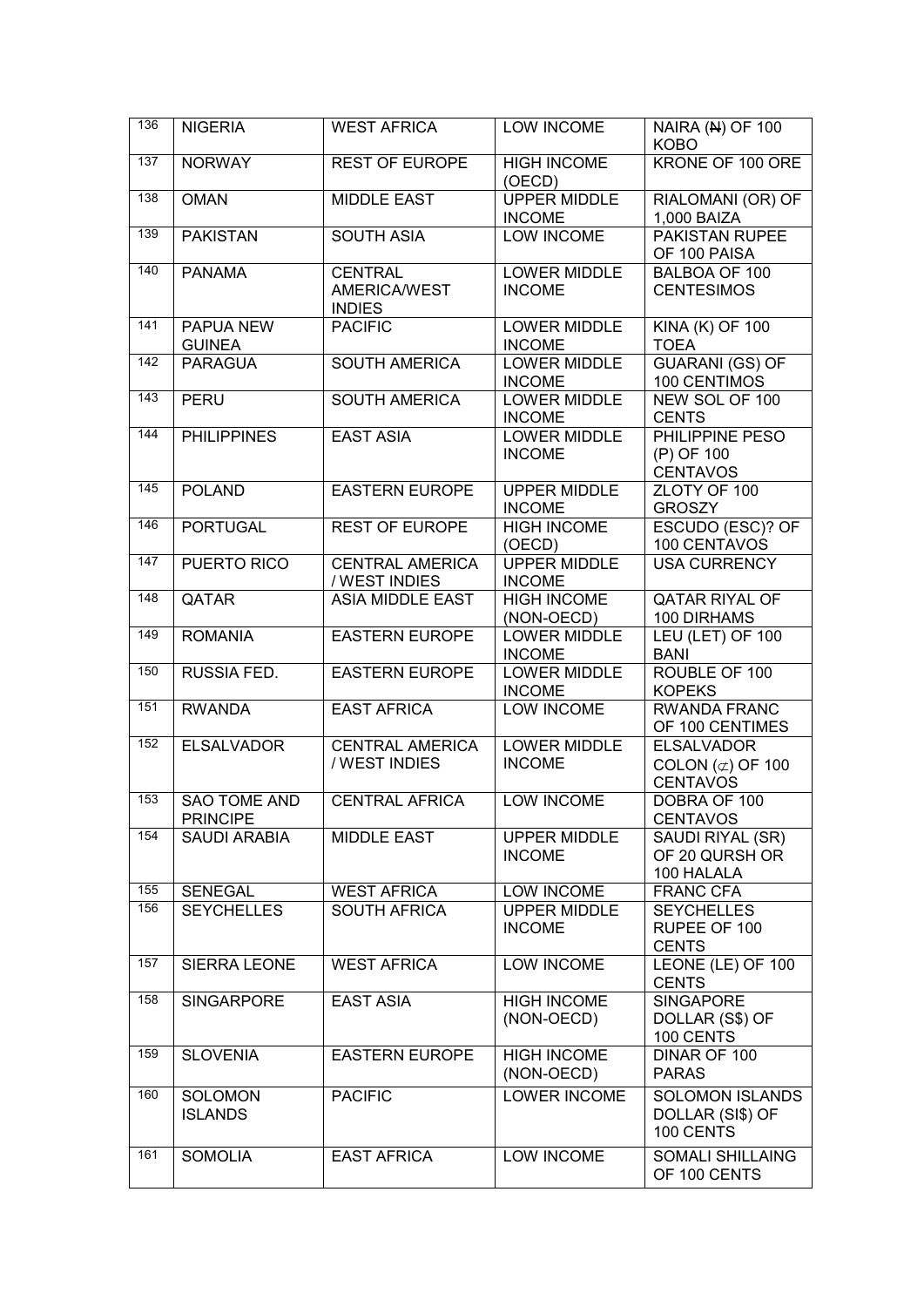| 162              | <b>SOUTH AFRICA</b>                   | <b>SOUTH AFRICA</b>                     | <b>MIDDLE UPPER</b><br><b>INCOME</b> | RAND (R) OF 100<br><b>CENTS</b>                                    |
|------------------|---------------------------------------|-----------------------------------------|--------------------------------------|--------------------------------------------------------------------|
| 163              | <b>SPAIN</b>                          | <b>REST OF EUROPE</b>                   | <b>HIGH</b><br>INCOME(OECD)          | PESETA OF 100<br><b>CENTIMOS</b>                                   |
| 164              | <b>SRI LANKA</b>                      | <b>SOUTH ASIA</b>                       | <b>LOWER MIDDLE</b><br><b>INCOME</b> | <b>SRI LANKAN RUPEE</b><br>OF 100 CENTS                            |
| 165              | <b>SUDAN</b>                          | <b>EAST AFRICA</b>                      | <b>LOW INCOME</b>                    | <b>SUDANESE DINAR</b><br>(SD) PF 10 POUNDS                         |
| 166              | <b>SURINAME</b>                       | <b>SOUTH AFRICA</b>                     | <b>LOWER MIDDLE</b><br><b>INCOME</b> | <b>SURINAME</b><br><b>GUILDER OF 100</b><br><b>CENTS</b>           |
| 167              | <b>SWAZILAND</b>                      | <b>SOUTH AFRICA</b>                     | <b>LOWER MIDDLE</b><br><b>INCOME</b> | LILANGENI (E) OF<br>100 CENTS                                      |
| 168              | <b>SWEDEN</b>                         | <b>REST OF EUROPE</b>                   | <b>HIGH INCOME</b><br>(OECD)         | <b>SWEDISH KRONA</b><br><b>OF 100 ORE</b>                          |
| 169              | SWITZERLAND                           | <b>REST OF EUROPE</b>                   | <b>HIGH</b><br>INCOME(OECD)          | <b>SWISS FRANC OF</b><br>100 RAPPEN (OR<br><b>CENTIMES)</b>        |
| 170              | <b>SYRIA</b>                          | <b>MIDDLE EAST</b>                      | <b>LOWER MIDDLE</b><br><b>INCOME</b> | <b>SYRIAN POUND</b><br>(S\$) OF 100<br><b>PIASTRES</b>             |
| 171              | <b>TAIJIKISTAN</b>                    | <b>EASTERN EUROPE</b>                   | <b>LOW INCOME</b>                    | ROUBLE OF 100<br><b>KOPEKS</b>                                     |
| 172              | <b>TANZANIA</b>                       | <b>EAST AFRICA</b>                      | <b>LOW INCOME</b>                    | <b>TANZANIAN</b><br>SHILLING OF 100<br><b>CENTS</b>                |
| $\overline{173}$ | <b>THAILAND</b>                       | <b>EAST ASIA</b>                        | <b>LOWER MIDDLE</b><br><b>INCOME</b> | BAHT OF 100<br><b>SATANG</b>                                       |
| 174              | <b>TOGO</b>                           | <b>WEST AFRICA</b>                      | LOW INCOME                           | FRANC CFA                                                          |
| 175              | <b>TONGA</b>                          | <b>PACIFIC</b>                          | <b>LOWER MIDDLE</b><br><b>INCOME</b> | PA'ANGA (T\$) OF<br>100 SENITI                                     |
| 176              | <b>TRINIDAD AND</b><br><b>TOBAGO</b>  | <b>CENTRAL AMERICA</b><br>/ WEST INDIES | <b>UPPER MIDDLE</b><br><b>INCOME</b> | <b>TRINIDAD AND</b><br><b>TOBAGO DOLLAR</b><br>(TT\$) OF 100 CENTS |
| 177              | <b>TUNISIA</b>                        | <b>NORTH AFRICA</b>                     | <b>LOWER MIDDLE</b><br><b>INCOME</b> | <b>TUNISIA DINAR OF</b><br>1,000 MILLIMES                          |
| 178              | <b>TURKEY</b>                         | <b>REST EUROPE</b>                      | <b>UPPER MIDDLE</b><br><b>INCOME</b> | <b>TURKISH LIRA (TL)</b><br>OF 100 KURUS                           |
| 179              | <b>TURKMENISTAN</b>                   | <b>EASTERN EUROPE</b>                   | <b>LOW INCOME</b>                    | ROUBLE OF 100<br><b>KOPECKS</b>                                    |
| 180              | <b>UGANDA</b>                         | <b>EAST AFRICA</b>                      | LOW INCOME                           | <b>UGANDA SHILLING</b><br>OF 100 CENTS                             |
| 181              | <b>UKRAINE</b>                        | <b>EASTERN EUROPE</b>                   | LOWER MIDDLE<br><b>INCOME</b>        | ROUBLE OF 100<br><b>KOPEKS</b>                                     |
| 182              | <b>UNITED ARAB</b><br><b>ENIRATES</b> | <b>MIDDLE EAST</b>                      | <b>HIGH INCOME</b><br>(NON-OECD)     | <b>UAE DIRHAM OF</b><br><b>100 FILS</b>                            |
| 183              | <b>UNITED</b><br><b>KINGDOM</b>       | <b>REST OF EUROPE</b>                   | <b>HIGH INCOME</b><br>(OECD)         | POUND STERLING<br>$(E)$ OF 100 PENCE                               |
| 184              | UNITED STATES<br>OF AMERICA           | <b>NORTH AMERICA</b>                    | <b>HIGH INCOME</b><br>(OECD)         | US DOLLAR (US\$)<br>OF 100 CENTS                                   |
| 185              | <b>URUGUAY</b>                        | <b>SOUTH AMERICA</b>                    | <b>UPPER MIDDLE</b><br><b>INCOME</b> | <b>NEW URUGUAYAN</b><br>PESO OF 100<br><b>CENTESIMOS</b>           |
| 186              | <b>UZBEKISTAN</b>                     | <b>EASTERN EUROPE</b>                   | LOWER MIDDLE<br><b>INCOME</b>        | ROUBLE OF 100<br><b>KOPEKS</b>                                     |